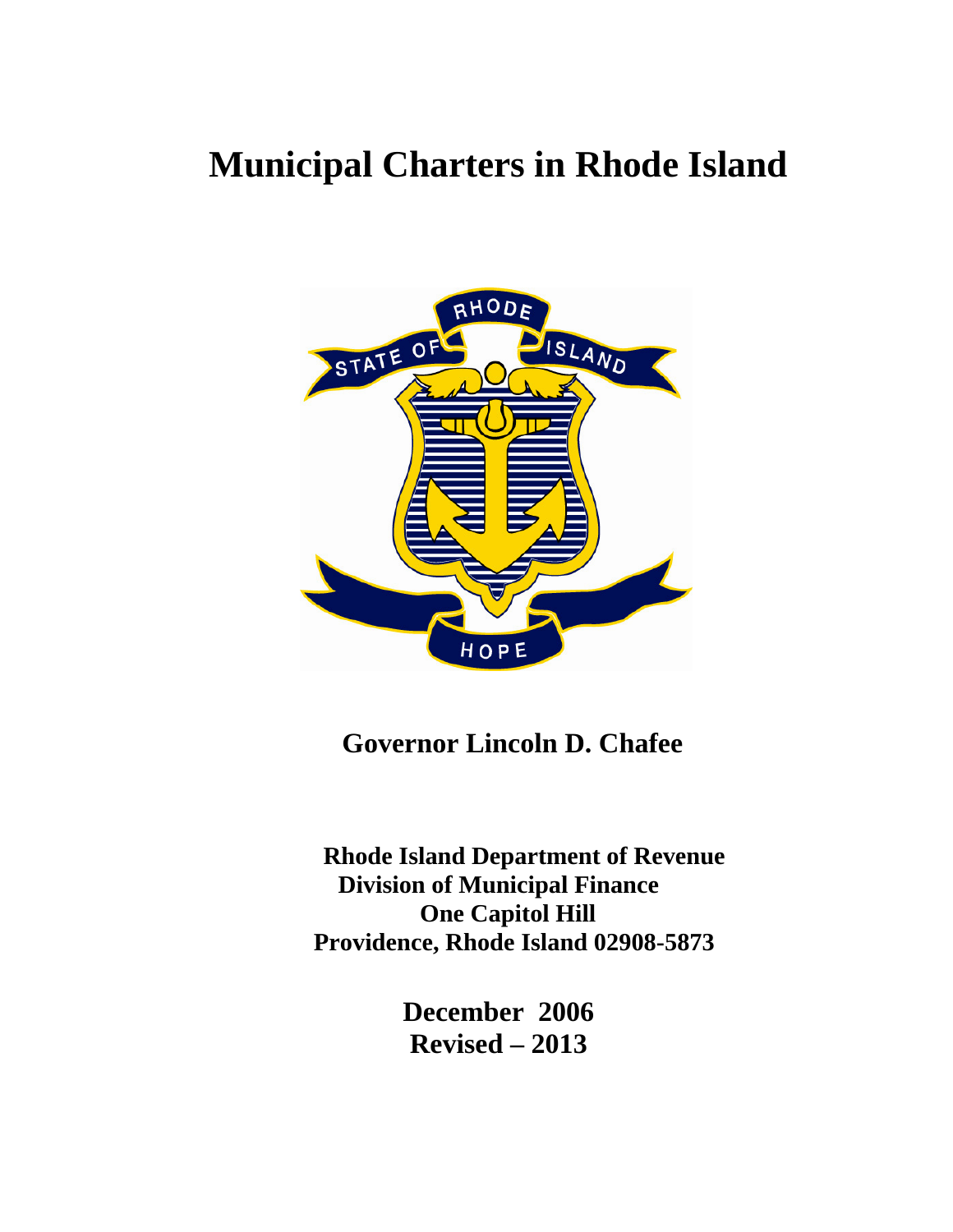# **Municipal Charters in Rhode Island**

# **[Home Rule in Rhode Island: 50 Years Later]**

by

John C. Caruso

Joseph E. Coduri

and

Susan D. Moss

Rhode Island Department of Revenue Division of Municipal Finance One Capitol Hill Providence, Rhode Island 02908-5873

# **REVISED – 2013**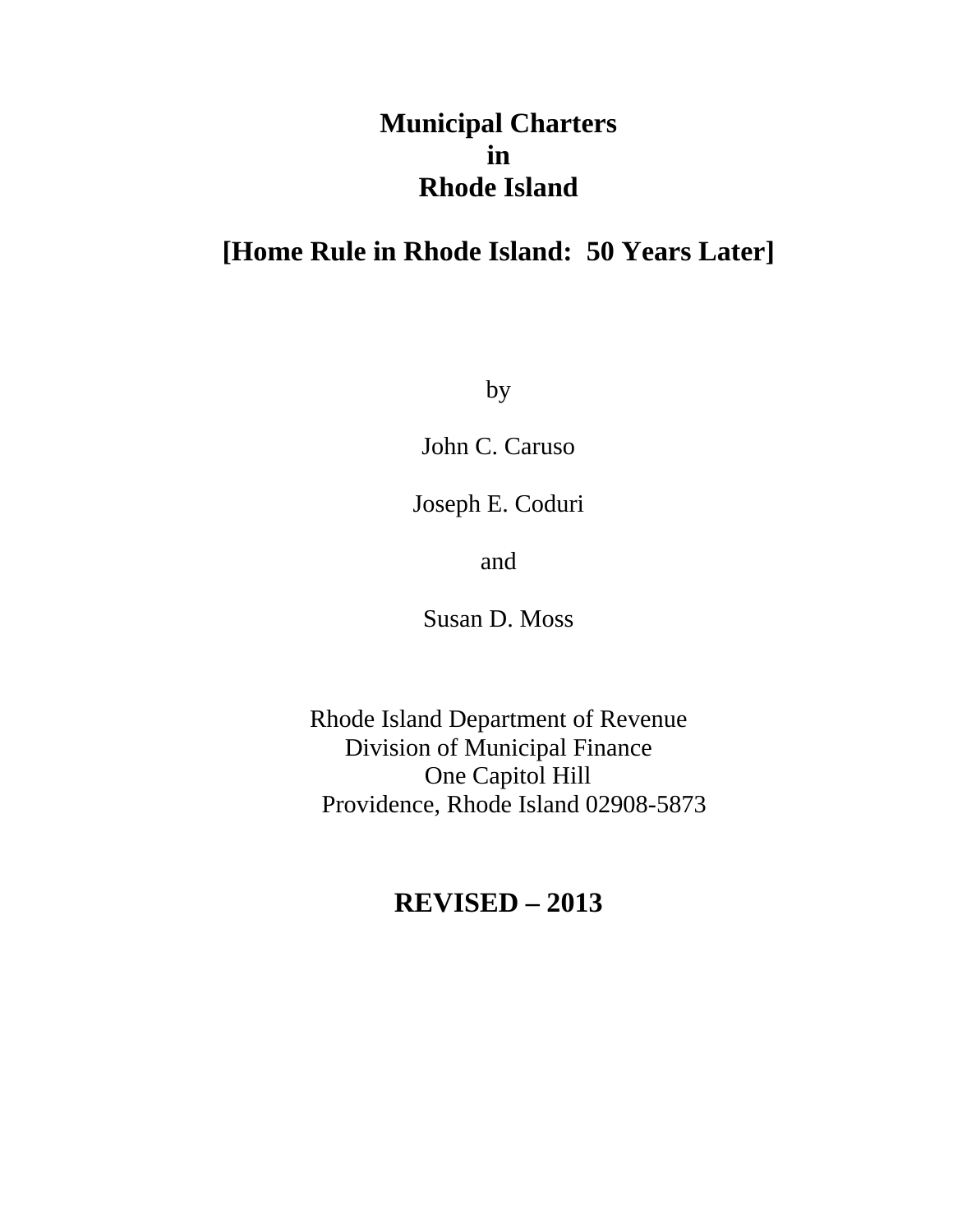## **Table of Contents**

INTRODUCTION NARRAGANSETT BARRINGTON NEW SHOREHAM BRISTOL NEWPORT BURRILLVILLE NORTH KINGSTOWN CENTRAL FALLS NORTH PROVIDENCE CHARLESTOWN NORTH SMITHFIELD COVENTRY PAWTUCKET CRANSTON PORTSMOUTH CUMBERLAND PROVIDENCE EAST GREENWICH RICHMOND EAST PROVIDENCE SMITHFIELD EXETER SOUTH KINGSTOWN FOSTER TIVERTON GLOCESTER WARREN HOPKINTON WARWICK JAMESTOWN WEST GREENWICH JOHNSTON WEST WARWICK LINCOLN WESTERLY LITTLE COMPTON WOONSOCKET MIDDLETOWN APPENDIX A APPENDIX B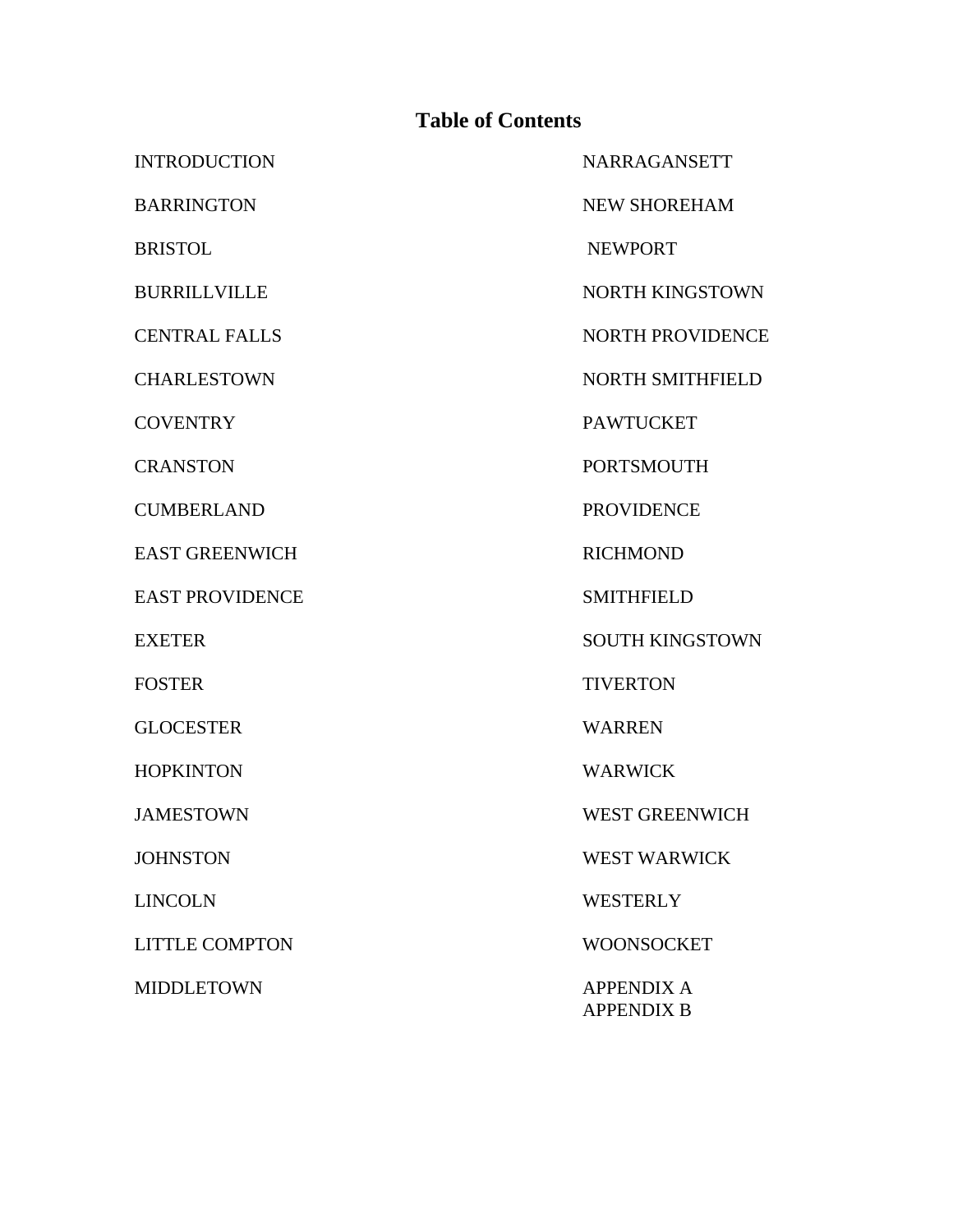# **HOME RULE IN RHODE ISLAND: 50 YEARS LATER**

#### INTRODUCTION

 Constitutional home rule had its beginning in Rhode Island in 1951 when, on June 28th of that year, the voters of the State ratified the 28th Amendment to the Rhode Island Constitution [now the  $13<sup>th</sup>$  Amendment]. The amendment, which states in Section 1 that "It is the intention of this article to grant and confirm to the people of every city and town in this state the right of self government in all local matters," establishes a precise procedure to be followed in implementing the intent of the amendment.

 The purposes of this publication are to provide: 1) a summary of the salient features of each **Home Rule** or **Legislative** charter which has been adopted in Rhode Island, 2) an easy community-by-community reference to selected subjects found in most charters, and 3) a compilation of Rhode Island Supreme Court cases dealing with Home Rule.

In general the **Home Rule procedure** in Rhode Island requires the filing of a petition for the adoption of a charter signed by 15% percent of the qualified electors of the community and verification of the signatures on the petition to the legislative body of the city or town within 10 days. Within 60 days thereafter, the legislative body must call an election at which the electors vote on the question: "shall a commission be appointed to frame a charter?". In the same election 9 citizens are elected on a non-partisan ballot to serve as members of the charter commission.

Under the provisions of the amendment, the charter commission has a period of one year from the date of its election to complete its work of drafting a home rule charter. At the next regular State election following the completion of drafting, the proposed charter is submitted to the electorate for approval or rejection. A majority of those voting on the question is sufficient for adoption. The charter then becomes effective on the date specified in the charter.

 **Status of Home Rule**: In the more than 50 years since the Home Rule Amendment was approved, 7 of the state's 8 cities and 29 of the state's 31 towns have adopted Home Rule Charters. Two of the state's municipalities - North Providence and Warwick - have adopted legislative charters. Only 1 community has not adopted a local charter – Scituate.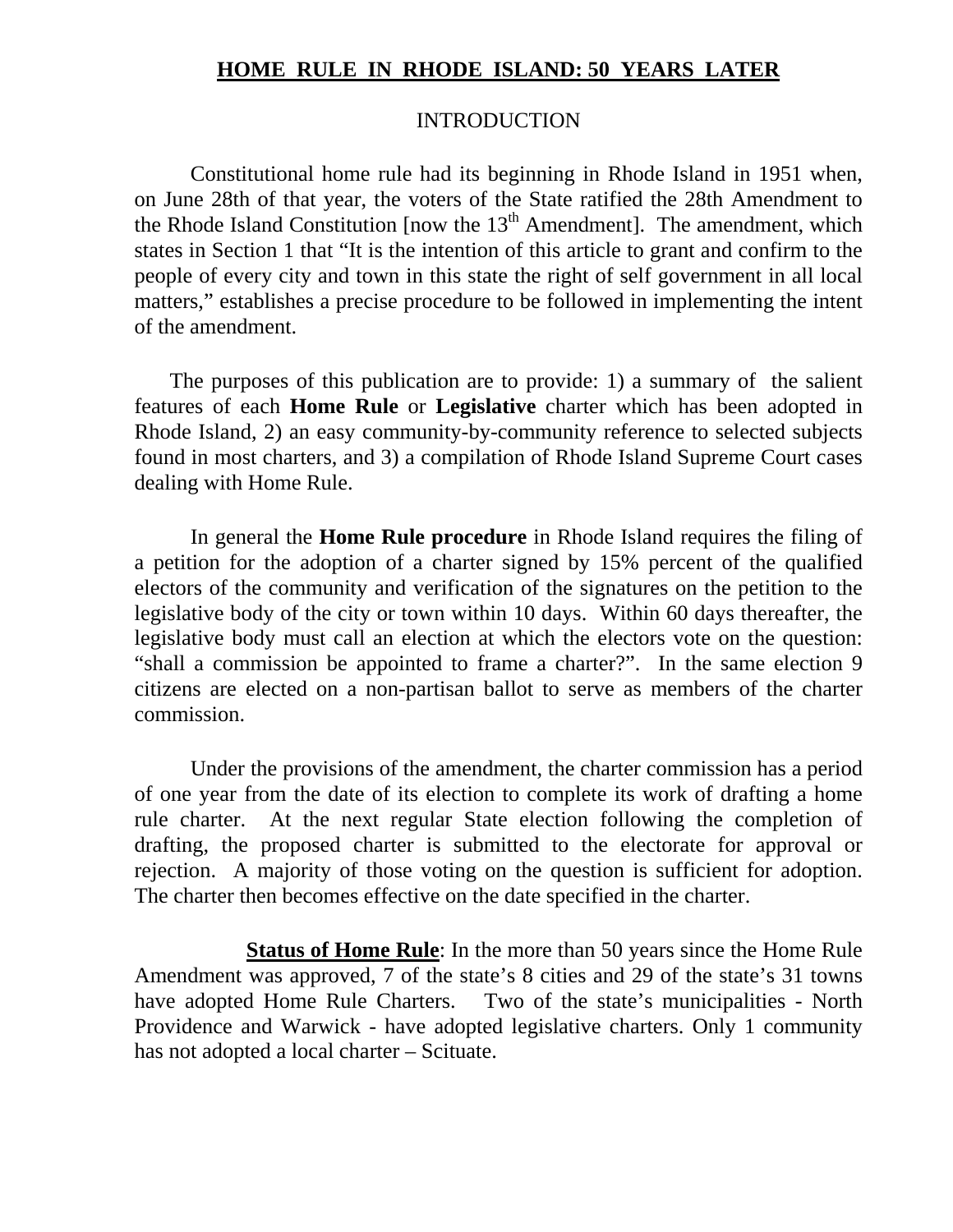Rhode Island's municipalities operate under 4 different forms of government: 1) mayor-council, 2) council-manager, 3) administrator-council and 4) town council-town meeting. The most significant difference among these forms of government is the manner by which the chief executive is selected. The chief executive is either appointed by the city or town council or elected by the people. Under the town council-town meeting form there is no full-time chief executive. Beyond this basic distinction, differences in the municipal charters are not necessarily related to the particular form of government.

 It should be noted that this publication does not attempt to include all boards, commissions and local positions that may exist in the particular city or town. Only those appointments, procedures and provisions specifically mentioned in the charter are included. Frequently, some are established by state general law, special acts or municipal ordinances. Each of these sources should be consulted for additional information on a specific city or town.

**During the November 6, 2012, General State Election a total of 73 proposed amendments to the charters in 15 of the State's 36 Home Rule cities and towns were on the local ballots.**

**The number of proposed amendments varied from municipality to municipality. While 5 cities and towns (Exeter, Johnston, Richmond, West Greenwich and Woonsocket) had only 1 or 2 proposed amendments on their ballots, 7 towns (Central Falls, Foster, Middletown, Narragansett, Portsmouth, Providence and Westerly) had 5 or more.**

**A total of 69 or 95% of the proposed amendments were approved by the voters in the respective cities and towns.** 

**Proposals APPROVED included:** 

- **Term limits for city council members in the City of Central Falls;**
- **Establishment of a capital improvement program process in the Town of Charlestown;**
- **Town moderator shall have the duty of supervising all elections in the Town of Foster;**
- **4-year term for Mayor of the Town of Johnston with a 2 term limit;**
- **Town council to have the power to merge common duties and functions in the Town of Middletown;**
- **Town council to have authority to organize and reorganize any departments in the Town of Narragansett;**
- **Allows appointment of a Town Engineer in the Town of Portsmouth;**
- **Two-year terms for Town Clerk, Town Council and Town Sergeant in the Town of Richmond;**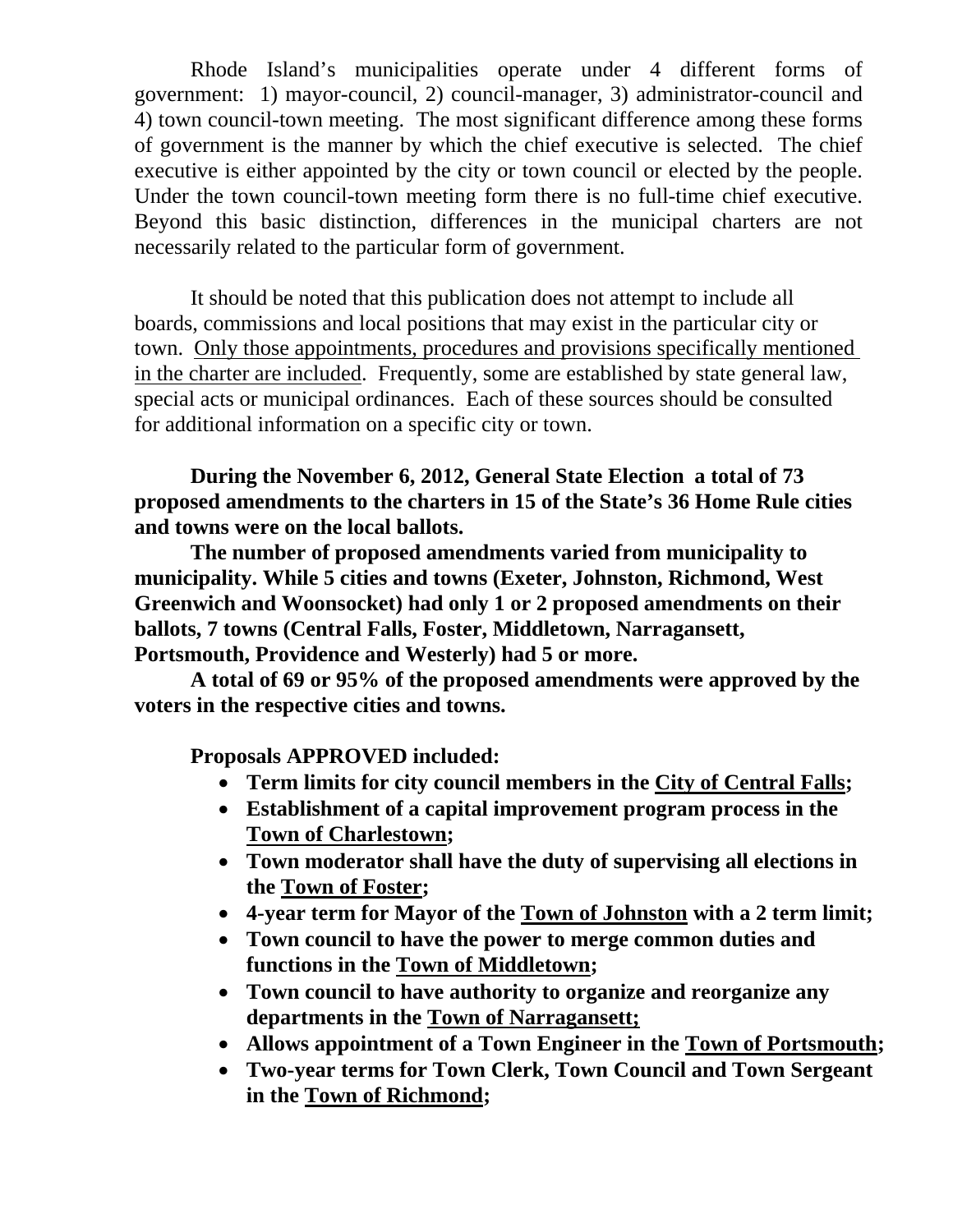- **Appointed (rather than elected) school committee in the City of Woonsocket;**
- **Recall provision for elected city officials in the City of Woonsocket.**

**Proposals DEFEATED included:** 

- **Establishing an appointed Town Administrator position in the Town of Exeter;**
- **Providing for an appointed (rather than elected) Town Clerk in the Towns of Richmond and West Greenwich.**

 Joseph E. Coduri Office of Local Government Assistance December, 2012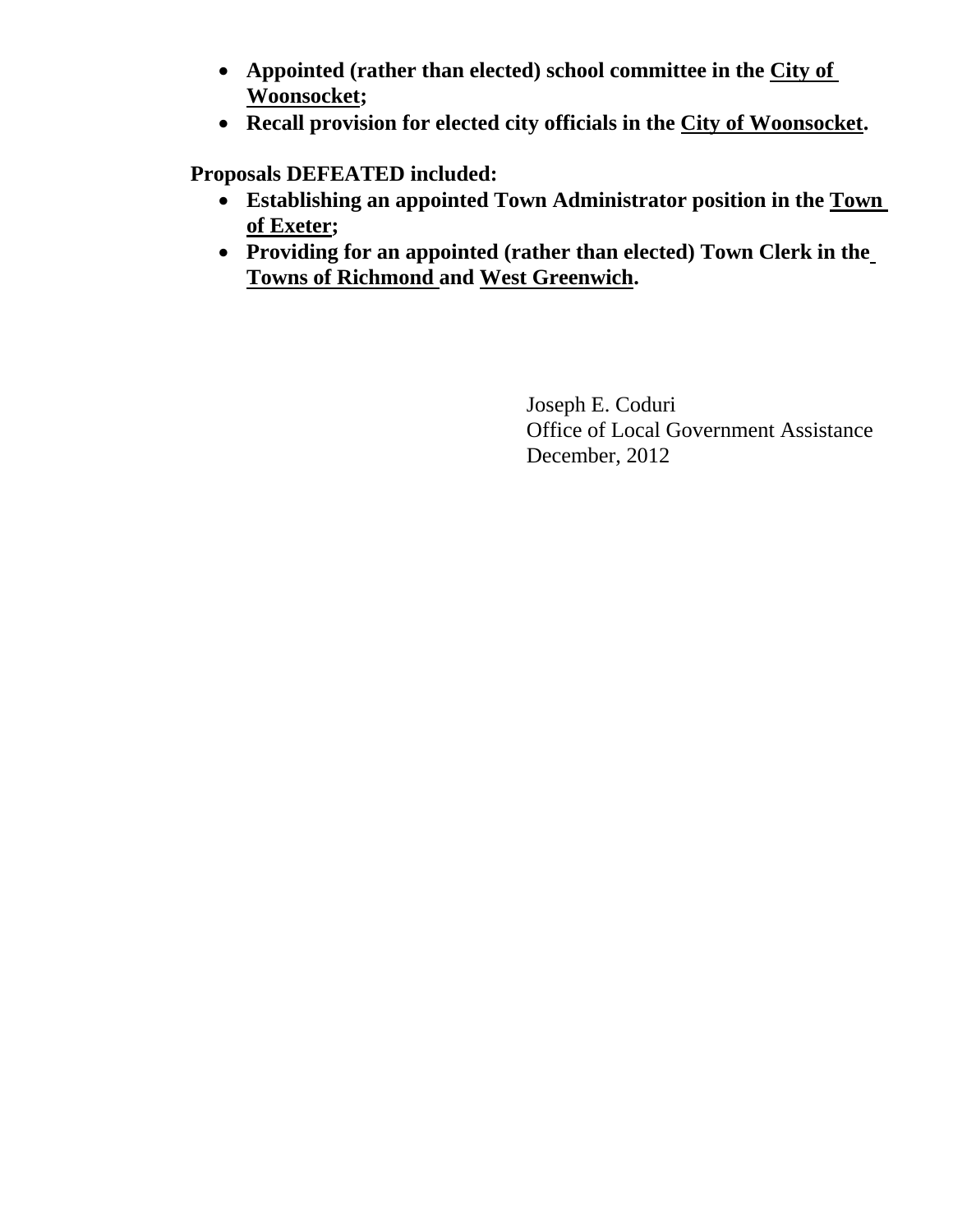# **BARRINGTON**

### **Form of Government**: Council-Manager

#### **Legislative Body**: Town Council **Chief Executive**: Town Manager

- 
- 
- 3. Four-year terms (1996)
- 4. Partisan (even year)

- 1. Town Manager 1. Town Clerk
- 2. 3 Board of Canvassers 2. Deputy Town Clerk
- 3. 5 Planning Board 3. Finance Director
- 4. 5 Zoning Board of Review 4. Director of Public Works
- 
- 6. Probate Judge 6. Police Chief
- 7. 3 Commissioners of Cemeteries 7. Permanent Police Personnel & Burial Grounds 8. Fire Chief
- 8. 7 Board of Trustees of the 9. Fire Department Personnel
- Public Library 10. Town Sergeant 9. 3 Board of Assessment Review
- 10. Assistant Town Solicitors
- 11. Conservation Commission
- 12. Constables

### **Financial Town Meeting Elects**:

1. 5 Committee on Appropriations

### **Elected Officials**:

- 1. 5 Town Council
- 2. 5 School Committee
- 3. Town Moderator

# **Procedure for Adopting Town Budget**:

- 1. Town manager prepares proposed budget.
- 2. Town manager submits proposed budget to the town council.
- 3. Town council may revise the budget as submitted by the town manager.
- 4. Town council adopts a recommended budget which it presents to the committee on appropriations.
- 5. Committee on appropriations reviews the budgets of the town council and the school committee. It develops a recommended consolidated town budget for presentation at a public meeting.
- 6. Following the preliminary public meeting, the committee on appropriations prepares a town budget which it submits to the financial town meeting.
- 7. Financial town meeting adopts town budget.

- 1. Elected, at large 1. Appointed by council<br>
2. 5 Members<br>
2. Indefinite term of office
	- 2. 5 Members 2. Indefinite term of office

### **Council Appoints**: **Town Manager Appoints**:

- 
- 
- 
- 
- 5. Town Solicitor 5. Building Inspector
	-
	-
	-
	-
	-
	-

#### **2010 Census:** 16,310 **Year Charter was Adopted**: 1958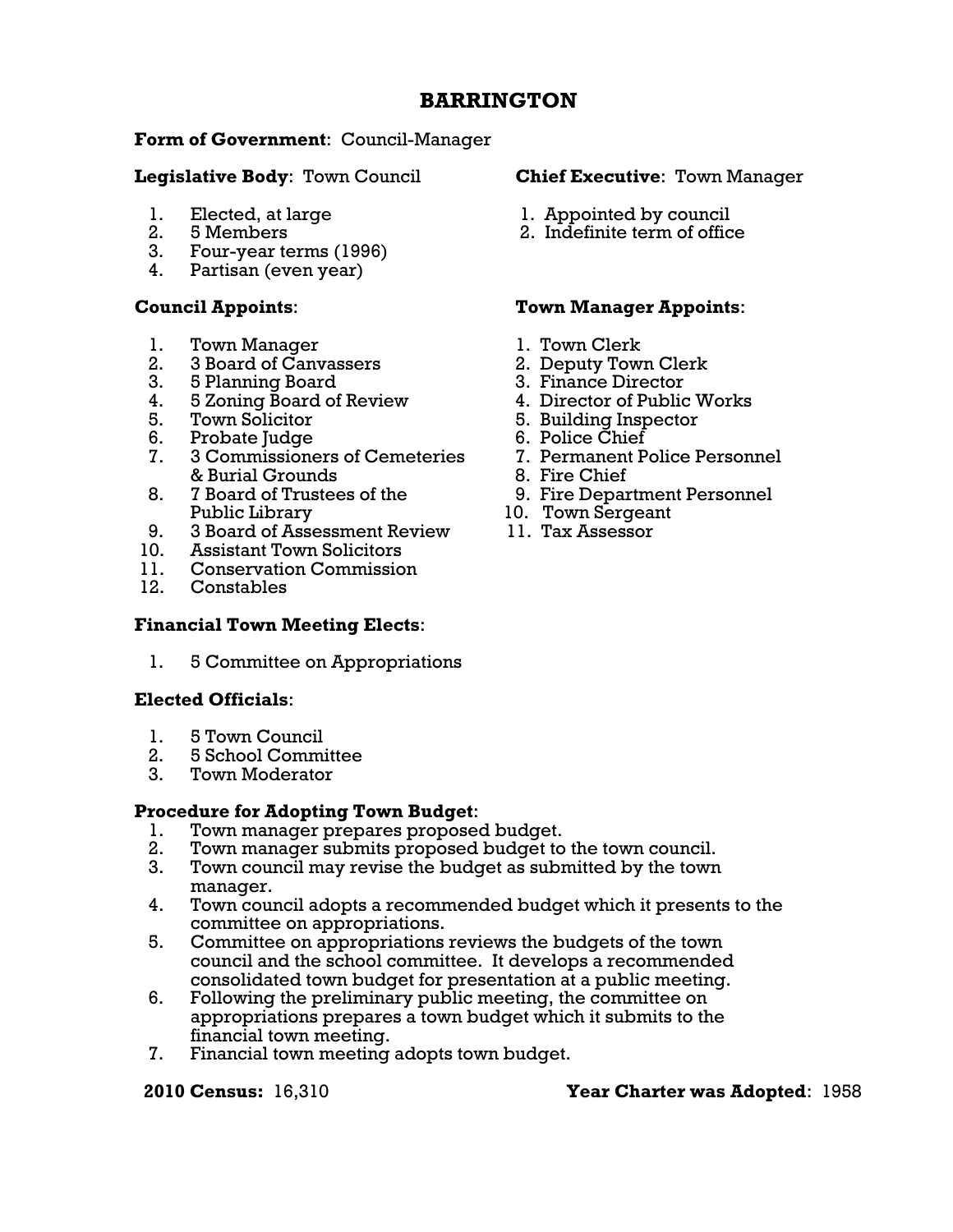## **BARRINGTON** (continued)

- 1. The finance director acts as tax collector.
- 2. School committee appoints superintendent of schools.
- 3. Chief of police appoints police constables.
- 4. Town solicitor, assistant town solicitor or town council appointee may serve as acting judge of probate.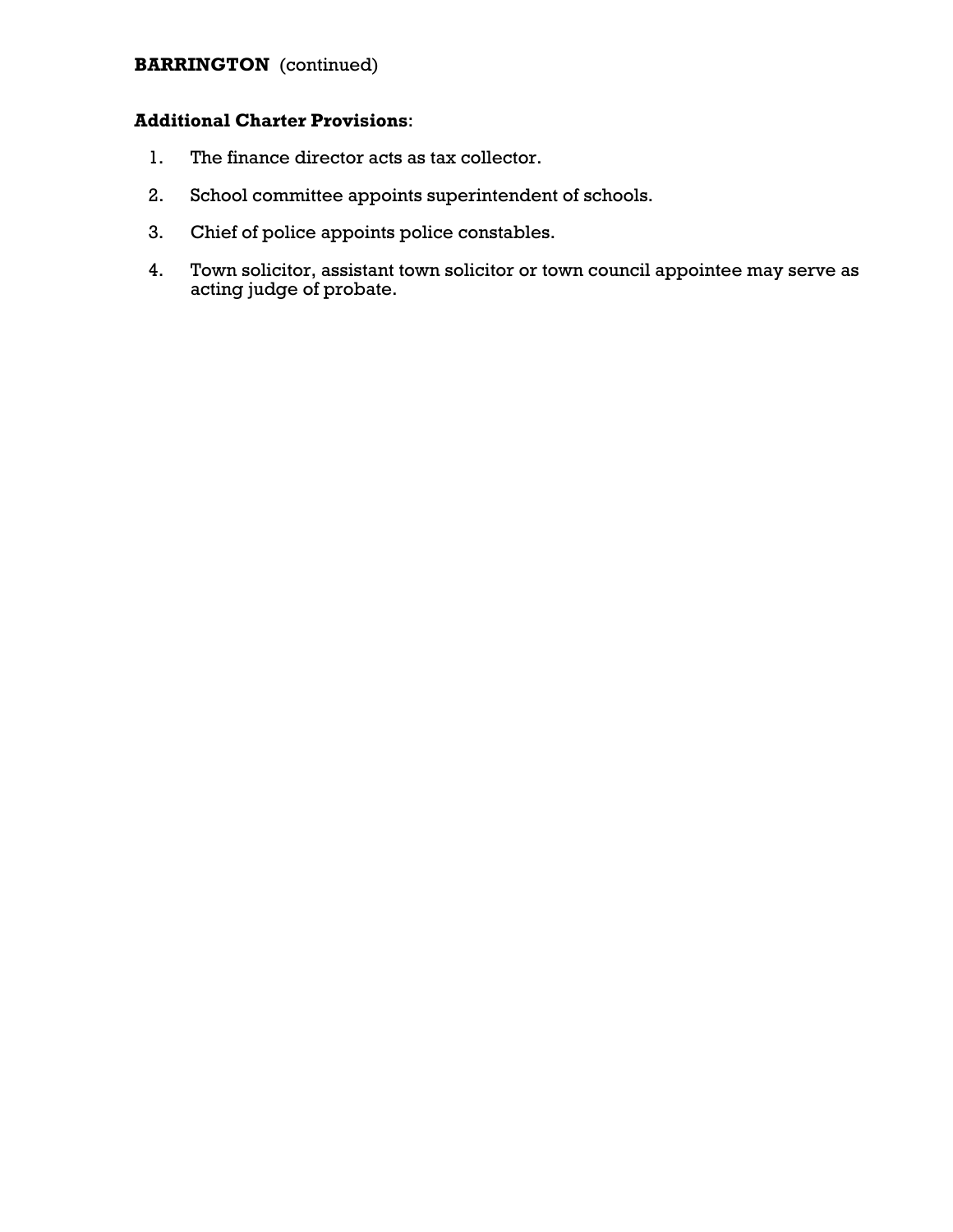# **BRISTOL**

### **Form of Government**: Administrator-Council

- 1. Elected, at large 1. Elected
- 
- 3. Two-year terms
- 4. Partisan (even year)

- 
- 
- 3. Probate Judge 3. Tax Assessor
- 
- 4. Town Sergeant 4. Police Chief<br>5. 3 Board of Tax Assessment 5. Police Persor 5. 3 Board of Tax Assessment 5. Police Personnel Review 6. Fire Chief
- 
- 7. 5 Housing Authority Development
- 8. 5 Redevelopment Agency 8. Building Inspector
- 9. 7 Conservation Commission 9. Electrical Inspector
- 
- 
- 12. 5 Zoning Board of Review 12. 1 Personnel Board
- 
- 
- 14. Tree Warden 14. Drainage Inspector<br>15. 9 Charter Review Commission 15. Director of Human Services 15. 9 Charter Review Commission 15.
- 16. Director of Harbor Department 16. Director of Parks & Recreation
- 

### **Elected Officials**:

- 1. Town Administrator
- 2. 5 Town Council
- 3. 7 School Committee
- 4. Town Clerk

### **Procedures for Adopting Town Budget**:

- 1. Each department head, including town clerk, the school committee, and boards and agencies submit estimates of proposed expenditures to the town treasurer.
- 2. Town treasurer prepares and submits budget recommendations to the town council.
- 3. Town council may alter budget recommendations as submitted by town treasurer.
- 4. Town council holds public hearing on the proposed budget.
- 5. Town council may alter proposed budget and then adopt final budget.
- 6. A special town meeting may be called, by petition, to reconsider any item for expenditure in the operating budget or capital budget as finally approved by town council.

#### **Legislative Body**: Town Council **Chief Executive**: Town Administrator

- 
- 2. 5 Members 2. Two-year term

### **Council Appoints**: **Town Administrator Appoints**:

- 1. 3 Canvassing Authority 1. Sealer of Weights & Measures
- 2. Town Solicitor 2. Town Treasurer
	-
	-
	-
	-
- 6. 5 Planning Board 7. Director of Community
	-
	-
- 10. 5 Recreation Board 10. Minimum Housing Inspector
- 11. 5 Harbor Commission 11. Director of Public Works & Environment
	-
- 13. 4 Personnel Board 13. Plumbing Inspector
	-
	-
	-
- 17. 4 Capital Project Commission 17. Superintendent of Water Pollution Control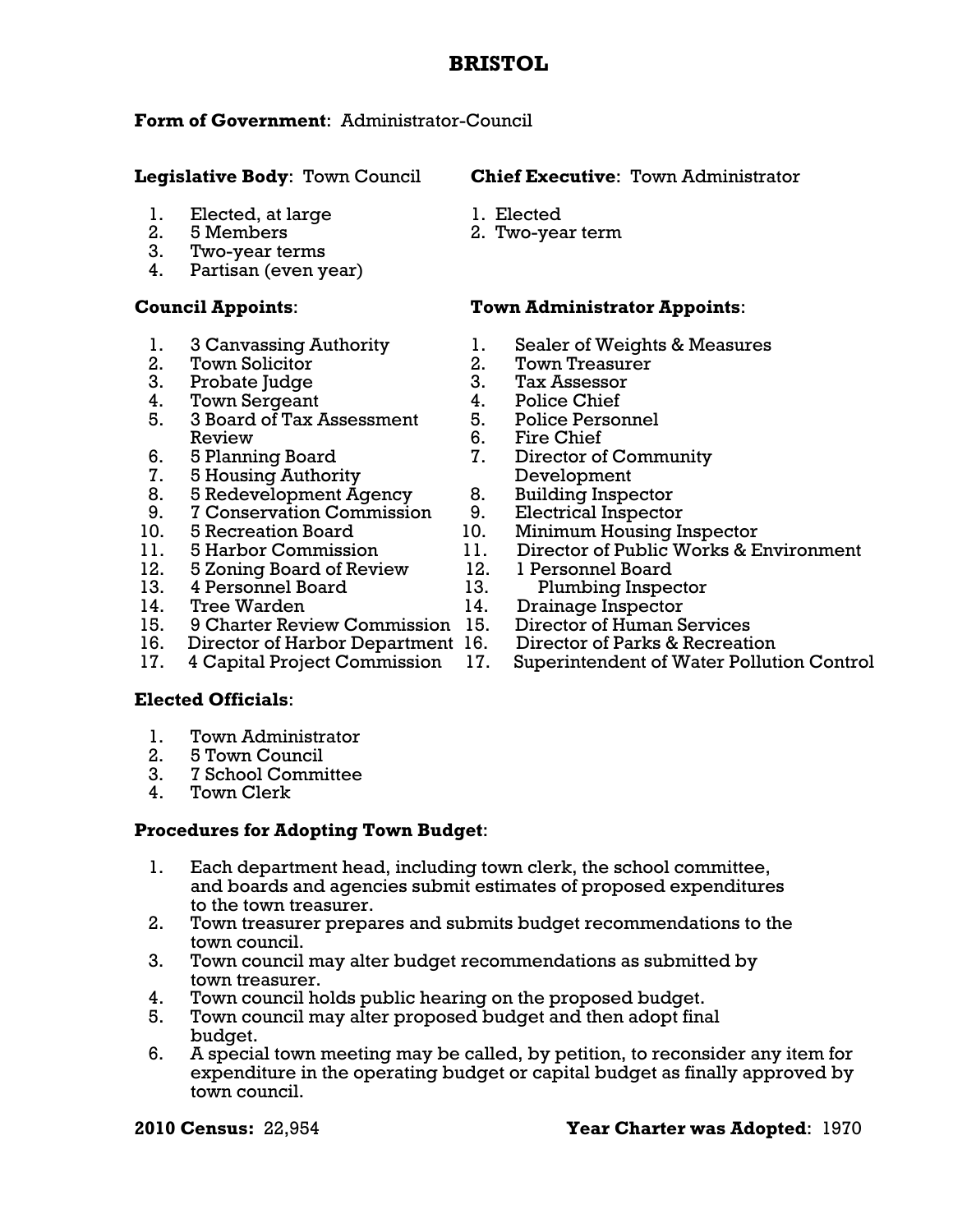- 1. The town administrator appoints all town officials and department heads whose appointment is not otherwise provided for in the charter.
- 2. The town clerk, with the approval of the town council, appoints a deputy town clerk.
- 3. The town council, if it deems necessary, may appoint assistant town solicitors.
- 4. The town treasurer is the head of the department of finance.
- 5. The director of community development acts as clerk to the zoning board of review. He also acts as chief professional staff assistant to the planning board, the housing authority, the redevelopment agency and the conservation commission. He also serves as executive secretary to the planning board.
- 6. The town administrator, if authorized by the town council, may appoint a deputy director of public works.
- 7. The school committee appoints the superintendent of schools.
- 8. The town treasurer serves as the tax collector.
- 9. The town administrator, finance director, and director of community development shall be members of the capital project commission.
- 10. The town council appoints one (1) alternate member to the capital project commission.
- 11. The town council appoints two (2) alternate members to the board of tax assessment review.
- 12. The director of the harbor department shall be a harbormaster.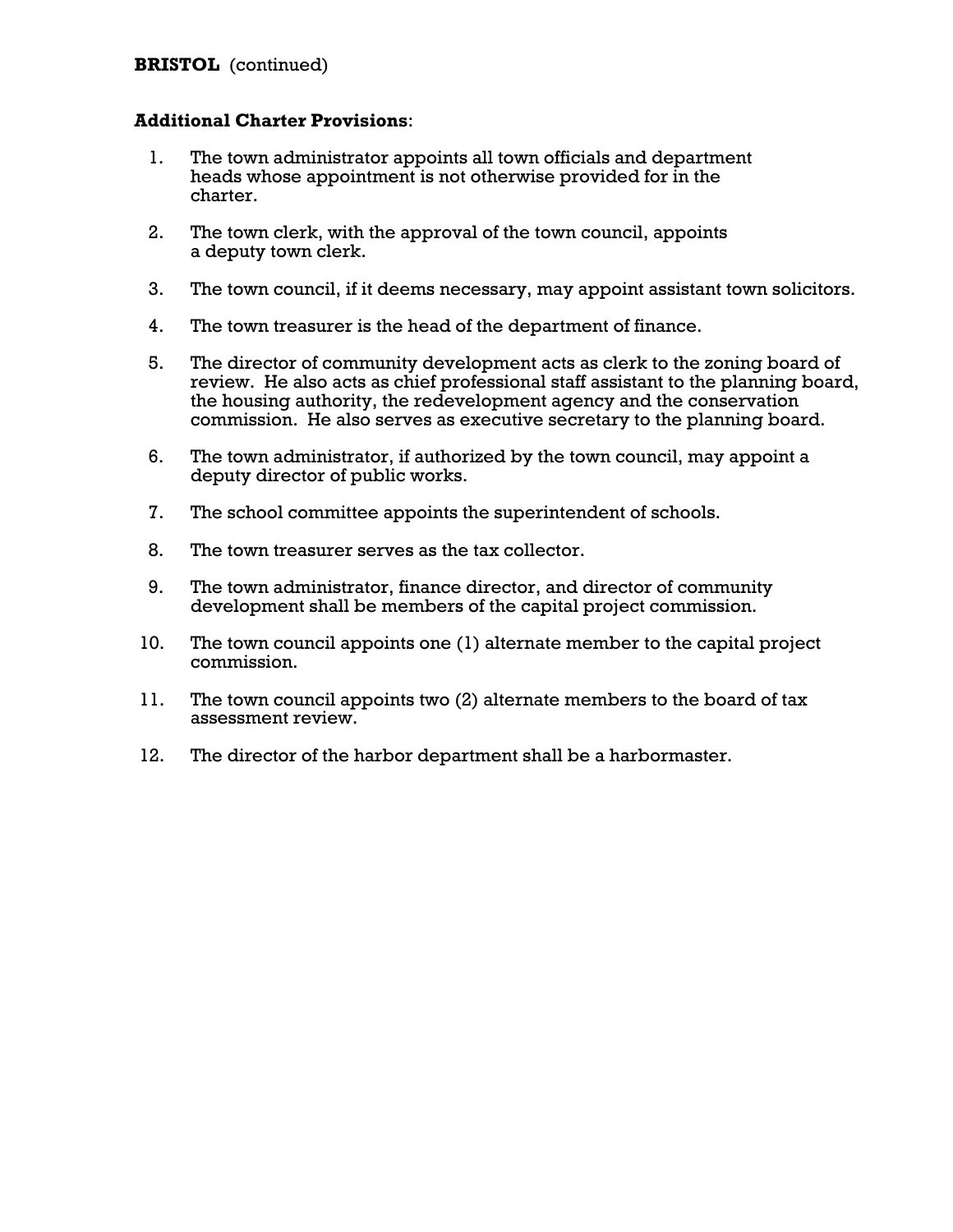# **Form of Government**: Council-Manager

- 
- 
- 3. Four-year terms
- 4. Partisan (even year)

- 1. Town Manager 1. Town Clerk\*
- 2. Board of Canvassers and 2. Deputy Town Clerk Registration 3. Director of Finance\*
- 
- 
- 5. 3 Board of Assessment Review 6. Purchasing Agent
- 6. 3 Personnel Board
- 7. 5 Budget Board 8. Tax Collector
- 8. 9 Planning Board 9. Health Officer
- 9. 5 Zoning Board of Review 10. Zoning Officer
- 10. Conservation Commission 12. Town Planne<br>11. Recreation Commission 13. Building Official\*
- 11. Recreation Commission
- 
- 13. Board of Sewer Commissioners 15. Tree Warden
- 14. 9 Charter Review Commission 16. Director of Public Safety\*

- 
- 2. 7 School Committee 21. Town Sergeant

# **Legislative Body**: Town Council **Chief Executive**: Town Manager

- 1. Elected, at large 1. Appointed by council
- 2. 7 members 2. Three-year term

# **Council Appoints**: **Town Manager Appoints**:

- 
- 
- 
- 3. Probate Judge 2. 2012 1. Town Treasurer\*
- 4. Town Solicitor 5. Deputy Town Treasurer\*
	-
	-
	-
	-
	-
	- and 2 Auxiliary Members 11. Minimum Housing Officer<br>Conservation Commission 12. Town Planner\*
		-
		-
- 12. 5 Housing Authority 14. Director of Public Works\*
	-
	-
	- 17. Police Chief\*
	- 18. Director of Emergency Management
- **Elected Officials:** 19. Sealer of Weights and Measures
	- 1. 7 Town Council 20. Director of Public Welfare\*
		-
		- 22. Director of Parks and Recreation\*
		- 23. Manager of Information Systems

\*With council approval

# **Procedures for Adopting Town Budget**:

- 1. Budget board receives estimates of expenditures from town departments and offices.
- 2. Budget board holds hearing on departmental requests.
- 3. Budget board submits its recommendations to town manager.
- 4. Town manager submits budget to town council.
- 5. Town council must hold at least two public hearings on proposed budget.
- 6. Town council adopts final budget.
- 7. Budget as finally adopted by town council may be subject to referendum.
- 8. Finance director shall amend the budget to reflect election results.

# **2010 Census:** 15,955 **Year Charter was Adopted**: 1988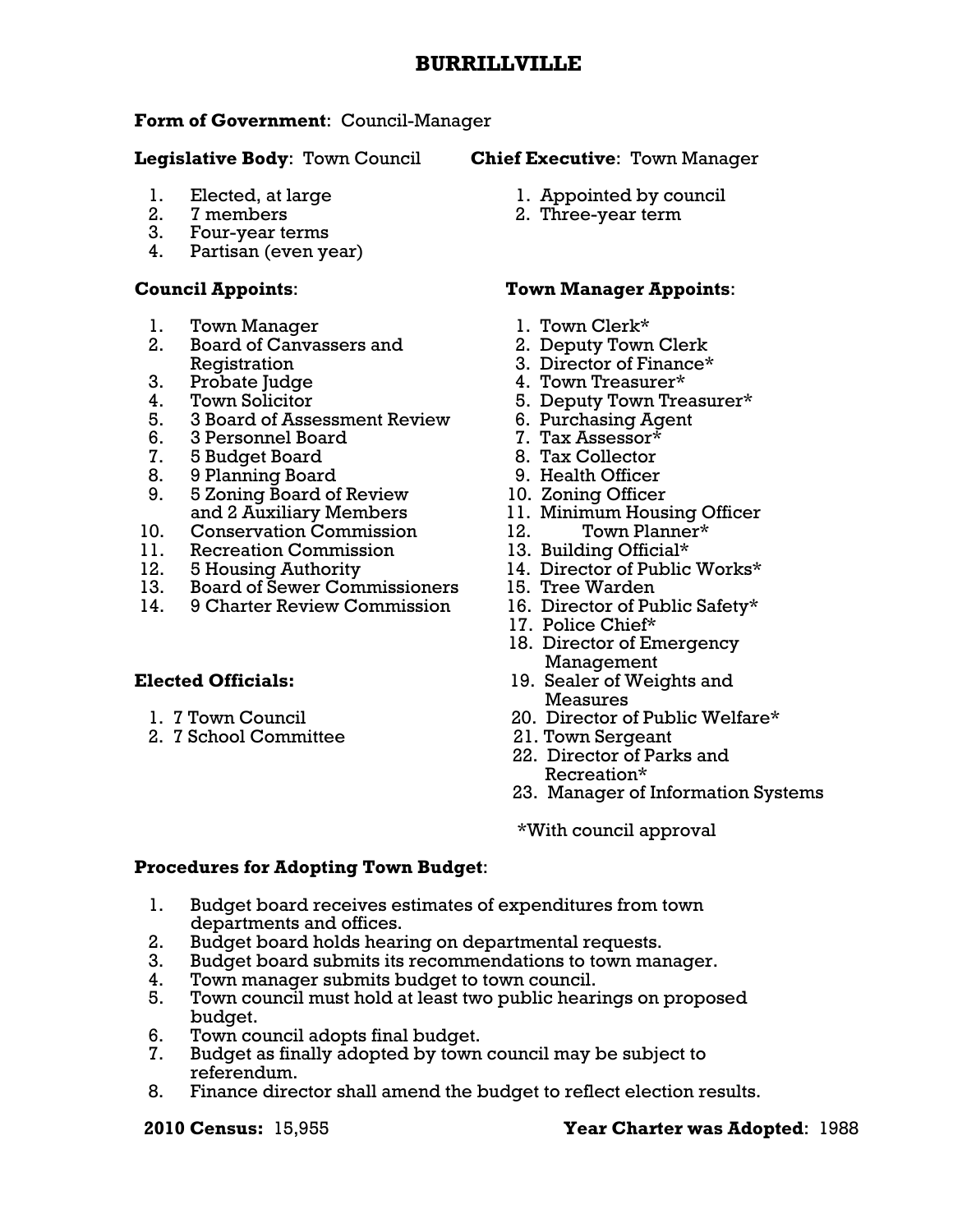#### **BURRILLVILLE** (continued)

- 1. Town solicitor, with council approval, may appoint one or more assistant town solicitors.
- 2. Director of finance or the town manager may serve as town treasurer.
- 3. Director of finance or the town manager may serve as purchasing agent.
- 4. Town manager may appoint director of finance or town treasurer to serve as tax collector with the approval of the town council. Town manager may also serve as tax collector.
- 5. School committee appoints school superintendent.
- 6. Town solicitor may serve as acting probate judge.
- 7. Town manager may serve as director of finance.
- 8. Director of finance serves as an ex officio member of the budget board.
- 9. Town manager may serve as director of public works, director of public safety or as director of public welfare. Town manager may serve as director of parks and recreation.
- 10. Town manager may delegate to department heads the authority to appoint subordinates within their respective departments.
- 11. Town solicitor may designate a person to act as temporary probate judge.
- 12. Director of public safety shall appoint all police officers below the rank of chief upon the recommendation of the chief and the personnel board.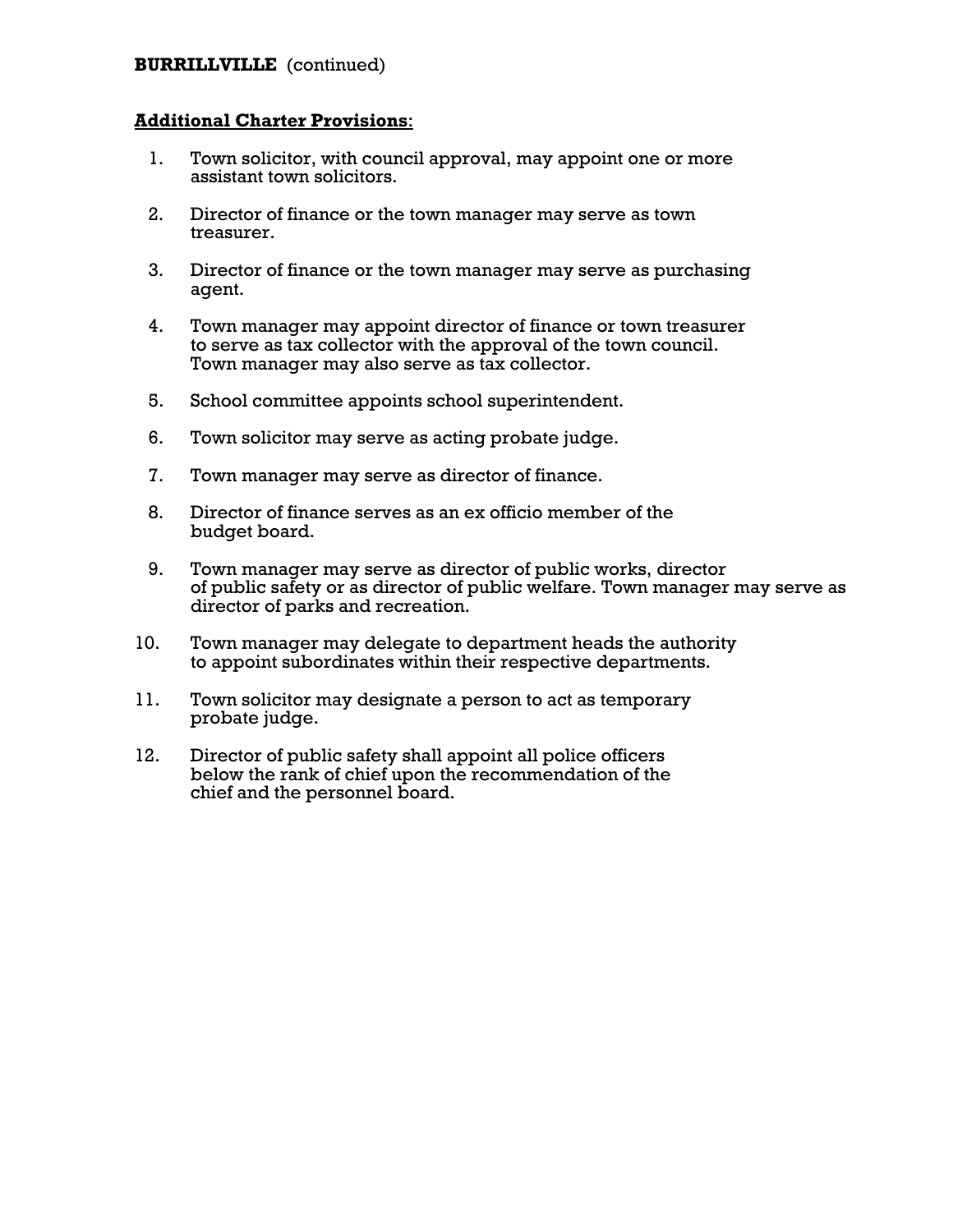# **CENTRAL FALLS**

#### **Form of Government**: Mayor-Council

#### **Legislative Body**: City Council **Chief Executive**: Mayor

- 1. Elected, 1 from each of 1. Elected
	- 5 wards and 2 at large 2. Four-year term (commencing 2009)
- 2. 7 Members
- 3. Two-year terms (commencing 2014)
- 4. Nonpartisan (even year- 2016)

#### **Council Appoints**: **Mayor Appoints**:

- 1. Probate Judge 1. Director of Finance\*
	- 2. City Clerk\*
	- 3. City Solicitor\*
	- 4. Director of Planning\*
	- 5. Director of Public Works\*
	- 6. Director of Human Resources\*
	- 7. Director of Public Safety\*\*
	- 8. 3 Purchasing Board\*
	- 9. 3 Personnel Board\*
	- 10. 3 Board of Appeals\*
	- 11. 3 Board of Canvassers & Registration\*
	- 12. 3 Trustees of Public Libraries\*
	- 13. 3 Board of Recreation\*
	- 14. 3 Board of Retirement\*
	- 15. Tax Assessor\*
	- 16. 5 Zoning Board of Review\*
	- 17. 5 Planning Board\*
- **Elected Officials**: 18. Director of Community Services\*
	- 19. Director of Recreation\*
- 1. Mayor 20. Detention Facility Board\*

2. 7 City Council<br>3. 5 School Committee

\*With approval of council \*\*Mayor must serve as

#### **Procedure for Adopting City Budget**:

- 1. Finance director compiles budget information for mayor.<br>2. Mavor prepares and submits budget to city council.
- Mayor prepares and submits budget to city council.
- 3. City council adopts budget.

**2010 Census:** 19,376 **Year Charter was Adopted**: 1952

- -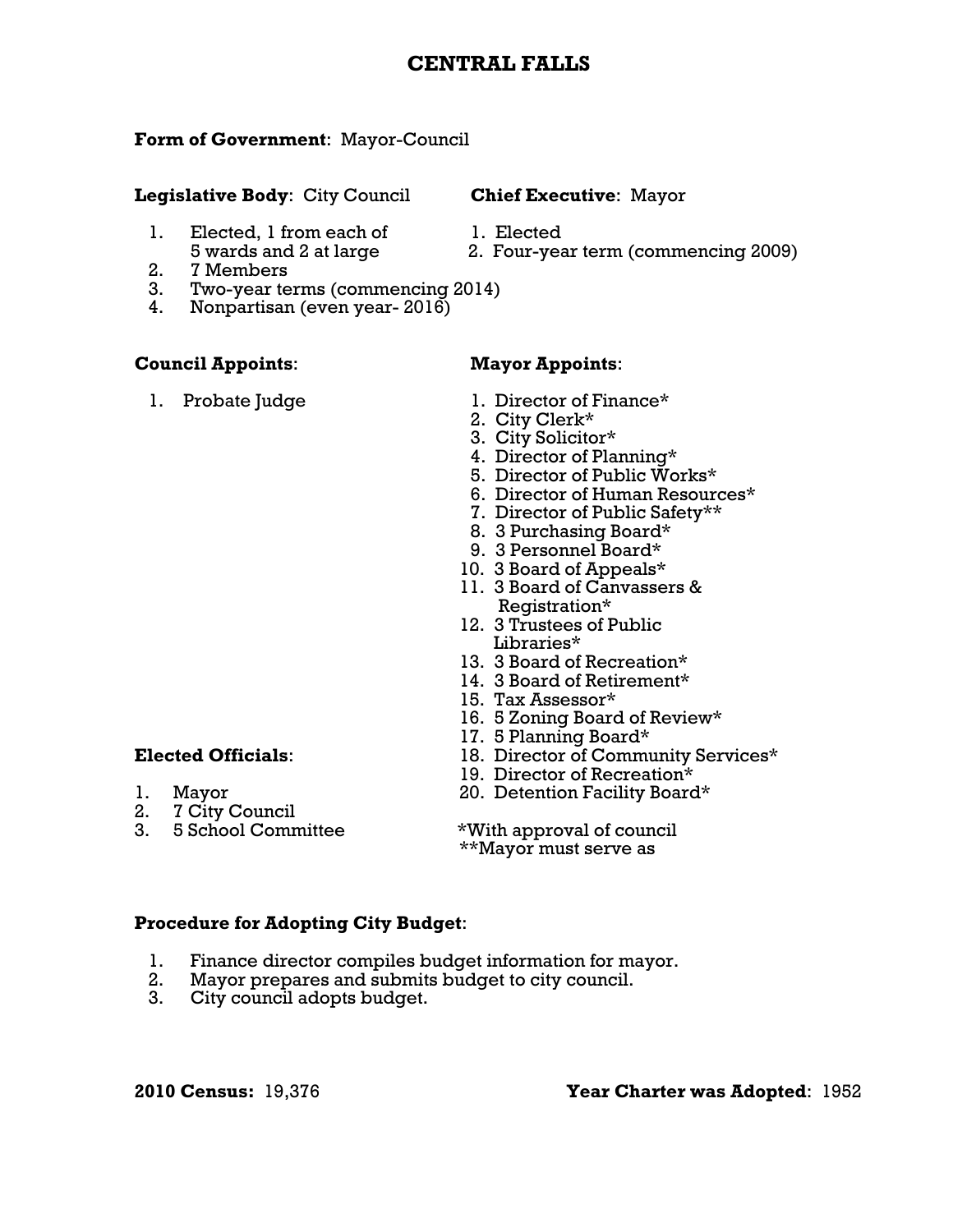### **CENTRAL FALLS** (continued)

- 1. City clerk serves as purchasing agent.
- 2. Personnel board appoints the police chief, the fire chief and all other police and fire personnel.
- 3. Director of finance is ex officio city treasurer and tax collector.
- 4. The mayor, the director of finance, and the purchasing agent are ex officio members of the purchasing board.
- 5. A council member, appointed by the mayor, serves as an ex officio member of the board of recreation.
- 6. The city solicitor or assistant city solicitor shall perform the duties of the probate judge if absent.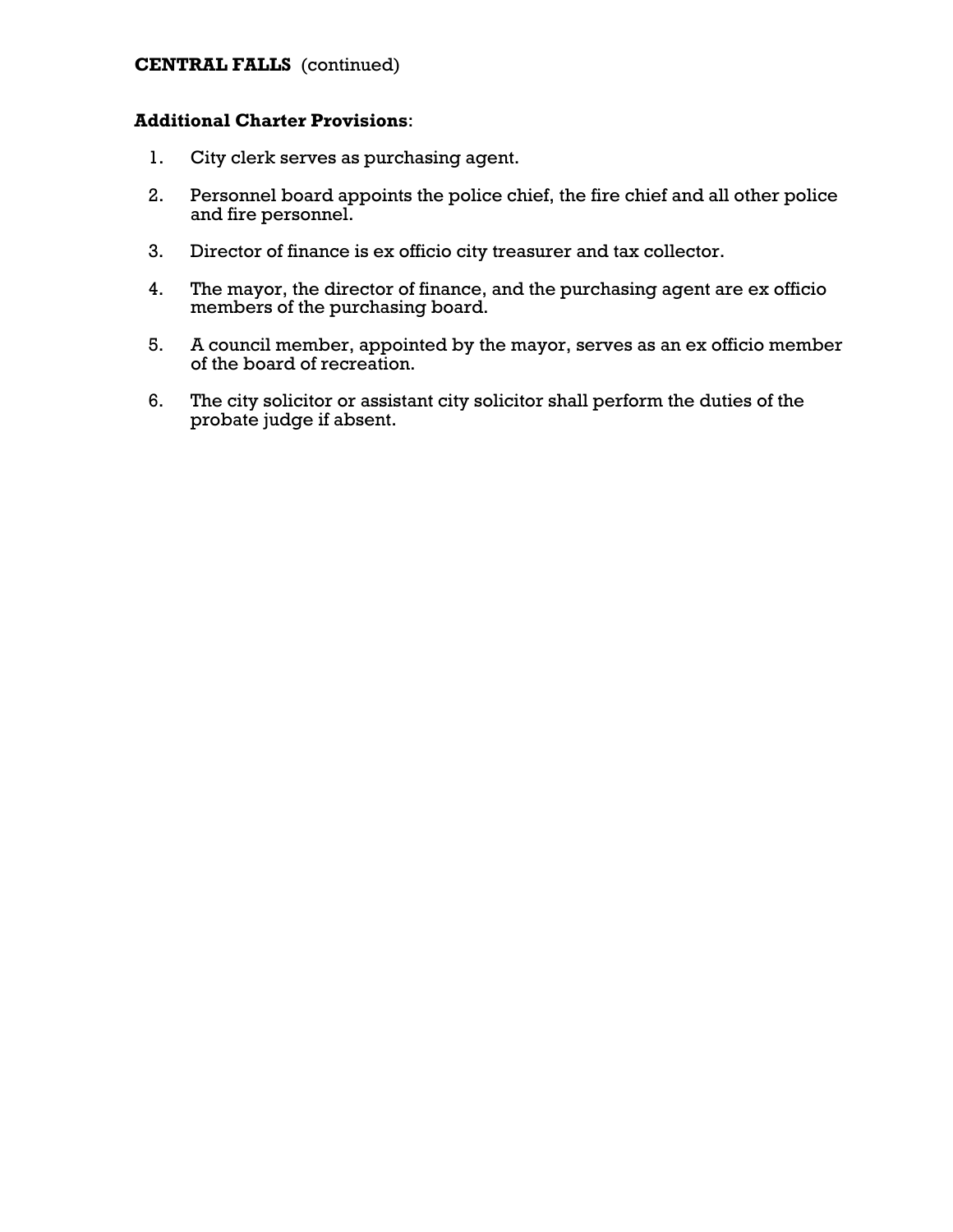### **Form of Government**: Administrator-Council

- 
- 
- 3. Two-year terms
- 4. Partisan (even year)

- 1. Town Administrator 1. Deputy Building Inspector
- 
- 
- 4. Town Clerk\* Officer\*
- 
- 
- 7. Tax Collector\* 6. Town Sergeant
- 
- Assessment Review 9. Tree Warden
- 10. 5 Budget Commission 10. Surveyor of Lumber
- 
- 12. Building Inspector\* Management
- 
- 14. Assistant Town Solicitors
- 
- 16. Director of Public Assistance\*<br>17. 7 Senior Citizens Commission
- 17. 7 Senior Citizens Commission
- 18. Zoning Board of Review
- 19. 7 Conservation Commission
- 20. Director of Parks and Recreation\*
- 21. 5 Building Commission
- 22. Town Planner\*

\*Upon recommendation of administrator

#### **Elected Officials**:

- 1. 5 Town Council
- 2. Town Moderator
- 3. 5 Planning Commission
- 4. 5 School Committee

### **Procedures for Adopting Town budget**:

- 1. Departments, officers, commissions and agencies submit budget requests to town administrator.
- 2. Town administrator submits budget estimates to the budget commission.
- 3. Budget commission holds meetings on recommended annual budget.
- 4. Budget commission submits recommended budget to town council.
- 5. Town council may revise budget and adopts tentative budget for presentation at financial referendum town meeting.
- 6. Budget public hearing is held and warrant items submitted.
- 7. After the budget public hearing, the council makes final revisions to the budget for placement on ballot for all-day referendum.
- 8. All-day financial referendum determines final budget.

## **Legislative Body**: Town Council **Chief Executive**: Town Administrator

- 1. Elected, at large 1. Appointed by council
- 2. 5 Members 2. Indefinite term of office

# **Council Appoints**: **Town Administrator Appoints**:

- 
- 2. Constables 2. Animal Control Officer
- 3. Board of Canvassers 3. Assistant Animal Control
- 5. Deputy Town Clerk\* 4. Director of Emergency Management
- 6. Town Treasurer\* 5. Assistant Director of Public Assistance\*
	-
	-
- 8. Tax Assessor\* 7. Custodian of Cemeteries<br>
9. 3 Commission of Tax 8. Sealer of Weights and Me 9. 3 Commission of Tax 8. Sealer of Weights and Measures
	-
	-
- 11. Director of Public Works\* 11. Deputy Director of Emergency
- 13. Town Solicitor 12. Wastewater Management Specialist\*

15. Probate Judge \*With council approval

### **2010 Census:** 7,827 **Year Charter was Adopted**: 1980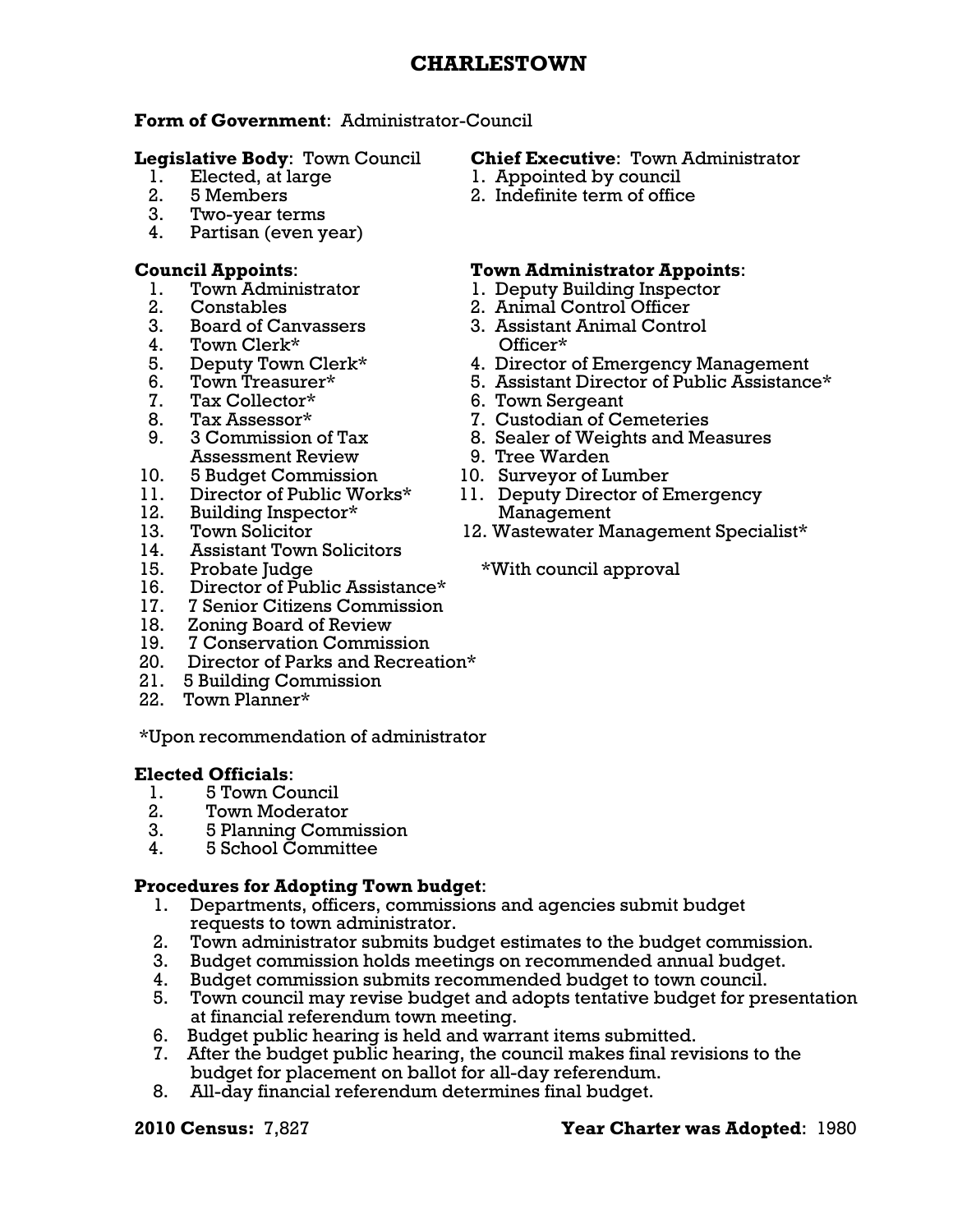#### **CHARLESTOWN** (continued)

- 1. Town administrator serves as acting treasurer in the absence of the town treasurer.
- 2. Town administrator serves as purchasing agent.
- 3. Department of finance shall be headed by the town administrator or a person recommended by the administrator and appointed by the town council.
- 4. Town administrator, the town treasurer, and one member of the town council serve as ex officio members of the budget commission.
- 5. Town council may appoint a town engineer on a consultant basis upon recommendation of the town administrator.
- 6. Town solicitor may serve as probate judge.
- 7. Director of public works shall serve as ex officio member of the planning commission. A member of the town council *may* also serve as an ex officio member of the commission.
- 8. Building inspector serves as minimum housing inspector and as fence viewer.
- 9. Custodian of cemeteries also serves as officer for burial of deceased armed forces personnel.
- 10. There shall be a police department, the head of which shall be the chief of police. The department will be composed of officers and patrolmen as shall from time to time be recommended by the chief of police, supported by the town administrator and approved by the council.
- 11. One (1) member of the town council, one (1) member of the school committee, and the town administrator shall serve as ex officio members of the building commission.
- 12. There shall be a Charlestown Emergency Management Agency (CEMA) comprised of the director of emergency management and other personnel qualified in emergency service and approved by the director.
- 13. Town council may appoint two (2) alternate members to the commission of tax assessment review.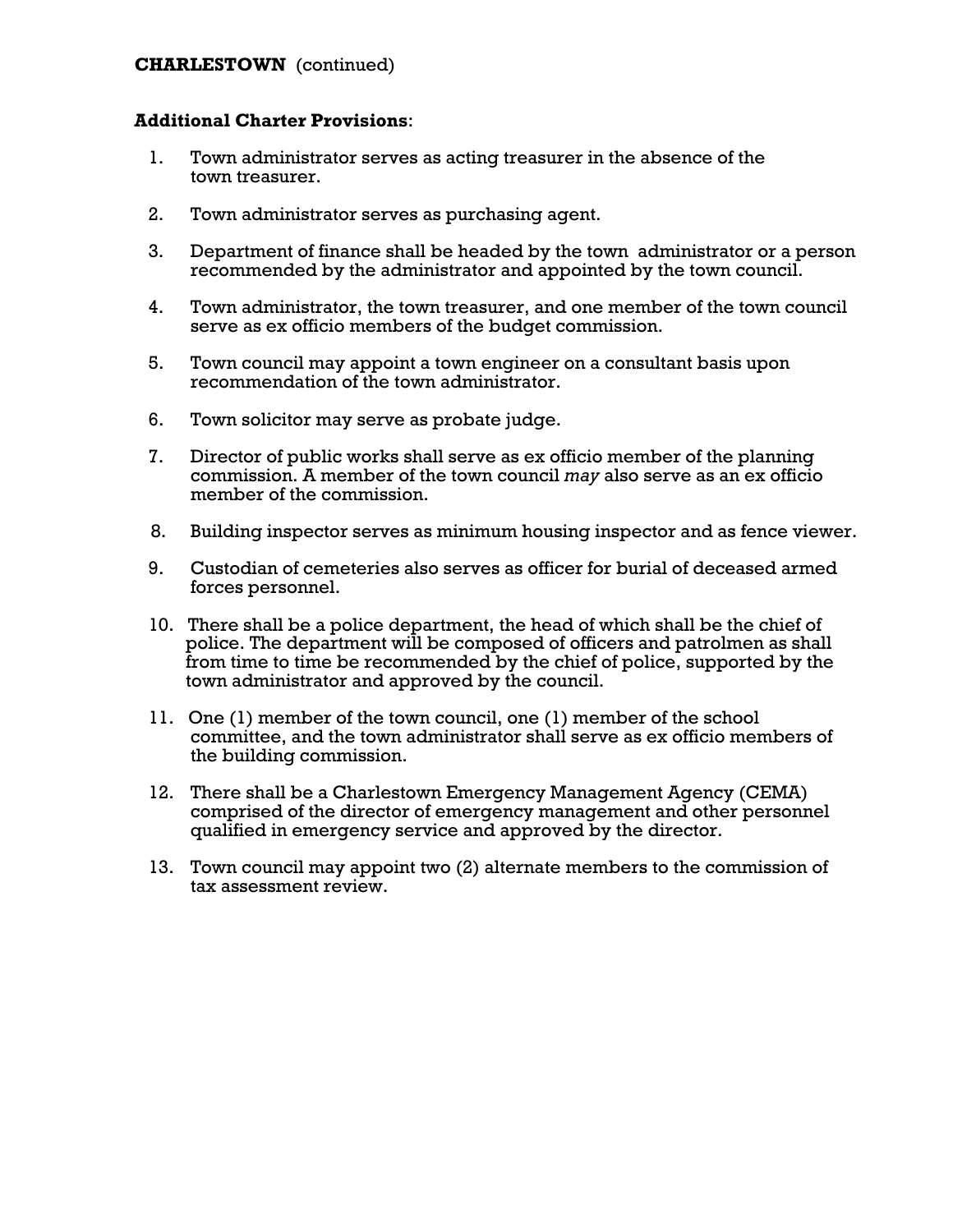# **COVENTRY**

# **Form of Government**: Council-Manager

- 1. Elected, 1 from each 5 1. Appointed by council
- 2. 5 Members
- 3. Four-year terms
- 4. Nonpartisan (even year 2012) **Town Manager Appoints**:

- 1. Town Manager 3. Town Clerk
- 2. 3 Board of Canvassers 4. Director of Finance\*\*
- 
- 
- 5. 5 Board of Assessment 7. Purchasing Agent\*\* Review  $8.$  Tax Assessor $\bar{x}$
- 6. Emergency Management 9. Tax Collector\*\*
- 
- 8. 5 Zoning Board of Review 12. Tree Warden\*\*
- 9. 9 Code Review Committee 13. Town Engineer\*\*
- 
- 
- 12. 9 Charter Review Committee 16. Sealer of Weights &
- 13. 9 School Building Committee Measures\*\*
- 
- 

- 
- 2. 5 School Committee Commission
- **Legislative Body**: Town Council **Chief Executive**: Town Manager
	-
	- districts 2. Indefinite term of office

- 1. Town Solicitor\*
- **Council Appoints**: 2. Director of Records & Personnel\*\*
	-
	-
	- 3. Probate Judge 5. Town Treasurer\*\*
	- 4. 3 Personnel Board 6. Deputy Town Treasurer
		-
		-
		-
		- Director 10. Director of Public Works\*\*
	- 7. 9 Planning Commission 11. Director of Human Services\*\*
		-
		-
- 10. Auctioneers 14. Building Inspector\*\*
- 11. Citizens Advisory Committee 15. Minimum Housing Inspector\*\*
	-
- 14. 9 Friends of Human Services 17. Director of Public Safety & Welfare\*\* 15. Municipal Court Judges 18. Police Chief
	-
	- 19. Other Regular Permanent Police Officers & Employees
- **Elected Officials:** 20. Director of Planning & Development\*
	- 21 Parks & Recreation Commission
	- 1. 5 Town Council 22. Economic Development
		- 23. Conservation Commission
		- 24. Town Sergeant

 \*With approval of council \*\*Manager may serve as

# **Procedure for Adopting Town Budget**:

- 1. Manager prepares and submits the annual budget to the town council.
- 2. Town council holds public hearings on the budget.
- 3. After the public hearings, town council may amend the budget.
- 4. Manager may item veto any increase in the budget proposed by the town council.
- 5. Town council may override the manager's veto.
- 6. Town council presents the budget to the financial town meeting.
- 7. Financial town meeting adopts the final budget.
- 8. Amendments to adopted budget which exceed specified levels require an all-day referendum.

# **2010 Census:** 35,014 **Year Charter was Adopted**: 1972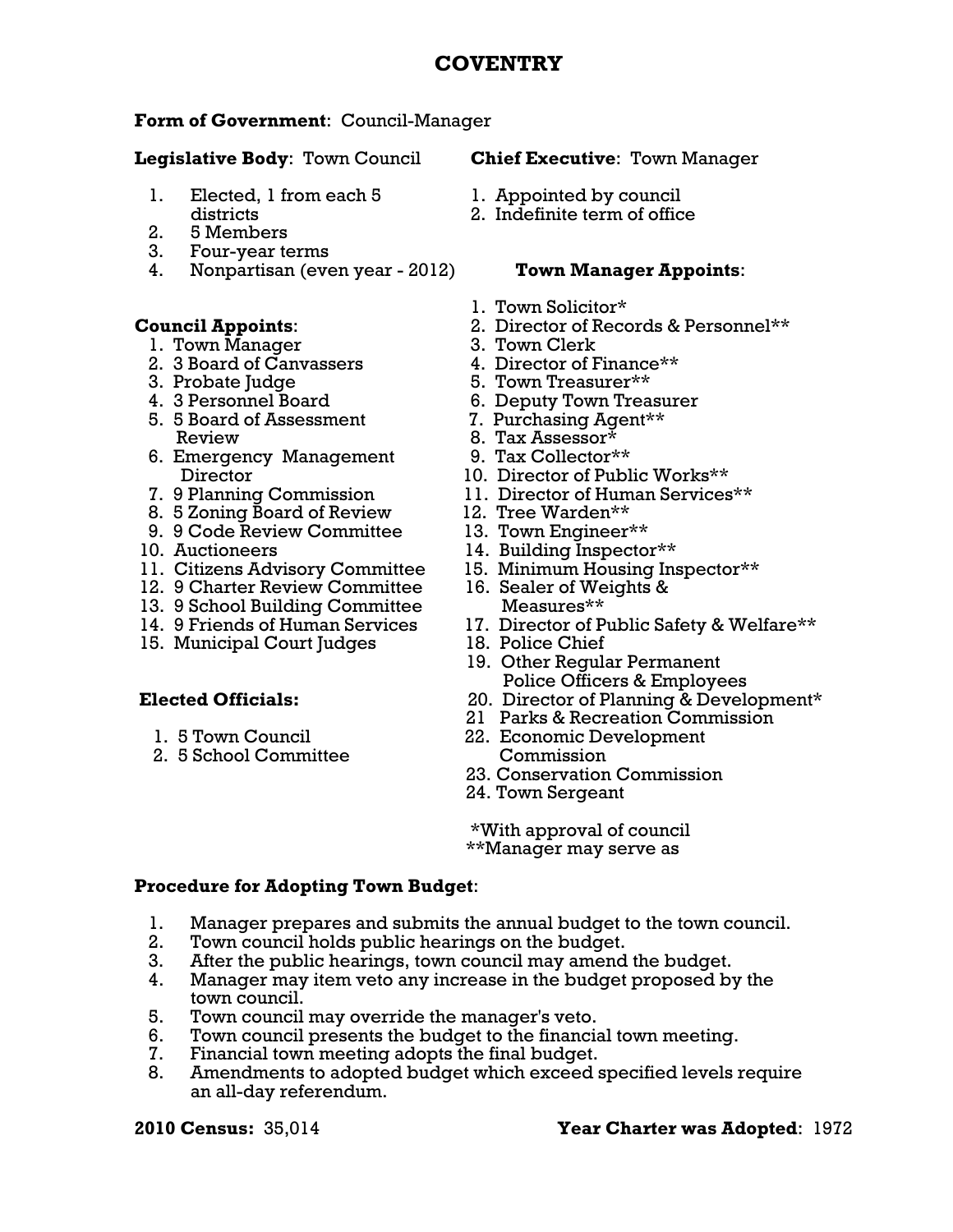### **COVENTRY** (continued)

- 1. The town clerk appoints the deputy town clerk.
- 2. With the approval of the town manager, the police chief may appoint: 1) special policemen, 2) regular and special constables, 3) police volunteers, and 4) reserves.
- 3. The town solicitor, with the approval of the town council, may appoint 1 or more assistant town solicitors.
- 4. The Director of finance may serve as the town treasurer, the purchasing agent and/or the tax collector.
- 5. The town treasurer may serve as tax collector.
- 6. The town manager, the director of planning and development, and the town engineer are ex officio members of the planning commission.
- 7. The superintendent of schools and the town solicitor serve as ex officio members of the school building committee.
- 8. The town solicitor or the municipal court judge performs the duties of the judge of probate when absent,
- 9. The school building committee shall consist of two (2) members of the school committee, two (2) members of the council, and five (5) members who are electors of the town.
- 10. The town manager may appoint a citizens advisory committee.
- 11. The police department, department of human services, and the department of emergency management are under the jurisdiction of the emergency management director.
- 12. The municipal court judge appoints a clerk of court and other court personnel.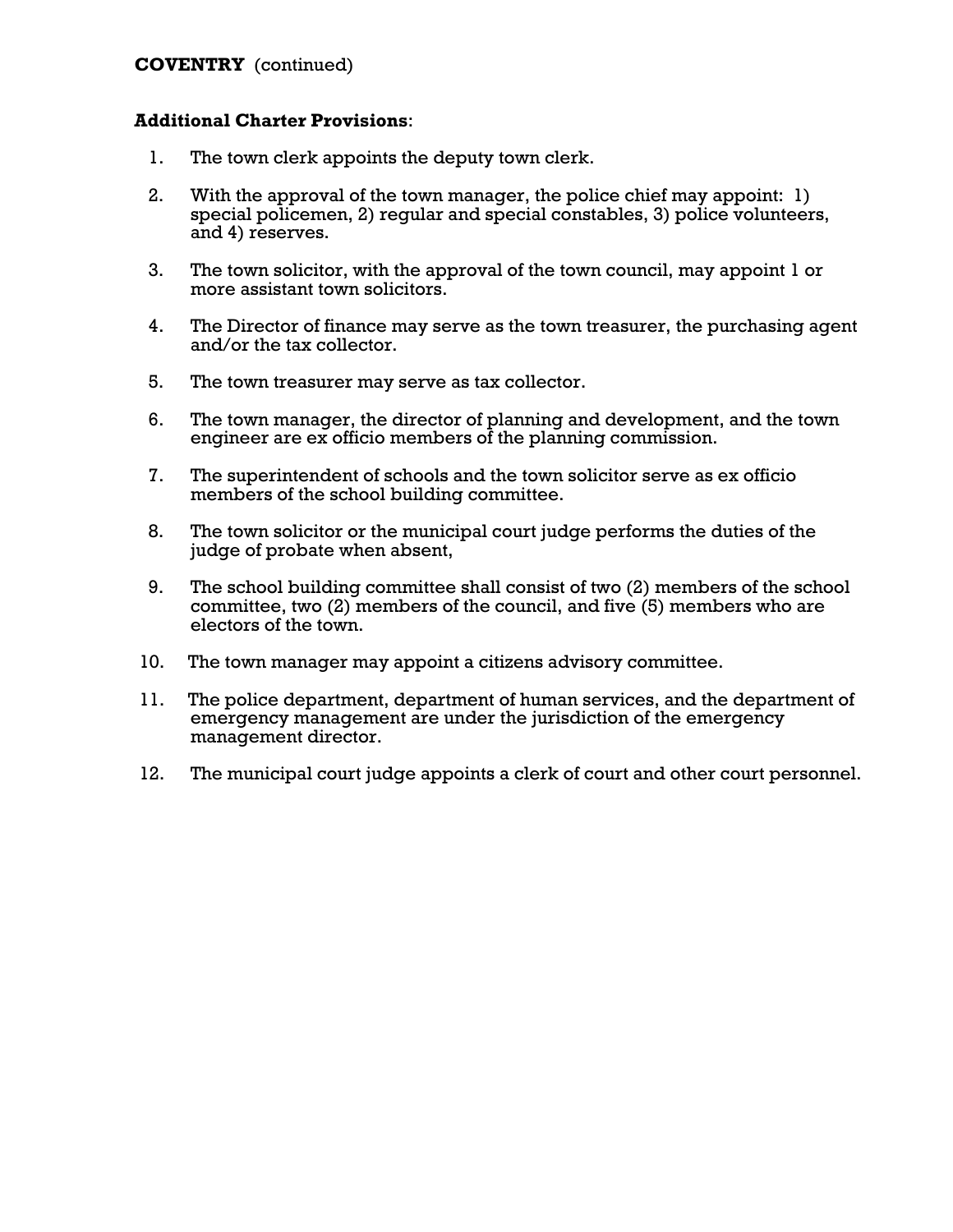# **CRANSTON**

### **Form of Government**: Mayor-Council

**Legislative Body**: City Council **Chief Executive**: Mayor

- 1. Elected, 1 from each of 1. Elected
- 
- 3. Two-year terms **Mayor Appoints**:
- 4. Partisan (even year)

- 
- 2. 3 Board of Canvassers Recreation
- 3. Probate Judge 5. City Solicitor
- 4. 3 Board of Tax Assessment 6. Police Chief Review 7. Police Personnel
- 5. 5 Zoning Board of Review 8. Fire Chief
- 6. 5 Building Appeals Board 9. Fire Personnel
- 7. Harbor Master 10. Traffic Engineer
- 8. 3 Personnel Appeal Board 11. Inspector of Buildings
- 
- 

- 
- 6 wards & 3 at large 2. Four-year terms (two consecutive 2. 9 Members **terms limit – commencing 2012**)

- 1. Director of Finance
- **Council Appoints**: 2. Director of Personnel
	- 3. Director of Public Works
	- 1. City Clerk 4. Director of Parks and
		-
		-
		-
		-
		-
		-
		-
- 9. Sealer of Weights & Measures 12. 6 Advisory Committee on Parks 10. Internal Auditor and Recreation
	- 13. 5 City Plan Commission
	- 14. Bureau of Traffic Safety
	- 15. 3 Board of Investment Commissioners

### **Elected Officials**:

- 1. Mayor
- 2. 9 City Council
- 3. 7 School Committee

### **Procedure for Adopting City Budget**:

- 1. The head of each department, agency, board, commission or office files with the director of finance an estimate of revenues and expenditures.
- 2. The mayor, with the cooperation of the director of finance, frames and submits to the city council an operating budget.
- 3. The city council holds public hearings on the budget.
- 4. The city council may increase or decrease any items in the budget as submitted by the mayor.
- 5. The mayor may disapprove of any increase in the budget made by the city council.
- 6. The city council, by a vote of 2/3 of all its members, may override the mayor's disapproval.

**2010 Census:** 80,387 **Year Charter was Adopted**: 1962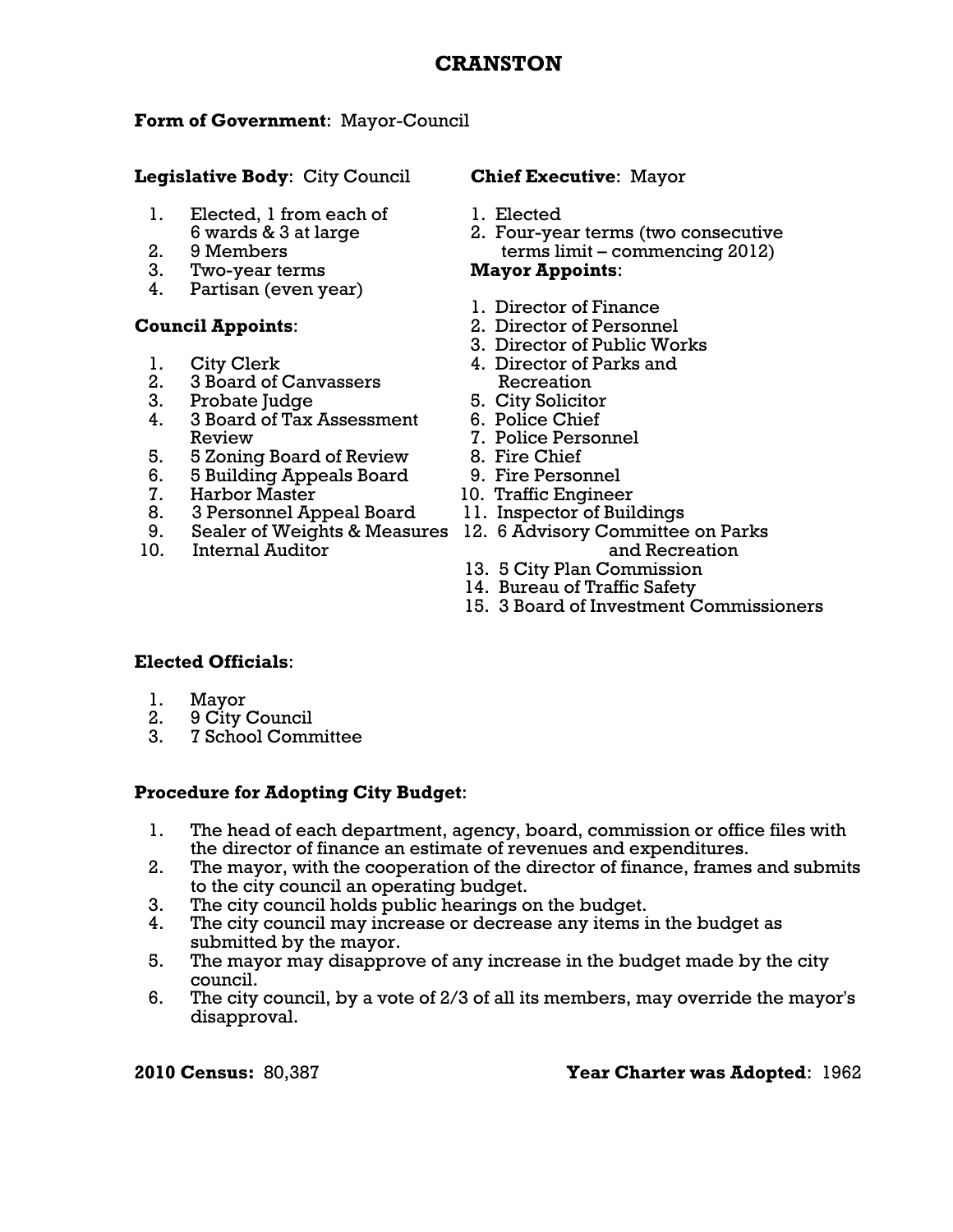### **CRANSTON** (continued)

- 1. The director of finance appoints 1) city treasurer, 2) purchasing agent, and 3) city assessor.
- 2. The city treasurer serves as tax collector.
- 3. The city treasurer, with the approval of the director of finance, may appoint a deputy city treasurer.
- 4. The city clerk appoints a clerk of committees.
- 5. The mayor has the power to appoint the heads of all departments, except the department of records, with the advice and consent of the city council.
- 6. The city plan commission appoints a planning director.
- 7. The city solicitor appoints assistant city solicitors.
- 8. The director of public works is ex officio city engineer.
- 9. The inspector of buildings appoints all other officers and employees of the department.
- 10. The director of public works appoints all other officers and employees of the department.
- 11. The board of contract and purchases shall consist of the director of finance, the director of public works, and five (5) private citizens appointed by different entities.
- 12. The director of public works and the director of finance are members of the city plan commission.
- 13. The school buildings committee consists of two (2) members of the city council, two (2) members of the school committee, the director of public works, the superintendent of schools, and a qualified elector of the city appointed by the mayor.
- 14. One (1) member of the city council, one (1) member of the school committee and one (1) member of the city plan commission are members of the advisory committee on parks and recreation.
- 15. There shall be an advisory committee on architects and engineers consisting of two city council members and the chief engineer.
- 16. There shall be a seven (7) member board of investment commissioners consisting of the mayor, finance director, city treasurer and the chairperson of the city council committee on budgetary matters, all ex officio, and three (3) members appointed by the mayor for three (3) year terms.
- 17. The municipal court judge shall sit as judge of probate in case of the the absence of judge of probate.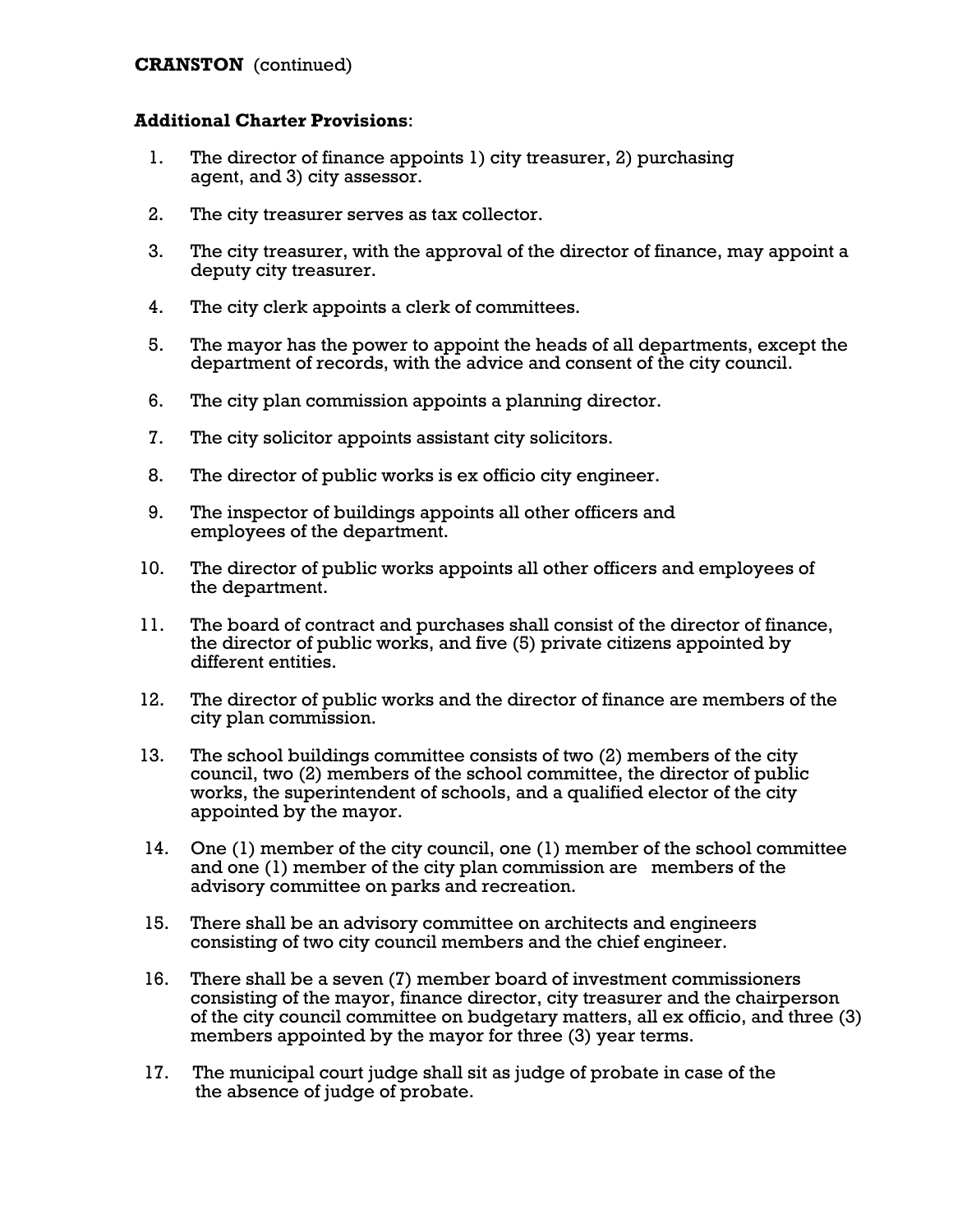# **CUMBERLAND**

### **Form of Government**: Mayor-Council

### **Legislative Body:** Town Council **Chief Executive**: Mayor

- 1. Elected, 1 from each 5 1. Elected districts and 2 at large 2. Two-year term
- 2. 7 Members
- 3. Two-year terms
- 4. Partisan (even years)

### **Council Appoints**: **Mayor Appoints**:

- 1. Canvassing Authority 1. Town Clerk\*
- 
- 3. 3 Board of Assessment 3. Town Solicitor\* Review 4. Probate Judge\*
- 
- 4. 4 Planning Board 5. Finance Director\*<br>5. 5 Zoning Board of Review 6. Tax Assessor\* 5. 5 Zoning Board of Review
- 
- 
- 
- 
- 10. 7 Bd. of Library Trustees
- 
- 12. 7 Conservation Commission 13. 5 Planning Board
- 
- 
- 

- 
- 2. Constables 2. Deputy Town Clerk\*
	-
	-
	-
	-
- 6. Town Sergeant 7. Director of Public Works\*
- 7. Auctioneers 8. Tree Warden\*
- 8. Sealer of Weights & 9. Building, Plumbing and Measures **Electrical Inspectors**\*
- 9. Parks & Recreation Comm. 10. Minimum Housing Inspector\*<br>0. 7 Bd. of Library Trustees 11. Police Chief\*
	-
- 11. 7 Economic Dev. Comm. 12. Director of Human Services\*
	-
- 13. 5 Housing Authority 14. Director of Rescue Service\*
- 14. 3 Retirement Board 15. Dep. Dir. of Rescue Services<br>15. 7 Charter Review 16. Director of Parks & Recreatio
	- 16. Director of Parks & Recreation\*
	- Commission 17. 1 Charter Review Commission
		- 18. Animal Control Officer\*
		- 19. Human Resources Director\*

#### **Elected Officials:**  $*$ With approval of council

- 1. Mayor
- 2. 7 Town Council
- 3. 7 School Committee

#### **Procedures for Adopting Town Budget**:

- 1. All estimates for operating and capital expenditures by departments, officials and agencies are submitted to the finance director.
- 2. Finance director reviews all estimates and submits recommendations to the mayor.
- 3. Mayor reviews recommendations of finance director and submits budget to town council.
- 4. Council holds public hearings on the budget.
- 5. Town council adopts final budget and submits it to the mayor for approval.
- 6. Mayor approves final budget or returns it to council with written statement of objections.
- 7. Town council can accept or reject the mayor's objections.
- 8. Revised budget is submitted to mayor until budget is finally adopted. Adopted budget may be subject to a referendum.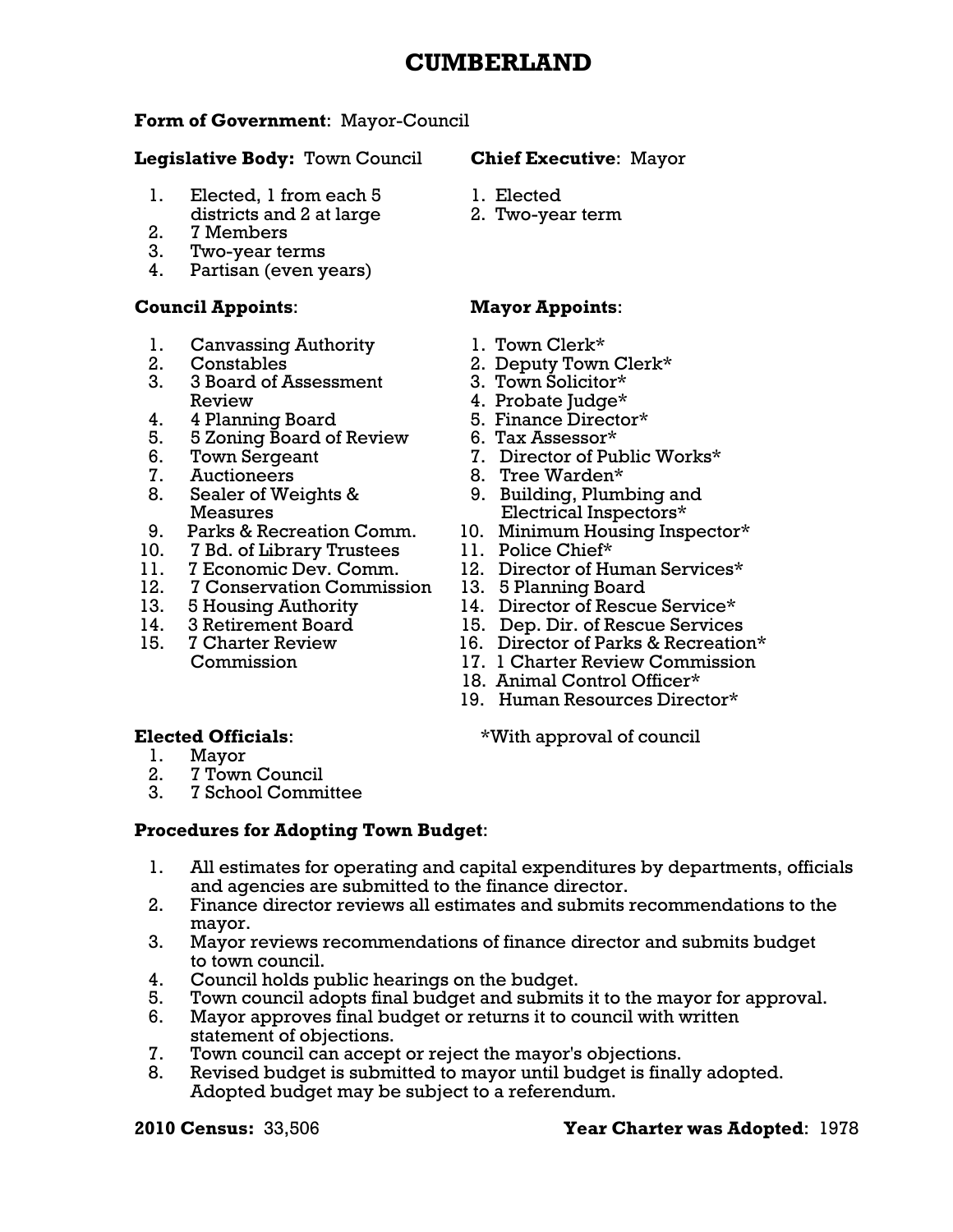#### **CUMBERLAND** (continued)

- 1. Town clerk and deputy town clerk are appointed for two-year terms.
- 2. Town solicitor is appointed for two-year term.
- 3. An assistant town solicitor may be appointed in the same manner and for the same term as the town solicitor.
- 4. Probate judge is appointed for two-year term.
- 5. The finance director serves as town treasurer, tax collector, and town controller.
- 6. Tax assessor is appointed for a two-year term.
- 7. The director of public works appoints a superintendent of public works.
- 8. All police officers, below the rank of chief, shall be appointed by the mayor upon recommendation of the police chief.
- 9. Police chief appoints additional special policemen.
- 10. The mayor may serve as director of human services.
- 11. School committee appoints superintendent of schools.
- 12. The zoning board of review serves as planning board of review.
- 13. The president of the town council appoints the 7 members of the historic district commission.
- 14. School committee appoints 1 member of the charter review commission.
- 15. The town council appoints two (2) alternate members to the zoning board of review.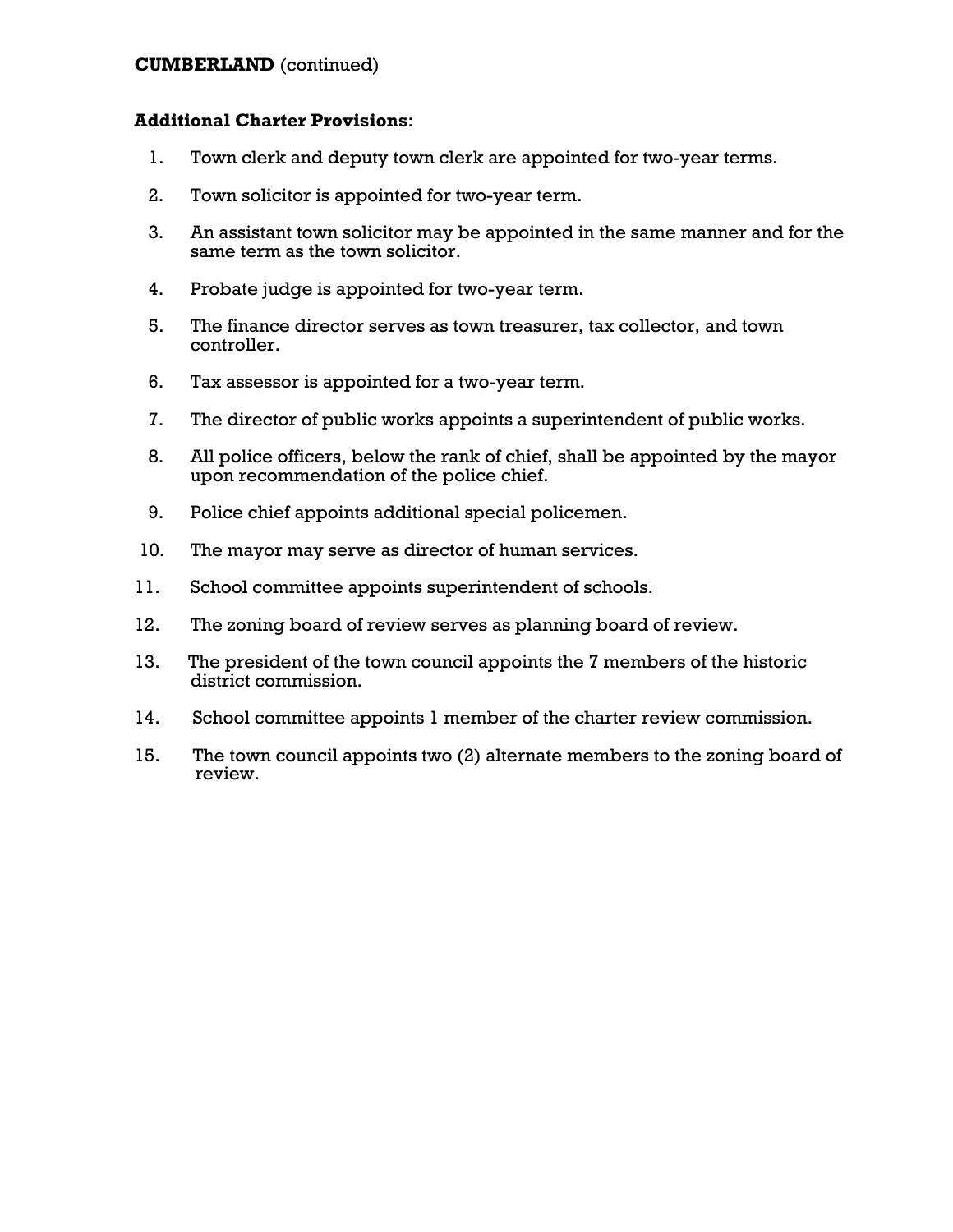# **EAST GREENWICH**

#### **Form of Government**: Council-Manager

- 
- 
- 3. Two-year terms
- 4. Partisan (even year)

#### **Legislative Body**: Town Council **Chief Executive**: Town Manager

- 1. Elected, at large 1. Appointed by council
- 2. 5 Members 2. Indefinite term of office

- 1. Town Manager 1. Town Clerk\*
- 2. 3 Board of Canvassers 2. Director of Finance\*
- 3. 3 Board of Assessment 3. Tax Assessor\*
- 
- 4. 7 Planning Board 5. Police Chief\* 4. 11 Ianuary Board<br>5. 5 Zoning Board of Review<br>6. 5 Personnel Board
- 
- 7. Town Solicitor

### **Council Appoints**: **Town Manager Appoints**:

- 
- 
- 
- Review 4. Director of Public Works\*
	-
	-
	- 7. Constables & Reserve Officers\*

\*With approval of council

#### **Elected Officials**:

- 1. 5 Town Council
- 2. 7 School Committee
- 3. Town Moderator

#### **Procedures for Adopting Town Budget**:

- 1. Manager prepares and submits the proposed budget to the town council.
- 2. Town council holds public hearing on the recommended budget.
- 3. Town council may revise the budget as submitted by manager.<br>4. Electors may petition the town council to make changes in the p
- Electors may petition the town council to make changes in the proposed budget.
- 5. Town council adopts recommended budget for presentation to the financial town meeting.
- 6. If petition is rejected by town council it may be renewed at financial town meeting.
- 7. Financial town meeting adopts budget.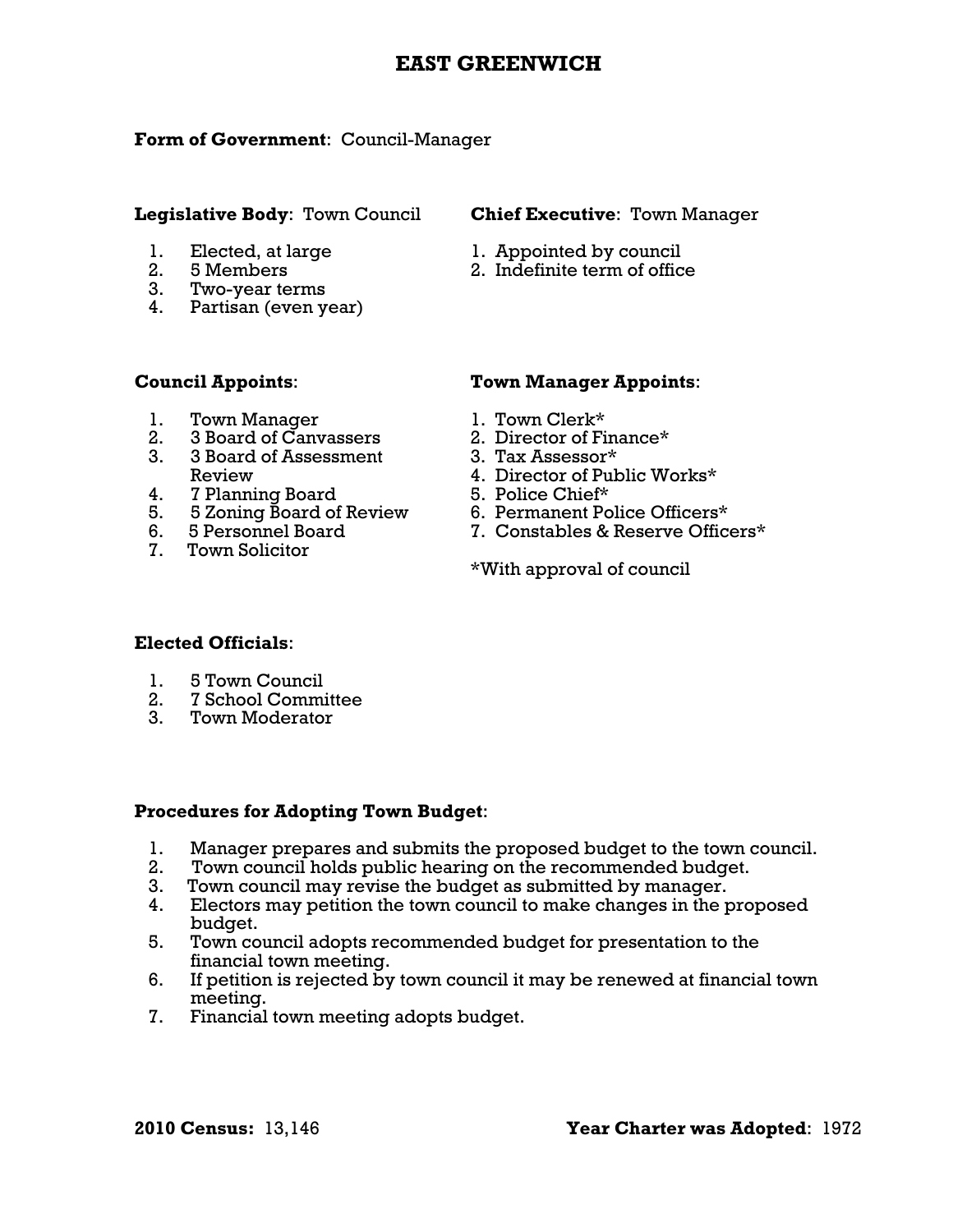### **EAST GREENWICH** (continued)

- 1. The finance director may serve as town treasurer, tax collector or tax assessor.
- 2. The tax collector may serve as town treasurer.
- 3. The public works director supervises the performance of the building inspector, the minimum housing inspector, the tree warden, the fence viewer, the sealer of weights and measures, the inspector of wells and the inspector of sidewalks.
- 4. The school committee appoints the superintendent of schools.
- 5. The town council may provide for the appointment of assistant town solicitors.
- 6. The town council appoints one (1) alternate member to the planning board.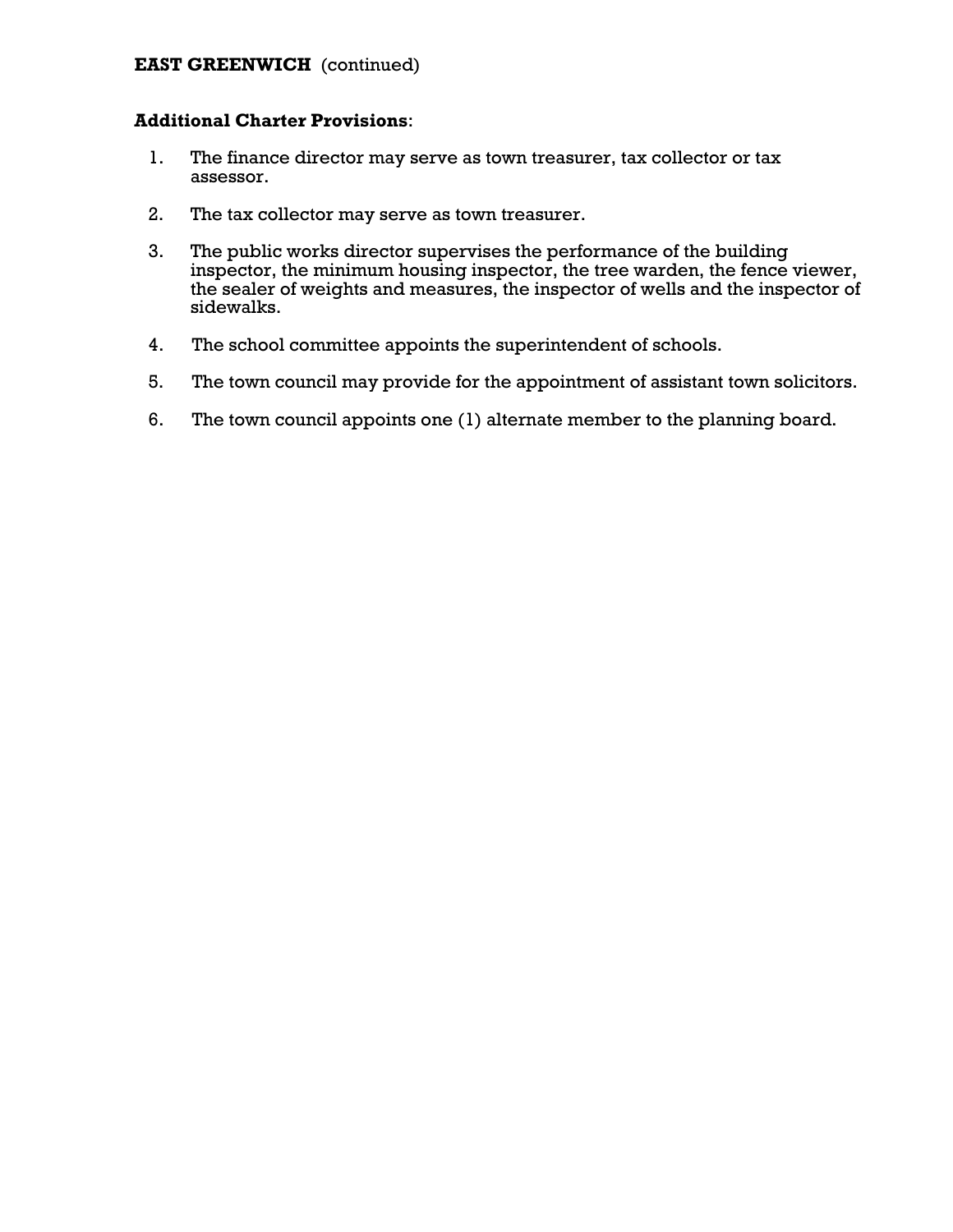# **EAST PROVIDENCE**

### **Form of Government**: Council-Manager

### **Legislative Body**: City Council **Chief Executive**: City Manager

- 1. Elected, 1 from each 4 1. Appointed by council wards and 1 at large 2. Indefinite term of office
	-
	-
- 2. 5 Members
- 3. Four-year terms (commencing 2014)
- 4. Nonpartisan (even year)

- 
- 
- 
- 3. City Clerk 3. Police Chief<br>
4. Probate Iudoe 4. Fire Chief 4. Probate Judge
- 5. 3 Board of Assessment Review
- 6. 3 Canvassing Authority \*City Manager may serve as
- 7. Planning Board
- 8. Zoning Board
- 9. Sinking Fund Board
- 10. 3 Personnel Hearing Board

## **Council Appoints**: **City Manager Appoints**:

- 1. City Manager 1. Director of Finance\*
- 2. City Solicitor 2. Director of Public Works
	-
	-

### **Elected Officials**:

- 1. 5 City Council
- 2. 5 School Committee

#### **Procedure for Adopting City Budget**:

- 1. City manager obtains from departments and agencies estimates of revenues and expenditures.
- 2. City manager submits a proposed budget and an explanatory budget message to the city council.<br>3. City council holds a public h
- City council holds a public hearing on the proposed budget as submitted.
- 4. City council holds a public hearing on any proposed changes in the budget.
- 5. City council adopts budget.

**2010 Census:** 47,037 **Year Charter was Adopted**: 1954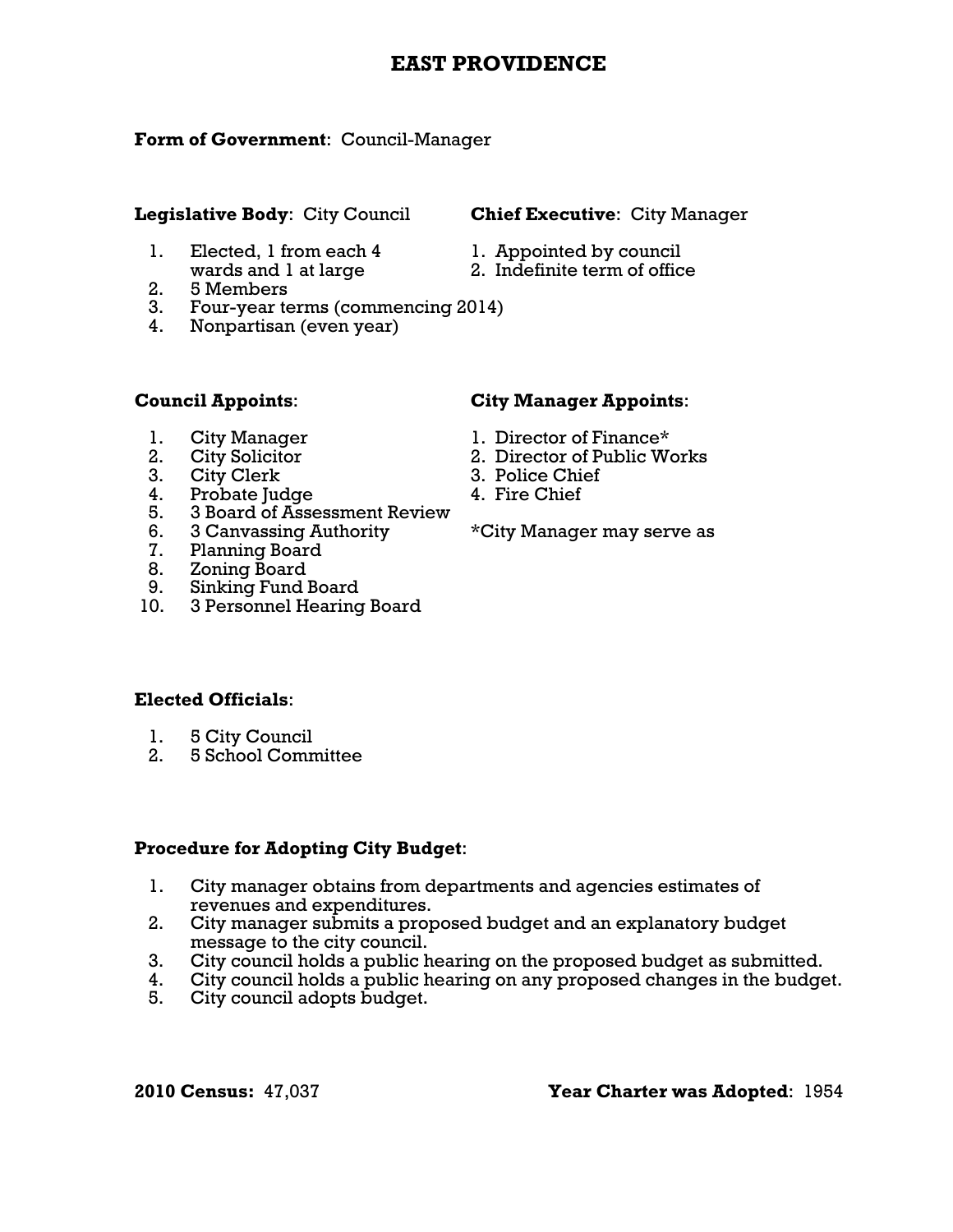#### **EAST PROVIDENCE** (continued)

- 1. The councilmen elect from among themselves an officer of the city who has the title of mayor. He/she is recognized as the head of the city government for all ceremonial purposes.
- 2. The school committee appoints the superintendent of schools.
- 3. The city solicitor may serve as acting judge of probate.
- 4. The director of finance shall appoint the controller, tax assessor, purchasing agent, and treasurer who shall head these four divisions within the department of finance.
- 5. There shall be a department of finance, a department of public works, a department of police, a department of fire and such other departments as may be established by ordinance.
- 6. At the head of each department there shall be a director, who shall be an officer of the city and shall have supervision and control of the department subject to the city manager. Two or more departments may be headed by the same individual, the manager may head one or more departments, and directors of departments may also serve as chiefs of divisions.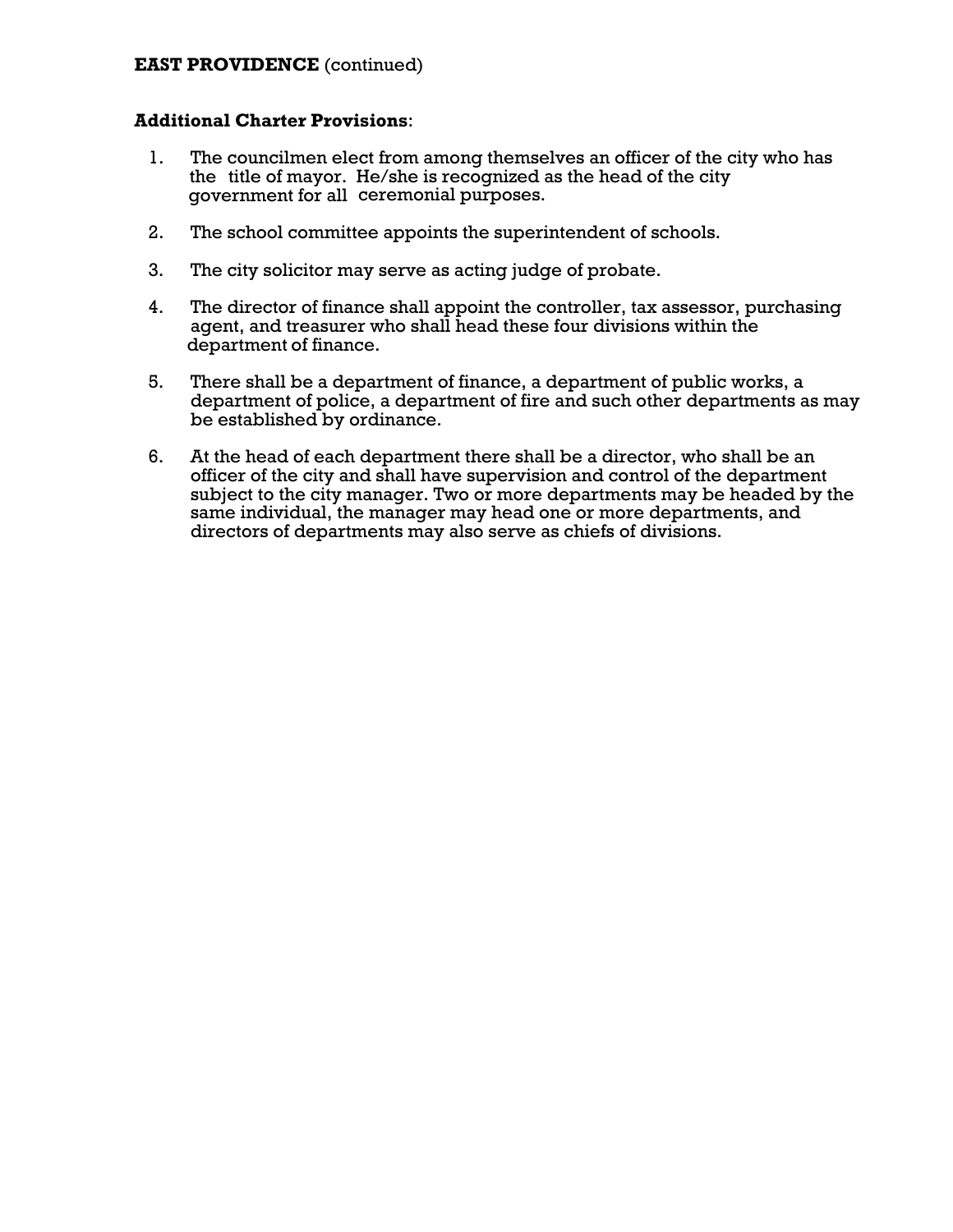# **EXETER**

### **Form of Government**: Town Council-Town Meeting

### **Legislative Body**: Town Council

- 1. Elected, at large
- 2. 5 Members
- 3. Two-year terms
- 4. Partisan (even year)

### **Council Appoints**:

- 1. 3 Board of Canvassers
- 2. Tax Collector
- 3. Town Solicitor
- 4. Building Inspector
- 5. Electrical Inspector
- 6. Plumbing Inspector
- 7. Minimum Housing Inspector
- 8. Probate Judge
- 9. Director of Emergency Management
- 
- 10. 5 Planning Board<br>11. 5 Zoning Board of 11. 5 Zoning Board of Review<br>12. 7 Conservation Commissi
- 12. 7 Conservation Commission<br>13. 3 Board of Tax and Assessme
- 13. 3 Board of Tax and Assessment Review
- 14. 5 Personnel Board
- 15. Director of Public Works
- 16. 5-9 Charter Review Commission
- 17. 5 Water Resources Advisory Board
- 18. 7 Library Board of Trustees
- 19. Town Planner
- 20. Tax Assessor (effective 2005)

#### **Elected Officials**:

- 1. 5 Town Council
- 2. Town Moderator
- 3. Town Clerk
- 4. Town Treasurer
- 5. 3 Tax Assessors (terminates 2004)
- 6. Town Sergeant
- 7. Zoning Inspector
- 8. Director of Public Welfare

#### **Procedure for Adopting Town Budget**:

- 1. Department and agency heads submit estimates of revenues and expenditures to town council.
- 2. Town council reviews and revises estimates and prepares proposed budget.
- 3. Town council holds a public hearing on recommended budget.
- 4. Town council adopts recommended budget for presentation to the financial town meeting.
- 5. Financial town meeting adopts budget.

#### **2010 Census:** 6,425 **Year Charter was Adopted**: 1996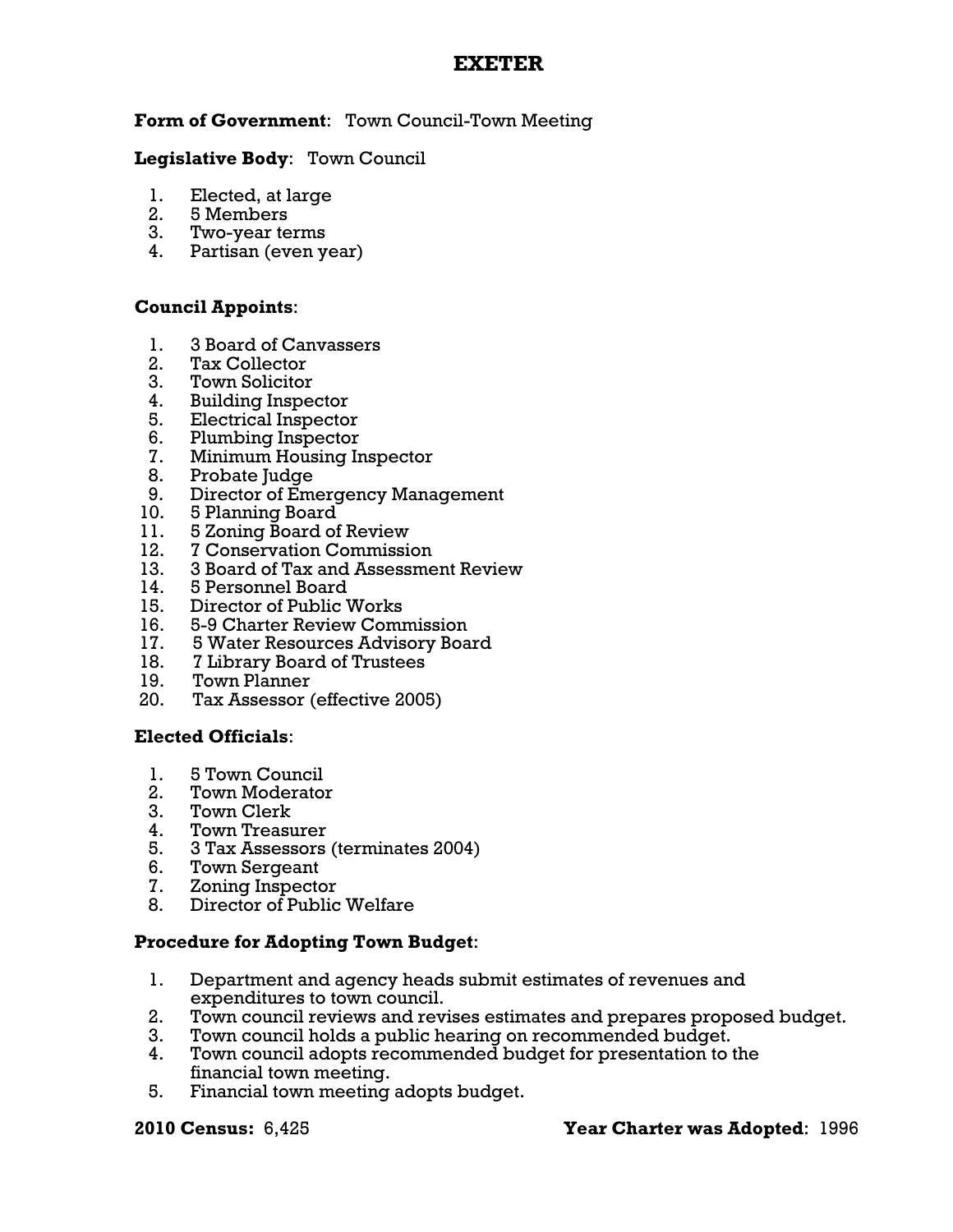- 1. The town clerk shall serve as the purchasing officer.
- 2. The town clerk may appoint a deputy town clerk with the approval of the town council.
- 3. The town treasurer may appoint a deputy town treasurer with the approval of the town council.
- 4. The same individual may perform the duties of building, electrical, plumbing, and minimum housing inspectors if so appointed by the town council.
- 5. The town solicitor shall act temporarily as probate judge, but also may be appointed to serve as probate judge.
- 6. The town council may appoint two (2) auxiliary members to the zoning board of review.
- 7. The conservation commission may be created by the town council, three members of which must be selected from a list submitted by conservation organizations.
- 8. The town council may appoint two (2) auxiliary members to the planning board.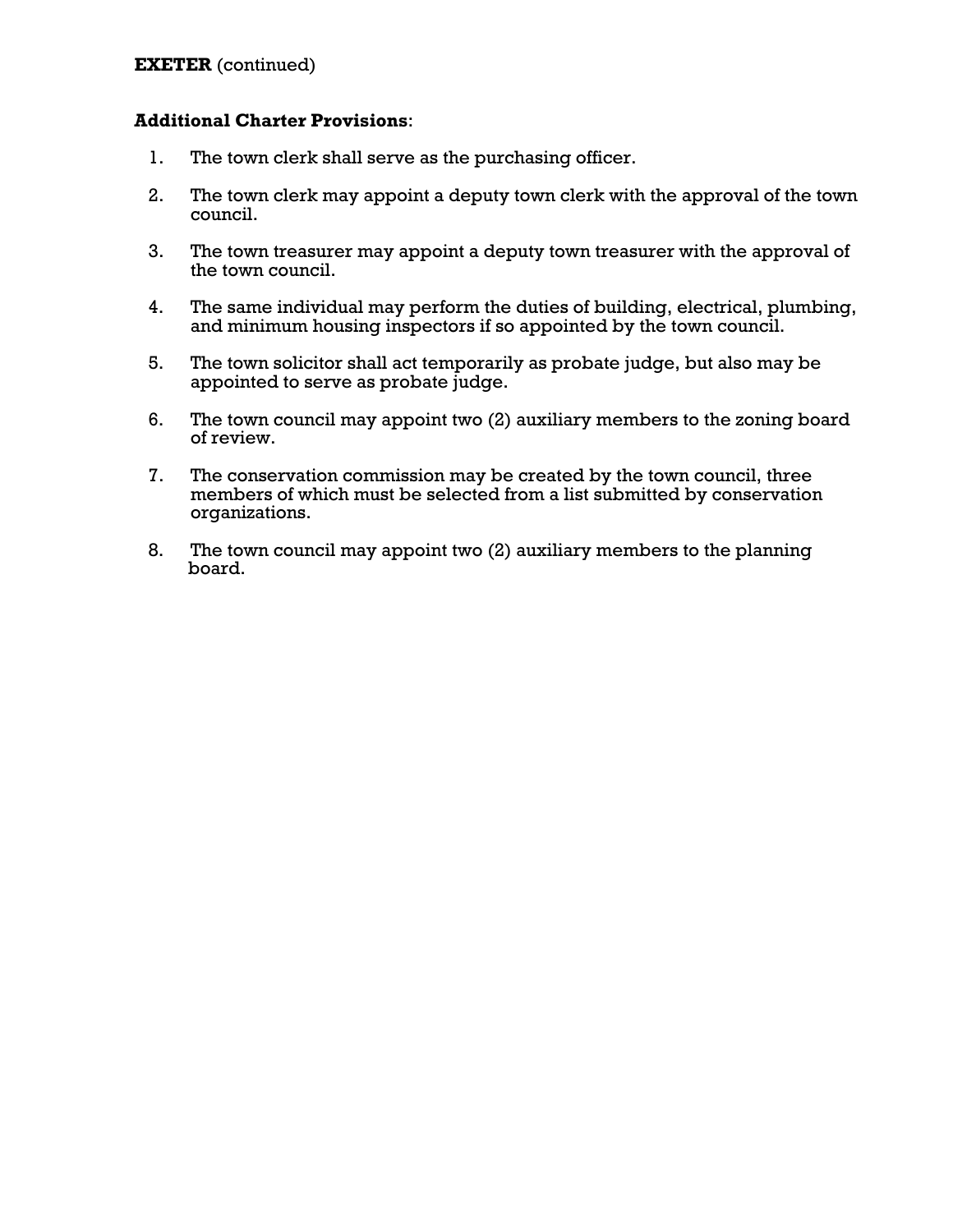# **FOSTER**

### **Form of Government**: Town Council-Town Meeting

#### **Legislative Body**: Town Council

- 1. Elected, at large
- 2. 5 Members
- 3. Two-year terms
- 4. Partisan (even year)

#### **Council Appoints**:

- 1. Tax Collector 10. Town Solicitor
- 
- 3. Director of Human Services 12. Police Chief<br>
4. Sealer of Weights and 13. 7 Planning Board
- 4. Sealer of Weights and
- 
- 6. Constables Registration
- 
- 8. Probate Judge 18. 5 Land Trust
- 
- 
- 2. Tax Assessor 11. Public Works Director
	-
	-
	- Measures 14. 5 Zoning Board of Review
- 5. Animal Control Officer 15. 3 Board of Canvassers &
- 7. Building & Zoning 16. Charter Revision Committee
	- Official 17. 7 Conservation Commission
		-
		- 19. Planning Official

#### **Elected Officials**:

- 1. 5 Town Council
- 2. 3 School Committee
- 3. Town Clerk
- 4. Town Moderator
- 5. Town Sergeant
- 6. 3 Board of Tax Review

#### **Procedure for Adopting Town Budget**:

- 1. Department heads submit budget requests to the town council.
- 2. Town council may revise budget requests.
- 3. Town council holds public hearing on proposed budget.
- 4. Town council adopts recommended budget for presentation to financial town meeting.
- 5. Financial town meeting adopts final budget.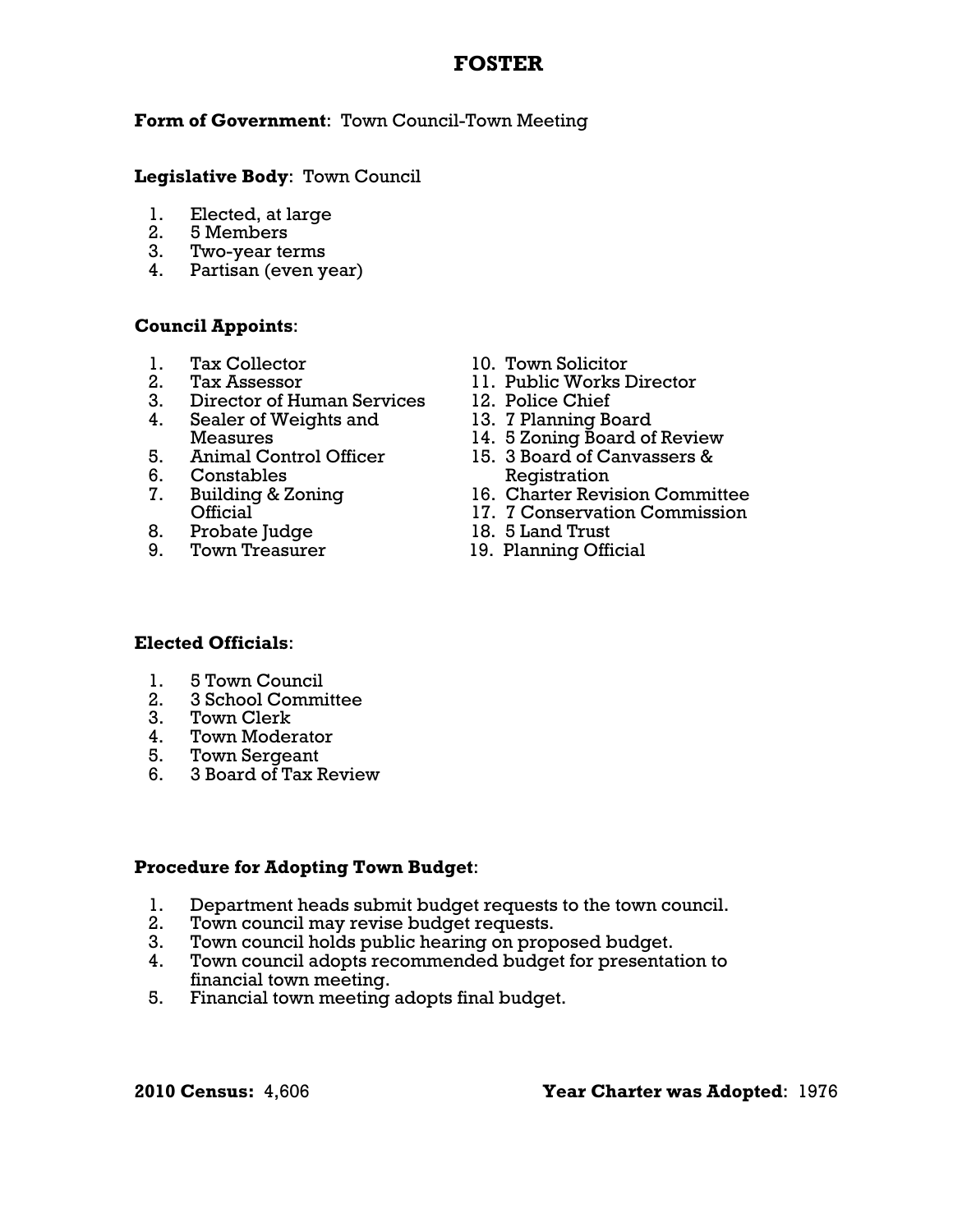- 1. The town clerk appoints the deputy town clerk, with the approval of the town council.
- 2. The town clerk is also the director of the department of administration.
- 3. Animal control officer may be appointed an appraiser of dog damage by the town council.
- 4. Town solicitor may appoint an assistant town solicitor with the approval of the town council.
- 5. Zoning board of review serves as platting board of review.
- 6. The town treasurer appoints the deputy town treasurer, with the approval of the town council.
- 7. The 3-members of the Foster school committee are also members of the Foster-Glocester regional committee. The regional committee appoints the superintendent.
- 8. The tax collector's office shall be under the supervision of the town treasurer.
- 9. A member of the planning board and a member of the conservation commission serve as members of the land trust.
- 10. Town council appoints two (2) alternate members to zoning board of review.
- 11. The board of canvassers appoints district clerks and moderators for elections.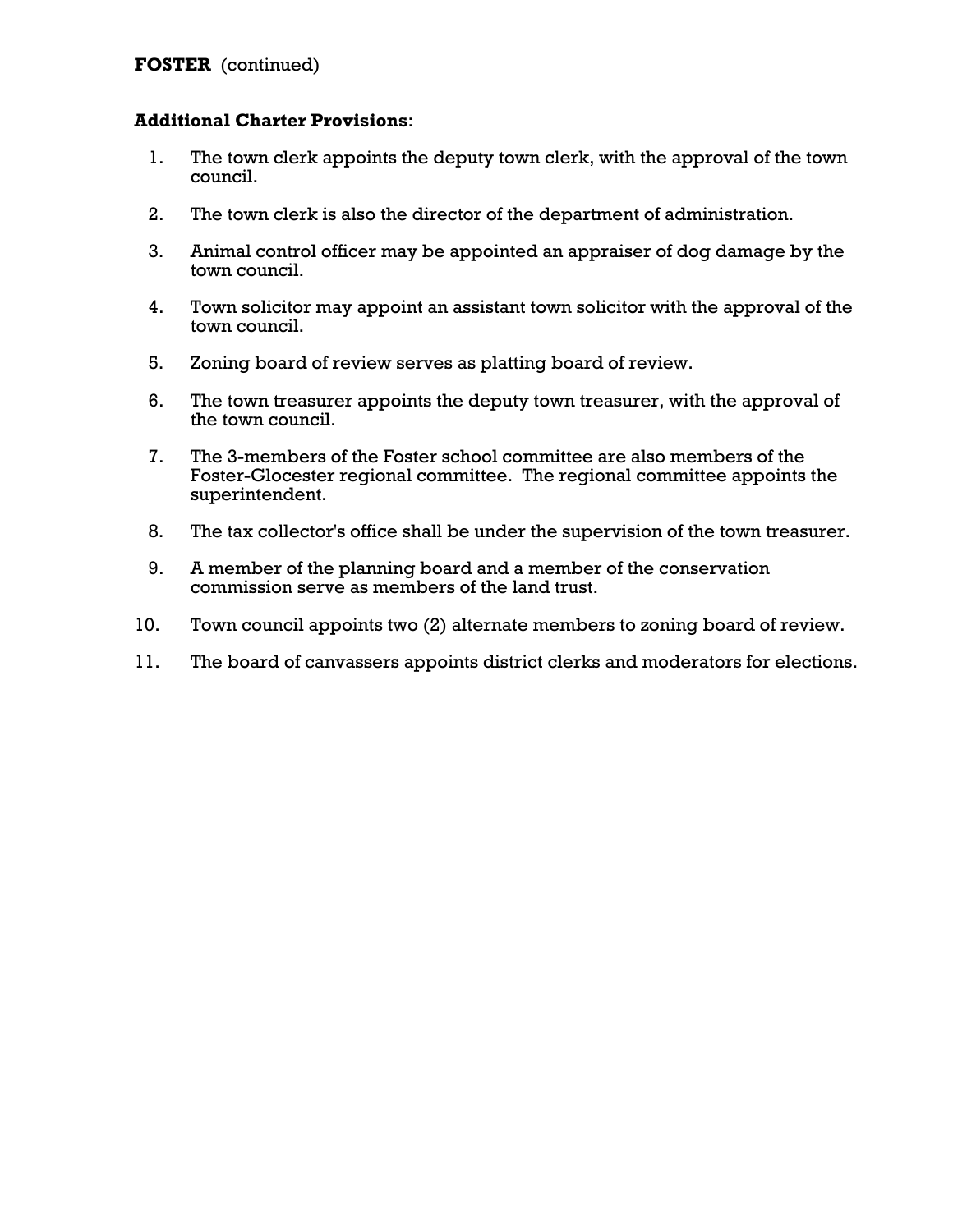# **GLOCESTER**

### **Form of Government**: Town Council-Town Meeting

#### **Legislative Body**: Town Council

- 1. Elected, at large
- 2. 5 Members
- 3. Two-year terms
- 4. Partisan (even year)

#### **Council Appoints**:

- 
- 
- 
- 3. Town Solicitor Management<br>4. 7 School Building Committee 21. 7 Planning Board 4. 7 School Building Committee
- 
- 6. Deputy Town Treasurer 23. 5 Housing Authority
- 
- 8. 3 Board of Assessment Review 25. Sealer of Weights &
- 
- 9. Tax Collector Measures 10. Deputy Tax Collector 26. Tree Warden
- 11. 9 Charter Study Committee
- Land Trust
- 13. 7 Budget Board
- 14. Director of Public Works
- 15. Chief of Police
- 16. Police Officers (permanent)
- 17. Police Officers (reserve)
- 18. Animal Control Officers

#### **Elected Officials**:

- 1. 5 Town Council
- 2. 6 School Committee
- 3. Town Clerk
- 4. Town Moderator
- 5. Town Sergeant

#### **Procedures for Adopting Town Budget**:

- 1. The budget board submits recommended budget to the town council.
- 2. Town council shall review and revise recommended budget.
- 3. Town council holds public hearing on recommended budget.
- 4. Town council adopts recommended budget for presentation to the financial town meeting.
- 5. Financial town meeting adopts budget.
- 1. Board of Canvassers 19. Appraisers for Dog Damage
- 2. Probate Judge 20. Director of Emergency
	-
- 5. Director of Finance 22. 5 Zoning Board of Review
	-
- 7. Tax Assessor 24. Building & Zoning Inspector
	-
	-
	-
- 12. 5 Trustees of (7 member) 28. Director of Human Resources

**2010 Census:** 9,746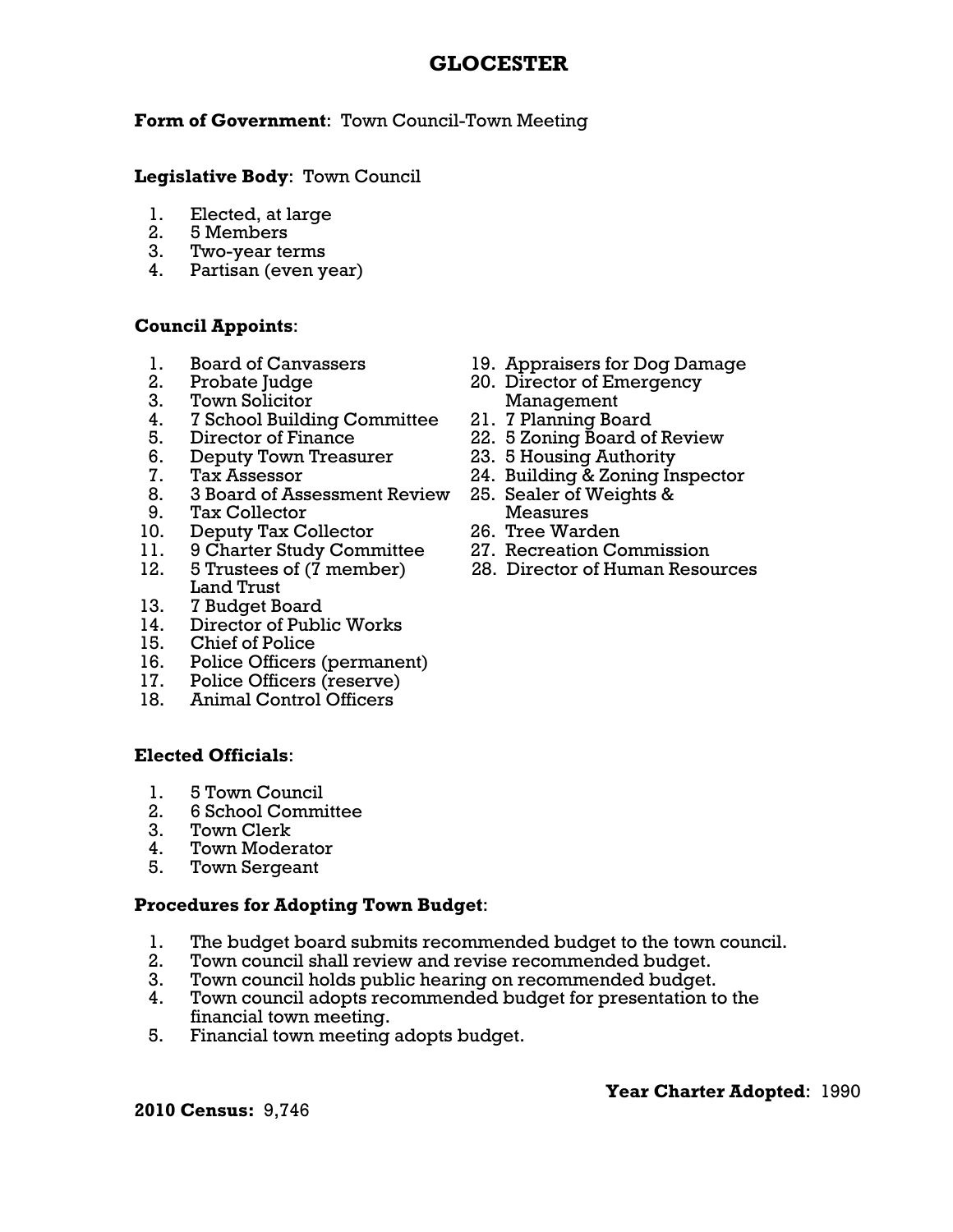### **GLOCESTER** (continued)

- 1. Town moderator presides at all regular and special financial town meetings.
- 2. Town council acts as a board of personnel review.
- 3. Town solicitor may temporarily serve as probate judge.
- 4. The school committee appoints the superintendent of schools.
- 5. Director of finance is an ex-officio member of the budget board (seventh member).
- 6. Town clerk appoints a deputy town clerk.
- 7. Zoning board of review serves as the platting board of review.
- 8. Conservation commission shall be established in accordance with state law (3 to 7 members).
- 9. Director of finance shall function as the town treasurer.
- 10. The animal control officer may also serve as an appraiser of dog damage.
- 11. Director of human resources is an ex-officio member of the personnel board.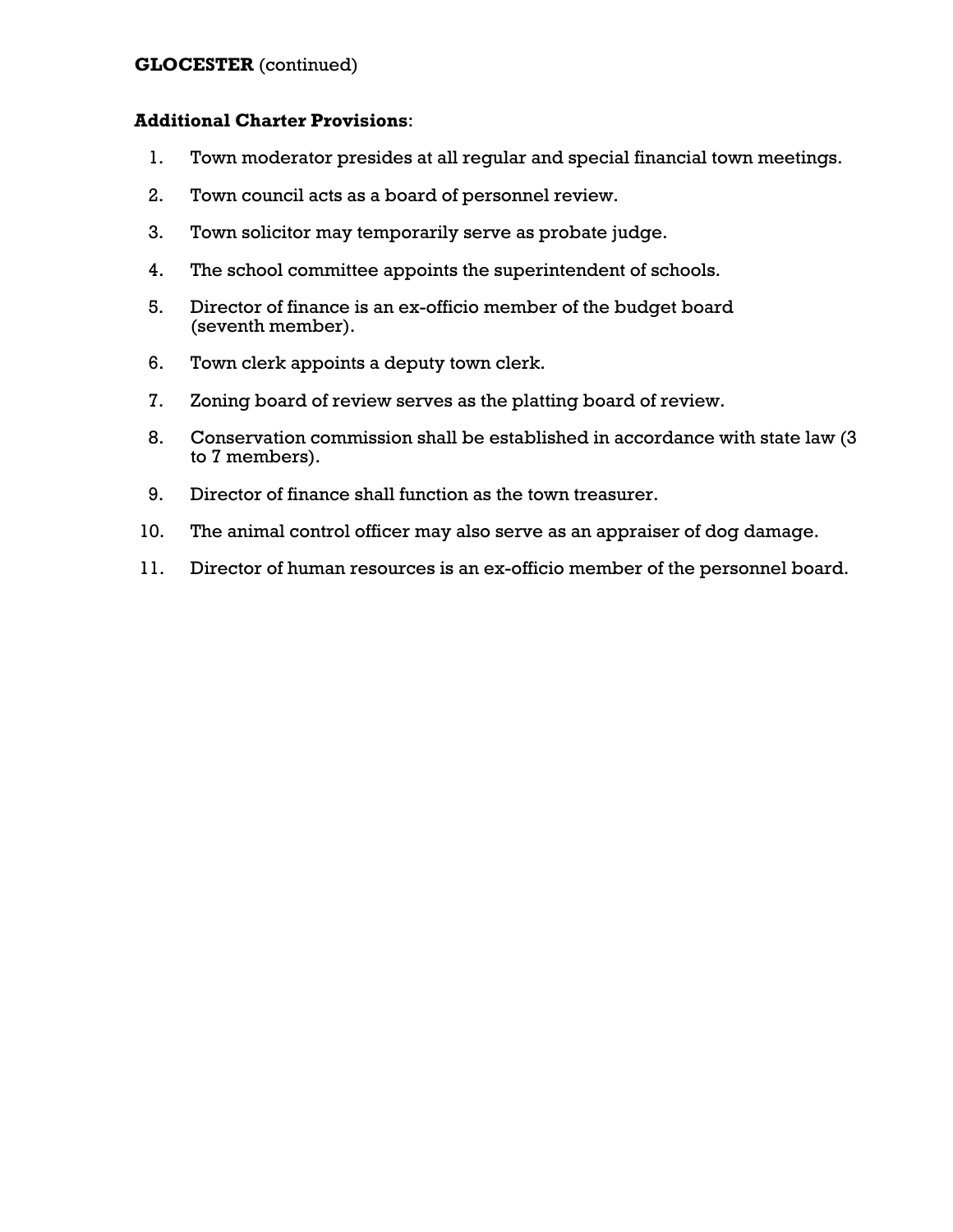#### **2010 Census:** 8,188 **Year Charter was Adopted:** 2002

#### **HOPKINTON**

#### **Form of government:** Council-Manager

#### **Legislative Body:** Town Council **Chief Executive:** Town Manager

- 
- 
- 3. Two-year terms
- 4. Partisan (even year)

- 1. Town Manager 1. Chief of Police
- 2. 5-9 Charter Review Commission 2. Highway Supervisor
- 
- 4. 3 Board of Assessment Review 4. Treasurer/Finance Director
- 5. 5 Zoning Board of Review 5. Recreation Director
- 6. 5 Town Planning Board 6. Grant Administrator\*
- 
- 

- 1. Elected, at large 1. Appointed by council
- 2. 5 Members 2. Term not to exceed 3 years

#### **Council Appoints: Town Manager Appoints:**

- 
- 
- 3. Board of Canvassers 3. Animal Control Officer
	-
	-
	-
	- 7. Purchasing Agent\*
- 8. Probate Judge 8. Tax Collector<br>8. Tax Assessor
	-
	- 10. Town Planner
	- 11. Building/Zoning Official

\*Manager may serve as

#### **Elected Officials:**

- 1. School Committee
- 2. Town Clerk
- 3. Town Moderator
- 4. Town Sergeant
- 5. Director of Public Welfare
- 6. District Moderators
- 7. District Clerks

#### **Procedures for Adopting Town Budget:**

- 1. Town manager prepares budget based on submissions by department heads, etc. and on recommendations of finance board.
- 2. Town manager submits proposed budget and finance board's recommendations to council.
- 3. Town council, after a public hearing, may revise, and must adopt budget for submission to financial town assembly.
- 4. Electors of town may present a petition of warrant items to change the submitted budget.
- 5. Financial town assembly determines which items are to be included in the proposed budget.
- 6. Town council adopts the proposed budget and all warrant items to be submitted to the financial referendum.
- 7. Electors voting in financial referendum determine final budget.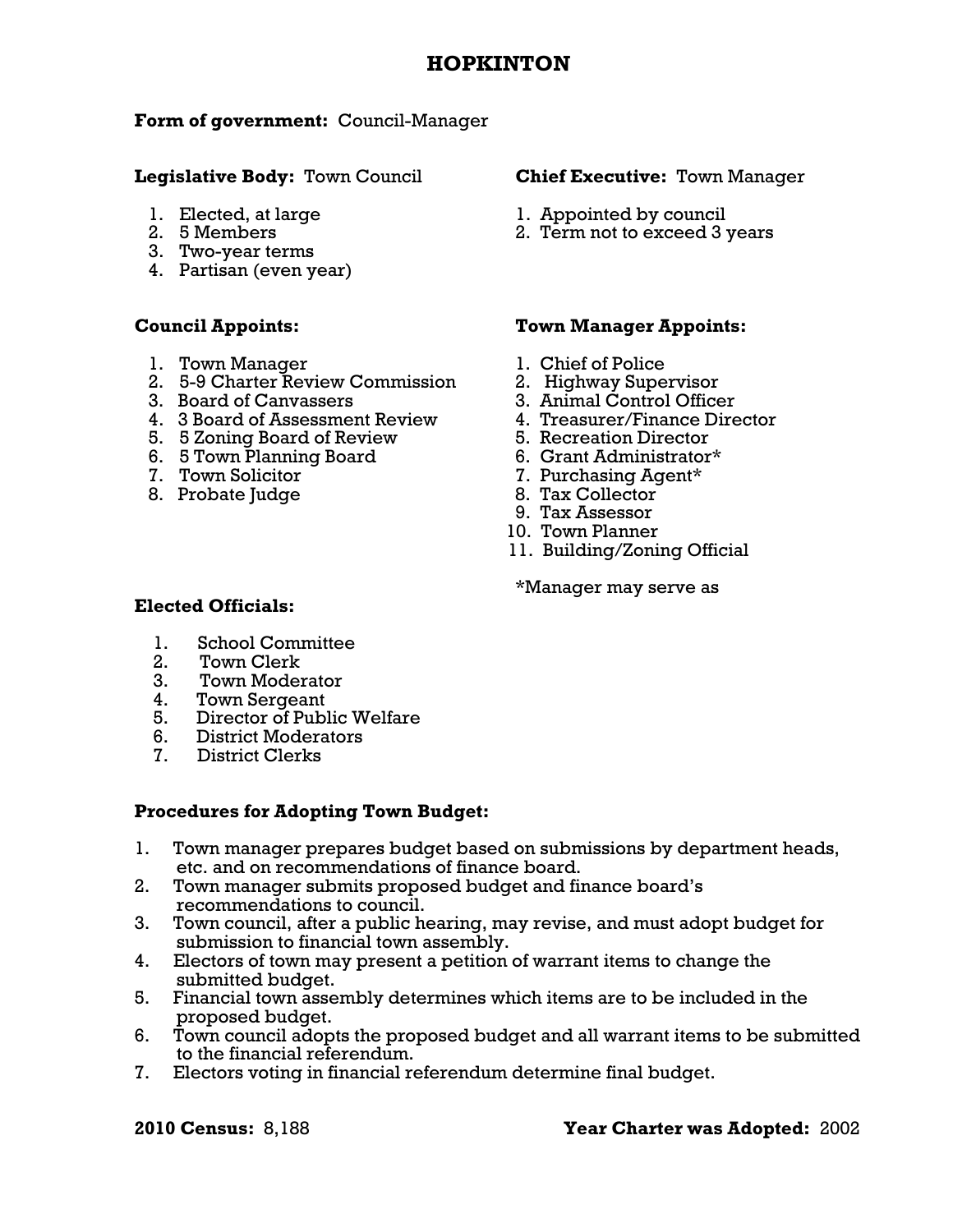### **HOPKINTON** (continued)

- 1. The town council acts as the board of license commissioners.
- 2. The town clerk appoints a deputy town clerk.
- 3. The highway supervisor supervises the performance of the duties of the tree warden, fence viewer, and sealer of weights and measures.
- 4. All police officers below the rank of chief of police shall be appointed by the town manager, upon the recommendation of the chief of police.
- 5. The town council appoints two (2) alternate members to the planning board.
- 6. The conservation commission may appoint an ex officio representative to the planning board.
- 7. The town council appoints two (2) alternate members to the zoning board of review.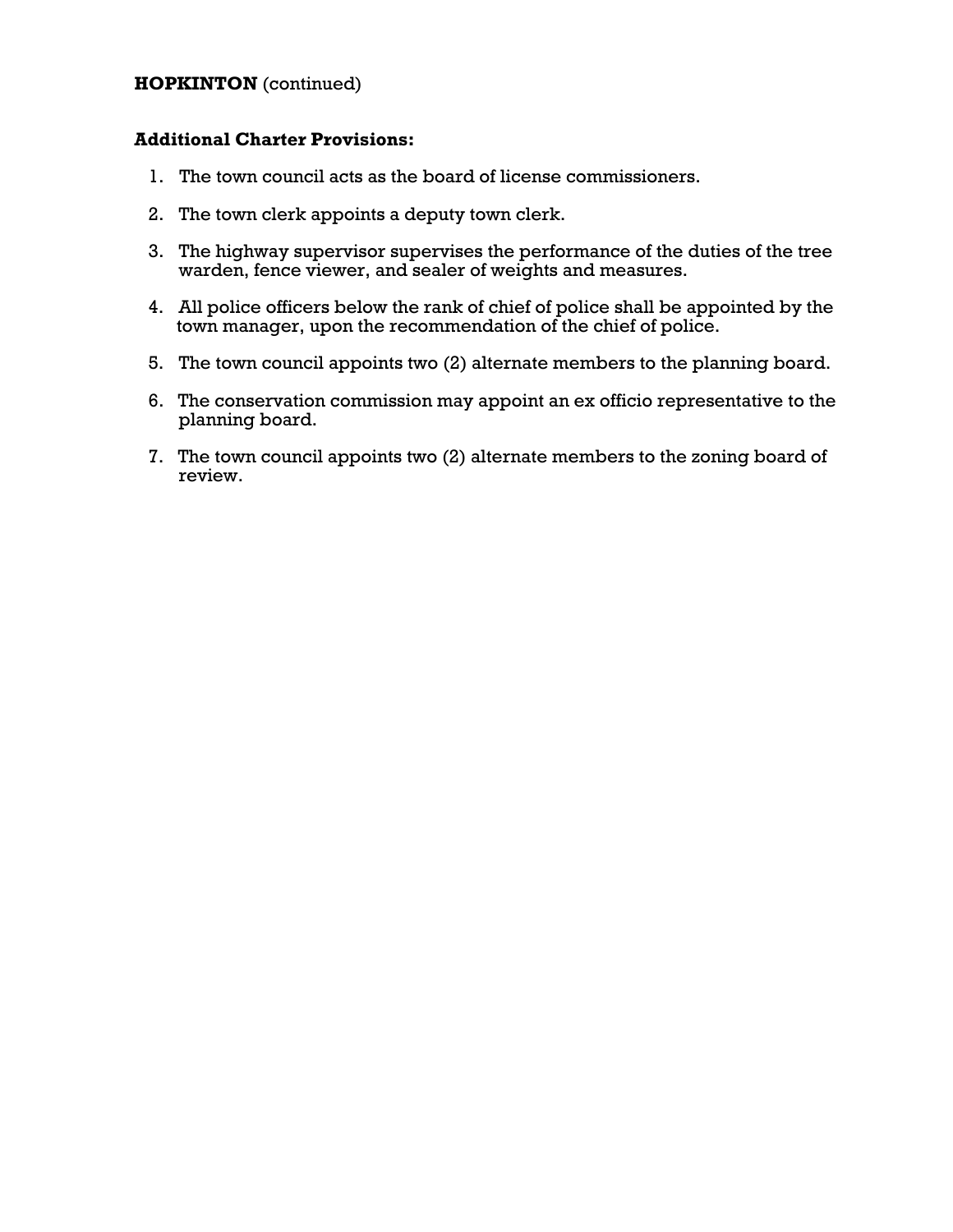# **JAMESTOWN**

#### **Form of Government**: Administrator-Council

- 
- 
- 3. Two-year terms
- 4. Partisan (even year, November 2012)

- 1. Town Administrator 1. Town Clerk\*
- 2. 3 Board of Assessment 2. Tax Assessor\*
- 3. Town Solicitor
- 
- 
- 
- 7. 5 Zoning Board of Review 8. Director of Parks &
- 8. 7 Library Trustees Recreation\*
- 9. Town Sergeant 9. Police Chief\*
- 10. Harbor Management 10. Finance Director\* Commission 11. Town Planner\*
- 11. Charter Review Committee
- 12. Municipal Court Judge \*With approval of council

#### **Legislative Body**: Town Council **Chief Executive**: Town Administrator

2. 5 Members 2. Indefinite term of office

#### **Council Appoints**: **Town Administrator Nominates**:

- 
- 
- Review 3. Emergency Management Director\*<br>Town Solicitor 4. Building Official\*
	-
- 4. Probate Judge 5. Minimum Housing Inspector\*
	-
- 5. 3 Canvassing Authority 6. Town Engineer\*<br>
6. Planning Commission 7. Director of Public Works\* 6. Planning Commission 7. Director of Public Works\*
	-
	-
	-
	-

### **Elected Officials**:

- 1. 5 Town Council
- 2. 5 School Committee
- 3. Town Moderator

#### **Procedures for Adopting Town Budget**:

- 1. Town administrator obtains estimates of revenues and expenditures from the head of each office, department and agency.
- 2. Town administrator prepares a proposed budget and submits it to the town council.
- 3. Town council may revise the proposed budget.
- 4. Town council adopts a recommended budget for presentation to the financial town meeting.
- 5. Financial town meeting adopts final budget.

1. Elected, at large 1. Appointed by council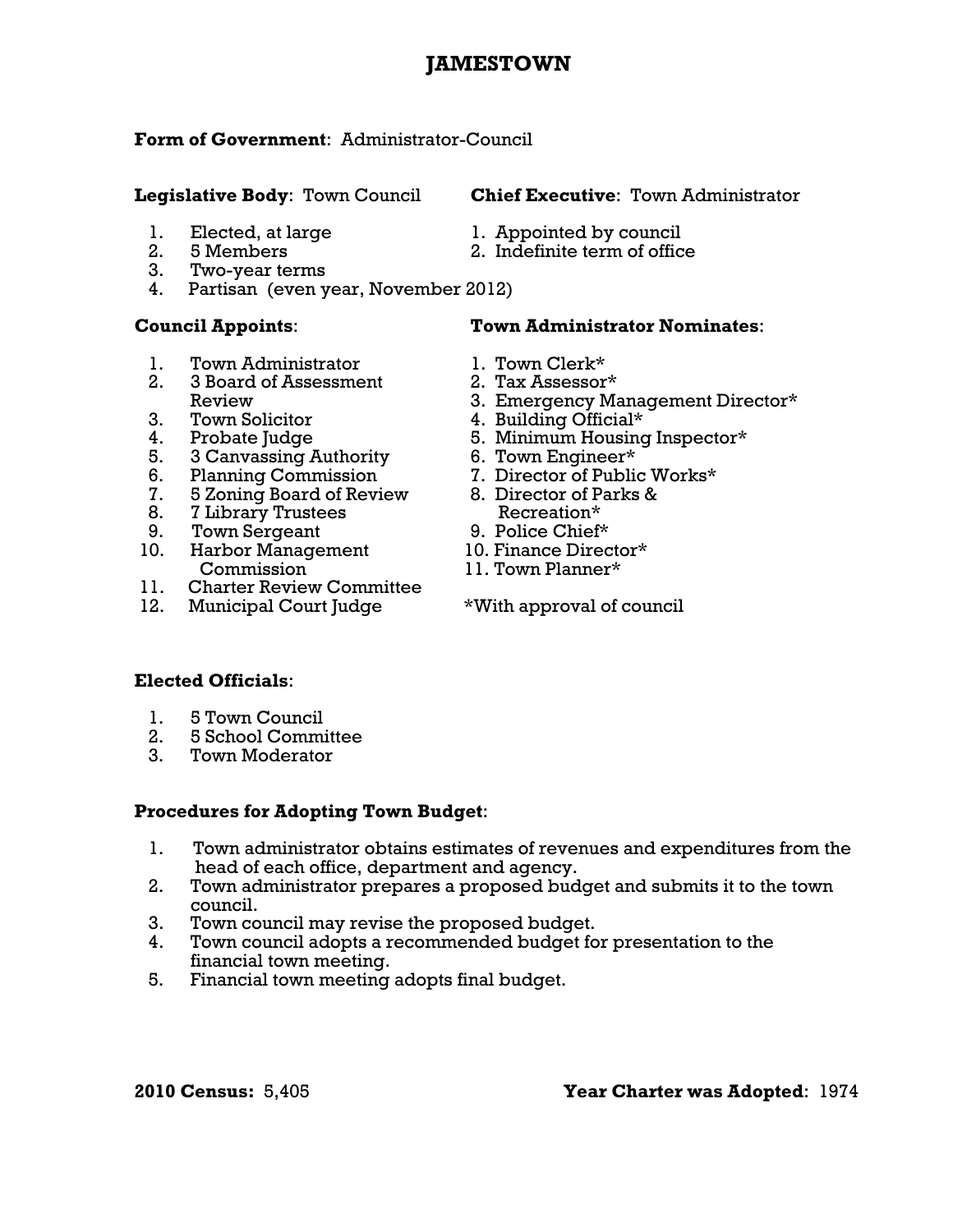### **JAMESTOWN** (continued)

- 1. With the consent of the town council, the town administrator may serve as the head of one (1) or more departments, offices or agencies or the town administrator may appoint one (1) person as the head of two (2) or more departments, offices or agencies.
- 2. The finance director shall act as town treasurer, town tax collector and town purchasing agent.
- 3. The building official may also serve as the minimum housing inspector.
- 4. The town clerk shall serve as probate clerk; if he is unable to serve, the deputy town clerk may serve in his stead.
- 5. The town council appoints three (3) alternate members to the zoning board of review.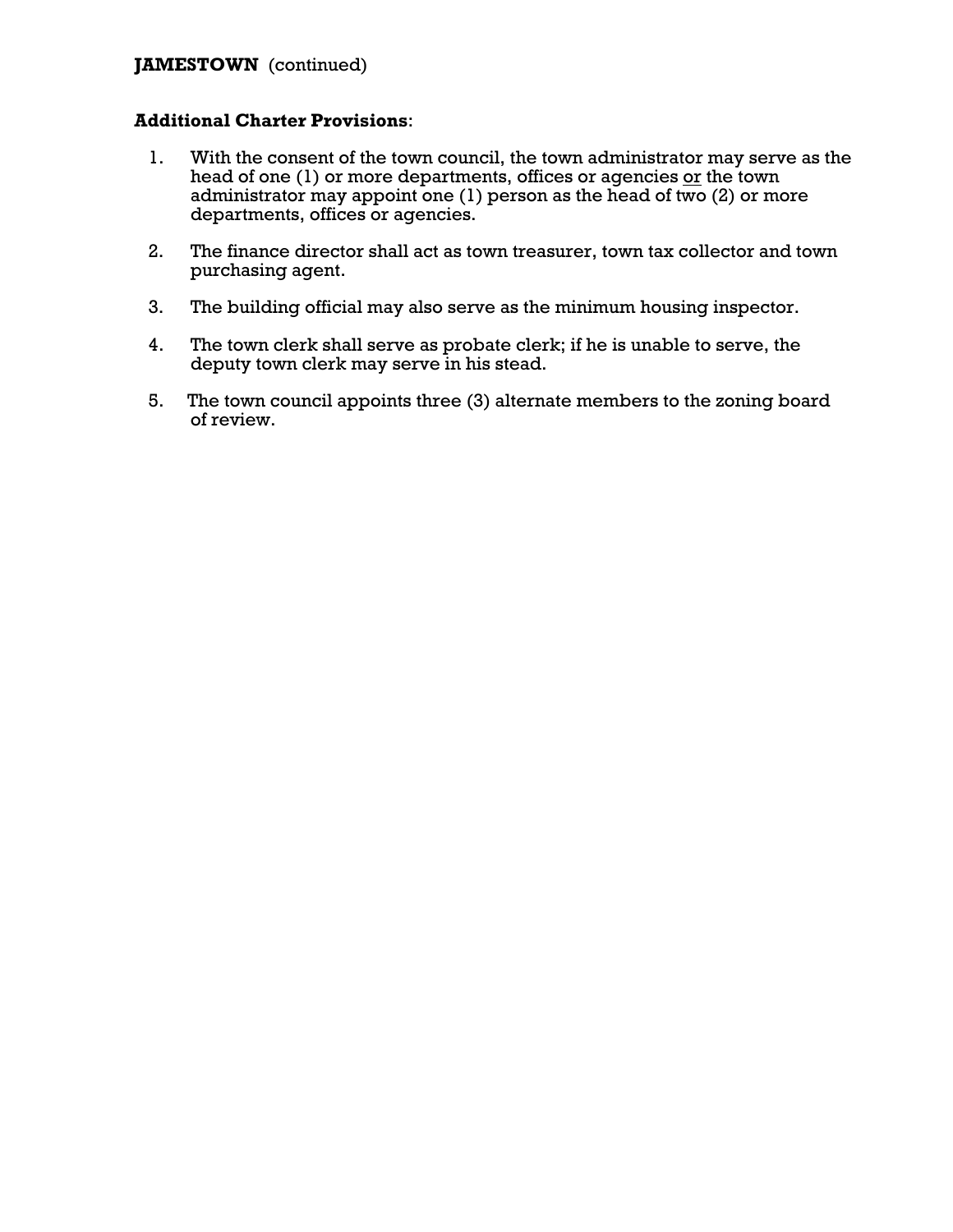# **JOHNSTON**

# **Form of Government**: Mayor-Council

# **Legislative Body**: Town Council **Chief Executive**: Mayor

- 1. Elected, 1 from each of 1. Elected
- 2. 5 Members<br>3. Two-year term
- 3. Two-year terms
- 4. Partisan (even year)

# **Council Appoints**: **Mayor Appoints**:

- 1. 3 Board of Canvassers & 1. Town Clerk Registration 2. Deputy Town Clerk
- 2. Probate Judge 3. Town Solicitor
	- 3. 3 Board of Assessment 4. Director of Finance\* Review 5. Tax Assessor
	-

# **Elected Officials:**

- 
- 
- 

- 
- 5 districts 2. Four-year term (commencing 2014)

- 
- 
- 
- 
- 
- 4. Constables 6. Director of Public Works\*
	- 7. Chief of Police
	- 8. Police Officers
	- 9. Fire Chief
	- 10. Director of Public Health
	- 11. Director of Public Welfare
	- 12. 3 Personnel Board
	- 13. 7 Planning Board
	- 14. Town Sergeant<br>15. Auctioneers
	-
	- 16. Sealer of Weights & Measures
- 1. Mayor 17. Council of Defense
	-
- 2. 5 Town Council 18. Purchasing Agent\*<br>3. 5 School Committee 19. Building Inspector\* 19. Building Inspector\*
	- 20. Plumbing Inspector\*
	- 21. Electrical Inspector\*
	- 22. Minimum Housing Inspector\*
	- 23. Tree Warden\*
	- 24. Dog Officer\*
	- 25. Fence Viewer\*

\*Mayor may serve as

# **Procedure for Adopting Town Budget**:

- 1. Mayor prepares the budget and budget message.
- 2. Mayor presents proposed budget to the town council.
- 3. Town Council holds one or more public hearings on the proposed budget.
- 4. Town council enacts budget.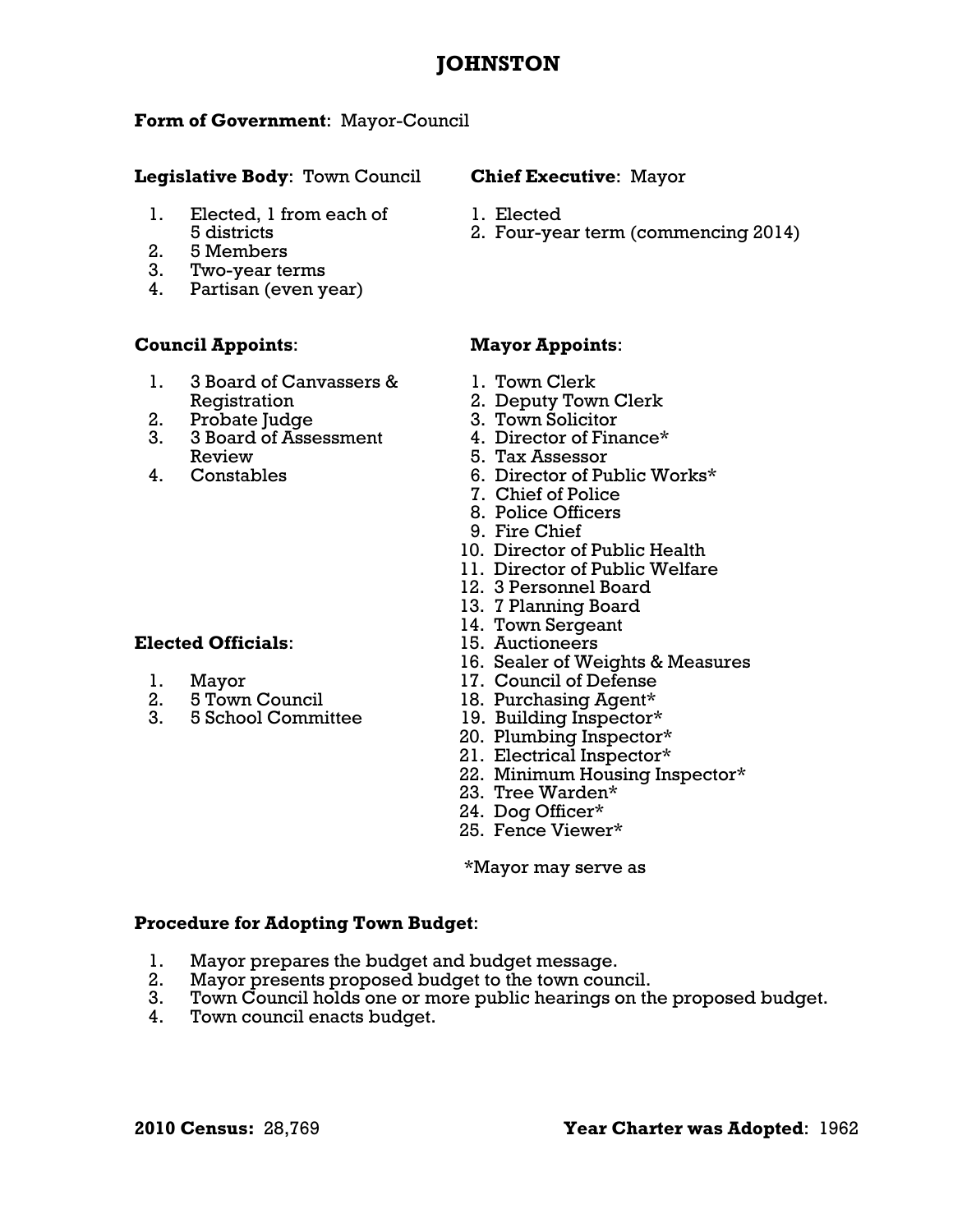# **JOHNSTON** (continued)

- 1. The town council acts as the board of personnel review.
- 2. If necessary, the mayor may appoint an assistant town solicitor.
- 3. The director of finance acts as the town treasurer, the tax collector and the town auditor.
- 4. The chief of police may appoint additional special policemen.
- 5. The director of public health may serve as the school medical inspector.
- 6. The school committee appoints the superintendent of schools.
- 7. The school building commission consists of nine members three (3) members of the town council, three (3) members of the school committee, and three (3) members of the Town planning board.
- 8. The superintendent of schools shall serve as an ex officio member of the school building commission.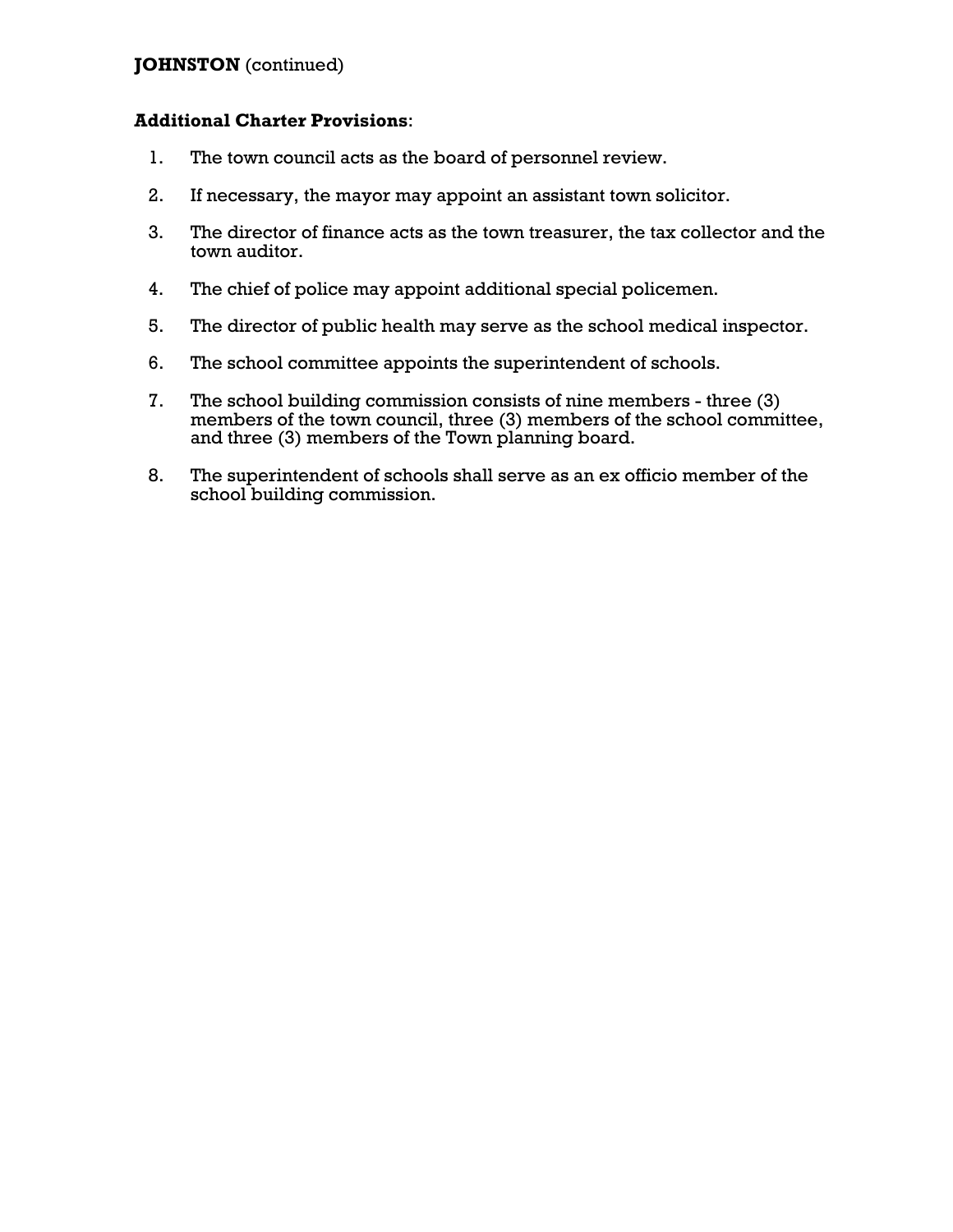# **LINCOLN**

# **Form of Government**: Administrator-Council

- 1. Elected, 1 from each of 1. Elected
- 2. 5 Members
- 3. Two-year terms
- 4. Partisan (even year, November)

- 1. 3 Board of Canvassers & 1. Town Clerk\* Registration 2. Deputy Town Clerk\*
	-
	- 3. Town Solicitor 1. Tax Assessor\*
- Review 6. Chief of Police
	-
	-
- Measures 10. 3 Personnel Board\*
	- 8. Parks & Recreation Commission
- 
- 
- 11. 5 Board of Trustees for Lincoln Library

- 1. Town Administrator 1. Town Moderator
- 2. 5 Town Council 2. 10 Budget Board
- 3. 7 School Committee
- 4. 5 Board of Water Commissioners

# **Council Appoints**: **Town Administrator Appoints**:

- 
- 
- 2. Probate Judge 3. Director of Finance\*\*
	-
- 4. 3 Board of Assessment 5. Director of Public Works\*\*
	-
- 5. Town Sergeant 7. Deputy Chief of police
- 6. Auctioneers 8. Police Officers
- 7. Sealer of Weights & 9. Director of Human Services
	-

9. 5 Zoning Board of Review \*With approval of council<br>10. 7 Planning Board \*\*Administrator may serve a \*\*Administrator may serve as

# **Elected Officials**: **Financial Town Meeting Elects**:

- 
- 

# **Procedure for Adopting Town Budget**:

- 1. Each department and agency submits requests to town administrator.
- 2. Town administrator prepares annual budget and submits it to the budget board.
- 3. The budget board may confer with the town council and shall hold one or more public hearings.
- 4. Budget board prepares budget recommendations for submission to financial town meeting.
- 5. Electors may file motion regarding expenditures to be considered at financial town meeting.
- 6. Financial town meeting adopts the budget.

# **Legislative Body**: Town Council **Chief Executive**: Town Administrator

- 
- 5 districts 2. Four-year term (commencing 2011)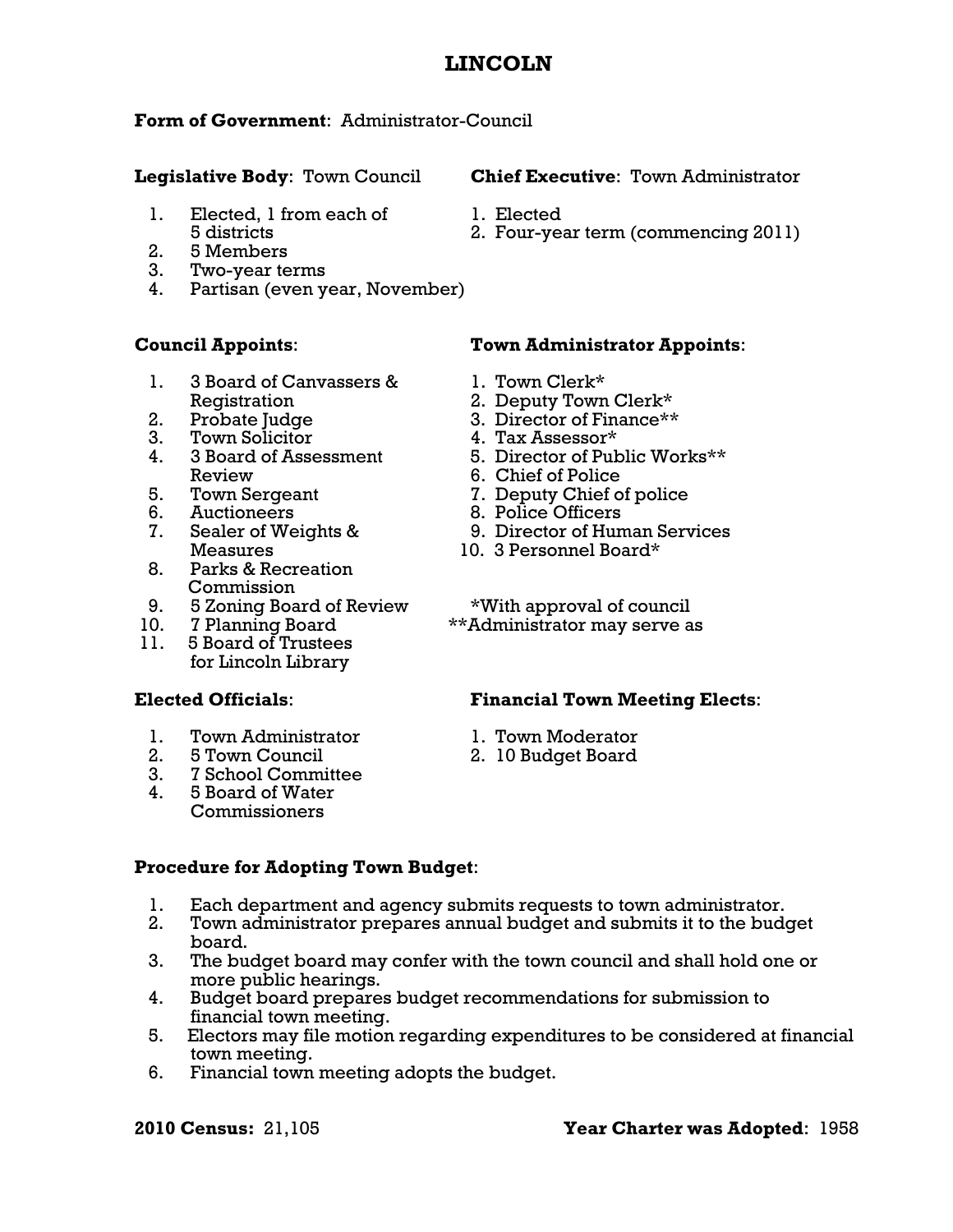# **LINCOLN** (continued)

- 1. The town council acts as the board of personnel review.
- 2. The town council appoints constables.
- 3. The director of finance acts as the town treasurer, the tax collector, and the town auditor.
- 4. The chief of police may appoint additional special policemen.
- 5. The school committee appoints the superintendent of schools.
- 6. A local emergency management agency must be established by the town council through ordinance.
- 7. The director of public works acts as or appoints the tree warden, the building inspector and the fence viewer. The director also appoints the assistants of the building inspector, including the plumbing and electrical inspectors.
- 8. The tax assessor is appointed for a two-year term.
- 9. The school building commission consists of five members, two of whom shall be members of the school committee. The superintendent of schools shall serve as an ex officio member of said commission.
- 10. The board of water commissioners may appoint a superintendent of water works for up to five years.
- 11. The town moderator shall appoint a five member industrial development commission.
- 12. The town council appoints two (2) alternate members to the zoning board of review.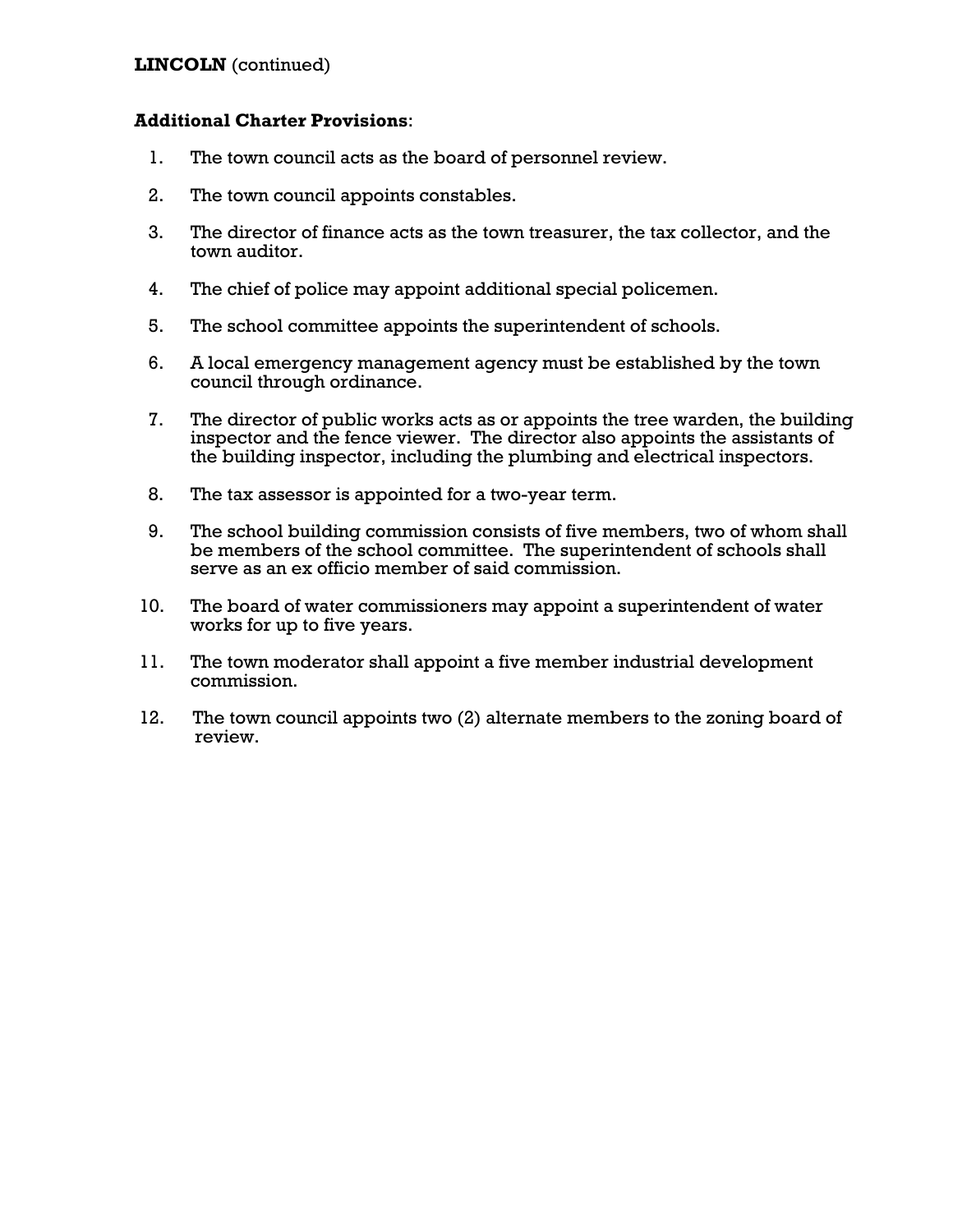# **Form of Government**: Town Council-Town Meeting

# **Legislative Body**: Town Council

- 1. Elected, at large<br>2. 5 Members
- 2. 5 Members
- 3. Two-year terms
- 4. Partisan (even year)

# **Council Appoints**:

- 
- 2. Assistant Town Moderator\* Public Library
- 
- 4. Business Manager Committee
- 5. Town Solicitor 19. Police Chief
- 6. Town Sergeant 20. Fire Chief
- 
- 8. Local Emergency 22. Tree Warden<br>Management Director\*\* 23. 7 Charter Rev
- 
- 
- 11. 5 Zoning Board of Review
- 
- Trust
- 14. 7 Harbor Commission
- 15. Harbor Master
- 16. Assistant Harbor Master

# **Elected Officials**:

- 1. 5 Town Council
- 2. 5 School Committee
- 3. Town Clerk
- 4. Town Treasurer
- 5. 3 Board of Tax Assessors
- 6. Town Moderator

# **Procedures for Adopting Town Budget**:

- 1. Budget requests shall be submitted to budget committee.
- 2. Budget committee prepares budget.
- 3. Budget committee holds a public hearing on preliminary budget.
- 4. Town council causes to be published summary of proposed budget.
- 5. Financial town meeting adopts the final budget.

**2010 Census:** 3,492

- 1. 3 Board of Canvassers 17. 5 Board of Trustees for Free
- 3. Purchasing Agent 18. 3 Auditorium/Gymnasium
	-
	-
- 7. Probate Judge 21. Director of Public Works
	-
	- 23. 7 Charter Review Commission
- 9. Director of Social Services 24. 7 Board of Trustees of Little 10. 9 Planning Board Compton Housing Trust
- 12. 7 Conservation Commission \* With town moderator approval
- 13. 5 Agricultural Conservancy \*\* Council president may serve as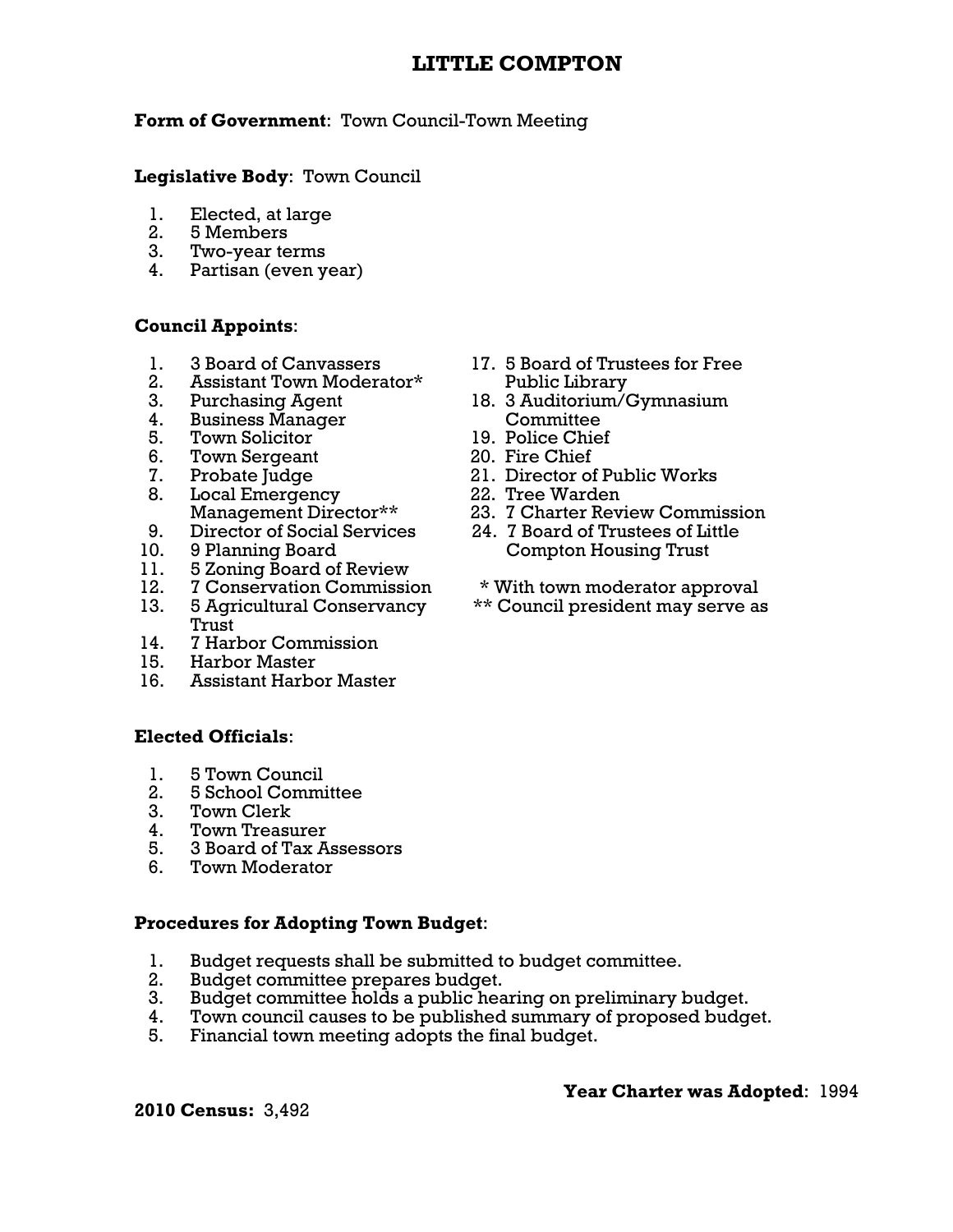# **LITTLE COMPTON** (continued)

- 1. Town clerk appoints a deputy town clerk with the approval of the council.
- 2. Town treasurer also serves as town tax collector.
- 3. Town treasurer may appoint a deputy town treasurer with the approval of the council.
- 4. Town council shall serve as the board of tax assessment review.
- 5. Town council appoints a person or persons responsible for conducting inspections in all areas where inspections are necessary.
- 6. The chairpersons of the town conservation commission and the planning board or their member designees shall serve as the sixth and seventh trustees of the Little Compton agricultural conservancy trust.
- 7. The pension committee shall consist of seven members appointed as follows: 3 by town council; 1 council member designee; and 1 member representing policemen, firemen, and other town employees, chosen by each of the following: union representing town policemen; union representing town firefighters; and the other town employees.
- 8. The following are elected at the annual financial town meeting:
	- (1) 5 budget committee
	- (2) 5 beach commission
- 9. The recreation, conservation and open space committee consists of nine members as follows: 3 appointed by town council; and as ex officio members the chairpersons of following bodies: planning board, conservation commission, agricultural conservancy trust, beach commission, Sakonnet preservation association, and school committee or their member designees.
- 10. The school committee selects the superintendent of schools.
- 11. The director of public works holds the office of highway supervisor of the town.
- 12. Town council appoints three (3) alternate members to the zoning board of review.
- 13. Upon the appointment of a single tax assessor, the town council appoints a three (3) member tax assessment board of review.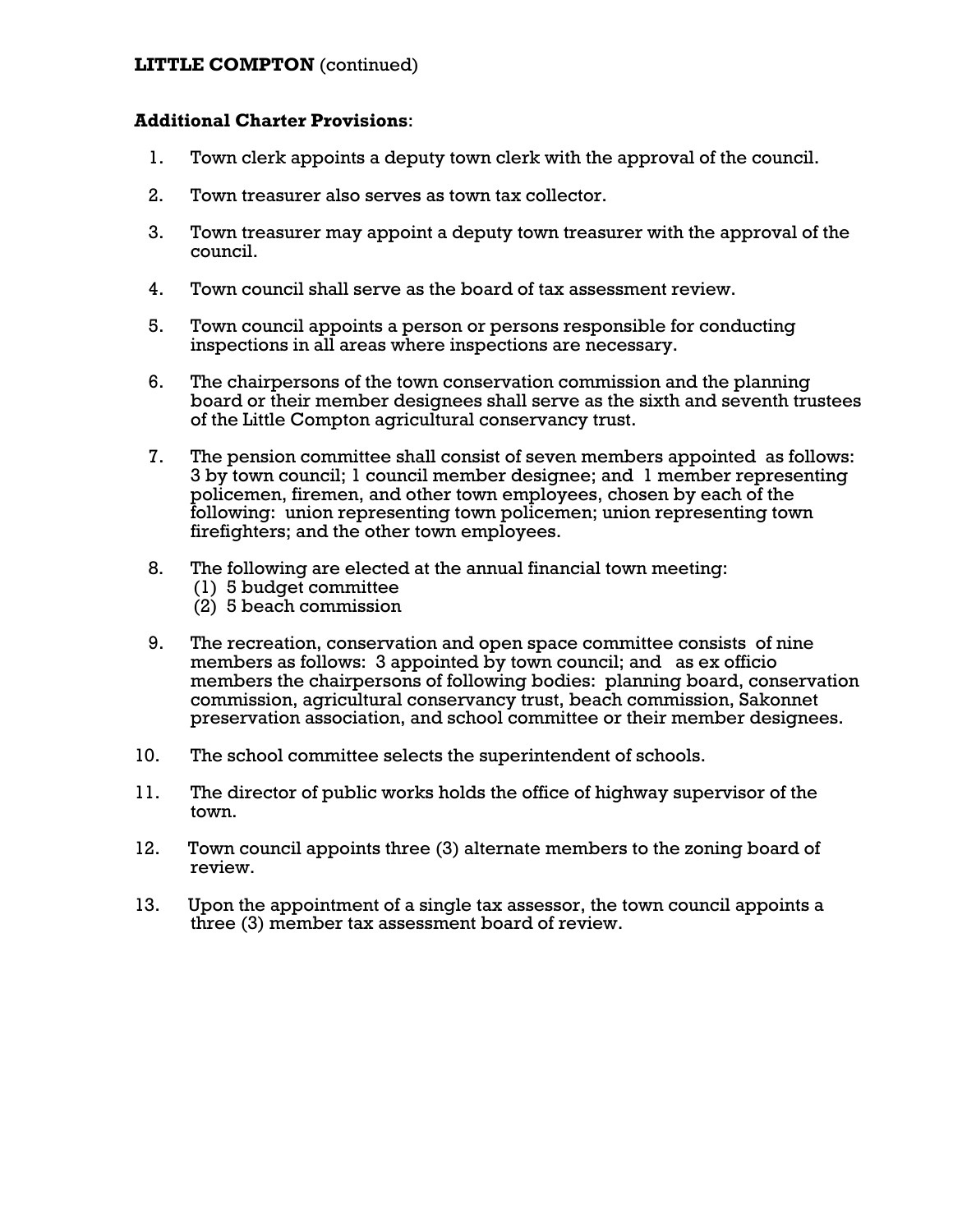# **MIDDLETOWN**

### **Form of Government**: Administrator-Council

- 
- 
- 3. Two-year terms
- 4. Partisan (even year)

- 1. Town Administrator 1. Town Clerk\*
- 2. 3 Canvassing Authority 2. Deputy Town Clerk
- 3. 3 Board of Assessment 3. Tax Assessor\* Review 4. Town Engineer\*
- 
- 
- 6. 3 Personnel Board 7. Building Official\*
- 7. 3 Personnel Review Board 8. Police Chief\*
	- 8. 7 Planning Board 9. Fire Chief\*
	- 9. 5 Zoning Board of Review 10. Director of Public Works\*
- 
- for Senior Citizens' Center 13. Director of Planning\*
- 12. Municipal Court Judge<br>\*With approval of council

# **Legislative Body**: Town Council **Chief Executive**: Town Administrator

- 1. Elected, at large 1. Appointed by council
- 2. 7 Members 2. Indefinite term of office<br>3. Two-vear terms

# **Council Appoints**: **Town Administrator Appoints**:

- 
- 
- 
- 
- 4. Town Solicitor 5. Finance Director\*
- 5. Probate Judge 6. Deputy Finance Director<br>6. 3 Personnel Board 7. Building Official\*
	-
	-
	-
	-
- 10. Board of Trustees for 11. Director of Parks & Recreation\*
- Public Library 12. Executive Director of 11. 9 Board of Directors for Senior Citizens' Center\*
	-

# **Elected Officials**:

- 1. 7 Town Council
- 2. 5 School Committee

# **Procedures for Adopting Town Budget**:

- 1. Town administrator submits town consolidated budget to town council.
- 2. Town council gives budget two preliminary readings.
- 3. Town council holds two public hearings on the budget.
- 4. Town council enacts final budget.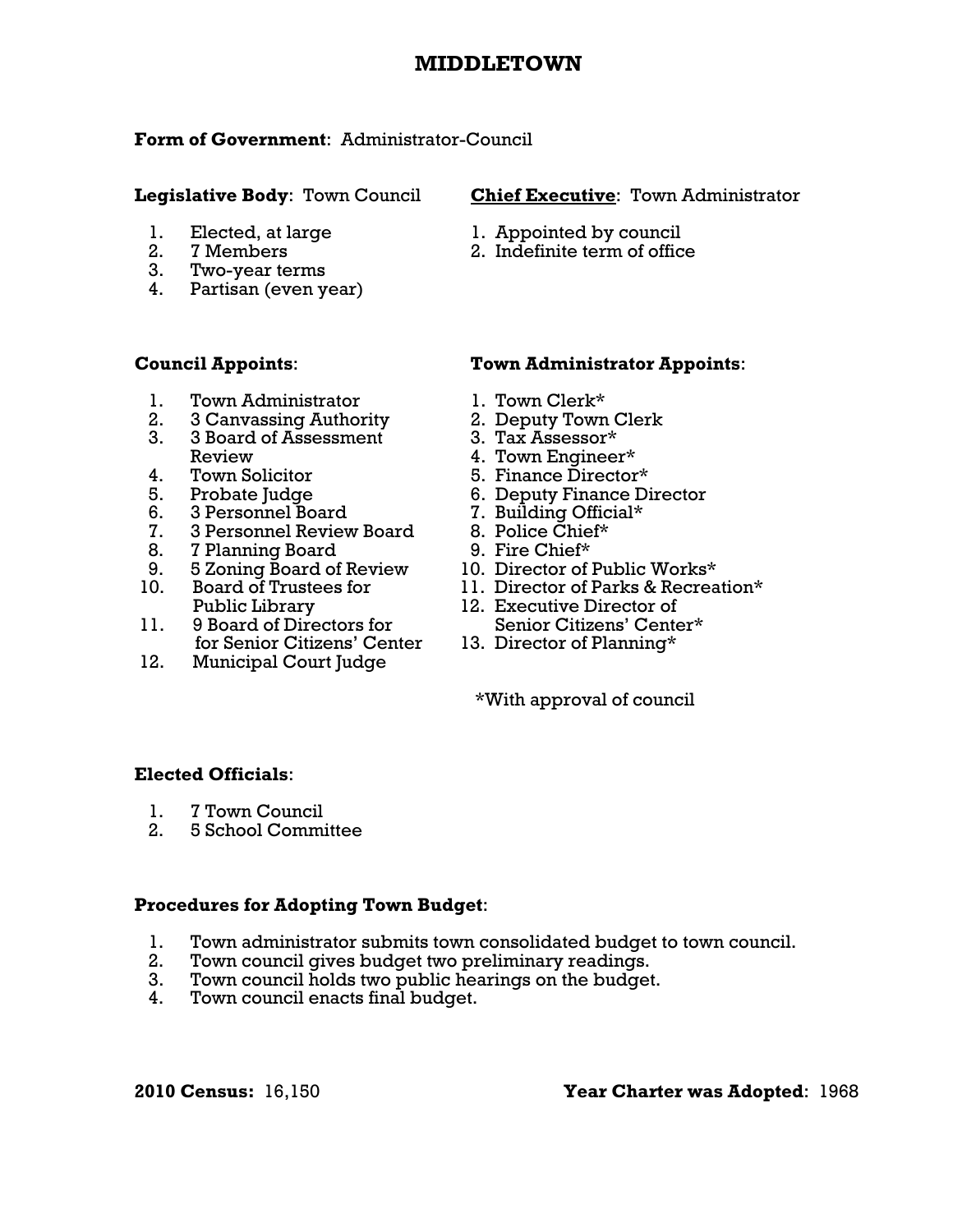### **MIDDLETOWN** (continued)

- 1. The finance director acts as town treasurer, tax collector, purchasing agent and human resources manager.
- 2. In addition to the chief of police, there shall be a deputy chief and such other subordinate officers and patrolmen.....as shall from time to time be determined by the town council.
- 3. In addition to the fire chief, there shall be a deputy chief and such other subordinate officers and firemen.....as shall from time to time be determined by the town council. In addition to the members of the permanent fire department, the fire chief may from time to time appoint additional special firemen......who shall serve at the pleasure of the fire chief.
- 4. The school committee appoints the superintendent of schools.
- 5. The town administrator, town engineer, and director of public works are ex officio members of the planning board.
- 6. Except in the case of employees of the school department, who shall be appointed by the school committee, the head of the office, department or agency in which a vacancy exists shall make a recommendation to the appointing authority, who shall be the town administrator.
- 7. The town council may provide for the creation of a juvenile hearing board consisting of five (5) members and two (2) auxiliary members appointed by the town council.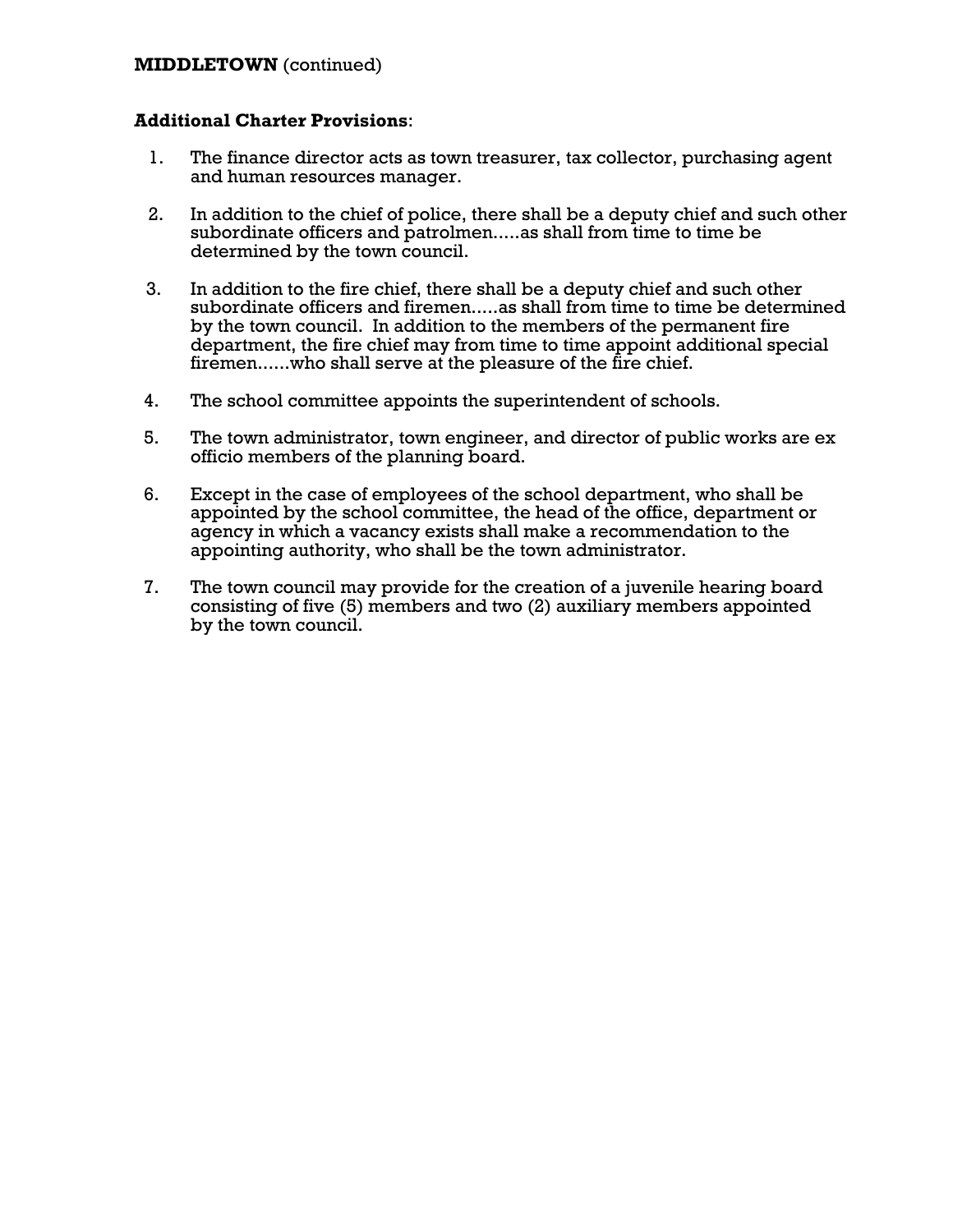# **NARRAGANSETT**

# **Form of Government**: Council-Manager

- 
- 
- 3. Two-year terms
- 4. Nonpartisan (even year)

- 1. Town Manager 1. Town Clerk
- 
- 2. 3 Board of Canvassers 2. Deputy Town Clerk<br>3. 3 Board of Assessment 3. Finance Director 3. 3 Board of Assessment Review 4. Tax Collector<br>5 Planning Board 5. Tax Assessor
- 4. 5 Planning Board
- 5. 5 Zoning & Platting Board 6. Director of Public Works\*\* of Review 7. Building Official
- 
- 7. Assistant Town Solicitors 9. Director of Public Safety\*<br>8. Probate Judge 10. Police Chief
- 8. Probate Judge
- 9. Town Sergeant\*\* 11. Fire Chief<br>10. Town Physician 12. Animal Co
- 
- 
- 12. Conservation Commission Recreation \*\*<br>13. Recreation Advisory Board 14. Purchasing Agent\*\*
- 13. Recreation Advisory Board

# **Legislative Body**: Town Council **Chief Executive**: Town Manager

- 1. Elected, at large 1. Appointed by council
- 2. 5 Members 2. Indefinite term of office

# **Council Appoints**: **Town Manager Appoints**:

- 
- 
- 
- 
- 
- 
- 
- 6. Town Solicitor 8. Town Engineer\*\*
	-
	-
	-
	- 12. Animal Control Officer\*\*
- 11. 5 Personnel Appeal Board 13. Director of Parks & 12. Conservation Commission Recreation \*\*
	-
	- 15. Director of Emergency Management\*

 \*Manager may serve as \*\*Position optional

# **Elected Officials**:

- 1. 5 Town Council
- 2. 5 School Committee

# **Procedure for Adopting Town Budget**:

- 1. Town manager prepares the budget and submits it to the town council.
- 2. Town council holds two or more public hearings on the entire proposed budget.
- 3. Town council adopts final budget.

**2010 Census:** 15,868 **Year Charter was Adopted**: 1966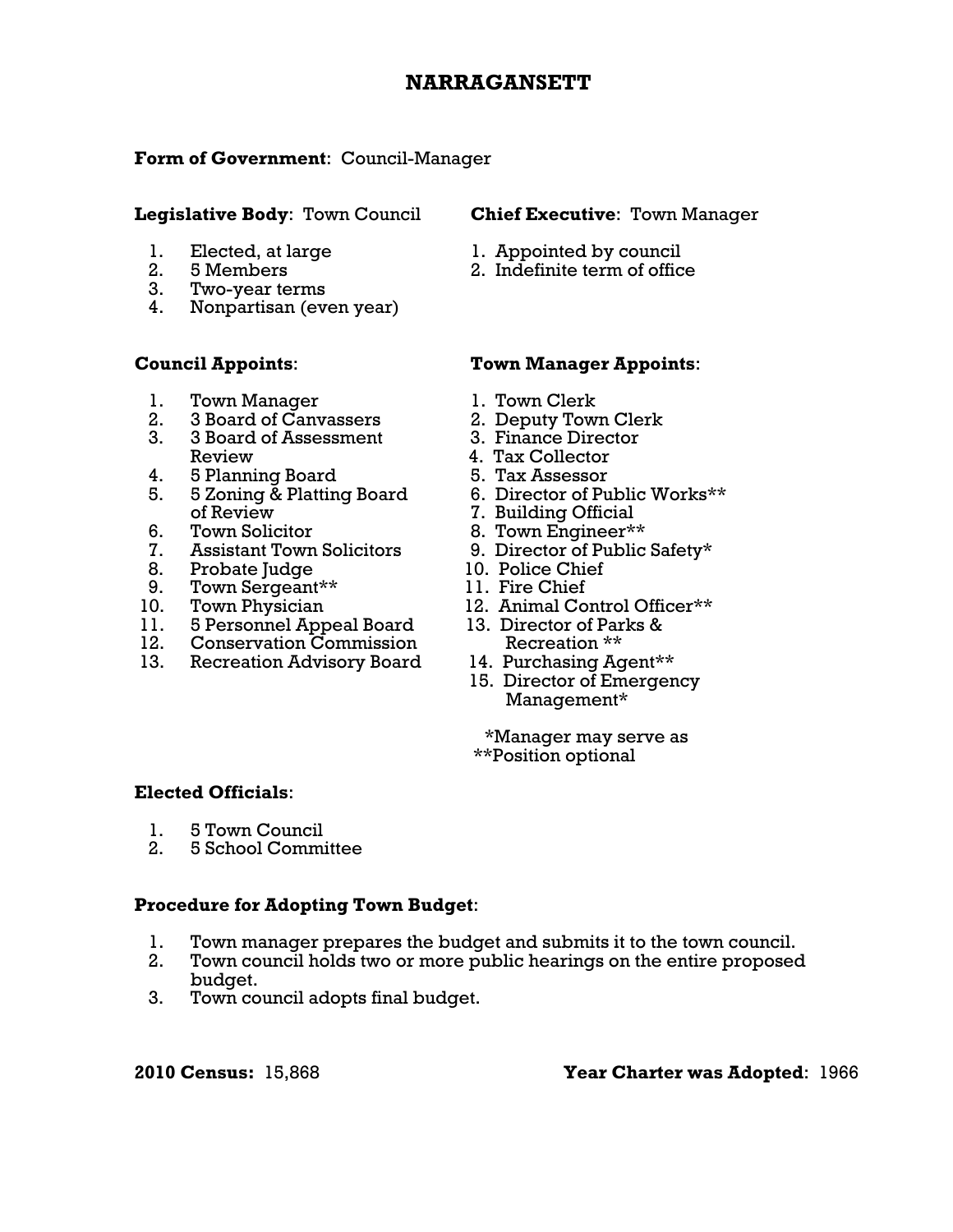# **NARRAGANSETT** (continued)

- 1. The town finance director may serve as tax collector, tax assessor, and purchasing agent.
- 2. The town manager, and/or the town manager's designee(s), are ex-officio members of the planning board.
- 3. The town manager appointments provided for by the charter shall be done with the advice and consent of the town council.
- 4. The finance director shall be the town treasurer.
- 5. The police chief appoints all police officers with the approval of the director of public safety.
- 6. The fire chief appoints all fire department personnel with the approval of the director of public safety.
- 7. The town council may appoint two (2) alternate members to the board of canvassers.
- 8. The town council may appoint alternates to any board or commission.
- 9. A town council member serves on the personnel appeal board.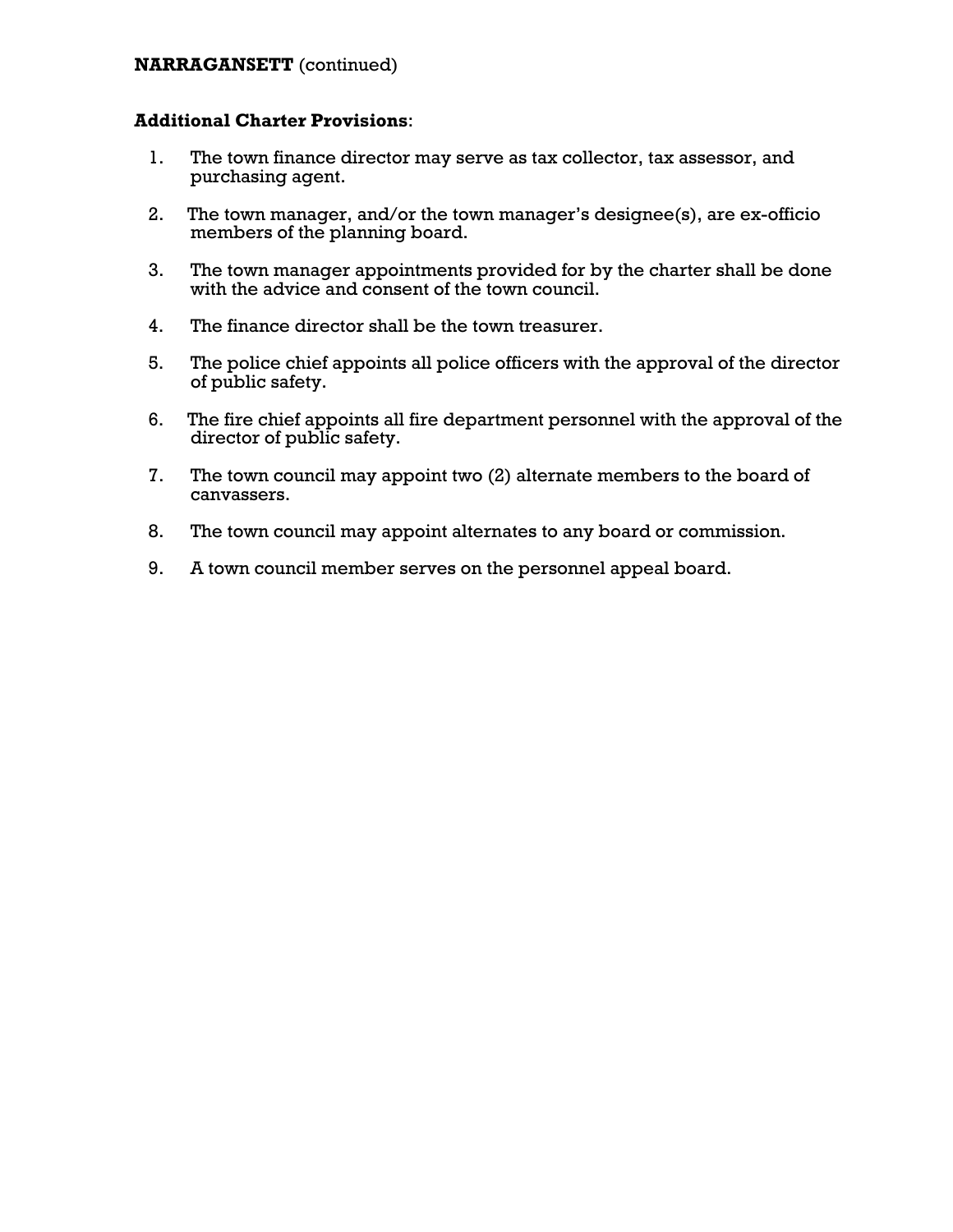# **NEW SHOREHAM**

### **Form of Government**: Council-Manager

### **Legislative Body**: Town Council **Chief Executive**: Town Manager

- 
- 
- 3. Two-year terms
- 4. Partisan (even year)

- 1. Town Manager 1. Finance Director\*
- 2. Canvassing Authority 2. Town Clerk\*<br>3. 3 Board of Assessment 3. Director of Pu
- Review 4. Police Chief\*<br>Town Solicitor 5. Director of Er
- 
- 5. Board of Sewer 6. Police Officers\*
- 6. Harbor Master
- 
- 8. 3-7 Conservation Commission \*\*Manager may serve as
- 9. 5 Zoning Board of Review
- 10. 7 Library Board of Trustees
- 11. Charter Review Commission
- 12. 5 Police Advisory Commission
- 13. Public Facility Review Committee
- 14. Board of Water Commissioners
- 15. Director of Public Welfare

# **Elected Officials**:

- 1. 5 Town Council
- 2. 5 School Committee
- 3. Town Moderator
- 4. Assistant Town Moderator
- 5. 3 Board of Tax Assessors
- Town Sergeant
- 7. 5 Block Island Land Trust

### **Procedures for Adopting Town Budget**:

- 1. All department heads, boards, commissions and agencies submit requests to town manager.
- 2. Town manager prepares and submits proposed budget to town council.
- 3. Town council holds at least one public hearing on proposed budget.
- 4. Town council may revise budget as submitted by town manager.
- 5. Town council adopts recommended budget.
- 6. Financial town meeting adopts budget.

- 1. Elected, at large 1. Appointed by council<br>
2. 5 Members<br>
2. Indefinite term of offic
	- 2. 5 Members 2. Indefinite term of office

# **Council Appoints**: **Town Manager Appoints**:

- 
- 
- 3. 3 Board of Assessment 3. Director of Public Works\*\*
	-
- 4. Town Solicitor **4. Increase S. Director of Emergency Management**\*
	-
	- Commissioners 7. Facilities Manager\*
- 7. Planning Board \*With council approval
	-

### **2010 Census:** 1,051 **Year Charter was Adopted**: 1988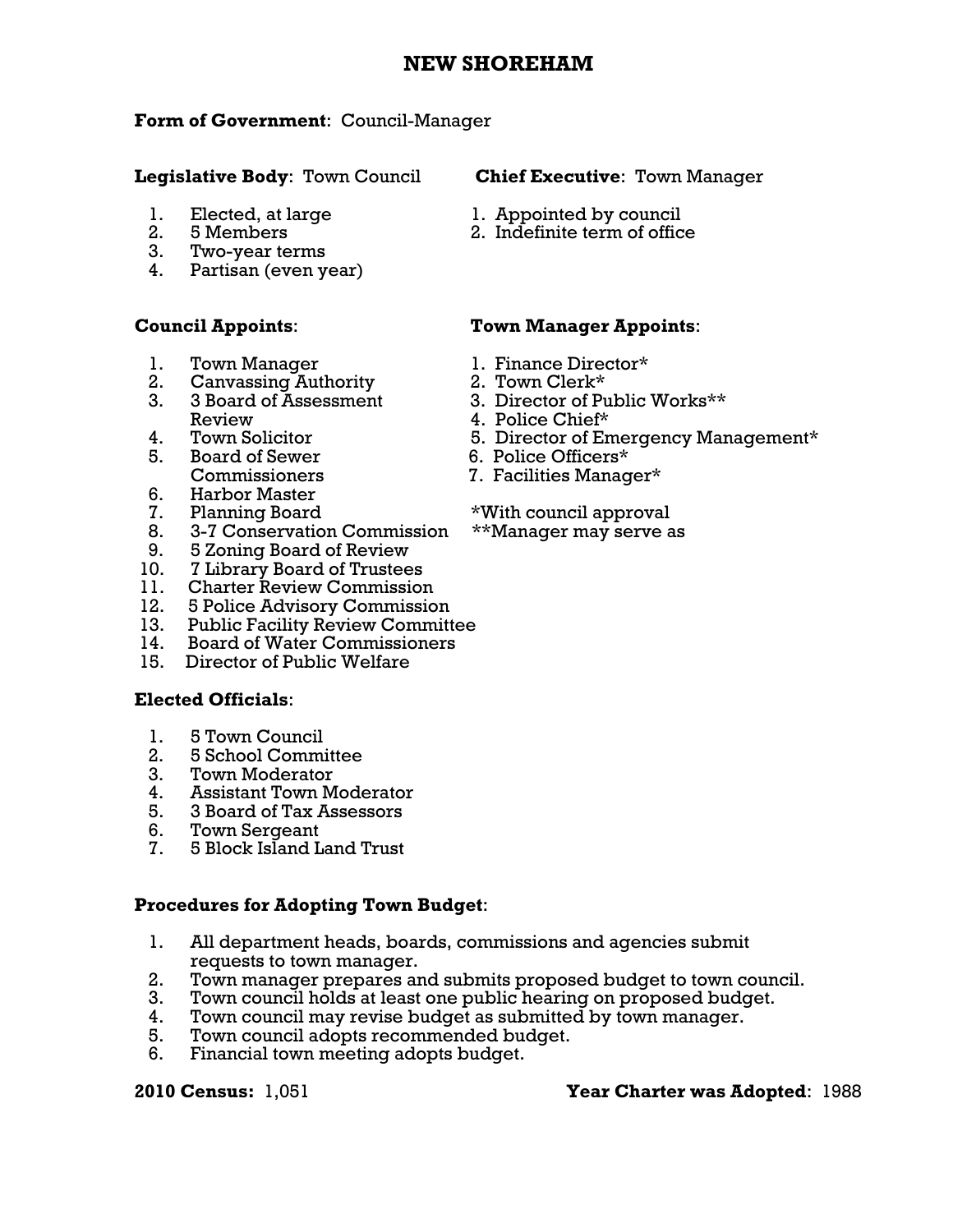### **NEW SHOREHAM** (continued)

- 1. The first warden shall be the chief executive officer of the town, and the town manager shall be the chief administrative officer of the town.
- 2. The town council consists of a first warden, a second warden and three town councilors.
- 3. Finance director assumes the titles and duties of the town treasurer and tax collector. In the absence of the finance director the duties may be delegated by the town manager.
- 4. Town clerk may appoint a deputy town clerk with council approval.
- 5. Town council serves as the probate court.
- 6. Town council may appoint a probate judge or may establish a probate court separate from the town council.
- 7. First warden or 2nd warden sits as the wardens court.
- 8. The director of public works supervises the office of inspections.
- 9. The harbor master reports to the director of public works.
- 10. The first warden shall serve as director of emergency management, if council so determines.
- 11. The zoning board of review serves as the platting board of review.
- 12. The first warden appoints the members of the historic district commission.
- 13. The school committee appoints the school superintendent.
- 14. Town council may by ordinance replace the elected board of tax assessors with a single tax assessor employed by the town manager with council approval.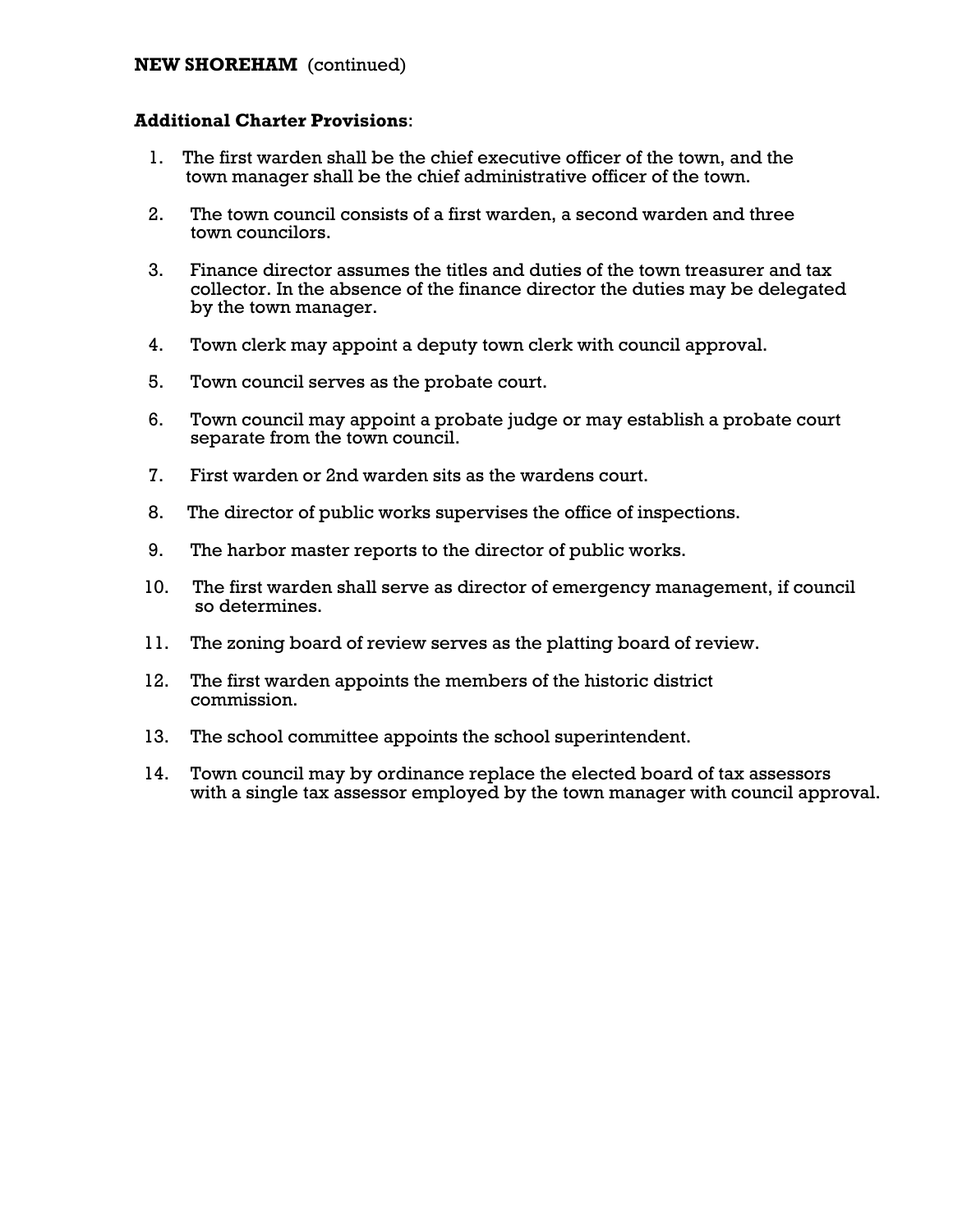# **NEWPORT**

# **Form of Government**: Council-Manager

# **Legislative Body**: City Council **Chief Executive**: City Manager

# 1. Elected, 1 from each of  $1.$  Appointed by council<br>3 wards  $2.4$  of large

- 2. 7 Members
- 3. Two-year terms
- 4. Nonpartisan (even year)

- 
- 3 wards & 4 at large 2. Indefinite term of office

# **Council Appoints**: **City Manager Appoints**:

- 1. City Manager 1. City Clerk
- 2. 3 Canvassing Authority 2. Probate Clerk
- 3. City Solicitor
- 
- 4. Probate Judge 5. 3 Board of Tax Appeals
- 6. Planning Board
- 7. Board of Review
- 8. 5 Trust and Investment Commission
- 9. Municipal Court Judge

# **Elected Officials**:

- 1. 7 City Council
- 2. 7 School Committee

# **Procedures for Adopting City Budget**:

- 1. City manager prepares and submits a proposed budget to the city council.
- 2. City council holds a public hearing on the proposed budget.
- 3. Manager prepares and presents to the city council a revised budget and revenue projection.
- 4. City council holds a public hearing on the revised budget.
- 5. City council may make further revisions to the revised budget.
- 6. City council adopts the final budget.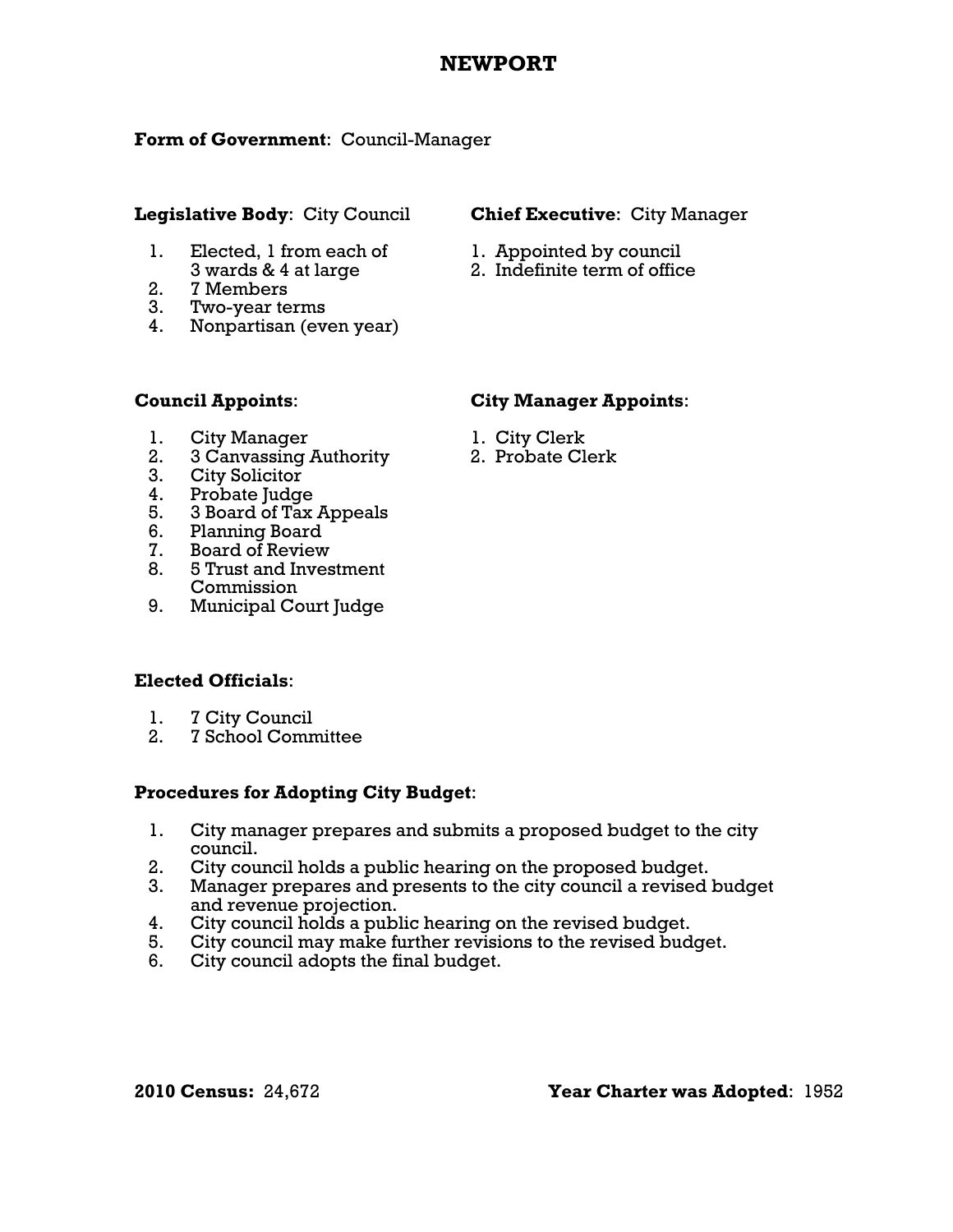# **NEWPORT** (continued)

- 1. Except as otherwise provided by this charter, the manager shall appoint all administrative officers and heads of departments including the city clerk and probate clerk.
- 2. The city manager may serve as the head of any administrative department.
- 3. The chairman of the city council shall have the title of mayor........and shall be recognized as the official head of the city for all ceremonial purposes.
- 4. The city council shall have and exercise all the powers and duties conferred by law upon license commissioners.
- 5. The city clerk shall be the ex-officio head of the department of public records.
- 6. The municipal court judge shall temporarily perform the duties of the probate judge.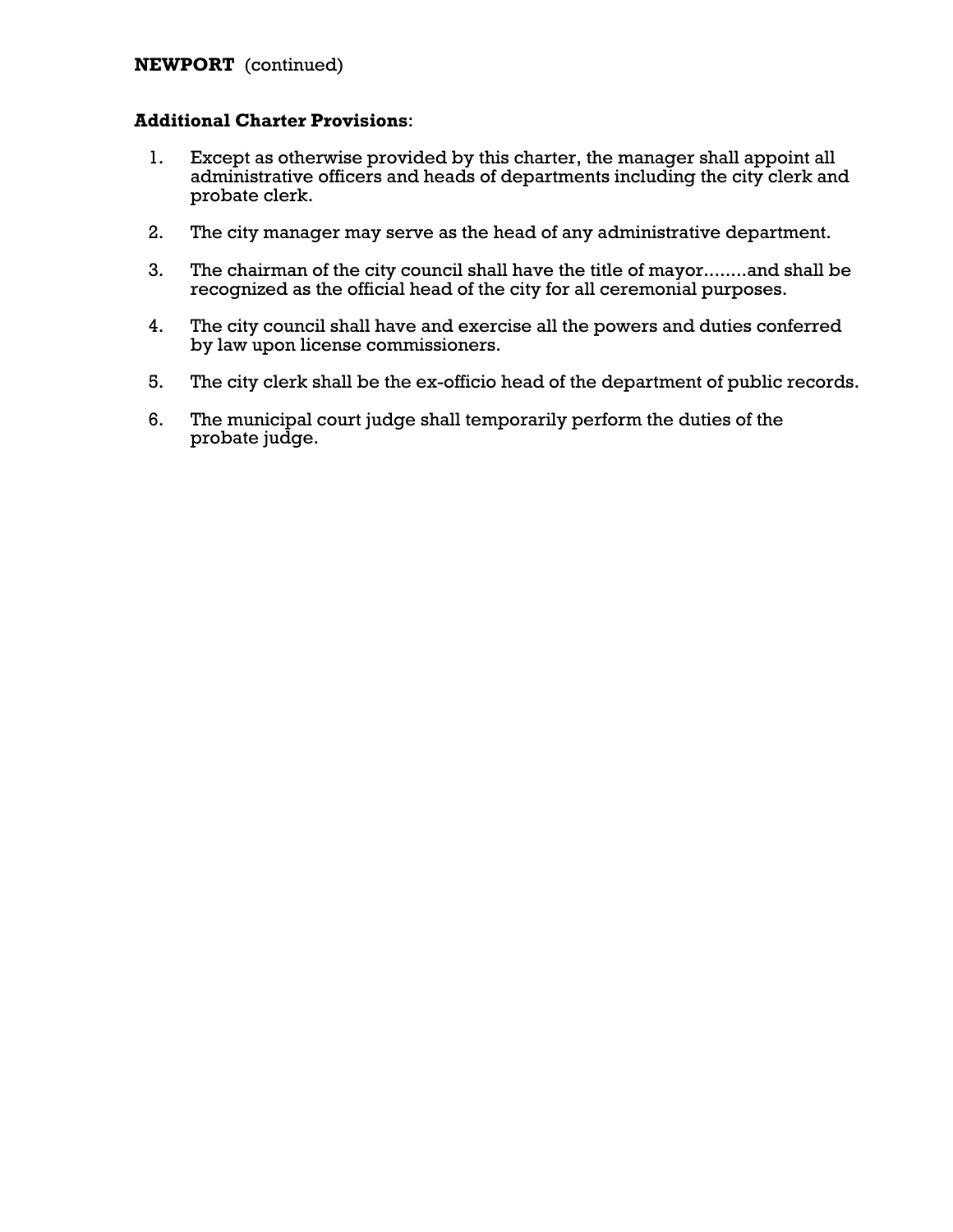# **NORTH KINGSTOWN**

# **Form of Government**: Council-Manager

# **Legislative Body**: Town Council **Chief Executive**: Town Manager

- 
- 
- 3. Two-year terms
- 4. Partisan (even year)

- 1. Town Manager 1. Town Clerk\*
- 
- 3. 3 Board of Assessment 3. Town Assessor\*
- 4. 5 Zoning Board of Review 5. Director of Public Safety\*\*
- 5. 7 Library Trustees 6. Police Chief\*
- 6. 7 Charter Review Commission 7. Fire Chief\*
- 
- Commission 10. Health Officer\*

- 1. Elected, at large 1. Appointed by council<br>
2. 5 Members<br>
2. Indefinite term of offic
	- 2. 5 Members 2. Indefinite term of office

# **Council Appoints**: **Town Manager Appoints**:

- 
- 2. Town Solicitor 2. Town Treasurer\*\*
	-
	- Review 4. Director of Public Works\*\*
		-
		-
		-
- 7. 6 Planning Commission 8. Director of Public Welfare\*\*
- 8. Asset Management 9. Director of Public Recreation\*
	-
	- 11. Building Inspector\*
	- 12. Director of Water Supply\*\*

 \*With approval of council \*\*Manager may serve as

# **Elected Officials**:

- 1. 5 Town Council
- 2. 5 School Committee

# **Procedure for Adopting Town Budget**:

- 1. Town manager submits proposed budget to town council.
- 2. Town council may revise budget as submitted by town manager.
- 3. Town council adopts a preliminary budget.
- 4. Town council holds two (2) public hearings on preliminary budget.
- 5. Electors of the town may circulate a petition requesting changes in the budget.
- 6. The town council adopts final budget after consideration of any petitions received.
- 7. Budget as finally approved by town council may be subject to a referendum.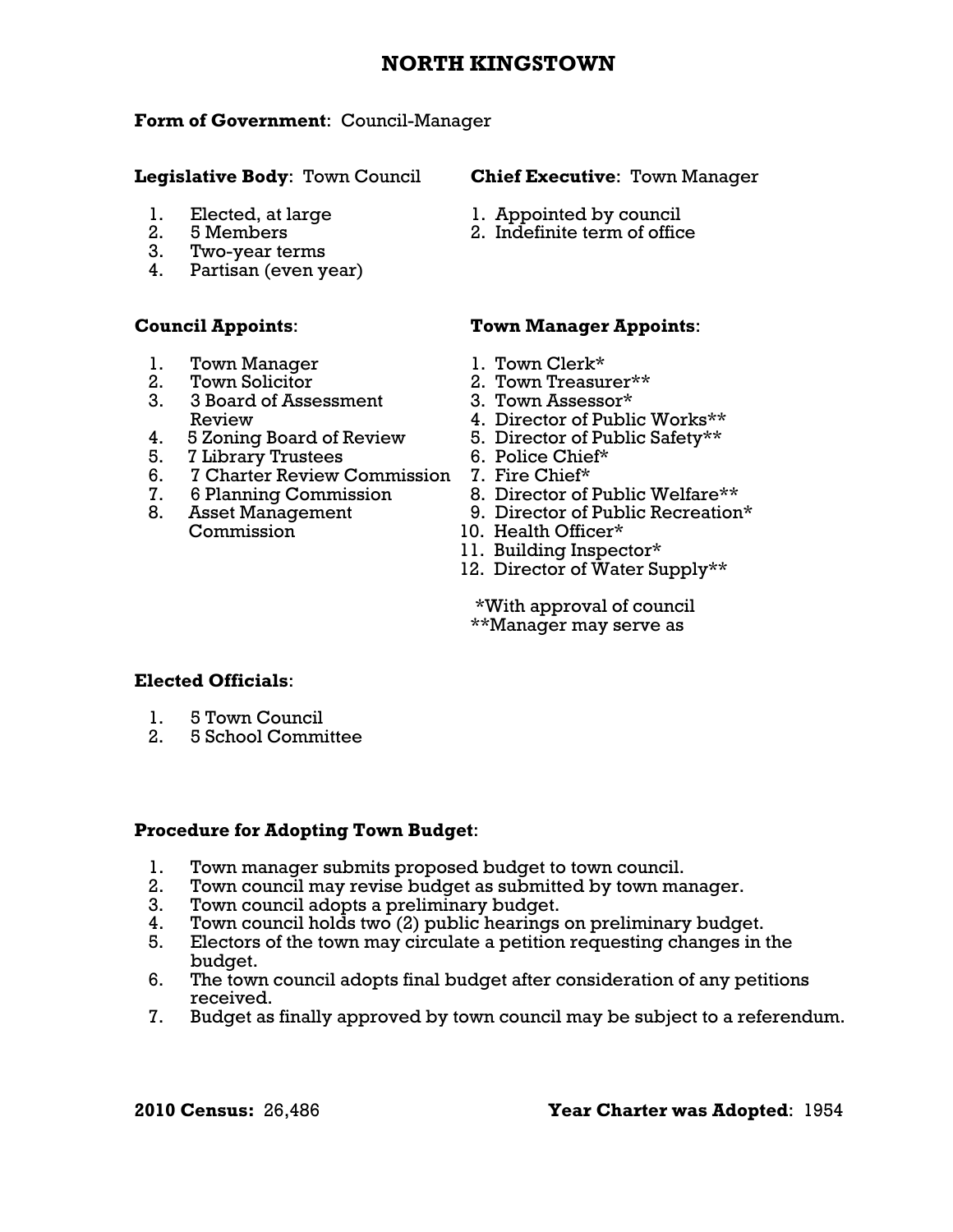# **NORTH KINGSTOWN** (continued)

- 1. The town treasurer serves as director of finance.
- 2. The town manager, the director of public works and the town engineer are ex officio members of the town planning commission.
- 3. The town manager, with the approval of the town council, may exercise and perform the powers and duties of one or more administrative offices instead of appointing some other person or persons.
- 4. When a person other than the town manager is the director of public safety, the police chief and the fire chief are appointed by the director with the approval of the town manager.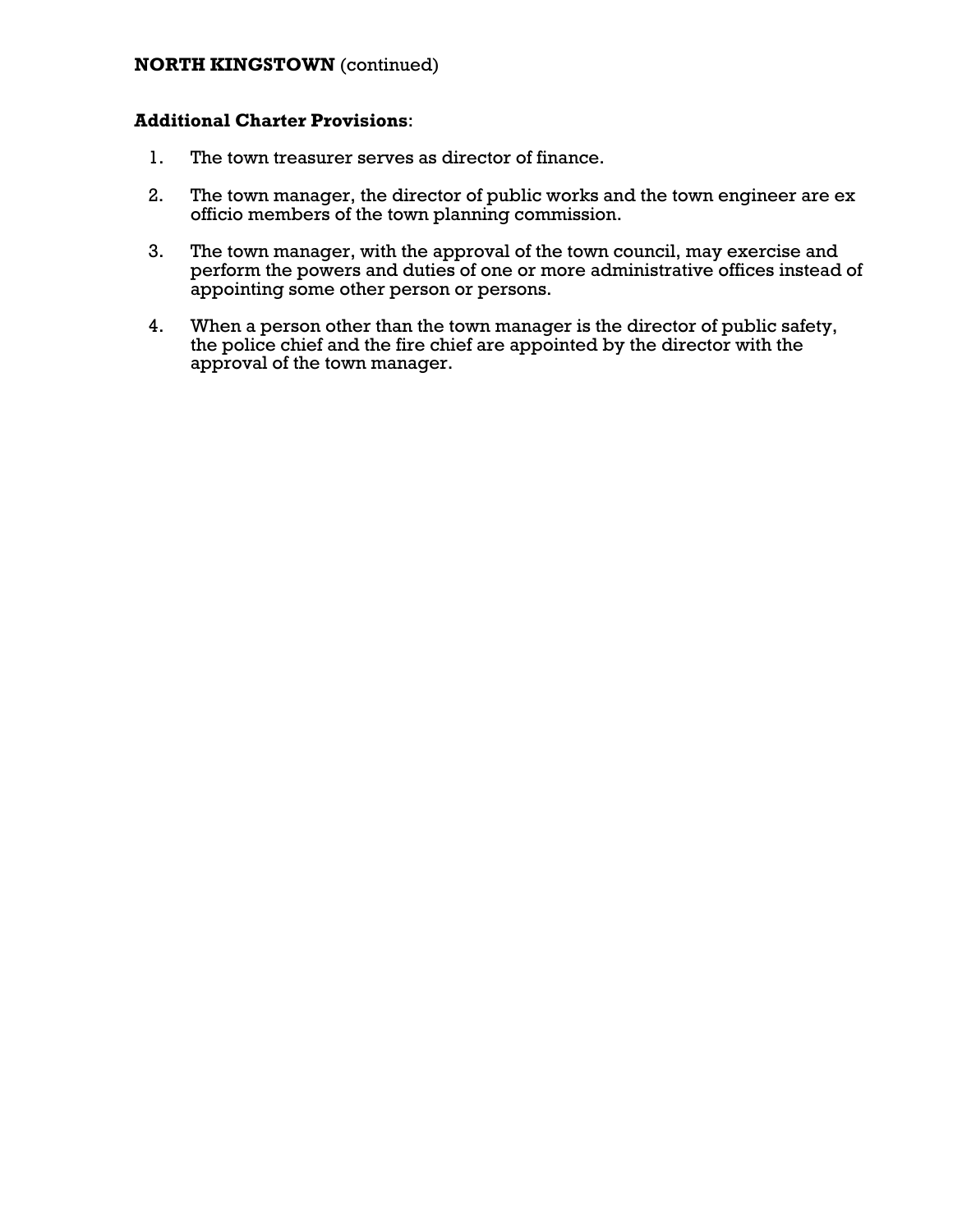# **NORTH PROVIDENCE**

# **Form of Government**: Mayor-Council

**Legislative Body**: Town Council **Chief Executive**: Mayor

- 1. Elected, 2 from each of 3 districts, 1. Elected 1 at large 2. Four-year term
- 2. 7 Members
- 3. Four-year terms **Mayor Appoints**:
- 4. Partisan (even year)

# **Council Appoints:**

- 
- 
- 2. Deputy Town Clerk 6. Police Chief<br>
3. Judge of Probate 7. Fire Chief 3. Judge of Probate
- 
- 
- 
- 
- 
- 9. 5 Zoning and Platting Board of 13. Director of Sanitation Review  $\overline{a}$  14. Director of Public Works
- 10. 5 Board of Tax Assessment Review 15. Director of Recreation
- 11. 5 Board of Trustees of Public 16. Director of Parks Libraries 17. Town Solicitor
- 

- 
- 
- 3. 7 School Committee

- 
- 

- 1. Director of Finance
- 2. Tax Collector
- 
- 4. Purchasing Agent
- 1. Town Clerk 5. Director of Public Safety\*<br>2. Deputy Town Clerk 6. Police Chief
	-
	-
- 4. Town Sergeant 1988 Coning Inspector 1. Building & Zoning Inspector
- 5. Constables 9. Plumbing Inspector
- 6. 2 Auctioneers 10. Electrical Inspector
- 7. 3 Personnel Board 11. Minimum Housing Inspector
	- 8. 3 Board of Canvassers 12. Director of Public Services
		-
		-
		-
		-
		-
- 12. 3 Purchasing Board 18. Director of Public Welfare
	- 19. Health Coordinator
	- 20. 7 Planning Board\*\*
- **Elected Officials**: 21. Municipal Court Judge\*\*

1. Mayor \*Mayor shall serve as<br>2. 7 Town Council 2. The serve in the serve of Council 2. The serve in the serve in the serve in the serve in the serve in the serve in the serve in the serve in the serve in the serve in the 2. 7 Town Council 2. The state of  $\ddot{\text{c}}$  approval of Council

# **Procedure for Adopting Town Budget:**

- 1. Mayor prepares the annual budget with assistance of director of finance.
- 2. Mayor submits the proposed budget and his message to town council.
- 
- 3. Town council must hold at least one public hearing on the proposed budget. 4. Town council may amend budget as submitted by mayor, and returns to mayor for approval.
- 5. Mayor approves the budget or may veto specific items.
- 6. Town council may override mayor's veto by a five-sevenths vote or may adopt budget as resubmitted by mayor.

# **2010 Census:** 32,078 **Year Charter was Adopted**: 1973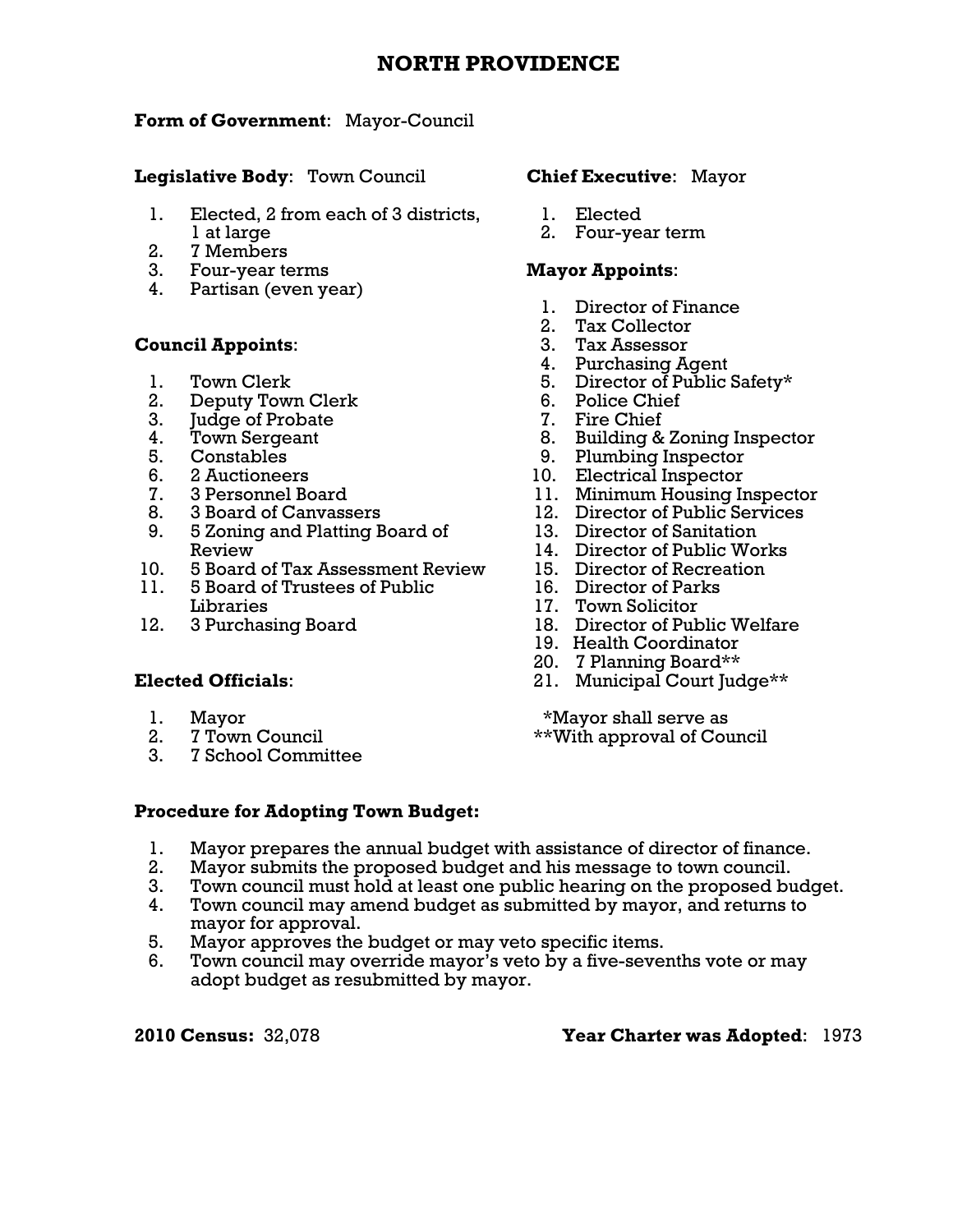# **NORTH PROVIDENCE** (continued)

- 1. Council shall appoint an attorney to act as its attorney and legal advisor.
- 2. Director of finance shall also be the town treasurer, and serve as the chief of the treasury division.
- 3. Mayor, in his capacity as director of public safety, appoints the following: police chief, fire chief, building and zoning inspector, plumbing inspector, electrical inspector and minimum housing inspector.
- 4. Mayor, in his capacity as director of public safety, appoints all police personnel below the rank of chief upon recommendation of the chief of police.
- 5. Inspector of buildings shall serve as chief of the division of inspections (zoning, electrical, plumbing and minimum housing).
- 6. Town solicitor, assistant town solicitor, or municipal court judge may be appointed by town council to serve as the acting judge of probate.
- 7. Mayor may appoint an assistant town solicitor if the duties so warrant.
- 8. Council shall appoint the advisory committee on parks and recreation which shall consist of one member of the council, one member of the school committee, and one member of the planning board upon recommendation of their respective bodies.
- 9. Mayor and director of finance shall serve as members of the purchasing board along with the three council appointees.
- 10. Mayor may appoint an associate municipal court judge to serve for a term not to exceed one year.
- 11. Council shall appoint two (2) alternate members to the board of tax assessment review.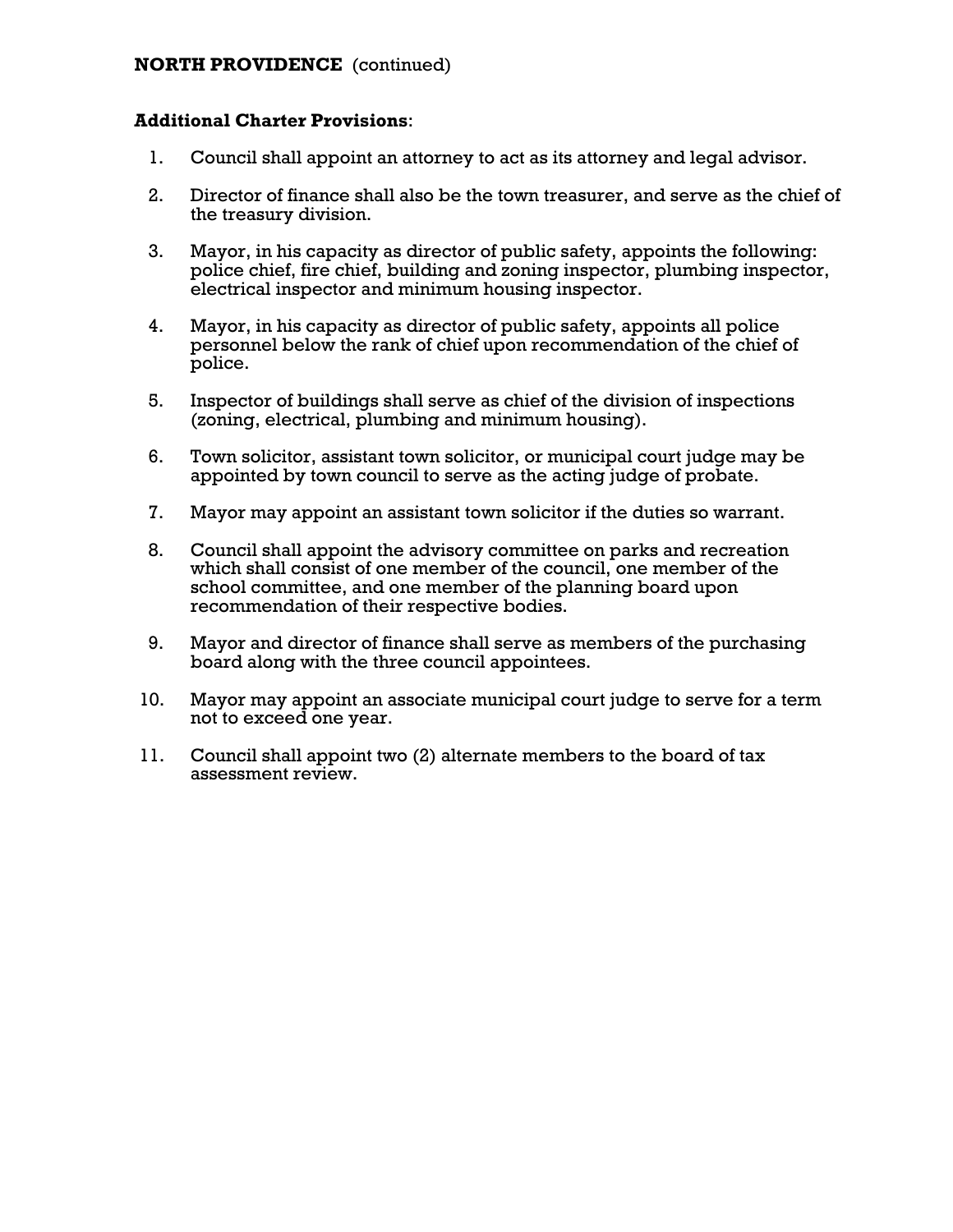# **NORTH SMITHFIELD**

# **Form of Government**: Administrator-Council

- 1. Elected, at large 1. Elected
- 
- 3. Two-year terms
- 4. Nonpartisan (even year)

- 1. 3 Board of Canvassers & 1. Director of Finance\*\* Registration 2. Tax Assessor<br>Probate Judge 2. Town Clerk\*
- 
- 2. Probate Judge<br>3. 3 Board of Assessment 3. 3 Board of Assessment 4. Deputy Town Clerk\*
- 
- 5. 5 Zoning Board of Review<br>6. Pour Sergeant
- 6. Town Sergeant 8. Police Officers
- 
- 8. Sealer of Weights &
- 
- 10. Constables Commission
- 
- 
- 13. 5 Budget Committee

### **Legislative Body**: Town Council **Chief Executive**: Town Administrator

- 
- 2. 5 Members 2. Two-year term

# **Council Appoints**: **Town Administrator Appoints**:

- 
- 
- 
- 
- Review 5. Director of Public Works
- 4. 5 Planning Board 6. Director of Public Safety\*\*<br>5. 5 Zoning Board of Review 7. Police Chief
	-
	-
	-
- 7. Auctioneers 9. 5 Personnel Board\*<br>
8. Sealer of Weights & 10. Director of Public Welfare\*\*
	- Measures 11. 7 Conservation Commission
- 9. 5 Housing Authority 12. 5 Economic Development
- 11. Town Solicitor 13. Chief Building Inspector
- 12. 5 Sewer Commission 14. Emergency Management Director

 \*With approval of council \*\*Administrator may serve as

# **Elected Officials**:

- 1. Town Administrator
- 2. 5 Town Council
- 3. 5 School Committee

# **Procedure for Adopting Town Budget**:

- 1. Town administrator assembles annual budget requests of all departments and agencies.
- 2. Town administrator submits estimates to budget committee.
- 3. Budget committee submits budget recommendations to town council.
- 4. Town council holds public hearing on budget prior to adoption.
- 5. Town council adopts final budget.
- 6. Upon a petition of at least 500 qualified electors, a special town meeting must be called to reconsider items for expenditure in either the operating or

capital budget.

# **2010 Census:** 11,967 **Year Charter was Adopted**: 1968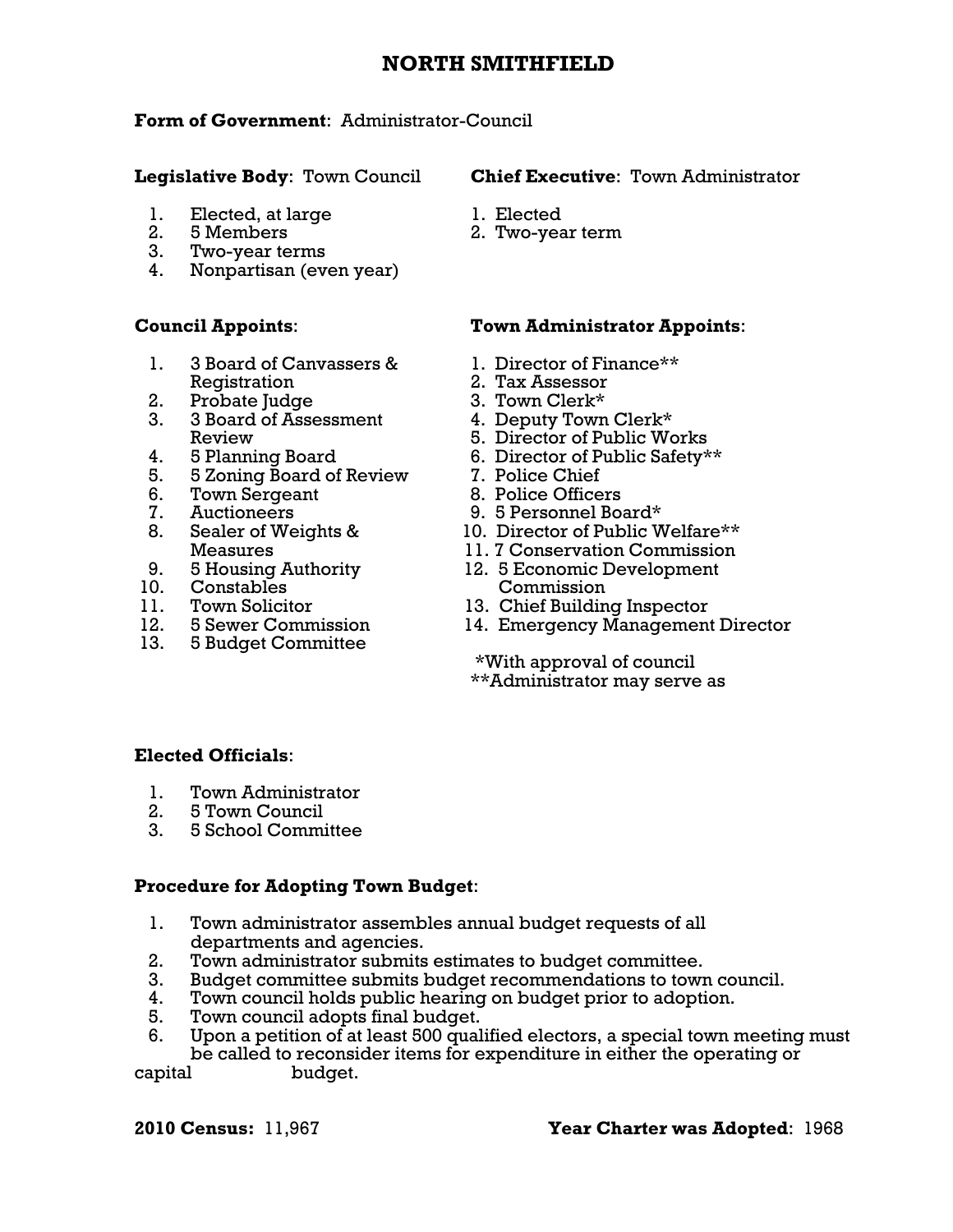# **NORTH SMITHFIELD** (continued)

- 1. In the event of a special town meeting, the town council president acts as moderator.
- 2. The town council acts as the board of personnel review.
- 3. The director of finance serves as town treasurer, tax collector and town auditor.
- 4. The head of the inspection division within the office of public safety serves as the fence viewer, the zoning inspector and the minimum housing inspector.
- 5. The police chief may appoint additional special policemen.
- 6. The school committee appoints the superintendent of schools.
- 7. A fire department may be created. It would be headed by a fire chief appointed by the town administrator.
- 8. The school committee shall appoint a school department solicitor.
- 9. There shall be two (2) auxiliary members of the zoning board of review appointed by the town council.
- 10. The town council appoints two (2) alternate members to the planning board.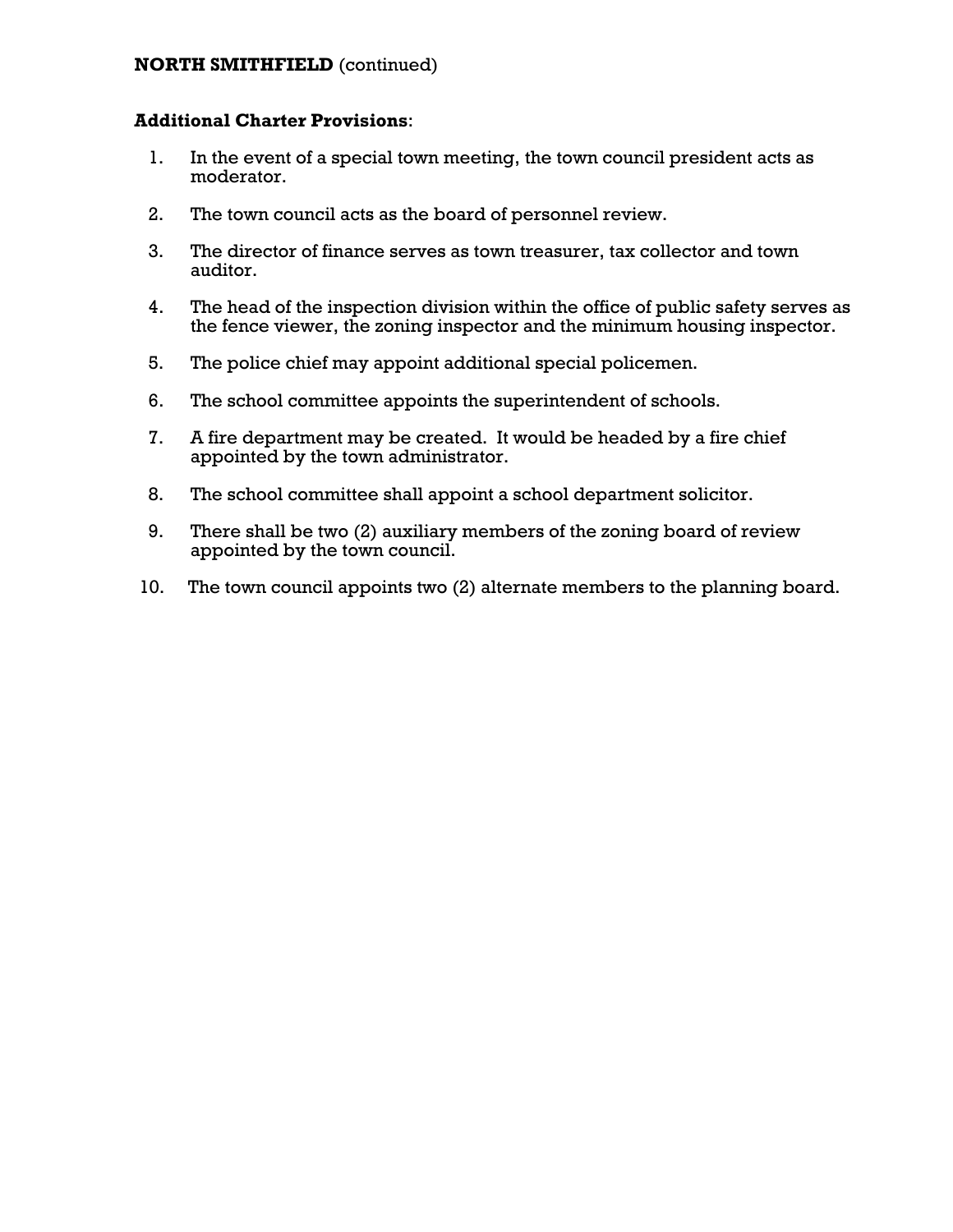# **2010 Census:** 71,148 **Year Charter was Adopted**: 1952

# **PAWTUCKET**

### **Form of Government**: Mayor-Council

# **Legislative Body**: City Council **Chief Executive**: Mayor

- 1. Elected, 1 from each of 6 1. Elected districts & 3 at large 2. Two-year term
- 2. 9 Members
- 3. Two-year terms
- 4. Partisan (even year)

# **Council Appoints**: **Mayor Appoints**:

- 
- 
- 3. 4 Advisory Commission 3. 5 Board of Appeals\*
- 4. Municipal Court Judge on Ethics\*
- 5. Associate Municipal Court Judge 5. 3 Board of Canvassers &
- 6. 1 Water Supply Board **Registration**\*

\*\* With approval of Mayor Libraries\*

- 
- 
- 3. 7 School Committee 19. 5 Housing Authority\*

- 
- 

- 1. Probate Judge 1. 3 Purchasing Board\*
- 2. Constables 2. 5 Personnel Board\*
	-
	- on Ethics<sup>\*\*</sup> 4. 3 Advisory Commission
		-
		- 6. 7 Trustees of Public
		- 7. 5 City Planning Commission\*
		- 8. City Clerk
		- 9. City Solicitor\*
		- 10. City Engineer
		- 11. Director of Public Health
		- 12. Director of Finance
		- 13. Director of Public Works
		- 14. Director of Public Safety
- **Elected Officials**: 15. Director of Human Services
	- 16. Purchasing Agent
	- 1. Mayor 17. 4 Water Supply Board\*
	- 2. 9 City Council 18. Personnel Director
		-
		- 20. Director of Planning & Dev.
		- 21. 5 Redevelopment Agency\*
		- 22. 9 or 11 Charter Review Commission\*

\*With approval of council

# **Procedures for Adopting City Budget**:

- 1. Mayor prepares annual budget.
- 2. Mayor submits annual budget to city council.
- 3. City council must hold at least one public hearing on proposed budget.
- 4. City council may revise budget as submitted by mayor.
- 5. City council must hold public hearing on any budget revisions.
- 6. City council adopts final budget.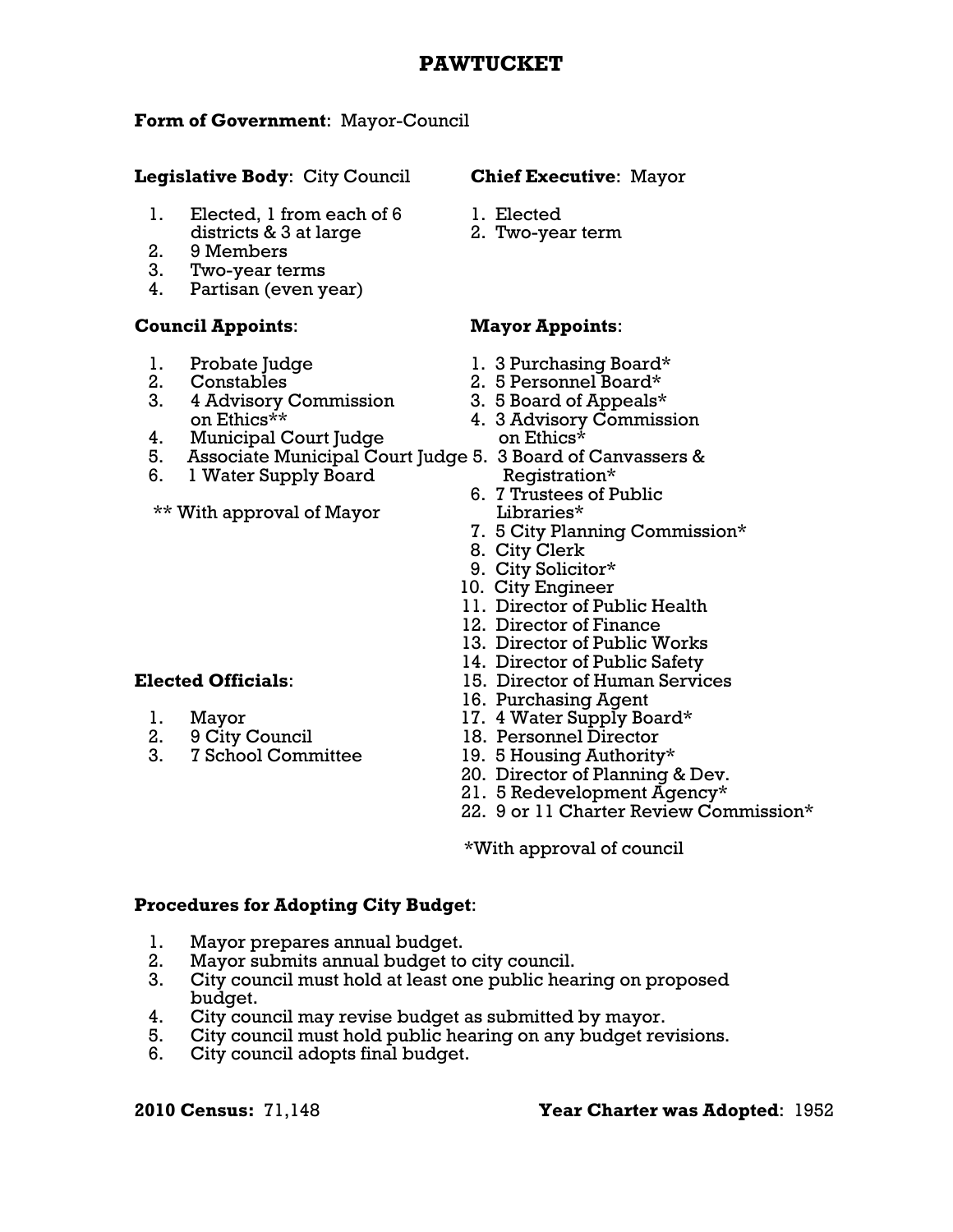# **PAWTUCKET** (continued)

- 1. The purchasing board shall consist of the mayor, the director of finance, ex officio, one member of the city council and 3 public members.
- 2. The board of appeals acts as the zoning board of review, the board of tax review, and as a board of license review.
- 3. The associate municipal court judge also acts as clerk of the municipal court.
- 4. The finance director is an ex officio member of the water supply board.
- 5. The purchasing director shall be executive secretary of the purchasing board.
- 6. The finance director is ex officio the city treasurer and the tax collector.
- 7. The mayor appoints all department heads.
- 8. The mayor, with the approval of the city council, appoints all independent boards and commissions.
- 9. Chief of Police appoints special policemen.
- 10. Fire Chief appoints special firemen.
- 11. The director of planning and development shall be the executive director and chief technical advisor of the city planning commission and of the redevelopment agency.
- 12. The trustees of public libraries appoint the librarian.
- 13. The water supply board appoints a "superintendent or chief engineer."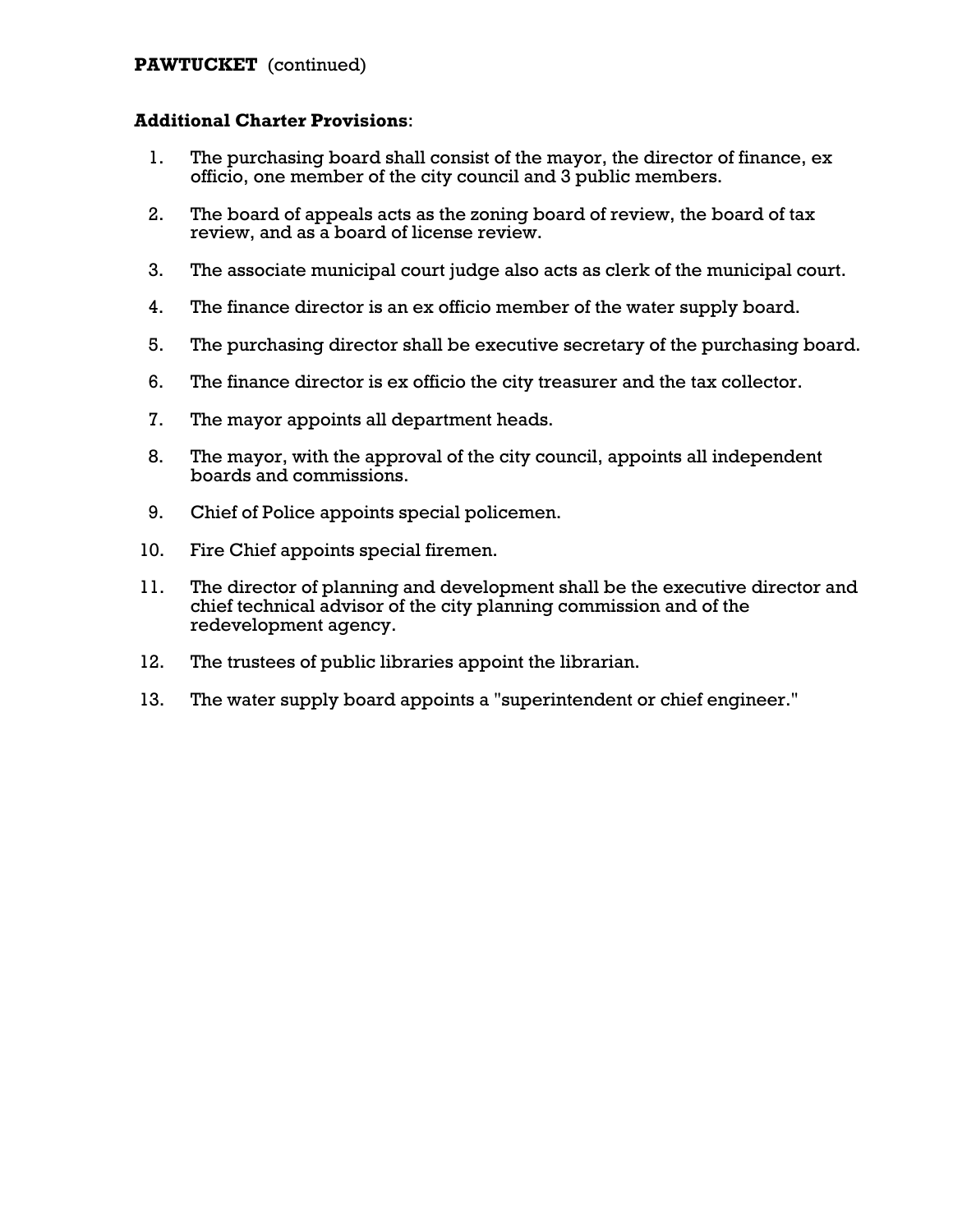# **PORTSMOUTH**

# **Form of Government**: Administrator-Council

- 
- 
- 3. Two-year terms
- 4. Partisan (even year)

# **Legislative Body**: Town Council **Chief Executive**: Town Administrator

- 1. Elected, at large 1. Appointed by council
- 2. 7 Members 2. Term not to exceed 3 years

- 
- 1. Town Administrator 1. Tax Assessor\*<br>
2. 3 Board of Canvassers & 2. Building Official\* 3 Board of Canvassers & Registration 3. Police Chief\*<br>3 Tax Assessment Board 4. Fire Chief\*
- 3. 3 Tax Assessment Board of Review 5. Public Works Director\*<br>4. Town Solicitor 6. Public Welfare Director
- 
- 
- 
- 
- 
- 9. 7 Charter Review Committee 10. Town Engineer\*

# **Council Appoints**: **Town Administrator Appoints**:

- 
- 
- 
- 
- 
- 6. Public Welfare Director\*\*
- 5. Assistant Town Solicitors 7. Director of Parks,<br>6. Probate Judge 6. Recreation. Arts and Activities\* 6. Probate Judge **Recreation, Arts and Activities**\*
- 7. Planning Board 8. Finance Director\*
	- 8. Board of Review 9. Deputy Finance Director\*
		-

 \*With approval of council \*\*Administrator may serve as

# **Elected Officials**:

- 1. 7 Town Council
- 2. 7 School Committee
- 3. Town Clerk

# **Procedures for Adopting Town Budget**:

- 1. Administrator prepares and submits budget to town council.
- 2. Town council conducts hearings on the provisional budget.<br>3. Town council adopts final town budget by ordinance.
- Town council adopts final town budget by ordinance.
- 4. Final budget as adopted by town council may be subject to a referendum.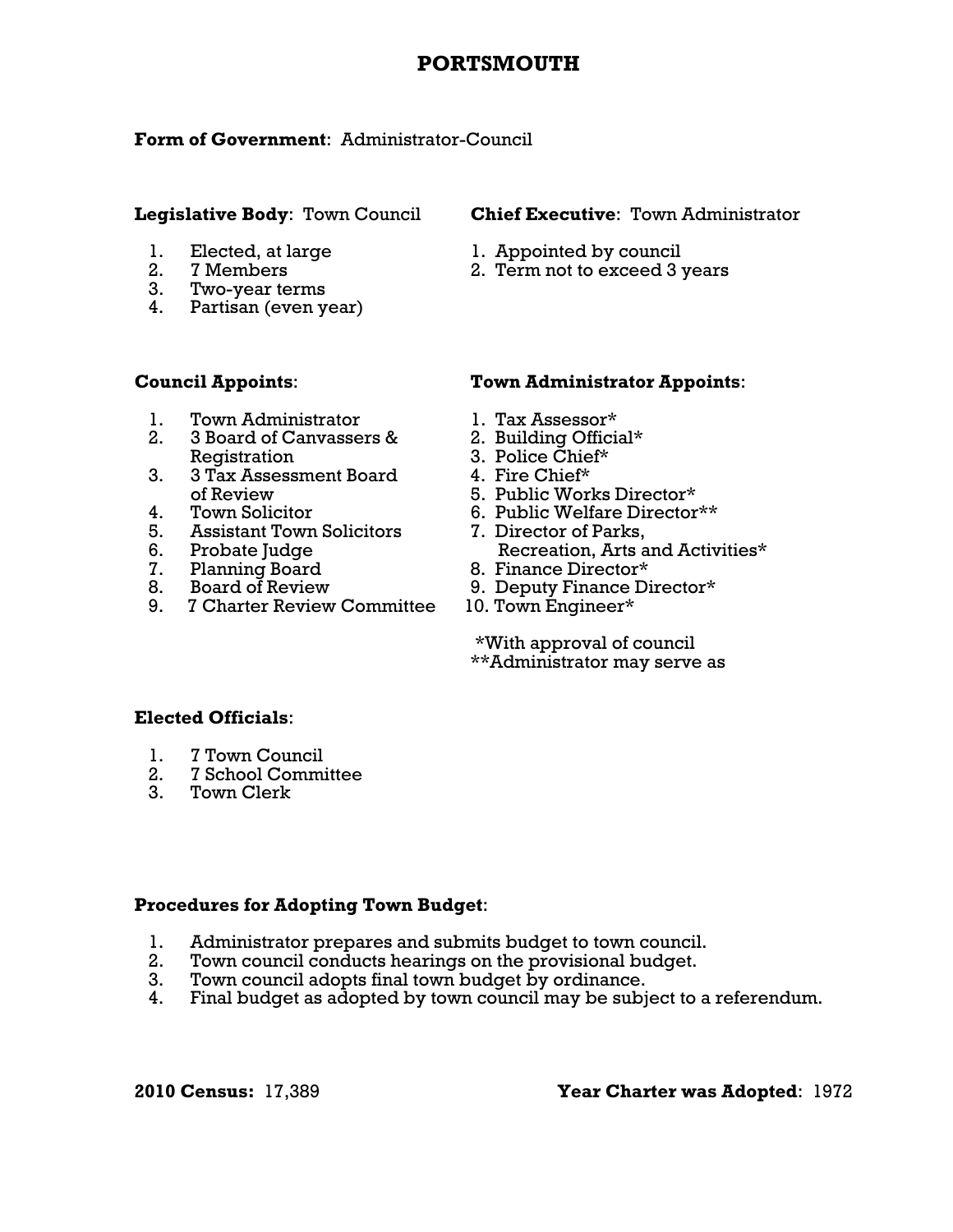# **PORTSMOUTH** (continued)

- 1. The tax assessor serves as tax collector.
- 2. Additional special policemen may be appointed by the town administrator upon the recommendation of the police chief and the approval of the town council.
- 3. The fire chief, with the approval of the town administrator and the town council, may appoint additional special firemen.
- 4. The school committee appoints the superintendent of schools.
- 5. The town council acts as the personnel board.
- 6. The town council may appoint the town administrator as the director of public welfare until the council provides the appointment of another person as director. The other person would be appointed by the town administrator with the approval of the town council.
- 7. The finance director acts as town treasurer and director of grants.
- 8. The president of the town council shall be recognized as head of the town government.
- 9. The town council appoints two (2) auxiliary members to tax assessment board of review.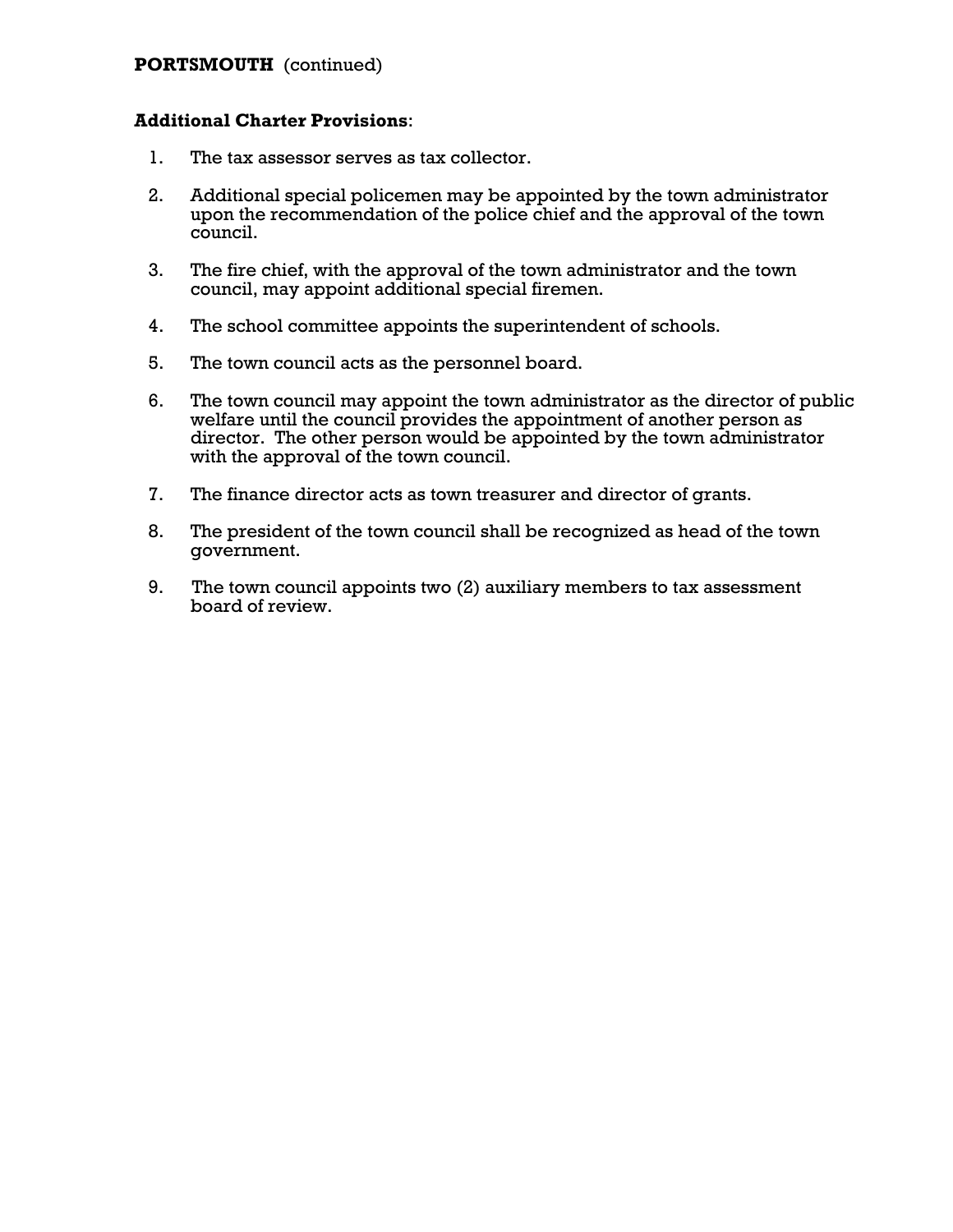# **Form of Government**: Mayor-Council

# **Legislative Body**: City Council **Chief Executive**: Mayor

- 1. Elected, 1 from each of 1. Elected 15 wards 2. Four-year term
- 2. 15 Members
- 3. Four-year terms **Mayor Appoints**:
- 

- 1. 3 Board of Canvassers 4. City Sergeant\*
- 2. 5 Comm. on Ward Boundaries 5. Registrar of Vital Statistics\*
- 3. 3 Municipal Court Judges 6. 9 School Board\*<br>4. Municipal Court Clerk 6. 7. Finance Director\*
- 4. Municipal Court Clerk
- 
- 
- 
- 
- 
- 
- 11. 2 Board of Park Commissioners 14. Director of Recreation\*
- 
- 13. 2 Members of City Council 16. Director of Public Property\*
- 
- 15. 2 Members of City Council 19. 5 Housing Board of Review\*
- to Redevelopment Authority 22. 5 City Plan Commission\*
- 17. 5 Charter Review Commission 23. 2 Retirement Board

- 
- 

- 
- 

- 4. Partisan (even years, non- 1. 5 Salary Review Commission\*
	- presidential) 2. City Solicitor\*
- **Council Appoints**: 3. Recorder of Deeds\*
	-
	-
	-
	-
	- 5. Probate Judge 8. 5 Bd. of Tax Assessment Review\*
	- 6. Probate Clerk 9. 3 Bd. of Investment Commissioners
	- 7. City Clerk 10. Director of Human Resources\*
	- 8. City Treasurer 11. Affirmative Action Officer
	- 9. City Internal Auditor 12. Director of Public Works\*
- 10. 2 Retirement Board 13. 4 Bd. of Park Commissioners
	-
- 12. 2 Recreational Advisory Board 15. 3 Recreational Advisory Board
	-
	- to Port Commission 17. Director of Inspection & Standards\*
- 14. 2 Water Supply Board 18. 5 Zoning Board of Review\*
	-
	- to Housing Authority 20. 5 Building Board of Review\*
- 16. 2 Members of City Council 21. Dir. of Planning & Urban Development\*
	-
	-
	- 24. 5 Port Commission
	- 25. Traffic Engineer\*
	- 26. 4 Water Supply Board
	- 27. 5 Board of Licenses\*
- **Elected Officials** 28. 13 Human Relations Commission\*
	- 1. Mayor 29. School Board Nominating Committee
	- 2. 15 City Council 30. 9 Providence Housing Authority
		- 31. 5 Prov. Redevelopment Agency
		- 32. 4 Charter Review Commission
		- 33. Commissioner of Public Safety\*
		- \*With council approval

# **Procedures for Adopting City Budget**:

- 1. The finance director obtains revenue and expenditure estimates from each department, office and agency.
- 2. The mayor prepares and submits an operating budget to city council.
- 3. City council holds a public hearing on the budget.
- 4. City council may amend budget as submitted by the mayor.
- 5. City council adopts budget (appropriation ordinance) and submits it to the mayor.
- 6. Mayor approves appropriation ordinance or disapproves and vetoes the same.
- 7. City council may override mayor's veto by two-thirds vote or may adopt budget as resubmitted by the mayor.

# **2010 Census:** 178,042 **Year Charter was Adopted**: 1980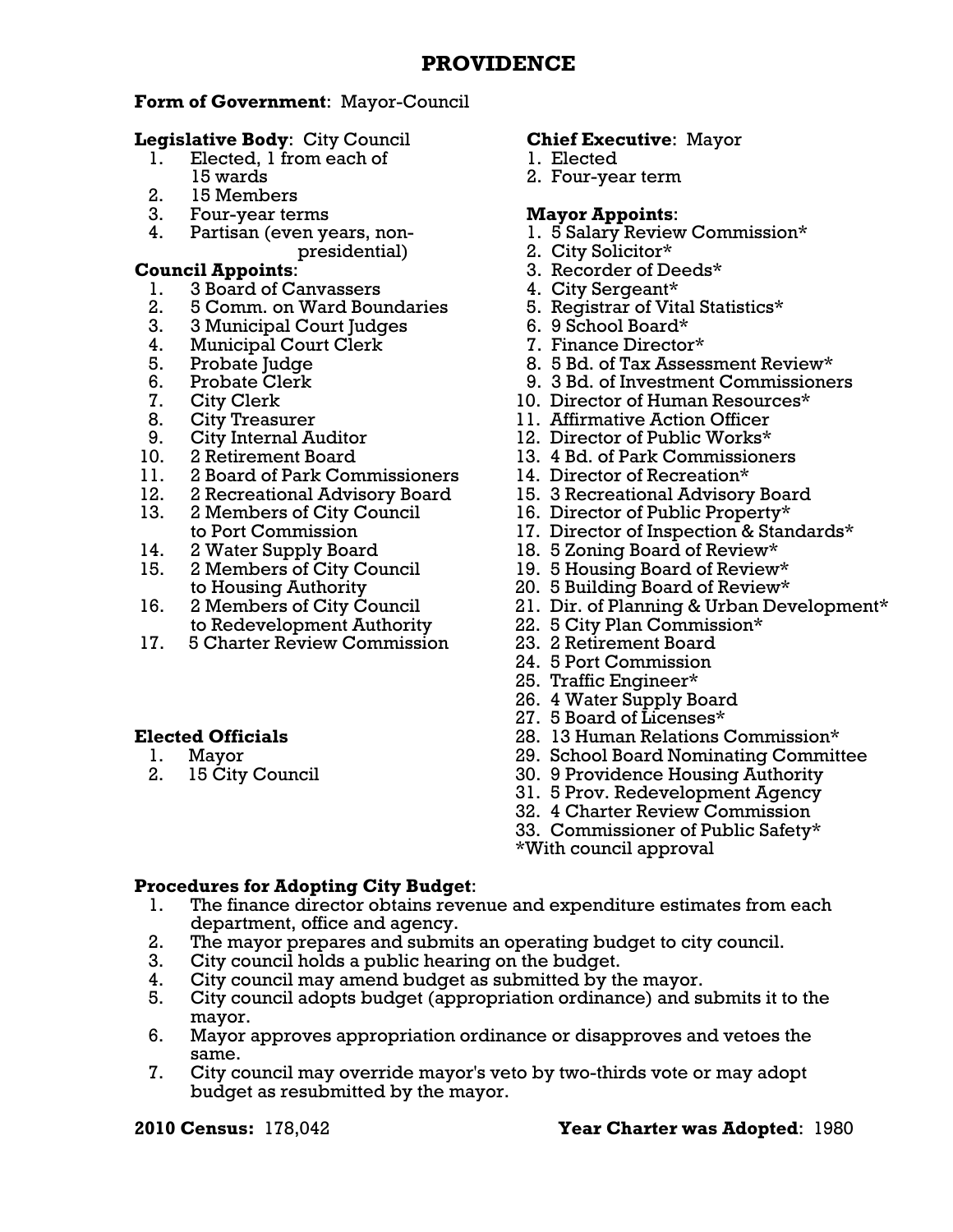# **PROVIDENCE** (continued)

- 1. City clerk appoints the city archivist.
- 2. City solicitor appoints deputy city solicitor and any assistant city solicitors.
- 3. City sergeant serves as city messenger.
- 4. School board appoints superintendent of schools.
- 5. The finance director appoints city controller, budget officer, budget analyst, city collector and city assessor.
- 6. Budget officer serves as deputy finance director.
- 7. The mayor, finance director, city treasurer and the chairperson of the city council committee in charge of budgetary matters are ex officio members of the board of investment commissioners.
- 8. The city treasurer, finance director, and chairperson of the city council committee on budgetary matters are ex officio members of retirement board.
- 9. The public safety commissioner appoints the police chief, fire chief and director of communications.
- 10. The mayor is an ex officio member of the board of park commissioners.
- 11. The board of park commissioners appoints superintendent of parks.
- 12. The mayor, the city council president, the finance director, the city controller, the chairperson of city council committee over city property, the chairperson of city council committee over budgetary and financial matters, the director of public works, the public safety commissioner, the city treasurer, the director of public property, the water supply board chairperson, the school committee president, and the city assessor constitute the board of contract and supply ex officio.
- 13. Director of inspection and standards is the chief building inspector.
- 14. The mayor and the city council president serve as ex officio members of the city plan commission.
- 15. The port commission appoints director for the Port of Providence.
- 16. The director of finance serves as an ex officio member of the water supply board.
- 17. The water supply board appoints a chief engineer.
- 18. The human relations commission appoints an executive director.
- 19. The mayor serves as an ex officio member of the Providence redevelopment agency.
- 20. The emergency management agency and the department of homeland security are under the authority of the commissioner of public safety.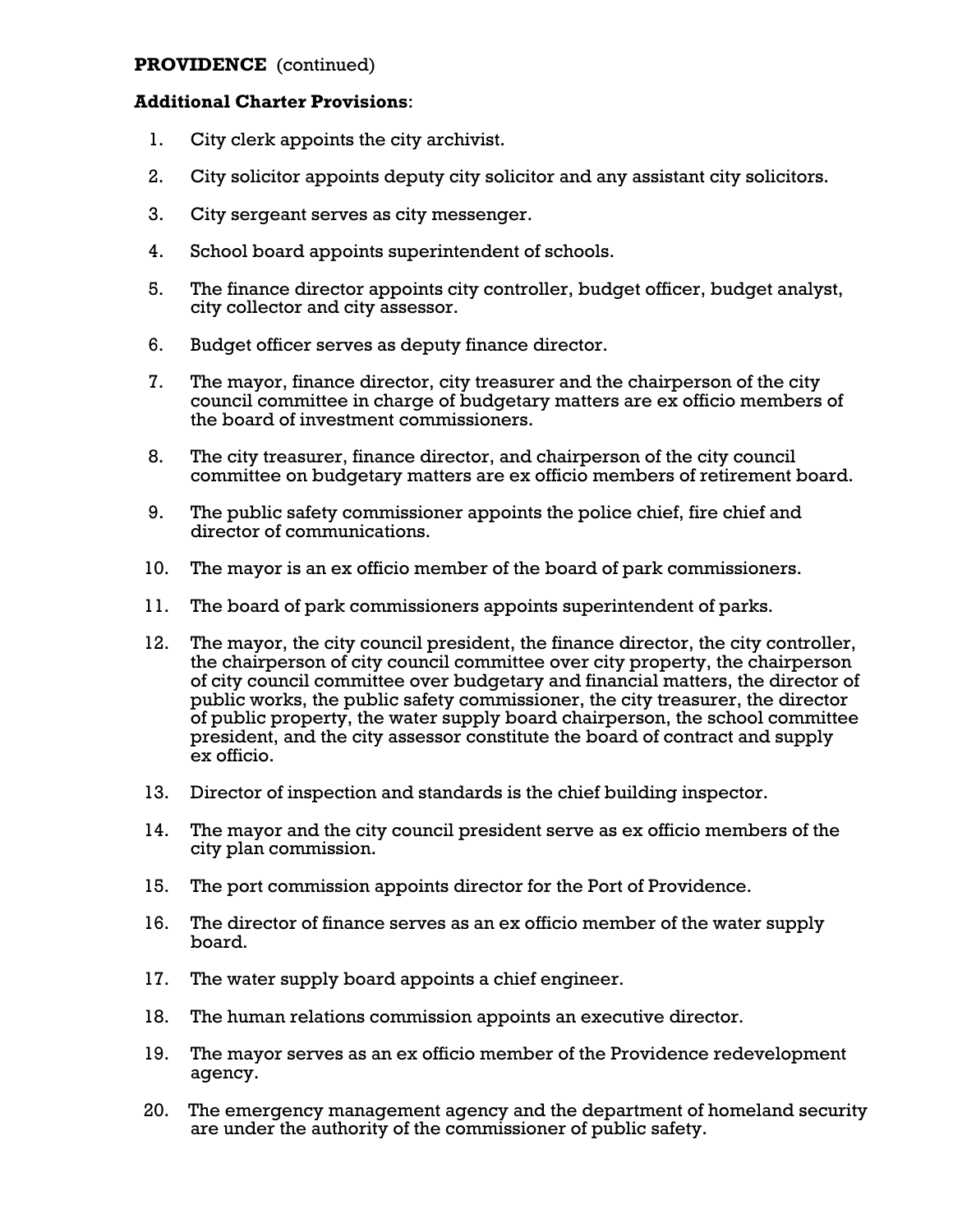# **RICHMOND**

# **Form of Government:** Administrator-Council

- 
- 
- 3. Two-year terms
- 4. Partisan (even year)

- 
- 2. Director of Public Works
- 3. Town Planner
- 4. Director of Building and Zoning
- 5. Director of Water Department
- 6. Director of Recreation
- 7. Police Chief
- 8. Police Officers
- 9. Director of Emergency Management
- 10. Conservation Commission
- 11. Economic Development Commission
- 12. Elder Affairs Commission
- 13. 7 Planning Board
- 14. Recreation Commission
- 15. 5 Zoning Board of Review
- 16. Probate Judge
- 17. 7 Rural Preservation Land Trust
- 18. Town Solicitors
- 19. Finance Director
- 20. Deputy Finance Director
- 21. Tax Assessor
- 22. 3 Board of Assessment Review
- 23. Tax Collector
- 24. 5 Board of Finance
- 25. 7-9 Charter Review Commission

# **Elected Officials:**

- 1. Town Moderator
- 2. Town Clerk
- 3. Town Sergeant
- 4. District Moderators
- 5. District Clerks
- 6. School Committee

# **Procedures for Adopting Town Budget:**

- 1. Town administrator prepares draft preliminary budget and submits it to the board of finance.
- 2. Board of finance prepares a revised draft budget and submits to town administrator.
- 3. Town administrator prepares final version of proposed budget and submits to town council.
- 4. Town council conducts a public hearing on the proposed budget.
- 5. Town council prepares a budget for submission to the financial town meeting.
- 6. Electors may petition for changes to the submitted budget.
- 7. Financial town meeting adopts budget.

# **Legislative Body:** Town Council **Chief Executive:** Town Administrator

- 1. Elected, at large 1. Appointed by council
- 2. 5 Members 2. Indefinite term of office

# **Council Appoints: Town Administrator Appoints:**

1. Town Administrator 1. 5 Building Code Board of Appeal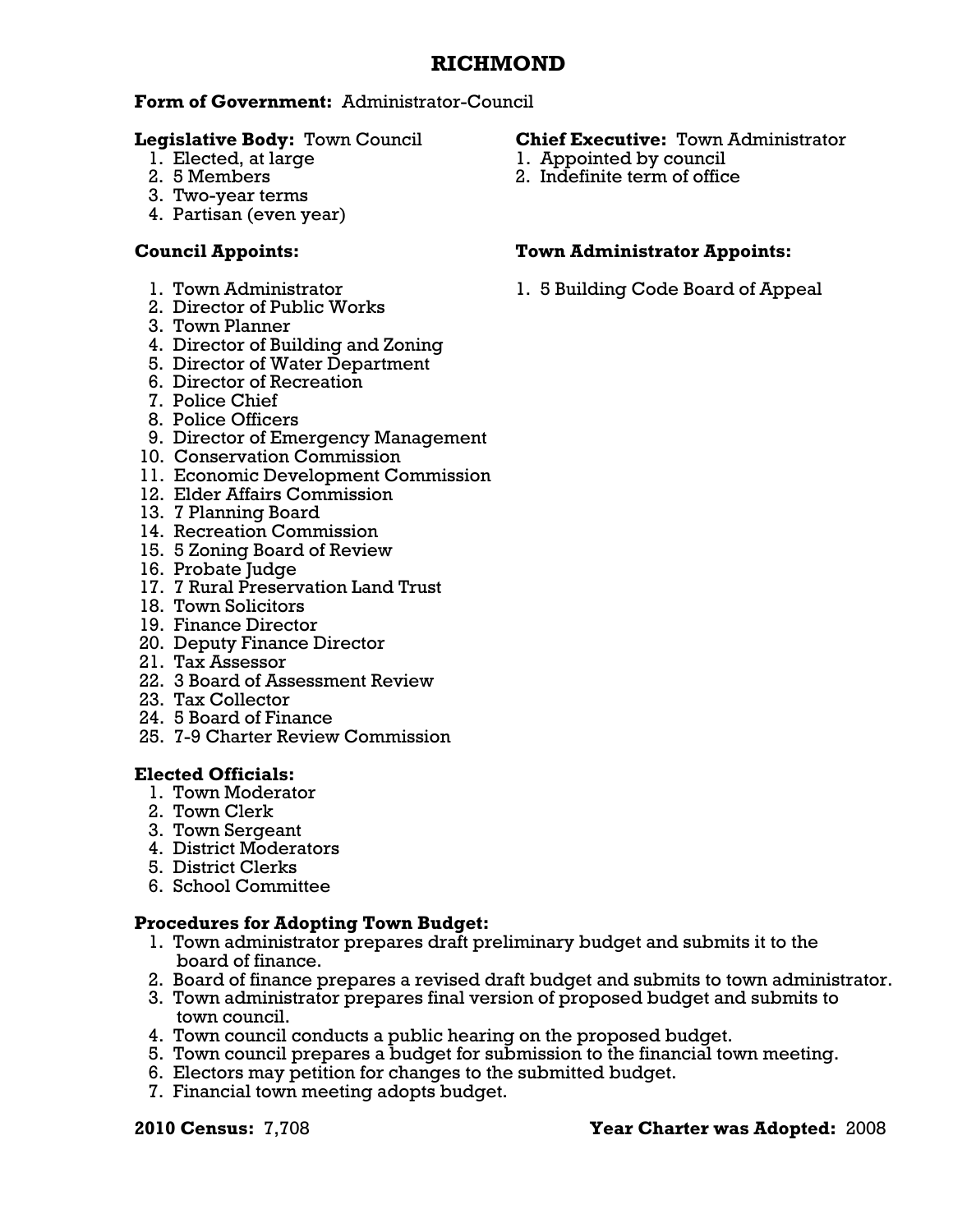- 1. The town clerk serves as the clerk of the board of canvassers and the probate court.
- 2. The town administrator acts as the purchasing agent.
- 3. The town council may provide by ordinance for the appointment of a town engineer and economic development director.
- 4. The building code board of appeal also serves as the housing board of review.
- 5. The town council appoints two (2) alternate members to the zoning board of review.
- 6. The zoning board of review also serves as the planning board of appeal.
- 7. The town solicitor shall have the authority to temporarily assume the duties of the probate judge if unable to serve.
- 8. The finance director performs the duties of the treasurer.
- 9. The town administrator and finance director are ex officio members of the board of finance.
- 10. The terms of office of the town moderator, town clerk, and town sergeant have been changed from four (4) years to two (2) years.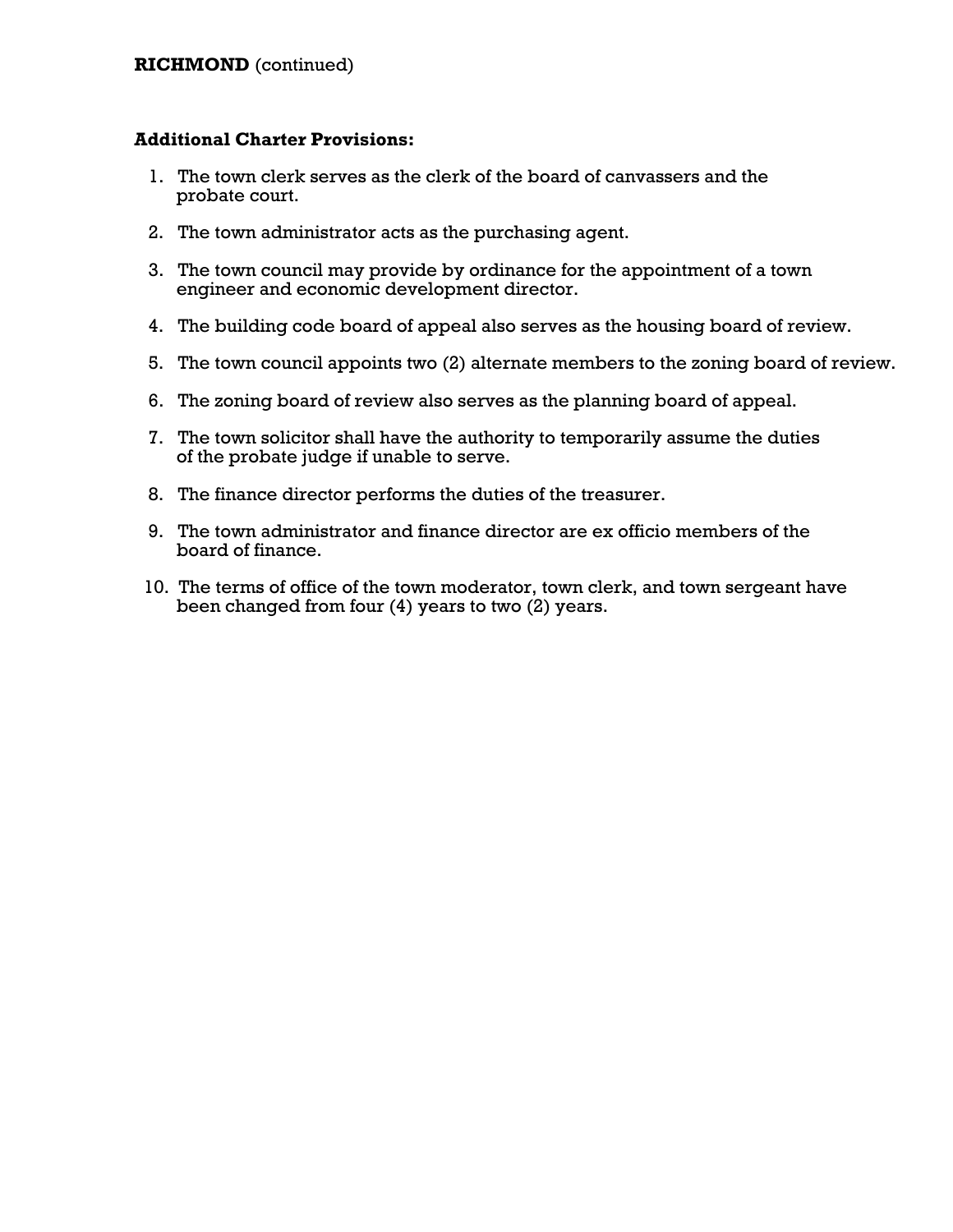# **SMITHFIELD**

# **Form of Government**: Council-Manager

### **Legislative Body**: Town Council **Chief Executive**: Town Manager

- 
- 
- 3. Two-year terms
- 4. Partisan (even year)

- 1. Elected, at large 1. Appointed by council
- 2. 5 Members 2. Indefinite term of office

- 1. 3 Board of Assessment 1. Finance Director Review 2. Tax Assessor<br>Town Solicitor 2. Town Solicitor
- 2. Town Solicitor
- 3. Town Clerk 4. Police Chief
- 
- 
- 6. 9 Planning Board 7. Building Official
- 7. 5 Zoning Board of Review
- 8. 3 Sewer Board of Review
- 9. 7 Conservation Commission
- 10. 3 Board of Canvassers
- 11. Probate Judge
- 12. Municipal Court Judge
- 13. 9 Charter Review Commission
- 14. Asset Management Commission
- 15. 3 Personnel Board

# **Elected Officials**:

- 1. 5 Town Council
- 2. 5 School Committee

# **Procedures for Adopting Town Budget**:

- 1. Town manager submits proposed budget and accompanying message to town council.
- 2. Town council holds public hearing on the proposed budget.
- 3. Town council adopts budget with or without amendment for presentation to financial town meeting.
- 4. Financial town meeting adopts the final budget.

# **Council Appoints**: **Town Manager Appoints**:

- 
- 
- 
- 
- 4. Town Moderator 5. Director of Public Works
- 5. Town Sergeant 6. Director of Welfare
	-

# **2010 Census:** 21,430 **Year Charter was Adopted**: 1992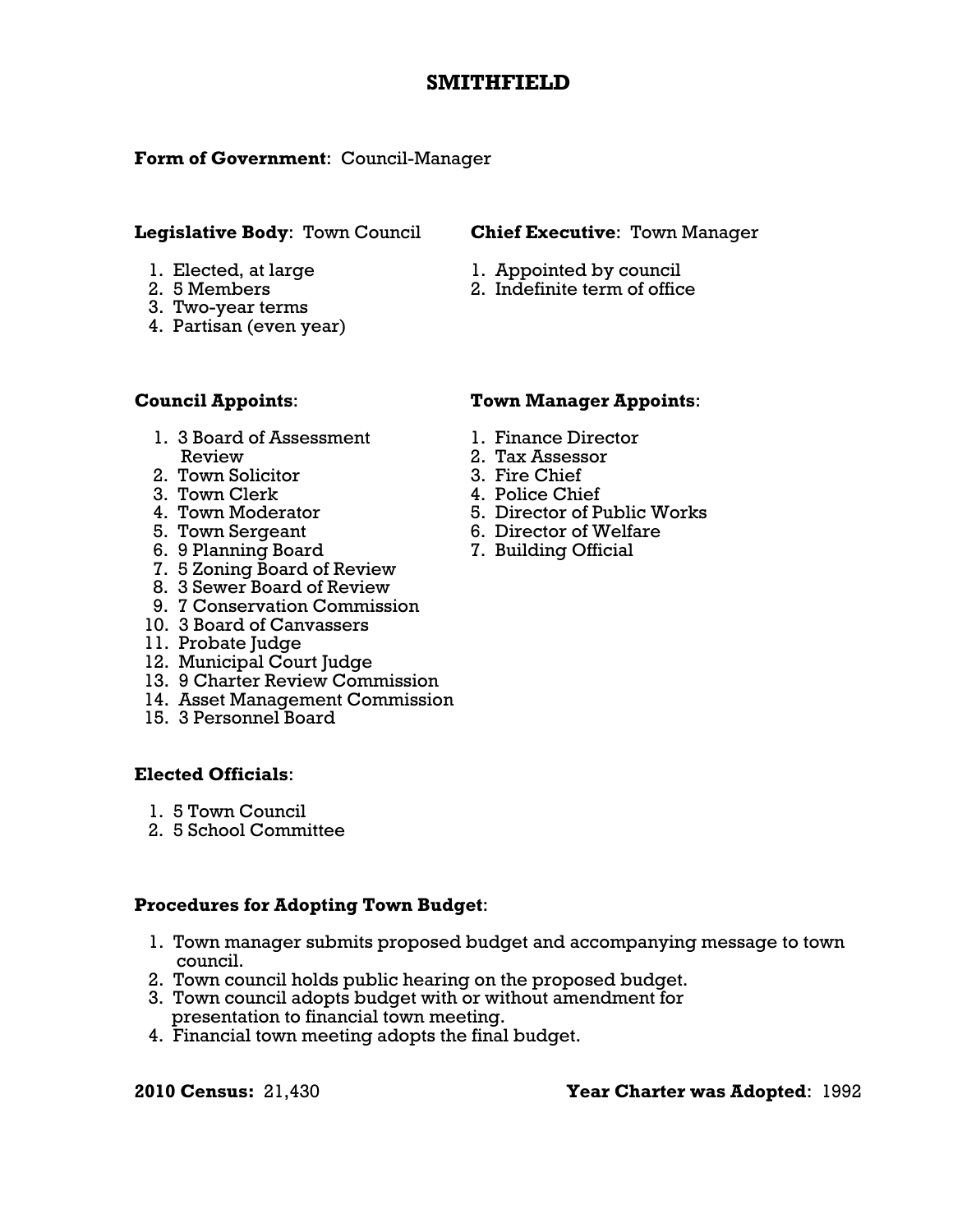# **SMITHFIELD** (continued)

- 1. The finance director acts as town treasurer and tax collector.
- 2. The town council appoints all building committees.
- 3. The school committee appoints the superintendent of schools.
- 4. The town solicitor may serve as probate judge.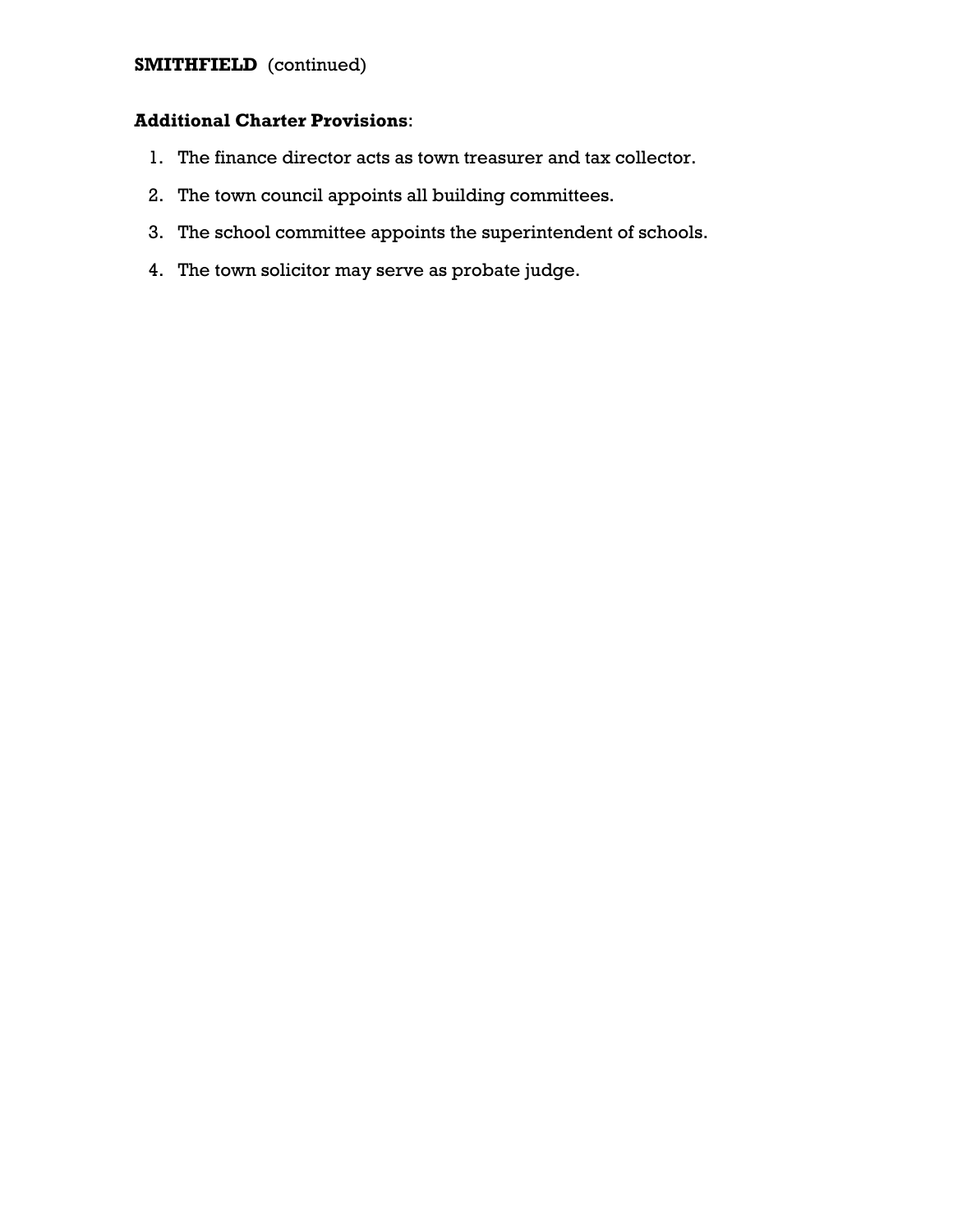# **SOUTH KINGSTOWN**

### **Form of Government**: Council-Manager

- 
- 
- 3. Two-year terms
- 4. Partisan (even year)

- 
- 
- 3. 3 Board of Assessment 3. Tax Collector
	-
	-
	-
	-
	-
	-
	-
- 10. 7 Historic District

### **Legislative Body**: Town Council **Chief Executive**: Town Manager

- 1. Elected, at large 1. Appointed by council
- 2. 5 Members 2. Indefinite term of office

# **Council Appoints**: **Town Manager Appoints**:

- 1. Town Manager 1. Town Clerk\*
- 2. 3 Board of Canvassers 2. Director of Finance
	-
- Review 1. Town Assessor
	- 4. Town Solicitor 5. Director of Public Works
- 5. Probate Judge 6. Chief of Police
- 6. Town Sergeant 7. Police Officers
- 7. 5 Board of Recreation 8. Director of Public Welfare
- 8. 7 Planning Board 9. Director of Utilities
	- 9. 5 Zoning Board of Review 10. Director of Public Safety

Commission \*With approval of council

# **Elected Officials**:

- 1. 5 Town Council
- 2. 7 School Committee

# **Procedure for Adopting Town Budget**:

- 1. Town council schedules public hearing to receive public input regarding the budget.
- 2. Town manager prepares the budget and budget message and submits them to the town council.
- 3. Town council may revise the budget as submitted by the town manager.
- 4. Town council adopts a preliminary budget.
- 5. Town council holds two public hearings on the preliminary budget.
- 6. Electors of the town may circulate petitions requesting changes in the budget.
- 7. Town council gives final approval to the budget after consideration of any petitions received.
- 8. Budget as finally approved by town council may be subject to a referendum.

**2010 Census:** 30,639 **Year Charter was Adopted**: 1968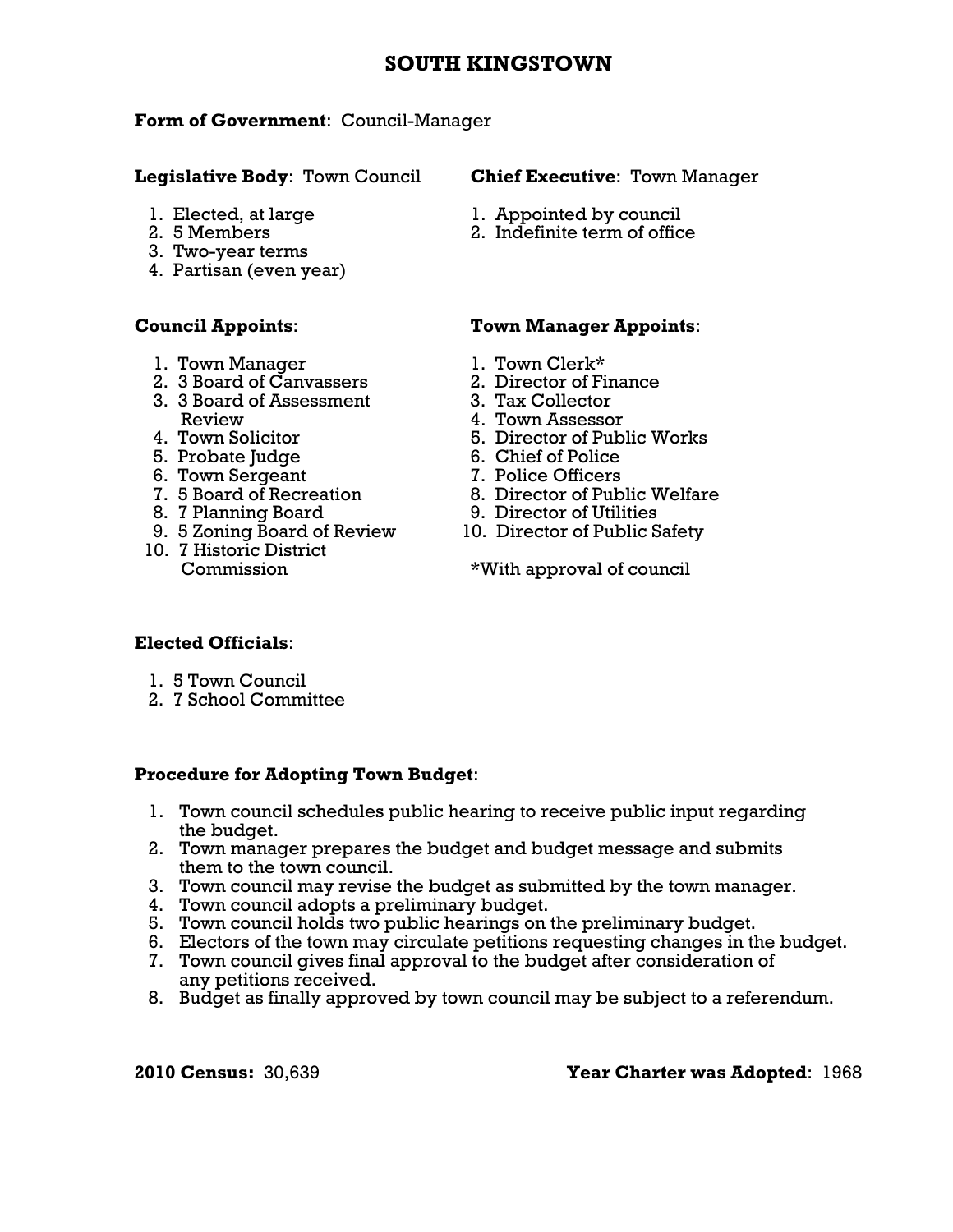# **SOUTH KINGSTOWN** (continued)

- 1. The town clerk appoints the deputy town clerk.
- 2. The director of finance acts as town treasurer.
- 3. The director of public works supervises the performance of the duties of the tree warden and fence viewer.
- 4. The police chief may appoint additional constables or reserve police officers.
- 5. The police chief, with the approval of the town manager, may appoint a police surgeon.
- 6. A member of the town council, a member of the school committee and the director of public works are ex officio members of the recreation board.
- 7. The school committee appoints the superintendent of schools.
- 8. The town manager, the director of public works, the director of planning and the superintendent of schools are ex officio members of the planning board.
- 9. Whenever necessary a school building committee shall be formed consisting of seven (7) members - three (3) appointed by the school committee and four (4) by the town council.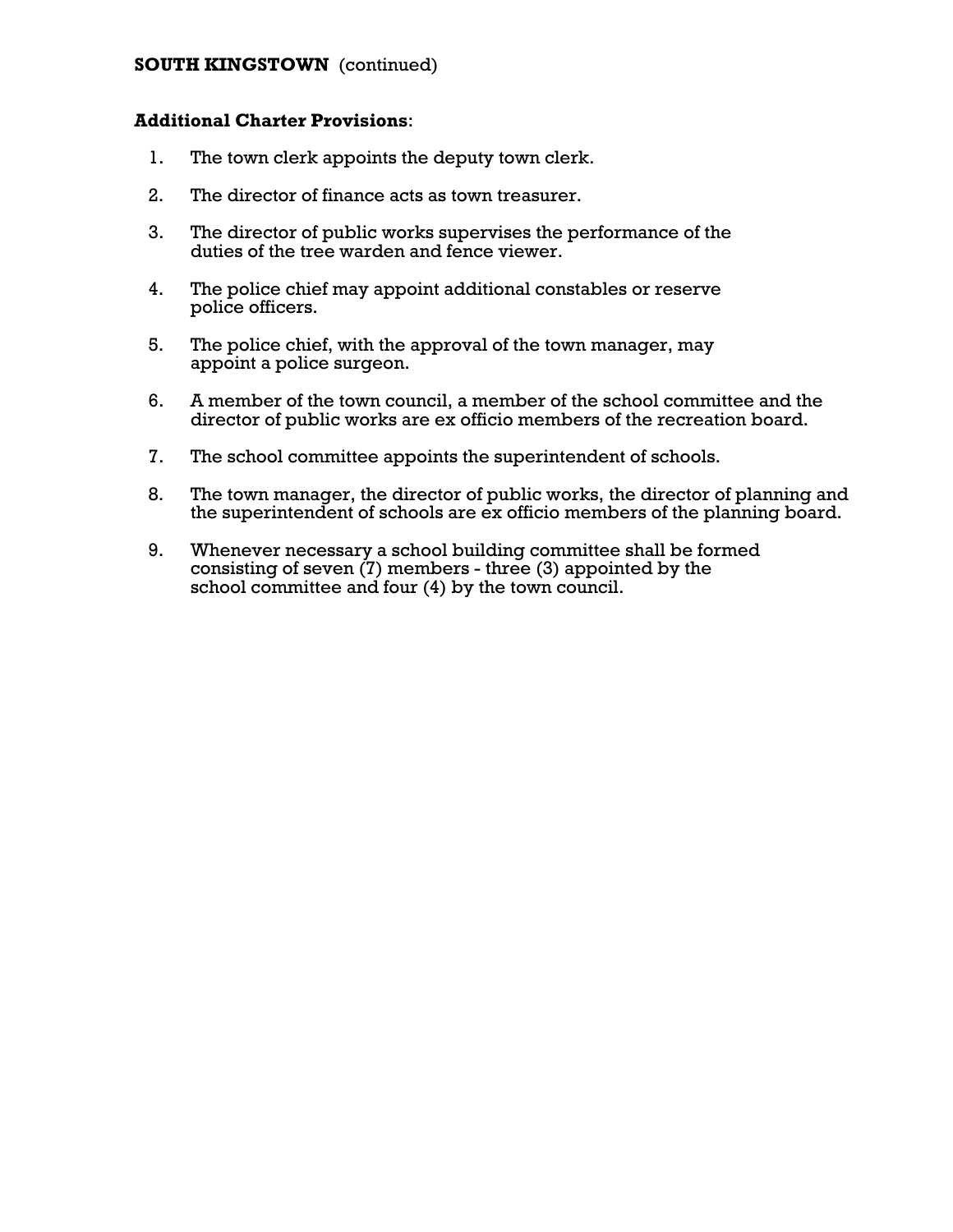# **Form of Government**: Administrator-Council

- 
- 
- 3. Two-year terms
- 4. Nonpartisan (even year)

- 
- 2. Town Administrator Citizens Center\*
- 
- 4. Municipal Court Judge
- 5. 5 Housing Authority 4. Police Officers\*
- 6. 3 Tree Commission 5. Fire Chief\*
- 
- 
- 9. 7 Conservation Commission 8. Building Official\*
- 10. 9 Open Space & Land 9. Zoning Officer\* Preservation Commission 10. Electrical Inspector
- 11. 7 Recreation Commission 11. Plumbing Inspector
- 
- 13. 5 Personnel Board
- 12. 5 Cemetery Commission 12. Mechanical Inspector<br>13. 5 Personnel Board 13. Tax Collector<br>14. 9 Harbor & Coastal Waters 14. Tax Assessor\* 14. 9 Harbor & Coastal Waters Management Commission
- 
- 16. 3 Tax Assessment Board of Review
- 17. 5 Arts Committee
- 18. 7 Sewage Commission
- 19. 5 Historical Cemeteries Commission
- 20. 5 Economic Development Commission

# **Elected Officials**:

- 1. 7 Town Council
- 2. 5 School Committee
- 3. Town Clerk
- 4. Town Treasurer
- 5. Town Sergeant
- 6. Probate Judge
- 7. 11 Budget Committee

# **Procedures for Adopting Town Budget**:

- 1. Budget Committee receives preliminary budget requests.
- 2. Budget Committee receives final budget requests.
- 3. Budget Committee approves and submits the Budget Proposal to Town Clerk.
- 4. Optional Budget Proposals may be submitted by School Committee and Town Council.
- 5. Elector Budget Proposals may be submitted by elector petitions.
- 6. Financial Town Hearing scheduled to review all Budget Proposals.
- 7. Financial Town Referendum adopts Budget Proposal.
- 8. Financial Town Referendum Runoff occurs if no Budget Proposal receives a majority of votes.

# **Legislative Body**: Town Council **Chief Executive**: Town Administrator

- 1. Elected, at large 1. Appointed by council
- 2. 7 Members 2. Term not to exceed 3 years

# **Council Appoints**: **Administrator Appoints**:

- 1. 3 Board of Canvassers 1. Director of Tiverton Senior
- 3. Town Solicitor 2. Director of Public Works\*<br>4. Municipal Court Judge 3. Police Chief\*
	-
	-
	-
- 7. 9 Planning Board 6. Fire Department Personnel\*<br>
8. 5 Zoning Board of Review 7. Emergency Management Direct
- 8. 5 Zoning Board of Review 7. Emergency Management Director
	-
	-
	- -
		-
		-
		-

# 15. Harbor Master \*With approval of council

# **2010 Census:** 15,780 **Year Charter was Adopted**: 1994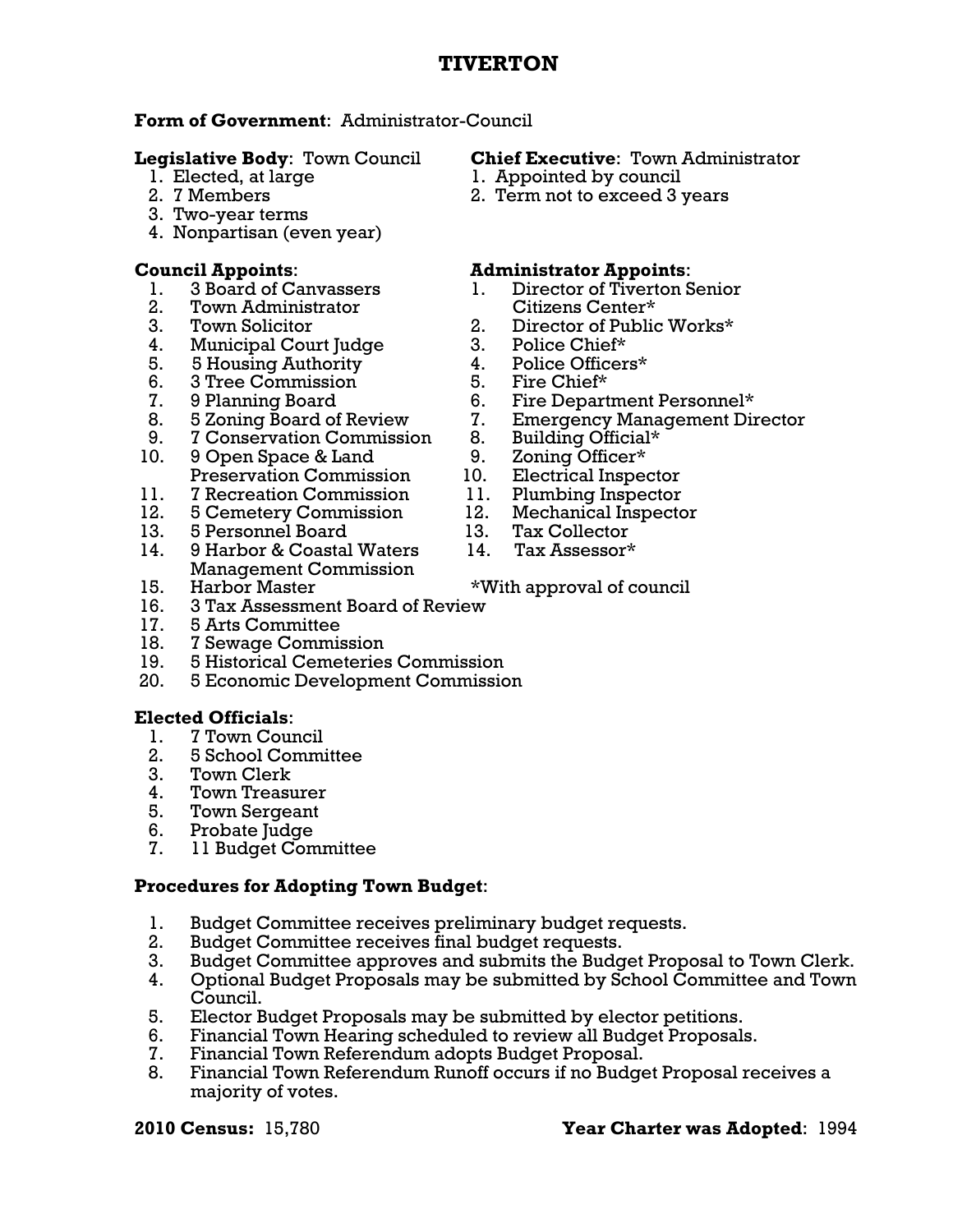# **TIVERTON** (continued)

- 1. Town council sits as a charter monitoring and complaint review board.
- 2. The town solicitor may serve as acting judge of probate.
- 3. The zoning officer may hold both the offices of zoning officer and building inspector.
- 4. The zoning board of review shall serve as the platting board of review.
- 5. One member of the town planning board shall serve on harbor and coastal waters management commission.
- 6. The school committee selects the superintendent of schools.
- 7. A nine member charter review commission shall be elected at least every six years for a term of six months.
- 8. Town council appoints two (2) alternate members of the sewage commission.
- 9. Town clerk is the clerk of the municipal court.
- 10. The judge of probate shall serve as acting municipal court judge.
- 11. The director of public works, a member of the conservation commission, and the tree warden are ex officio members of the tree commission.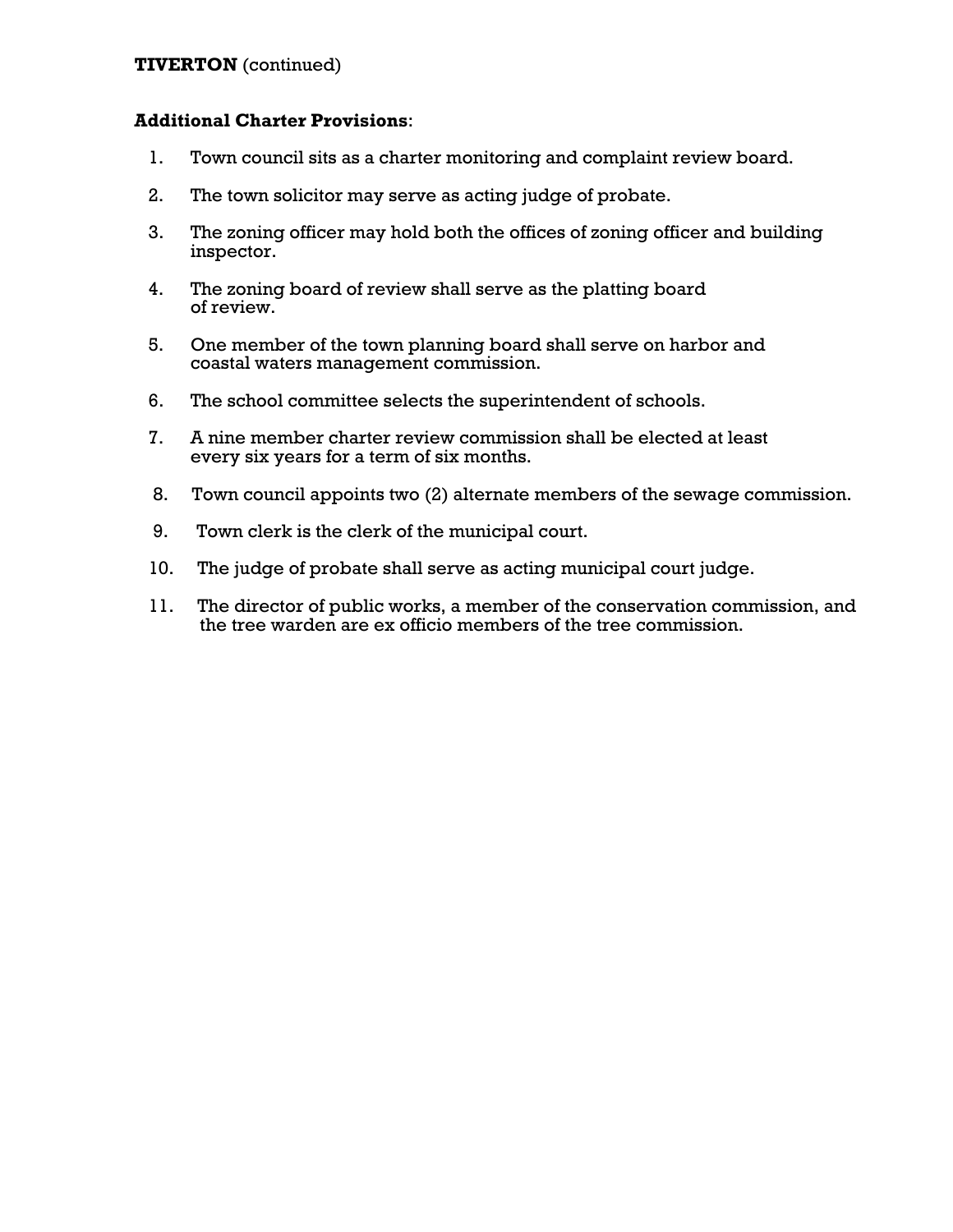# **WARREN**

# **Form of Government**: Council-Manager

# **Legislative Body**: Town Council **Chief Executive**: Town Manager

- 
- 
- 3. Two-year terms
- 4. Partisan (even year)

- 
- 2. 5 Board of Assessment Review 3. Town Clerk\*<br>
Judge of Probate 4. Deputy Town
- 
- 
- 5. Director of Emergency 6. Director of Public Works\*<br>Management 7. Tree Warden Management 7. Tree Warden
- 6. Town Sergeant 8. Police Chief\*
	-
	- 8. Public Assistance Agent 10. Animal Control Officer
- 9. 5 Tree Commission 11. Fire Chief\*
- 
- 
- 12. 7 Conservation Commission
- 13. 3 Board of Canvassers
- 14. 5 Parks and Recreation Board
- 15. 7 Harbor Management Commission
- 16. Juvenile Hearing Board
- 17. 5 Housing Authority
- 18. Director of Recreation

# **Elected Officials**:

- 1. 5 Town Council
- 2. Town Moderator
- 3. 9 Charter Review Commission

# **Procedures for Adopting Town Budget**:

- 1. Town manager prepares and submits proposed budget to town council.
- 2. Town council reviews submitted budget and adopts a preliminary budget.
- 3. Electors may circulate and submit petitions for budget changes to town council.
- 4. Town council holds two public hearings: first on the preliminary budget; second on the final budget.
- 5. Town council approves proposed budget for presentation to financial town meeting.
- 6. Financial town meeting adopts final budget.
- 7. Budget as finally approved by financial town meeting may be subject to a referendum.

- 1. Elected, at large 1. Appointed by council
- 2. 5 Members 2. Term not to exceed 3 years

# **Council Appoints**: **Manager Appoints**:

- 1. Town Manager 1. Treasurer/Tax Collector\*
	-
	-
	-
- 3. Judge of Probate 4. Deputy Town Clerk 4. Town Solicitor **5. Director of Planning & Community Development**\*
	-
	-
	-
- 7. Harbor Master 9. Permanent Police Officers
	-
	-
- 12. Building Official / Zoning Officer\* 10. 9 Planning Board 12. Building Official / Zoning C<br>11. 5 Zoning Board 13. Senior Center Director<br>12. 7 Conservation Commission 14. Superintendent of Sewers\*
	-
	-

# and Registration \*With approval of council

# **2010 Census:** 10,611 **Year Charter was Adopted**: 1994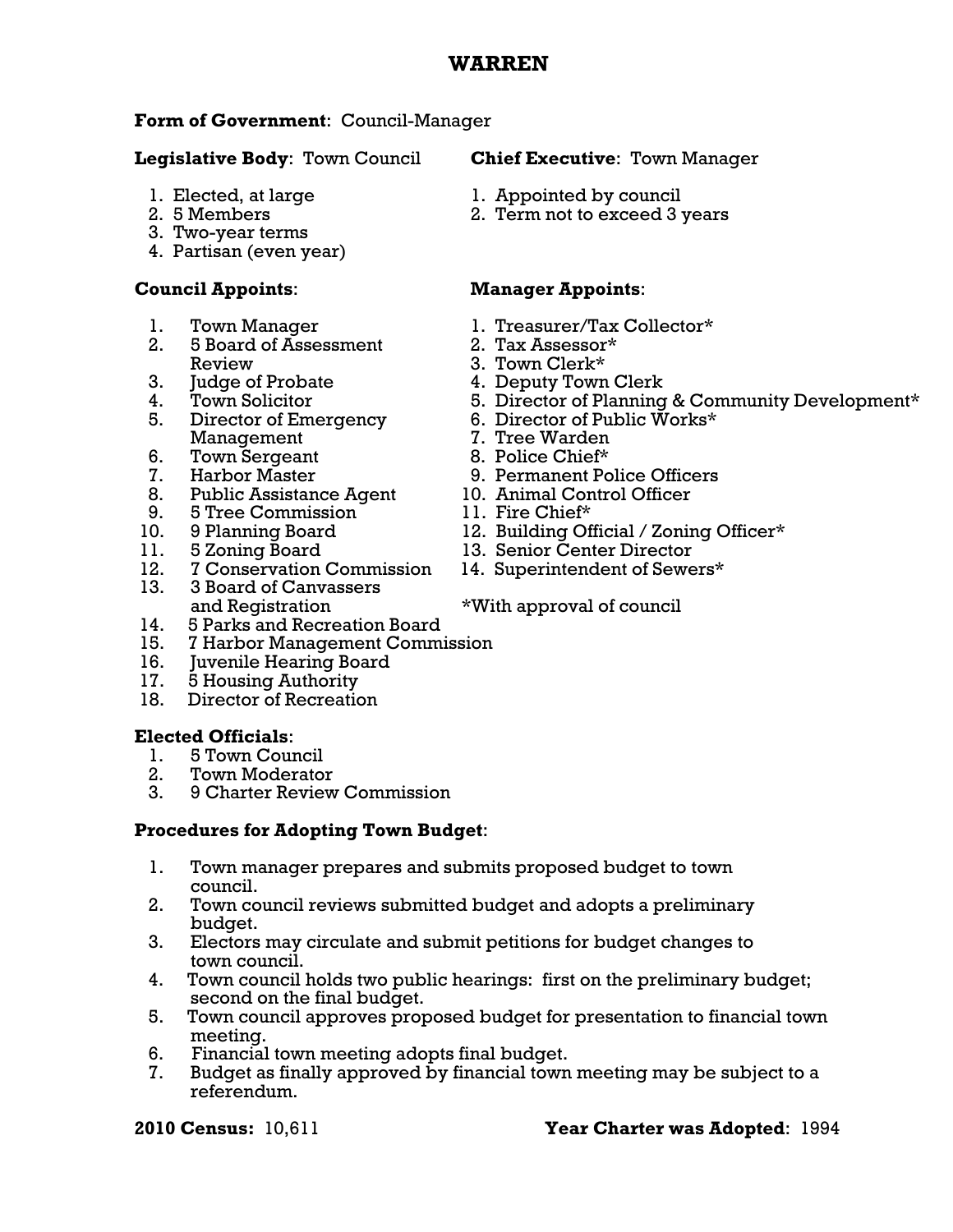### **WARREN** (continued)

- 1. The town council serves as licensing board.
- 2. The town manager acts as the purchasing agent.
- 3. The treasurer/tax collector is the director of the department of finance.
- 4. The town solicitor may serve as judge of probate.
- 5. Director of public works may perform the duties of tree warden.
- 6. Board of fire engineers consists of the deputy chief and three (3) assistant fire chiefs appointed by the fire chief.
- 7. The building official/zoning officer supervises the electrical inspector and the plumbing/mechanical inspector, and also serves as the minimum housing inspector and the floodplan coordinator.
- 8. The building official serves on the technical review committee advising the planning board, with the remaining members to be determined by the planning board.
- 9. The town council appoints three persons as representatives to the Bristol County water authority.
- 10. Fire chief appoints the deputy fire chief and the three (3) assistant fire chiefs.
- 11. Town council acts as the charter monitoring and complaint review board.
- 12. Director of public works serves as superintendent of parks and playgrounds.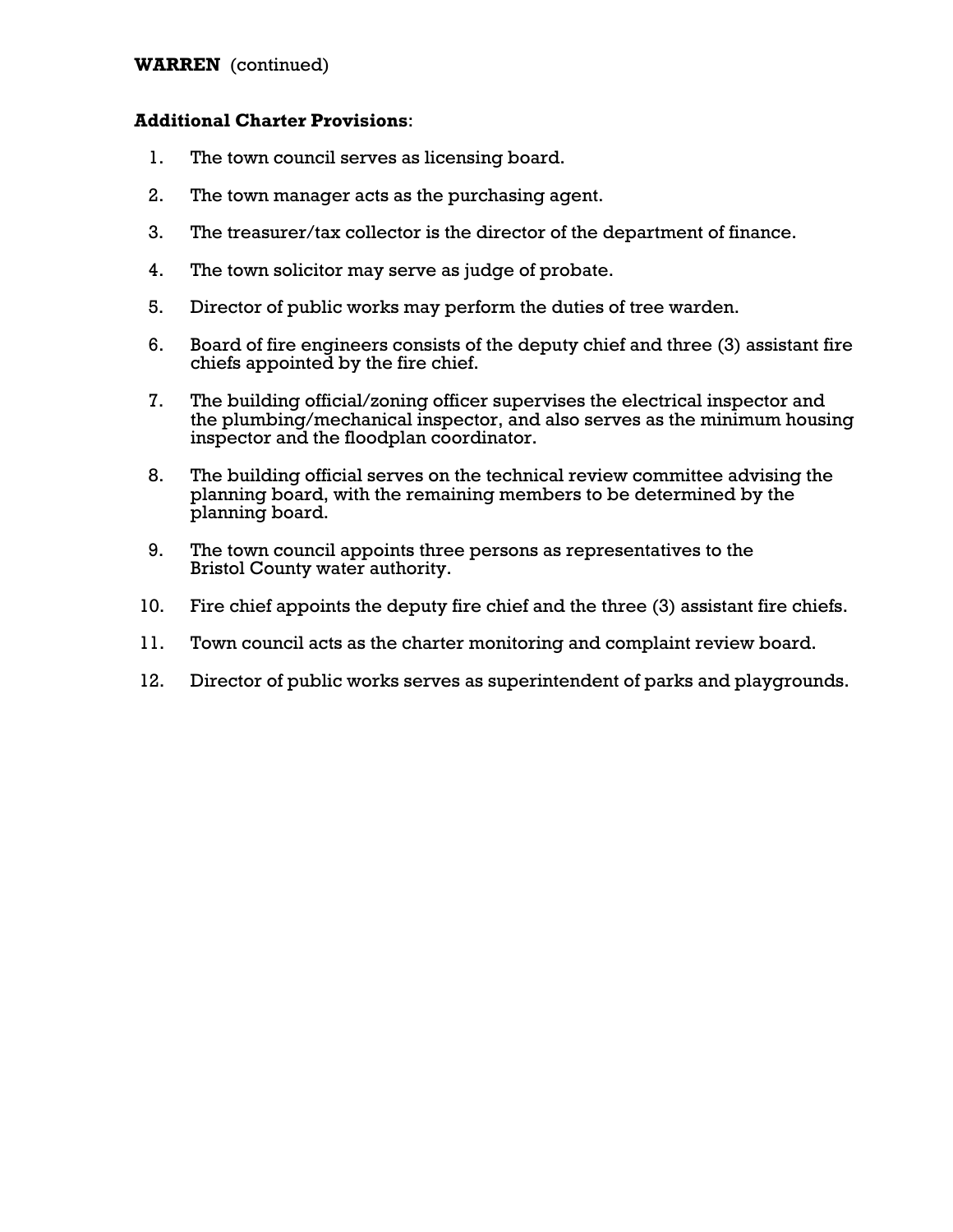## **WARWICK**

## **Form of Government**: Mayor-Council

## **Legislative Body**: City Council **Chief Executive**: Mayor

- 1. Elected, 1 from each of 9 1. Elected wards 2. Two-year term
- 2. 9 members
- 3. Two-year terms
- 4. Partisan (even year)

## **Council Appoints**: **Mayor Appoints**:

- 1. 3 Board of Canvassers and 1. Director of Finance Registration 2. City Solicitor\*
- 

- 
- 2. 9 City Council 11. City Clerk\*
- 3. 5 School Committee 12. Deputy City Clerk\*

- 
- 

- 
- 
- 2. 7 Board of Trustees of 3. Director of Public Works
	- Warwick Public Library 4. 3 Board of Public Safety
		- 5. Building Inspector
		- 6. Director of Human Services
- **2.** Director of Water Department<br>**2.** Director of Parks and Recreation 1. B. Director of Parks and Recreation
	- **Elected Officials**: 8. Director of Parks and Recreation
	- 9. City Planner
	- 1. Mayor 10. 9 Planning Board
		-
		-
		- 13. 3 Board of Assessment Review\*<br>14. City Sergeant
		-
		- \* With approval of council

## **Procedures for Adopting City Budget**:

- 1. Director of Finance obtains estimates of revenues and expenditures from each department, office and agency.<br>2. Mayor submits budget and budget m
- Mayor submits budget and budget message to city council.
- 3. City council holds a public hearing on the budget.
- 4. City council may amend budget as submitted by the mayor.
- 5. City council adopts a budget.
- 6. Mayor approves budget, but may disapprove any items changed by city council.<br>7. City cou
- 7. City council may override mayor's disapproval of any changed items, or may adopt budget as resubmitted by mayor.

## **2010 Census:** 82,672 **Year Charter was Adopted**: 1960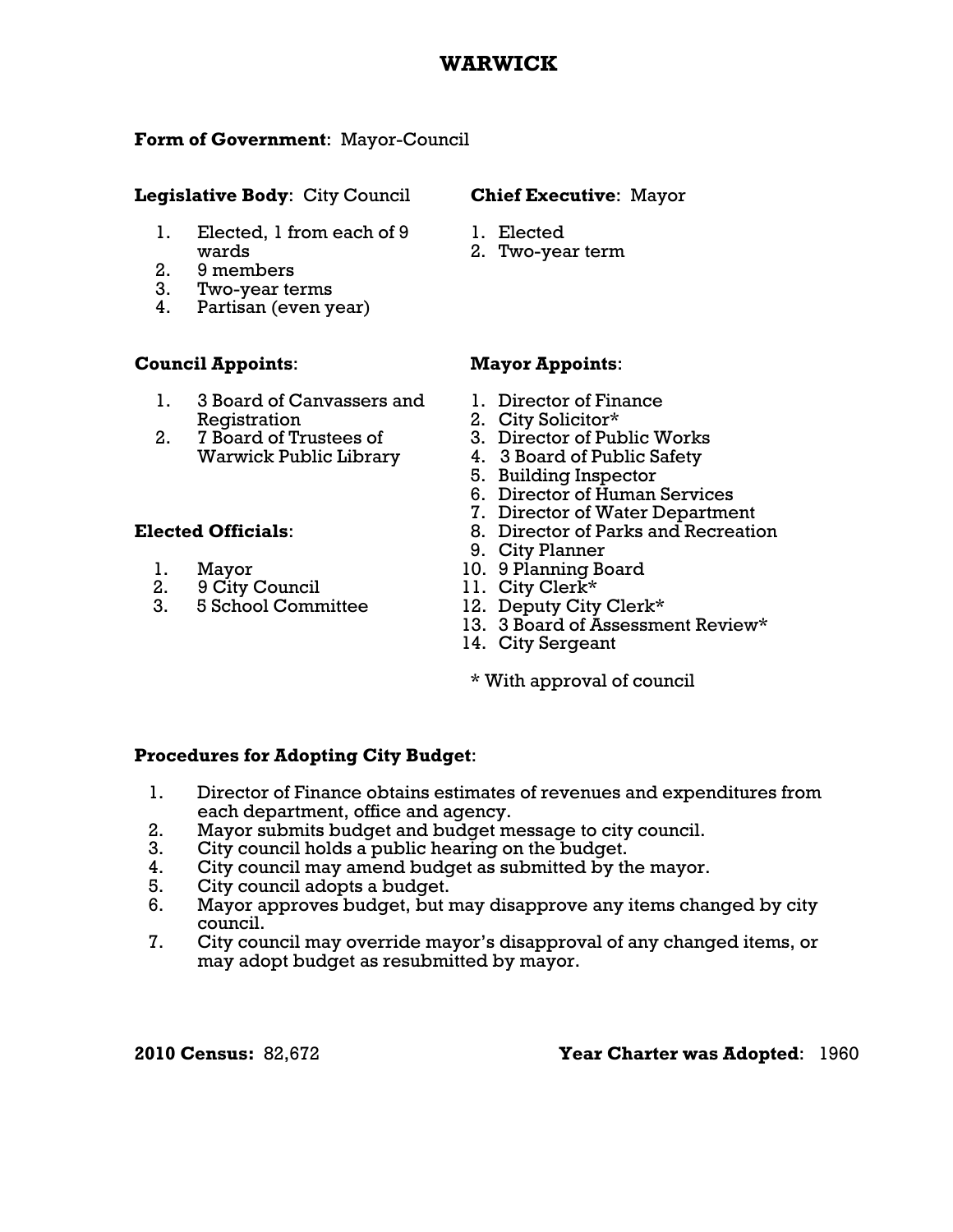## **WARWICK** (continued)

## **Additional Charter Provisions**:

- 1. Director of finance appoints city assessor, city purchasing agent and city treasurer.
- 2. City solicitor has authority to appoint additional assistant solicitors as needed, or engage a law firm to perform the legal services for the city.
- 3. Building Inspector is responsible for building, plumbing and electrical inspection, unless otherwise assigned by the mayor.
- 4. Board of public safety shall have all of the powers, duties and functions of the board of police commissioners and bureau of fire.
- 5. Mayor is authorized to appoint as many as four (4) taxpayers, added to the school committee to act jointly in the direction of school construction only.
- 6. School committee appoints a superintendent of schools.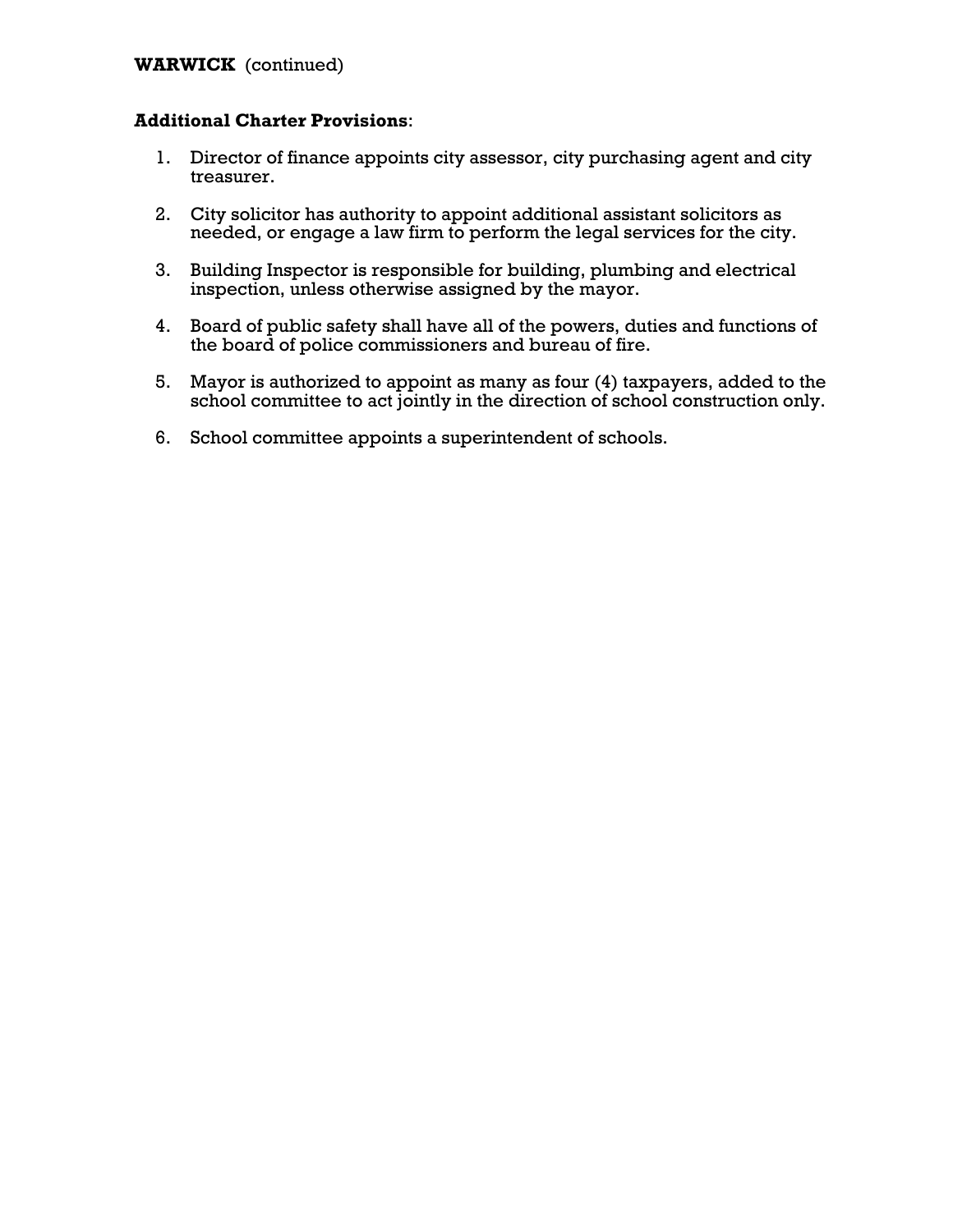# **WEST GREENWICH**

## **Form of Government**: Administrator-Council

- 
- 
- 3. Two-year terms
- 4. Partisan (even year)

# **Council Appoints**:

- 
- 
- 
- 
- 
- 
- 
- 8. Tax Collector 21. Police Chief<br>
9. Rescue Person\* 22. Public Works
- 
- 
- 
- 
- 12. Tree Warden\* 25. Town Clerk<br>13. 911 Coordinator\* \*Upon recommend
- **Legislative Body**: Town Council **Chief Executive:** Town Administrator
	- 1. Elected, at large 1. Appointed by council
	- 2. 5 Members 2. Indefinite term of office<br>3. Two-vear terms
	- 1. 3 Board of Canvassers 14. Sealer of Weights & Measures\*
	- 2. Town Treasurer 15. 4 Bonded Constables\*<br>3. Town Solicitor 16. 5 Planning Board\*
	- 3. Town Solicitor 16. 5 Planning Board\*
	- 4. Tax Assessor 17. 5 Zoning Board of Review\*
	- 5. Probate Judge 18. 7 Conservation Commission\*<br>6. Human Services Director 19. 3 Board of Assessment Reviev
		- 19. 3 Board of Assessment Review\*
	- 7. Town Planner 20. 5 Juvenile Hearing Board\*<br>8. Tax Collector 21. Police Chief
		-
	- 9. Rescue Person\* 22. Public Works Director<br>10. Animal Control Officer\* 23. 7-9 Charter Review Co
		- 7-9 Charter Review Commission
	- 11. Corder of Wood\* 24. 1 Board of Engineers<br>12. Tree Warden\* 25. Town Clerk
		-

 13. 911 Coordinator\* \*Upon recommendation of town administrator

# **Elected Officials**:

- 1. 5 Town Council
- 2. Town Sergeant
- 3. Town Moderator
- 4. 3 Regional District School Committee

# **Procedure for Adopting Town Budget**:

- 1. Town officials, departments and agencies submit budget requests to town administrator.
- 2. Town administrator submits the budget recommendations to town council.
- 3. Budget committee may be appointed by town council to assist with recommended budget.
- 4. Town council holds public hearing on preliminary recommended budget.
- 5. Town council adopts proposed budget for presentation to the financial town meeting.
- 6. Financial town meeting adopts budget.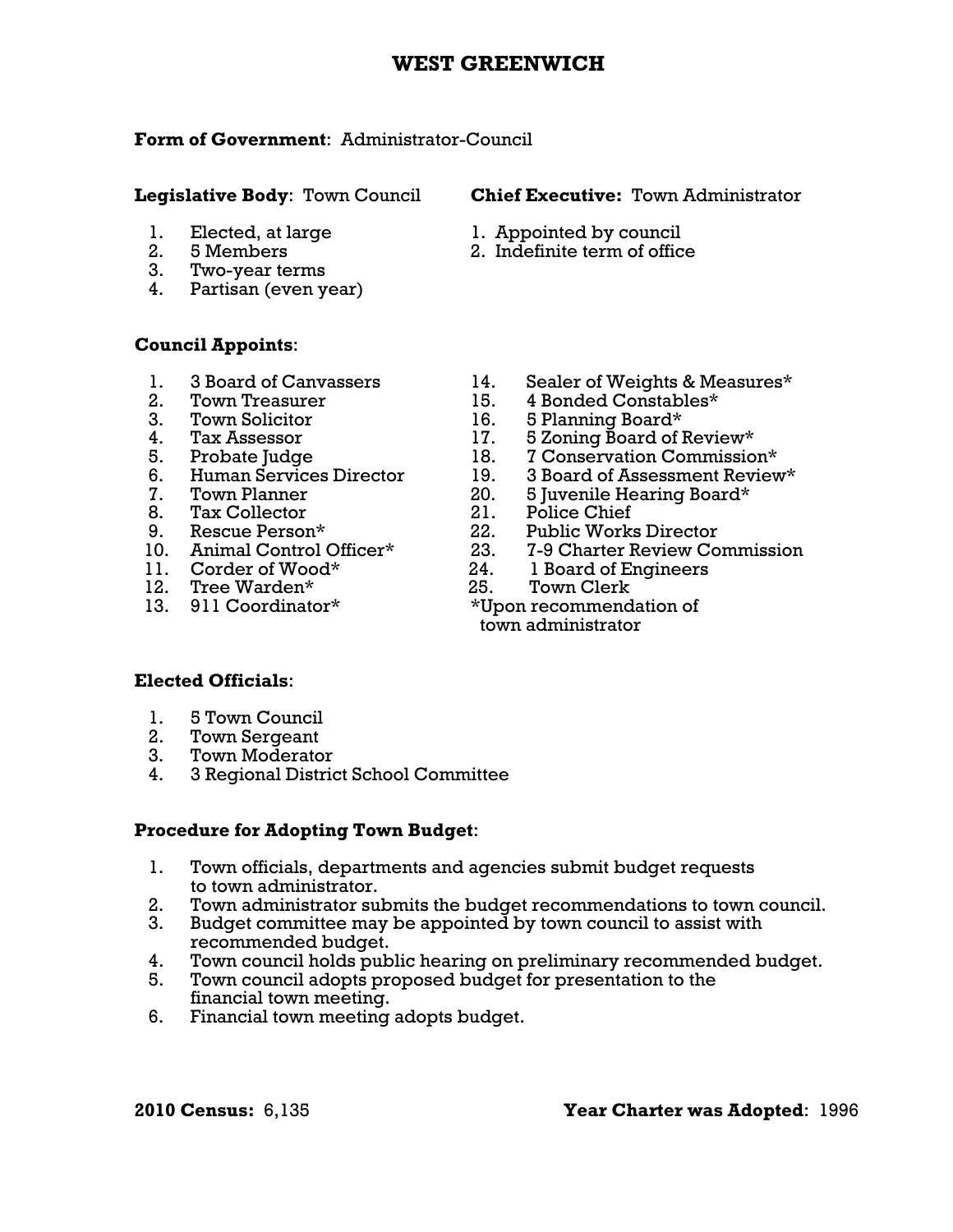## **WEST GREENWICH** (continued)

## **Additional Charter Provisions**:

- 1. Town administrator acts as the purchasing agent.
- 2. The town clerk may employ a deputy town clerk with town council approval.
- 3. The town treasurer may appoint a deputy town treasurer with town council approval.
- 4. The town council appoints a person or persons to conduct all inspections which are required (zoning; building; electrical; plumbing; and minimum housing).
- 5. The town tax collector may appoint a deputy tax collector with town council approval.
- 6. The town council appoints two (2) alternate members to the planning board.
- 7. The town council appoints two (2) alternate members to the zoning board of review.
- 8. The town council appoints one (1) alternate member to the board of assessment review.
- 9. The town council shall be empowered to establish a municipal land trust.
- 10. The Louttit Library board of directors shall appoint the members of the Louttit Library of West Greenwich.
- 11. There shall be such other subordinate officers and special police officers as determined by the town council upon the recommendation of the chief of police.
- 12. The town volunteer fire and rescue companies shall be autonomous, and are not departments of the town.
- 13. Town administrator acts as the emergency management director.
- 14. The board of engineers is comprised of six members: the chiefs of each of the four companies; the police chief; and one member appointed by the town council.
- 15. The town council appoints one (1) alternate member to the conservation commission.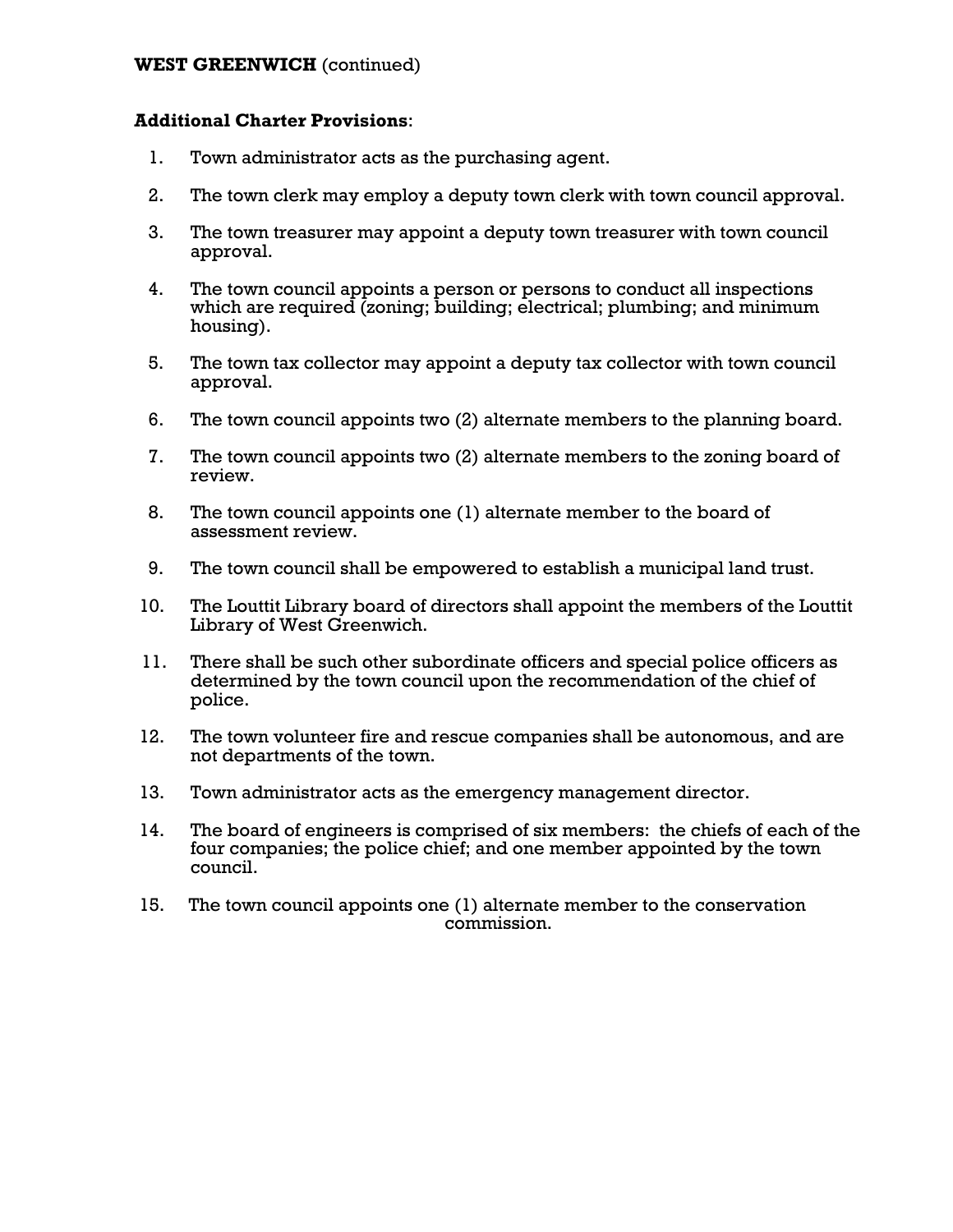# **WEST WARWICK**

## **Form of Government**: Council-Manager

## **Legislative Body**: Town Council **Chief Executive**: Town Manager

- 1. Elected, 1 from each of 1. Appointed by council
- 2. 5 Members
- 3. Two-year terms
- 4. Partisan (even year)

- 
- 2. Town Clerk
- 
- 4. Director of Finance\*
- 
- 
- 7. 3 Board of Assessment Review 21. Town Moderator
- 8. Director of Personnel\* 22. Fence Viewer
- 
- 
- 
- 
- 13. Fire Chief \* 27. Tree Warden
- 14. Director of Public Works\* 28. Director of Civil Defense
- 
- 
- 16. 5 Planning Board 30. 5 Pension Board 17. 7 Development Commission
- 
- 19. Director of Building & Zoning\*

\*Upon recommendation of town \*\*With confirmation of council Manager

## **Elected Officials**:

- 1. 5 Town Council
- 2. 5 School Committee

## **Procedure for Adopting Town Budget**:

- 1. All departments, officials and agencies submit estimates for expenditures to town manager.
- 2. Town manager prepares budget and submits it to the town council.
- 3. Town council must hold at least two public hearings on the budget.
- 4. Town council may revise the budget as submitted by town manager.
- 5. Town council explains and officially proposes budget at financial town meeting.
- 6. All-day referendum either approves or disapproves the budget.

- 
- the 5 wards 2. Indefinite term of office

## **Council Appoints**: **Town Manager Appoints**:

1. Town Manager 1. 5 Zoning Board of Review\*\*

## 3. 3 Board of Canvassers **Council Appoints**: (continued)

- 5. Tax Assessor\* 19. Director of Human Services\*<br>6. Tax Collector\* 20. Town Sergeant
- 6. Tax Collector\* 20. Town Sergeant
	-
	-
- 9. Constables 23. Sealer of Weights & Measures<br>10. Town Solicitor 24. Superintendent of Lights
	- 24. Superintendent of Lights
- 11. Probate Judge 25. Weigher of Coal
- 12. Police Chief\* 26. Safety Committee Chairperson
	-
	-
- 15. Town Planner\* 29. Director of Recreation
	-
	-
- 18. Superintendent of Sewers\* 32. 9 Charter Review Commission

## **2010 Census:** 29,191 **Year Charter was Adopted**: 1986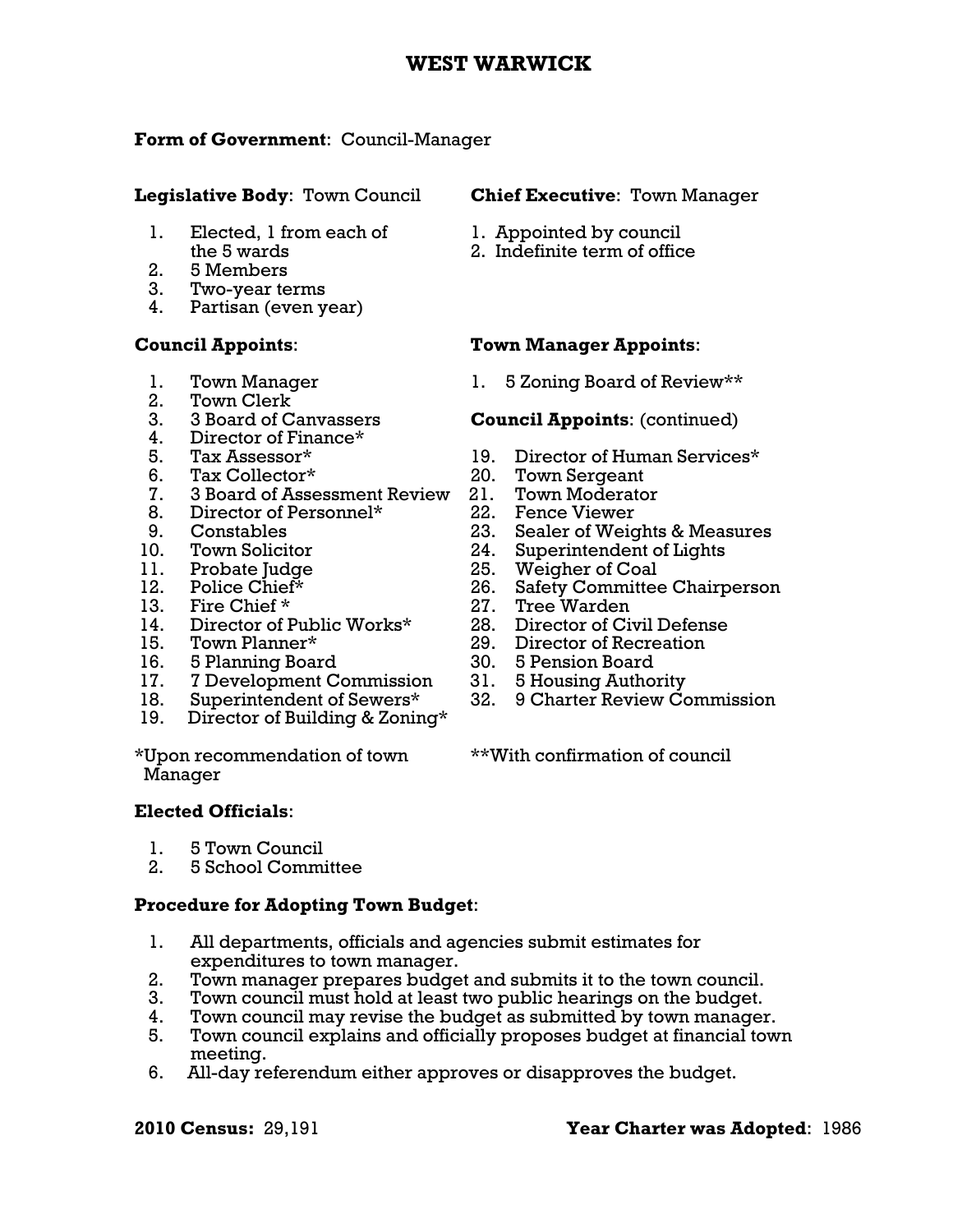## **WEST WARWICK** (continued)

## **Additional Charter Provisions**:

- 1. Tax assessor serves as an ex officio member of the board of assessment review.
- 2. There may be appointed a deputy town clerk.
- 3. Town solicitor may serve as acting judge of probate.
- 4. Town council may appoint assistant town solicitors.
- 5. In addition to the police chief, there shall be such positions as deemed appropriate, and other subordinate officers as shall from time to time be determined by the town council.
- 6. In addition to the fire chief, there shall be such officers and employees, and volunteer personnel as the council shall from time to time determine.
- 7. The director of public works appoints the heads of all divisions and offices within the department with the approval of the town manager.
- 8. The town council may appoint two (2) alternate members to the zoning board of review.
- 9. The town council serves as the sewer commission.
- 10. The school committee appoints the school superintendent.
- 11. The town council appoints the town's members to the board of the Kent County Water Authority.
- 12. The planning board appoints two (2) alternate members to the planning board.
- 13. The director of building and zoning serves on the technical review committee which advises the planning board.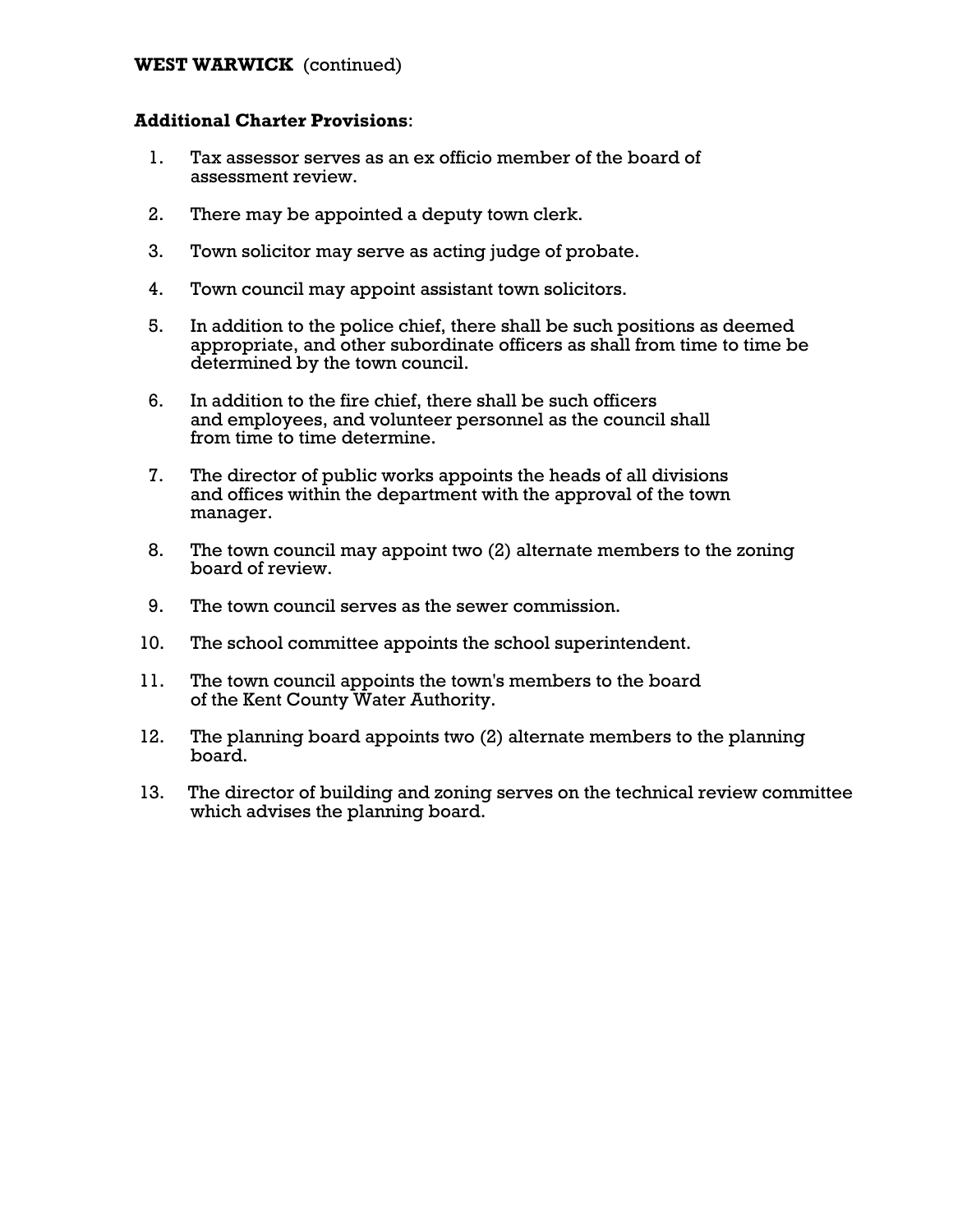# **WESTERLY**

# **Form of Government**: Council-Manager

# **Legislative Body**: Town Council **Chief Executive**: Town Manager

- 
- 
- 3. Two-year terms
- 4. Partisan (even year)

- 1. Town Manager 1. Town Clerk\*
- 
- 3. 3 Board of Canvassers 3. Director of Finance\*\*
- 4. 3 Board of Assessment 4. Tax Collector
- Review 5. Tax Assessor<br>
5. Tax Assessor<br>
5. Tax Assessor<br>
6. Director of Pu
- 6. Assistant Town Solicitors 7. Police Chief
- 
- 
- 
- 
- 
- 
- 13. Charter Review Commission 14. Harbor Master

- 1. Elected, at large 1. Appointed by council<br>
2. 7 Members 2. Indefinite term of offic
	- 2. 7 Members 2. Indefinite term of office

# **Council Appoints**: **Town Manager Appoints**:

- 
- 2. 5 Board of Finance 2. Deputy Town Clerk\*
	-
	-
	-
	- 6. Director of Public Safety\*\*
	-
- 7. Probate Judge 8. Police Personnel
- 8. Town Sergeant 9. Police Constables
- 9. Auctioneers 10. Director of Public Works\*\*
- 10. Licensing Board 11. Building Inspector
- 11. Municipal Court Judge 12. Sealer of Weights & Measures
- 12. Architectural Review Board 13. Director of Public Welfare\*\*
	-
	- 15. Deputy Harbor Master

 \* With approval of council \*\* Manager may serve as

# **Elected Officials**:

- 1. 7 Town Council
- 2. 7 School Committee

# **Procedure for Adopting Town Budget**:

- 1. Manager obtains from the head of each town office, department or agency an estimate of its proposed expenditures and anticipated revenues.
- 2. Manager prepares budget and submits it to the board of finance.
- 3. Board of finance may revise any of the proposed budget items and must conduct one (1) public hearing on the tentative budget.
- 4. Board of finance transmits its recommendation to the town council.
- 5. Town council may revise the budget, in which case no less than two (2) public hearings shall be conducted.
- 6. The final budget as proposed by the town council may be amended by referendum.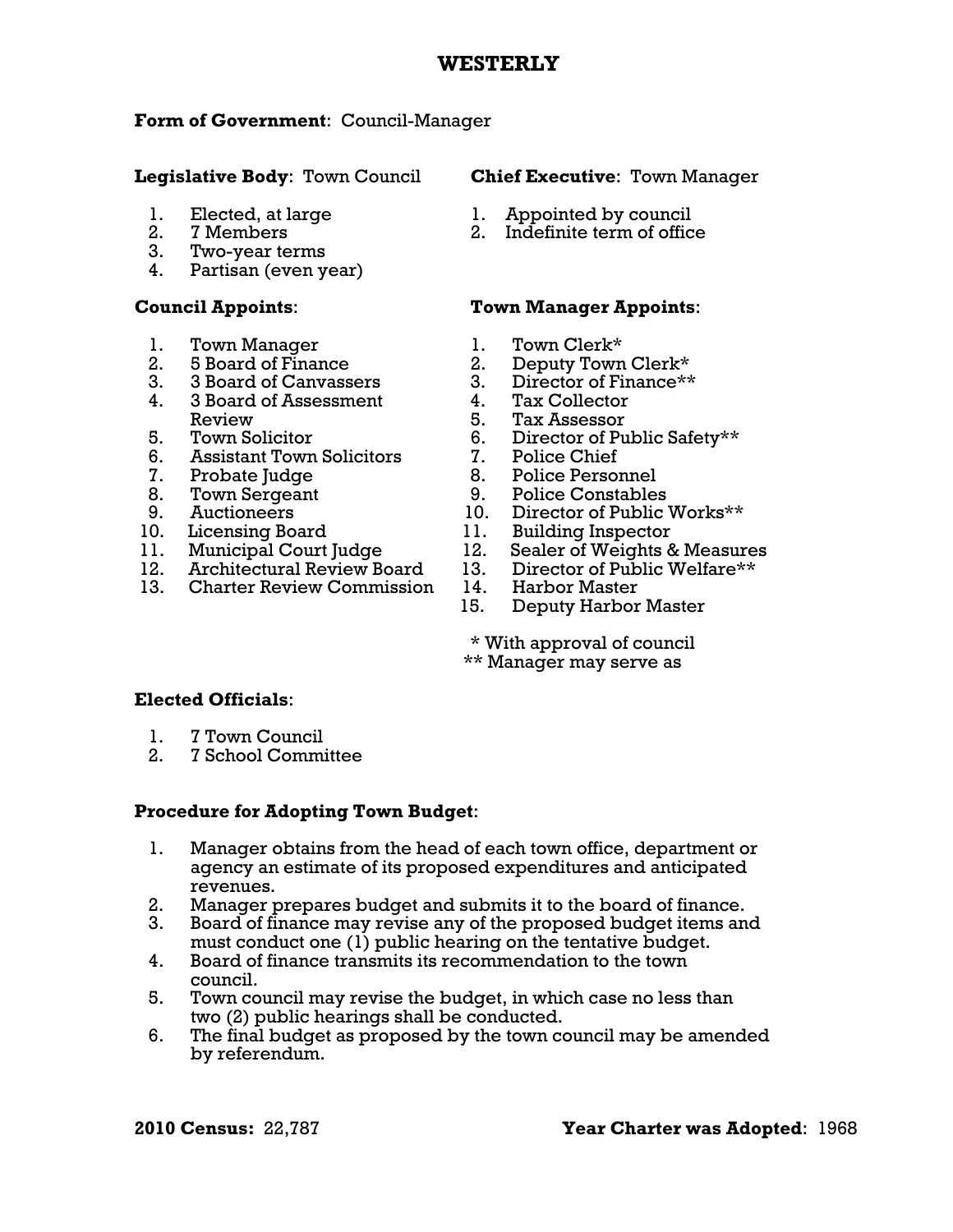## **WESTERLY** (continued)

## **Additional Charter Provisions**:

- 1. The director of finance serves as town treasurer and may serve as tax collector.
- 2. When someone other than the town manager is the director of public safety, the police chief is appointed by the director with the approval of the town manager.
- 3. The building inspector acts as the fence viewer.
- 4. The director of public works acts as or appoints the tree warden.
- 5. There shall be a planning board whose organization, powers and duties shall be defined by ordinance.
- 6. There shall be a zoning board of review whose organization, powers and duties shall be defined by ordinance.
- 7. The town council appoints two (2) auxiliary members to the board of canvassers.
- 8. The town solicitor shall serve as acting judge of probate.
- 9. The town clerk shall be the clerk of probate.
- 10. The chief financial officer of the school department shall be appointed by the superintendent of schools.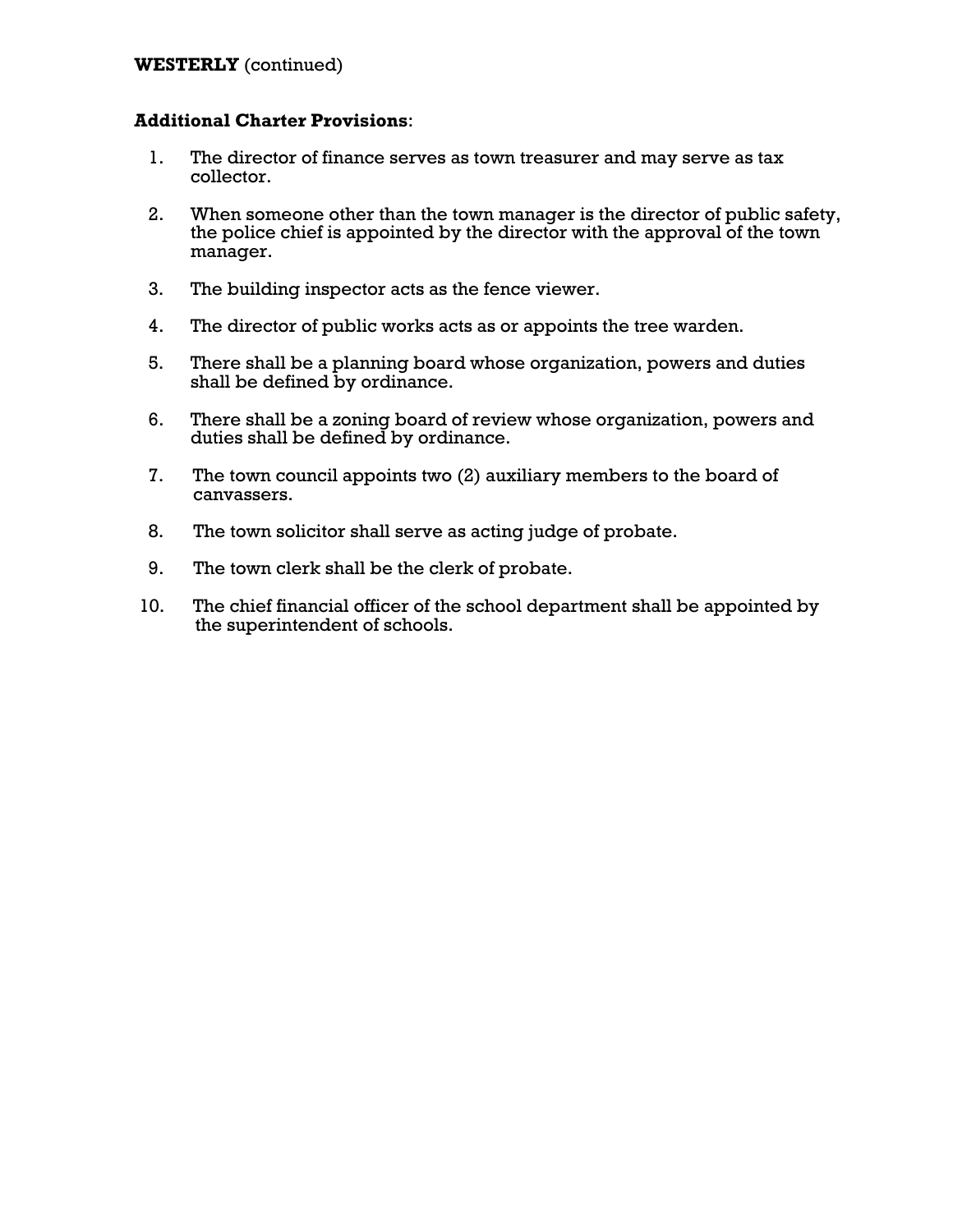## **WOONSOCKET**

## **Form of Government**: Mayor-Council

## **Legislative Body**: City Council **Chief Executive**: Mayor

- 1. Elected, at large 1. Elected
- 2. 7 Members 2. Two-year term
- 3. Two-year terms
- 4. Nonpartisan (even year, November 2016)

## **Council Appoints**: **Mayor Appoints**:

- 1. 3 Board of Assessment 1. Finance Director Review 2. 3 Personnel Board\*<br>
2. City Clerk 3. City Solicitor\*
- 
- 3. 5 Zoning Board of Review 4. Director of Public Works
- 
- 5. 5 Board of Library Trustees 6. Director of Human Services
- 6. 3 Board of Canvassers & 7. 4 Planning Board
- 7. Municipal Court Judge Development

- 
- 

- 
- 
- 2. City Clerk 3. City Solicitor\*
	-
- 4. Probate Judge 5. Director of Public Safety
	-
	-
	- Registration 8. Director of Planning &
		- 9. Charter Review Commission
		- 10. 5 Investment Board
		- 11. 5 School Committee\*
		- 12. School Committee Nominating **Committee**

\*With council approval

## **Elected Officials**:

- 1. Mayor
- 2. 7 City Council

## **Procedure for Adopting City Budget**:

- 1. The finance department obtains from each department, office and agency detailed estimates of revenues and expenditures. The estimates may be revised by the finance department and the mayor.
- 2. The finance department assists the mayor in compiling the budget.
- 3. The mayor prepares and recommends to the city council an annual budget.
- 4. The city council holds a public hearing on the budget.
- 5. The city council may increase or decrease the budget as presented by the mayor.
- 6. The city council adopts the budget.
- 7. The mayor may veto any change in the budget made by the city council.
- 8. The city council, by an affirmative vote of at least five (5) of its members, may override the mayor's veto.

**2010 Census:** 41,186 **Year Charter was Adopted**: 1952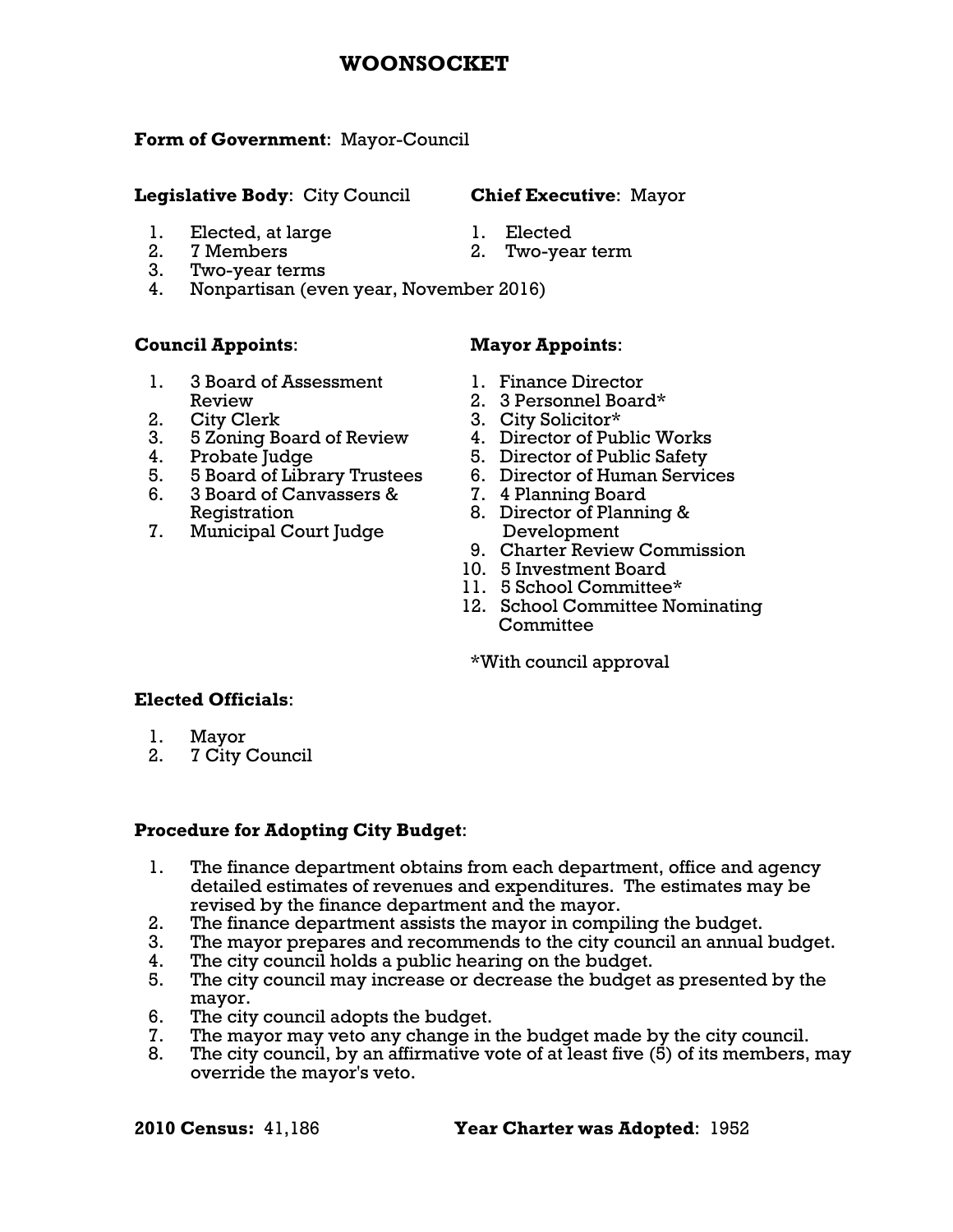## **WOONSOCKET** (continued)

## **Additional Charter Provisions**:

- 1. The director of finance appoints the city treasurer, tax assessor, purchasing agent, and personnel director.
- 2. The city treasurer serves as tax collector.
- 3. The planning board appoints the city planner.
- 4. The director of public works appoints the superintendent of parks and recreation and division engineer.
- 5. The city engineer is an ex officio member of the planning board.
- 6. The school committee appoints the superintendent of schools.
- 7. The mayor makes all appointments to advisory boards.
- 8. The director of public safety appoints the police chief and the fire chief.
- 9. The director of planning and development appoints building, plumbing and electrical inspectors.
- 10. The mayor shall appoint all heads of departments, except as otherwise provided by charter.
- 11. The mayor shall appoint one auxiliary member to the zoning board of review.
- 12. The probate judge shall perform the duties of the municipal court judge in the absence of the municipal court judge.
- 13. The city clerk or the city clerk's designee shall assume all the duties of the clerk of the municipal court.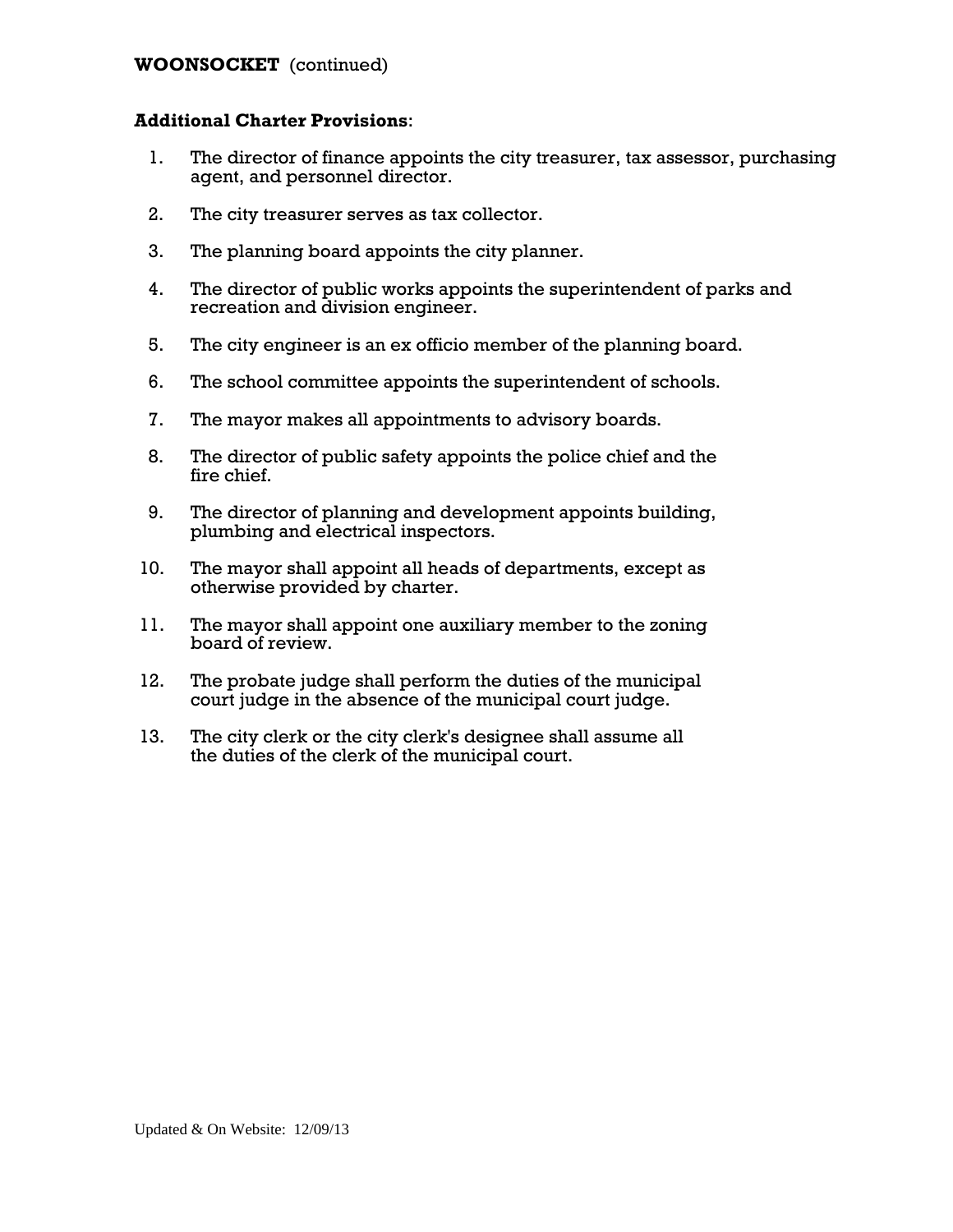# **APPENDIX A**

# **Charter Provisions: Selected Subjects**

Budget Procedure Dates

Charter Review Provisions

Competitive Bidding

Fiscal Years

Initiative and Referendum

Qualifications for Municipal Officials

Recall Provisions

Residency Requirements

Vacancies on Town and City Councils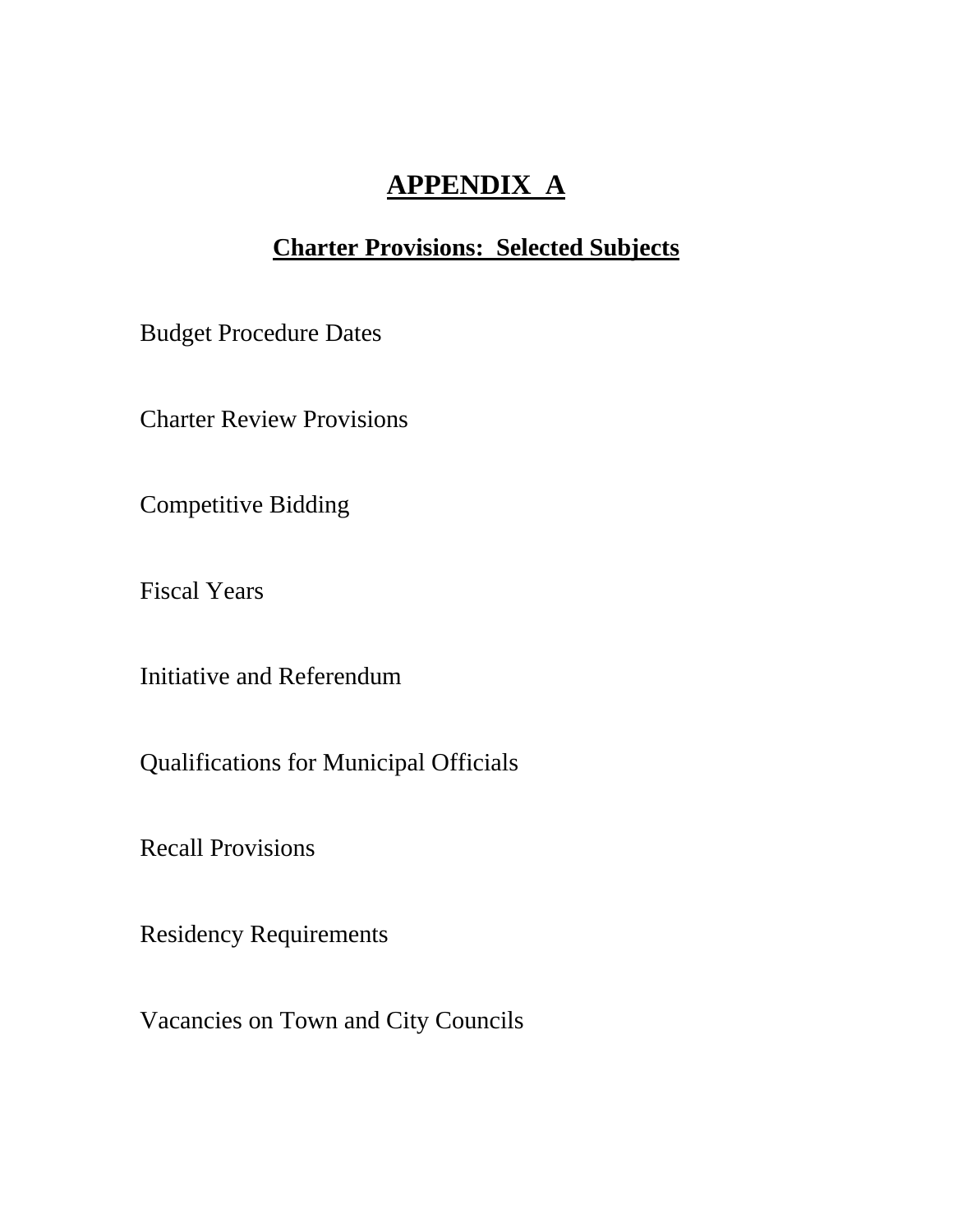## **BUDGET PROCEDURE DATES**

# **BUDGET APPROVAL LOCAL COUNCIL FINAL BUDGET**

**TOWN/ CITY AUTHORITY RECEIVES BUDGET ADOPTION DATE**

| <u>IUWIV CILI</u>      | <u>AUTHUNITI</u>                 | <u>KECEIVES BUDGET</u>                                  | <u>ADUI HUN DATE</u>                |
|------------------------|----------------------------------|---------------------------------------------------------|-------------------------------------|
| Barrington             | <b>Financial Town Meeting</b>    | $2nd$ Monday – March                                    | 4 <sup>th</sup> Wednesday - May     |
| <b>Bristol</b>         | <b>Town Council</b>              | $3rd$ Monday – March                                    | @ May 22**                          |
| Burrillville           | <b>Town Council</b>              | $1st$ Monday - May                                      | June 15 **                          |
| <b>Central Falls</b>   | City Council                     | May 15                                                  | June 25                             |
| Charlestown            | All-day Referendum               | Last week $-$ January*                                  | $1st$ Monday - June                 |
| Coventry               | <b>Financial Town Meeting</b>    | Date fixed by council                                   | Prior to July 1 <sup>**</sup>       |
| Cranston               | <b>City Council</b>              | April 1                                                 | May 15                              |
| Cumberland             | <b>Town Council</b>              | $2nd$ Monday – May                                      | $2nd$ Monday - June**               |
| <b>East Greenwich</b>  | <b>Financial Town Meeting</b>    | No specific date                                        | $2nd Tuesday - June$                |
| <b>East Providence</b> | <b>City Council</b>              | September 15                                            | October 24                          |
| Exeter                 | <b>Financial Town Meeting</b>    | March 1                                                 | $2nd Tuesday - June$                |
| Foster                 | <b>Financial Town Meeting</b>    | March 1                                                 | $1st$ Tuesday - May                 |
| Glocester              | <b>Financial Town Meeting</b>    | 3 <sup>rd</sup> Thursday - March                        | First week - May                    |
| Hopkinton              | <b>Financial Referendum</b>      | No specific date                                        | $2nd Tuesday - June$                |
| Jamestown              | <b>Financial Town Meeting</b>    | 90 days prior to FTM                                    | Prior to July 1                     |
| Johnston               | <b>Town Council</b>              | April 1                                                 | May 1                               |
| Lincoln                | <b>Financial Town Meeting</b>    | February 15*                                            | $2nd$ Monday - May                  |
| Little Compton         | <b>Financial Town Meeting</b>    | March $1*$                                              | Third week - May                    |
| Middletown             | <b>Town Council</b>              | April 1                                                 | Prior to July 1                     |
| Narragansett           | <b>Town Council</b>              | May 15                                                  | Prior to July 1                     |
| New Shoreham           | <b>Financial Town Meeting</b>    | 3 <sup>rd</sup> Monday - March                          | $1st$ Monday - May                  |
| Newport                | <b>City Council</b>              | February 1                                              | Prior to July 1                     |
| North Kingstown        | <b>Town Council</b>              | @ March 15                                              | $1st$ Wednesday - May**             |
| North Providence       | <b>Town Council</b>              | April 1                                                 | @ 1st week - June                   |
| North Smithfield       | <b>Town Council</b>              | 2 <sup>nd</sup> Monday - April                          | June $30**$                         |
| Pawtucket              | <b>City Council</b>              | May 15                                                  | June 5                              |
| Portsmouth             | <b>Town Council</b>              | April 2                                                 | $2nd$ Monday – June **              |
| Providence             | <b>City Council</b>              | May 1                                                   | Prior to July 1                     |
| Richmond               | <b>Financial Town Meeting</b>    | Last Business Day - March 2 <sup>nd</sup> Monday - June |                                     |
| Smithfield             | <b>Financial Town Meeting</b>    | $2nd Thursday - April$                                  | $2nd$ Thursday - June               |
| South Kingstown        | <b>Town Council</b>              | March 1                                                 | May $1**$                           |
| <b>Tiverton</b>        | <b>Financial Town Referendum</b> | @ March $15^*$                                          | 3 <sup>rd</sup> Tuesday - May       |
| Warren                 | <b>Financial Town Meeting</b>    | $2nd$ Monday - February                                 | $3rd$ Monday - May**                |
| Warwick                | <b>City Council</b>              | May 15                                                  | June 8                              |
| West Greenwich         | <b>Financial Town Meeting</b>    | February 15                                             | $3rd$ Monday - June                 |
| West Warwick           | All-day Referendum               | $3rd$ Monday – March                                    | $3rd$ Thursday - May                |
| Westerly               | <b>Town Council</b>              | $1st$ Monday – April                                    | 4 <sup>th</sup> Wednesday - April** |
| Woonsocket             | <b>City Council</b>              | May 11                                                  | Prior to July 1                     |
|                        |                                  |                                                         |                                     |

 $\omega$  = approximately

\* = Budget Board or Commission receives budget

 $**$  = Final Budget is subject to a Citizen Petition/Referendum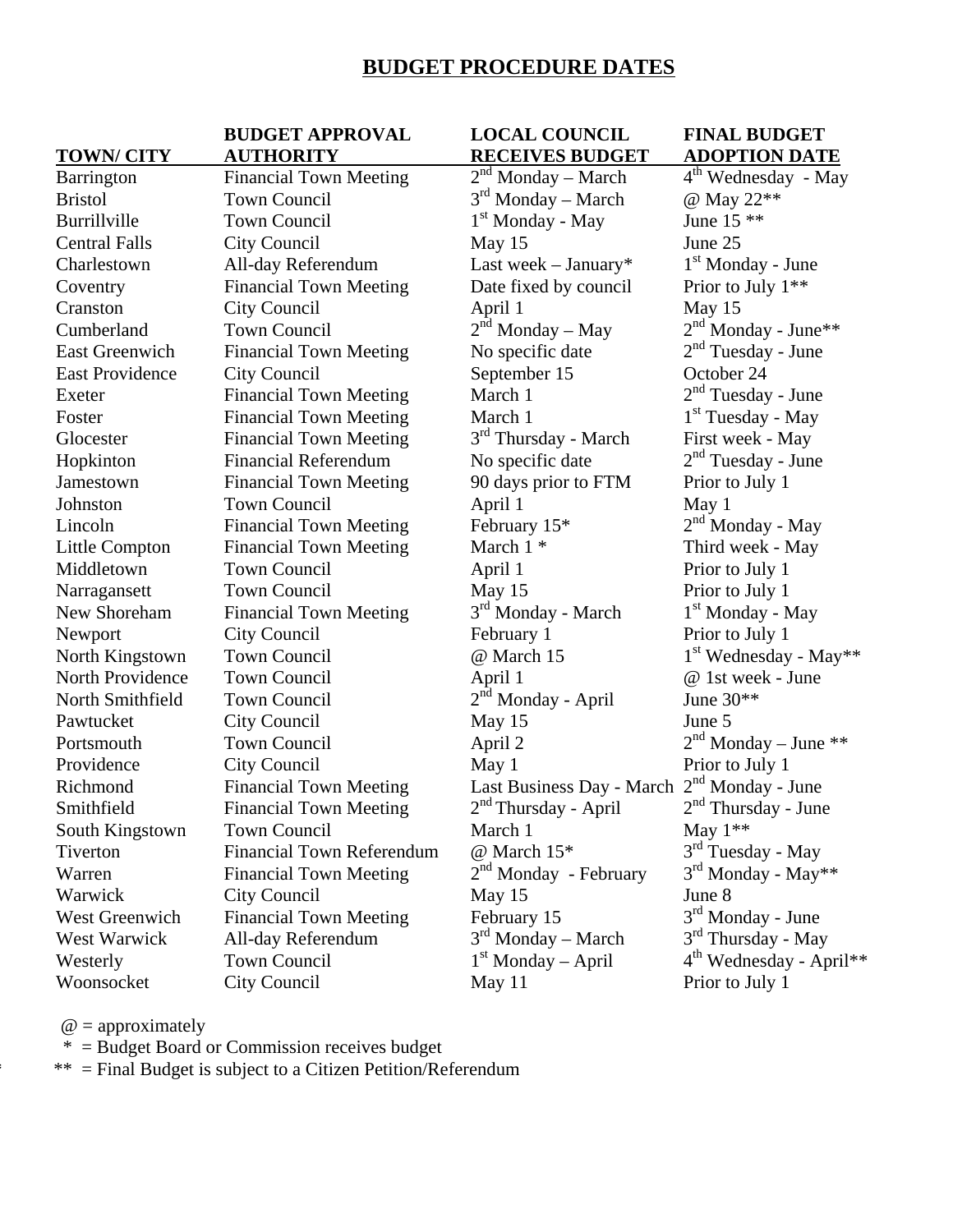# **CHARTER REVIEW PROVISIONS**

| <b>TOWN/CITY</b>       | <b>PROVISION</b>                | <b>SECTION</b>    |
|------------------------|---------------------------------|-------------------|
| Barrington             | $Yes - within 10 years,$        | $17 - 2 - 2$      |
|                        | Council performs charter review |                   |
| <b>Bristol</b>         | $Yes - within 10 years$         | 1305              |
| Burrillville           | $Yes - within 5 years$          | 18.13             |
| <b>Central Falls</b>   | N <sub>o</sub>                  |                   |
| Charlestown            | N <sub>o</sub>                  |                   |
| Coventry               | $Yes - within 5 years$          | 15.20             |
| Cranston               | Yes – every $10^{th}$ year      | 15.10             |
| Cumberland             | $Yes - within 10 years$         | 1705              |
| <b>East Greenwich</b>  | N <sub>o</sub>                  |                   |
| <b>East Providence</b> | N <sub>o</sub>                  |                   |
| Exeter                 | Yes - within 10 years           | 904               |
| Foster                 | $Yes - within 5 years$          | 14.04             |
| Glocester              | $Yes - within 5 years$          | Art. XIV, Sec. 11 |
| Hopkinton              | $Yes - within 5 years$          | 1210D             |
| Jamestown              | $Yes - within 6 years$          | 1201              |
| Johnston               | N <sub>o</sub>                  |                   |
| Lincoln                | $Yes - within 5 years,$         | $17 - 18$         |
|                        | Council performs charter review |                   |
| Little Compton         | $Yes - every 4th year$          | 1004              |
| Middletown             | Yes - within 10 years           | 1201              |
| Narragansett           | N <sub>o</sub>                  |                   |
| New Shoreham           | $Yes - within 10 years$         | 1105              |
| Newport                | $Yes - within 10 years$         | $10-10$           |
| North Kingstown        | $Yes - every 6th year$          | 1305              |
| North Providence       | N <sub>o</sub>                  |                   |
| North Smithfield       | N <sub>o</sub>                  |                   |
| Pawtucket              | $Yes - every 4th year$          | 10-104            |
| Portsmouth             | $Yes - at 8 year intervals$     | 103               |
| Providence             | $Yes - every 10th year$         | 1302              |
| Richmond               | $Yes - within 7 years$          | Art. 8, Sec. 3    |
| Smithfield             | $Yes - every 5th year$          | 11.02             |
| South Kingstown        | No                              |                   |
| Tiverton               | $Yes - within 6 years$          | 1205a             |
| Warren                 | $Yes - within 6 years$          | 18.06             |
| Warwick                | N <sub>o</sub>                  |                   |
| <b>West Greenwich</b>  | $Yes - within 6 years$          | 1004c             |
| West Warwick           | $Yes - every 10th year$         | 2205b             |
| Westerly               | $Yes - within 7 years$          | $15 - 1 - 1$      |
| Woonsocket             | $Yes - within 10 years$         | Ch. I, Sec. 11    |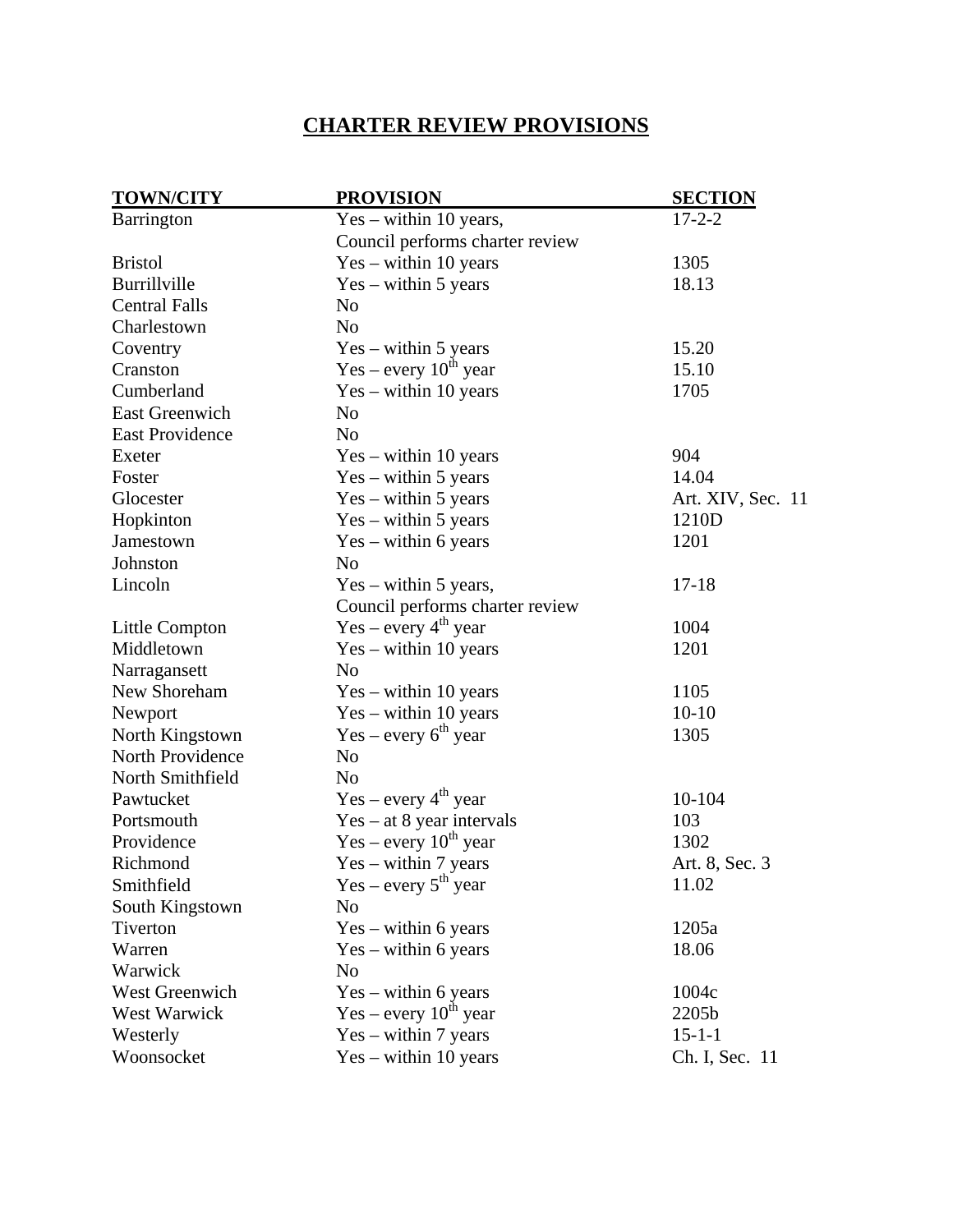# **COMPETITIVE BIDDING**

| <b>TOWN/CITY</b>       | <b>PROVISION</b>                                                    | <b>SECTION</b>   |
|------------------------|---------------------------------------------------------------------|------------------|
| Barrington             | charter refers to minimum set by state law                          | $16 - 2 - 9$     |
|                        | competitive bidding $-$ in excess of \$5,000                        |                  |
|                        | (\$10,000 for construction)                                         |                  |
| <b>Bristol</b>         | 3 or more verbal quotes - \$1,001 to \$5,000                        | 705              |
|                        | competitive bidding $-$ in excess of \$5,000                        |                  |
| Burrillville           | charter cites GL 45-55 - 'Award of Municipal Contracts'             | 8.15             |
|                        | competitive bidding $-$ in excess of \$5,000                        |                  |
|                        | (\$10,000 for construction)                                         |                  |
| <b>Central Falls</b>   | competitive bidding - as required by the State Municipal            | 4-902            |
|                        | Purchasing Act                                                      |                  |
| Charlestown            | 3 written quotes - \$3,000 to \$5,000 (\$10,000 for construction)   | $C-103$          |
|                        | competitive bidding – in excess of $$5,000$                         |                  |
|                        | (\$10,000 for construction)                                         |                  |
| Coventry               | competitive bidding – in excess of $$5,000$                         | 10.23            |
| Cranston               | 3 or more competitive bids $-$ less than \$1,000                    | 7.09             |
|                        | full competitive bidding - \$1,000 or more                          |                  |
| Cumberland             | 3 quotes - \$1,000 to \$5,000                                       | 906              |
|                        | \$1,000 to \$7,500 (construction)                                   |                  |
|                        | competitive bidding $-$ in excess of \$5,000                        |                  |
|                        | (\$7,500 for construction)                                          |                  |
| <b>East Greenwich</b>  | competitive bidding $-$ with no specific                            | 1450             |
|                        | limits provided (under provisions of state                          |                  |
|                        | law or as council prescribes by ordinance)                          |                  |
| <b>East Providence</b> | competitive bidding - in excess of \$500                            | $4 - 16$         |
| Exeter                 | 3 or more telephonic bids - \$1,001 to \$5,000                      | 505              |
|                        | competitive bidding – in excess of $$5,000$                         |                  |
| Foster                 | competitive bidding - \$5,000 or more                               | 14.02            |
| Glocester              | competitive bidding - with no specific limits provided              | Art. VII, Sec. 5 |
|                        | (council prescribes by ordinance)                                   |                  |
| Hopkinton              | competitive bidding $-$ in excess of \$5,000                        | 1450             |
|                        | (council prescribes by ordinance)                                   | 4040Q            |
| Jamestown              | no applicable provision in charter                                  |                  |
| Johnston               | telephonic bids – in excess of \$400 to minimum set dollar amount   | $9 - 6$          |
|                        | competitive bidding - in excess of minimum dollar amount            |                  |
|                        | (.01% of total appropriation for fiscal year)                       |                  |
| Lincoln                | competitive bidding - with no specific limits provided              | $7 - 6$          |
|                        | (as defined by state law or as council prescribes by ordinance)     |                  |
| Little Compton         | competitive bidding $-$ in excess of \$5,000                        | 506              |
| Middletown             | contracts awarded in accordance with the laws and Constitution of   | 207(p)           |
|                        | the state, and as established by town ordinance                     |                  |
| Narragansett           | charter refers to minimum set by state law                          | $6 - 5 - 3$      |
|                        | competitive bidding-in excess of \$5,000(\$10,000 for construction) |                  |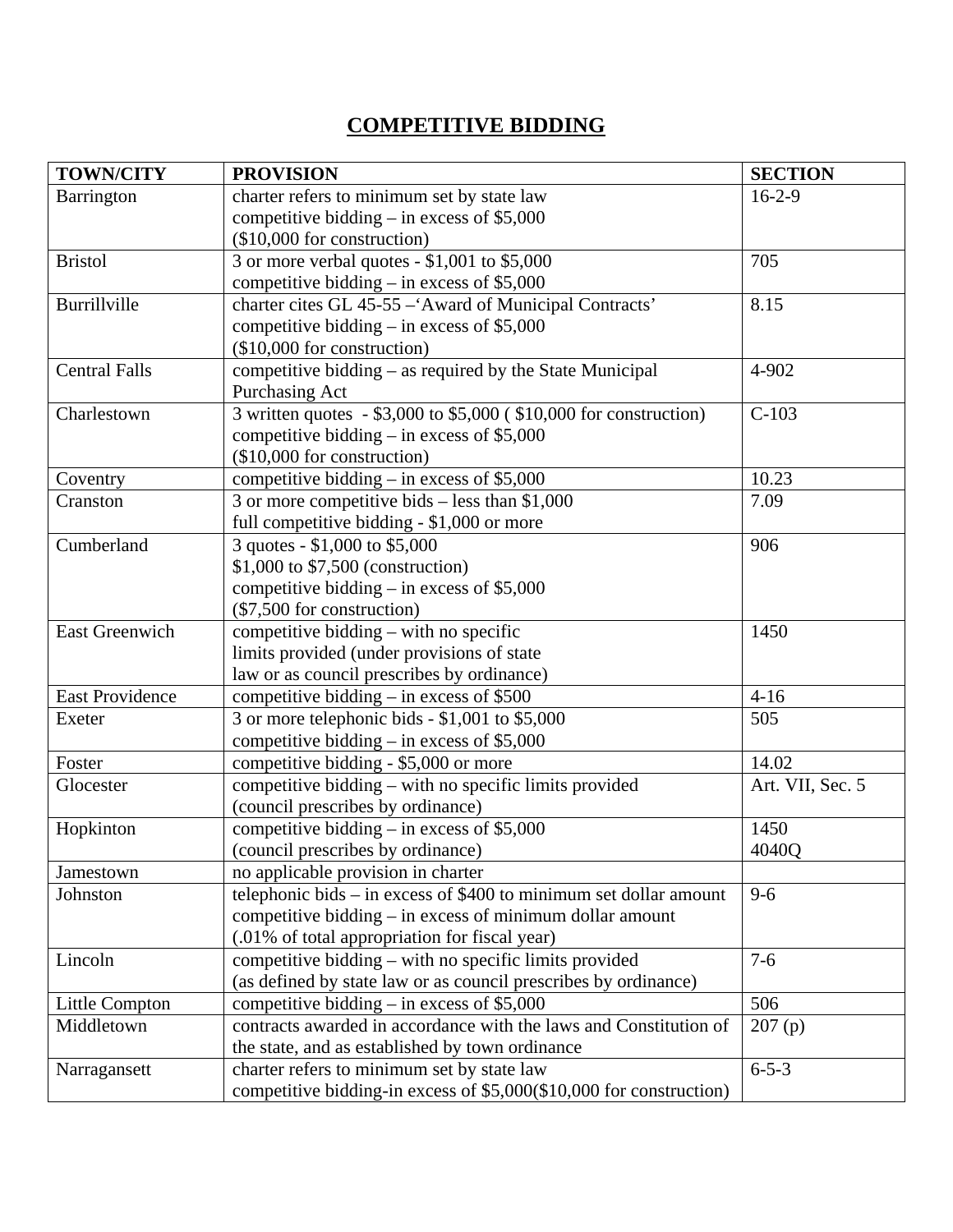# **COMPETITIVE BIDDING … (CONTINUED)**

| <b>TOWN/CITY</b>    | <b>PROVISION</b>                                                      | <b>SECTION</b>   |
|---------------------|-----------------------------------------------------------------------|------------------|
| New Shoreham        | competitive bidding – with no specific limits provided                | 604              |
|                     | (town manager prepares rules and regulations)                         |                  |
| Newport             | charter refers to following the competitive bidding requirements      | $9 - 23$         |
|                     | of the R.I. General Laws – in excess of $$5,000$                      |                  |
|                     | (\$10,000 for construction)                                           |                  |
| North Kingstown     | competitive bidding – with no specific                                | 1014             |
|                     | limits provided (council prescribes by ordinance)                     |                  |
| North Providence    | 3 or more quotes - \$1,500 to \$5,000                                 | $20 - 2 - 1$     |
|                     | \$1,500 to \$10,000 (construction)                                    |                  |
|                     | competitive bidding – in excess of $$5,000$                           |                  |
|                     | (\$10,000 for construction)                                           |                  |
| North Smithfield    | 3 firm quotes - \$100 to \$1,000                                      | Art. VII, Sec. 3 |
|                     | competitive bidding $-$ in excess of \$1,000 as provided by state law |                  |
|                     | (public works excepted)                                               |                  |
| Pawtucket           | 3 or more bids (telephonic) - \$2,000 or less                         | 4-1003           |
|                     | less formal bidding process - \$2,000 to \$5,000                      |                  |
|                     | competitive bidding $-$ in excess of \$5,000                          |                  |
|                     | $($10,000$ for construction)                                          |                  |
| Portsmouth          | competitive bidding – with no specific                                | 910              |
|                     | limits provided (council prescribes by ordinance)                     |                  |
| Providence          | 3 or more competitive bids - \$500 to \$5,000                         | 1006, 1007       |
|                     | full competitive bidding $-$ in excess of \$5,000                     |                  |
| Smithfield          | competitive bidding – with no specific limits provided                | 5.18             |
|                     | (set at financial town meeting and in compliance with state law)      |                  |
| South Kingstown     | competitive bidding – with no specific limits provided                | 4214             |
|                     | (council prescribes by ordinance)                                     |                  |
| Tiverton            | no applicable provision in charter                                    |                  |
| Warren              | competitive bidding – in excess of $$5,000$                           | 4.06             |
| Warwick             | competitive bidding – in excess of $$1,000$                           | $6 - 12$         |
| West Greenwich      | 3 or more telephonic bids - \$1,000 to \$5,000                        | 505              |
|                     | competitive bidding – in excess of $$5,000$                           |                  |
|                     | $($10,000$ for construction)                                          |                  |
| <b>West Warwick</b> | telephonic bids $-$ in excess of \$400 to minimum set dollar amount   | 706              |
|                     | competitive bidding $-$ in excess of minimum dollar amount            |                  |
|                     | (.01% of total appropriation for fiscal year)                         |                  |
| Westerly            | competitive bidding - with no specific limits provided                | $15 - 1 - 8$     |
|                     | (council prescribes by ordinance)                                     |                  |
| Woonsocket          | 3 or more written bids - \$2,000 to \$5,000                           | Ch. VIII,        |
|                     | competitive bidding $-$ in excess of \$5,000                          | Secs. 5, 6       |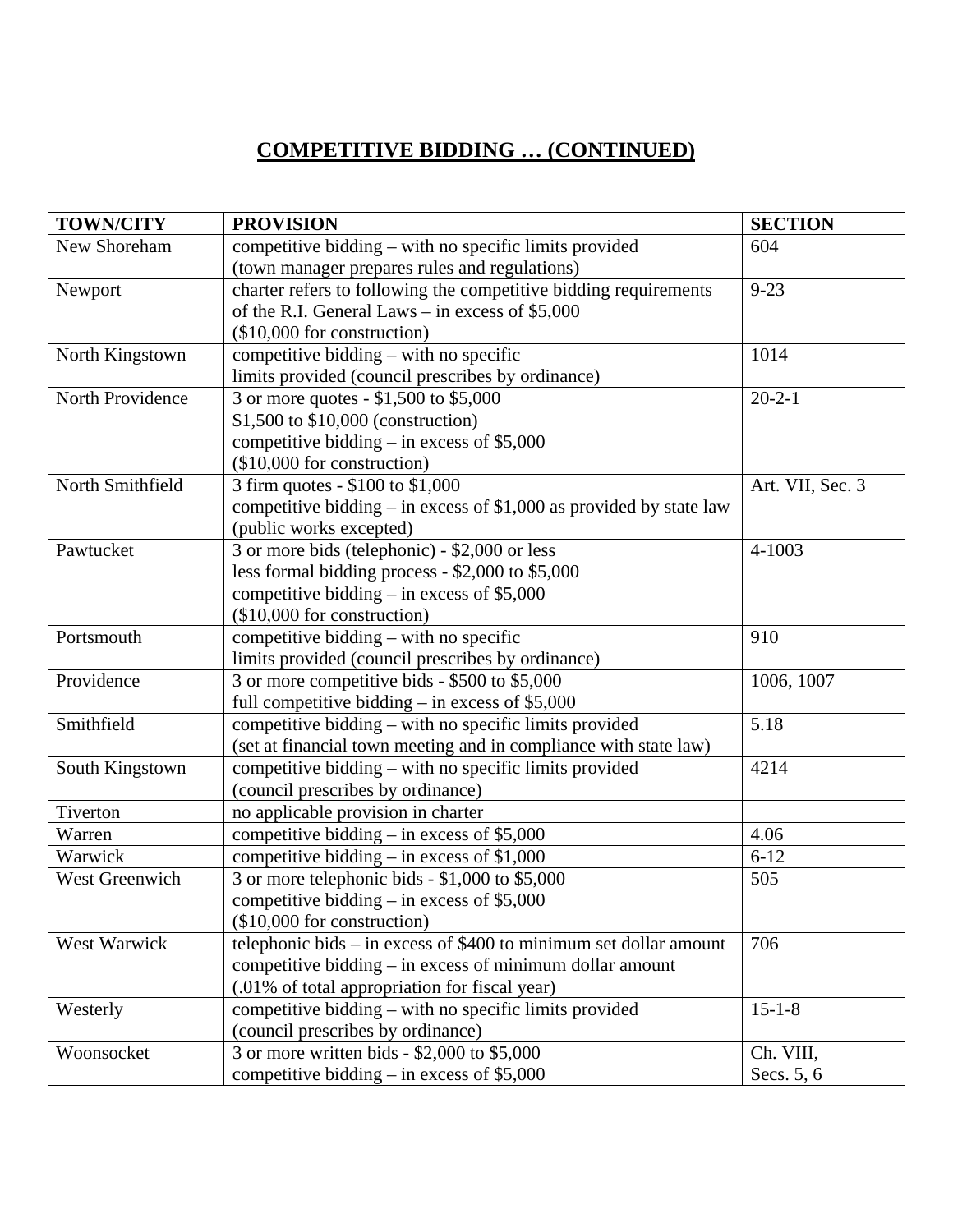| <b>City/Town</b>     | <b>Charter</b><br><b>Section</b> | (Municipal Charter Provisions)<br><b>Specific Charter Language</b>                                                                                                                                                                                                                                                                                                        | <b>Provision for</b><br><b>Changing FY</b> |
|----------------------|----------------------------------|---------------------------------------------------------------------------------------------------------------------------------------------------------------------------------------------------------------------------------------------------------------------------------------------------------------------------------------------------------------------------|--------------------------------------------|
| Barrington           | $6-4-1$                          | The fiscal year shall begin on the first day<br>of July and shall end on the thirtieth $(30th)$<br>day of June each year. Such fiscal year<br>shall also constitute the budget and<br>accounting year. As used in this charter,<br>the term "budget year" shall mean the<br>fiscal year for which any particular budget<br>is adopted and in which it is administered.    | None                                       |
| <b>Bristol</b>       | 401                              | The fiscal year of the town shall begin on<br>the first day of July of each year.                                                                                                                                                                                                                                                                                         | None                                       |
| <b>Burrillville</b>  | 10.01                            | The fiscal year of the Town shall begin on<br>the first day of July and end on the last<br>day of June in the following year. As used<br>in this Chapter, the term "budget Year"<br>shall mean the fiscal year for which any<br>particular budget is adopted and in which<br>it is administered. The fiscal year shall<br>also be the budget year and accounting<br>year. | None                                       |
| <b>Central Falls</b> | $2 - 300$                        | The fiscal year of the city shall be the<br>twelve months commencing each July 1,<br>unless changed by ordinance.                                                                                                                                                                                                                                                         | Yes                                        |
| Charlestown          | $C - 71$                         | The fiscal year of the town government<br>shall begin on the first day of July and<br>shall end on the last day of June next<br>ensuing. The fiscal year shall also<br>constitute the budget and accounting year.                                                                                                                                                         | None                                       |
| Coventry             | 8.01                             | The fiscal year of the town shall begin on<br>the first day of July and end on the last<br>day of the following June.                                                                                                                                                                                                                                                     | None                                       |
| Cranston             | 6.01                             | The fiscal year of the city shall begin on<br>the first day of July and end on the<br>thirtieth day of June.                                                                                                                                                                                                                                                              | None                                       |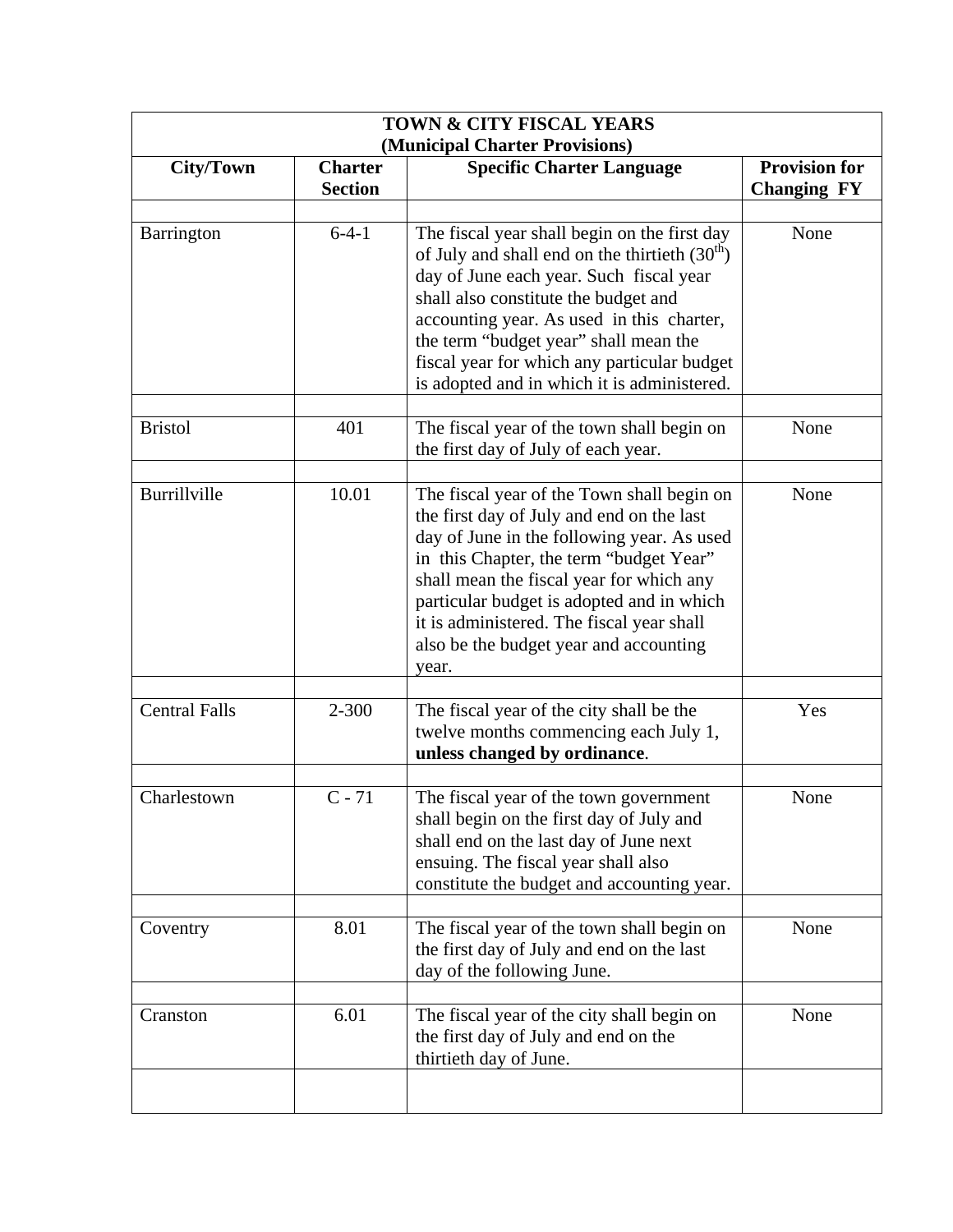| 801     | The fiscal year of the Town shall begin on<br>July $1st$ of each year, and end on June 30 <sup>th</sup><br>of the following year.                                                                                                                                                                                                                                                                                                                                                                                                                                                                                          | None |
|---------|----------------------------------------------------------------------------------------------------------------------------------------------------------------------------------------------------------------------------------------------------------------------------------------------------------------------------------------------------------------------------------------------------------------------------------------------------------------------------------------------------------------------------------------------------------------------------------------------------------------------------|------|
| $C-24$  | The fiscal year of the Town Government<br>shall begin on the first day of July and<br>shall end on the last day of June of the<br>next year. The fiscal year shall also<br>constitute the budget and accounting year.                                                                                                                                                                                                                                                                                                                                                                                                      | None |
| 5.1     | The fiscal year of the city government<br>shall begin on the first day of November<br>and shall end on the last day of October of<br>each calendar year unless a uniform fiscal<br>year for all cities and towns shall be<br>established by state law. Such fiscal year<br>may be changed by ordinance so long<br>as any such change remains in<br>compliance with state law. Such fiscal<br>year shall also constitute the budget and<br>accounting year. As used in this charter,<br>the term "budget year" shall mean the<br>fiscal year for which any particular budget<br>is adopted and in which it is administered. | Yes  |
| 501     | The fiscal year of the town shall begin on<br>the first day of July of each calendar year<br>and end on the last day of the following<br>June, provided, however, that the<br><b>Financial Town Meeting, upon recom-</b><br>mendation of the Town Council, may<br>change the dates of the fiscal year.                                                                                                                                                                                                                                                                                                                     | Yes  |
| 10.01   | The fiscal year of the Town shall begin on<br>the first day of July and end on the last<br>day of the following June.                                                                                                                                                                                                                                                                                                                                                                                                                                                                                                      | None |
| $C_8-1$ | The fiscal year of the Town shall begin on<br>the first day of July and end on the last<br>day of the following June. The fiscal year<br>shall also constitute the budget and<br>account year.                                                                                                                                                                                                                                                                                                                                                                                                                             | None |
|         |                                                                                                                                                                                                                                                                                                                                                                                                                                                                                                                                                                                                                            |      |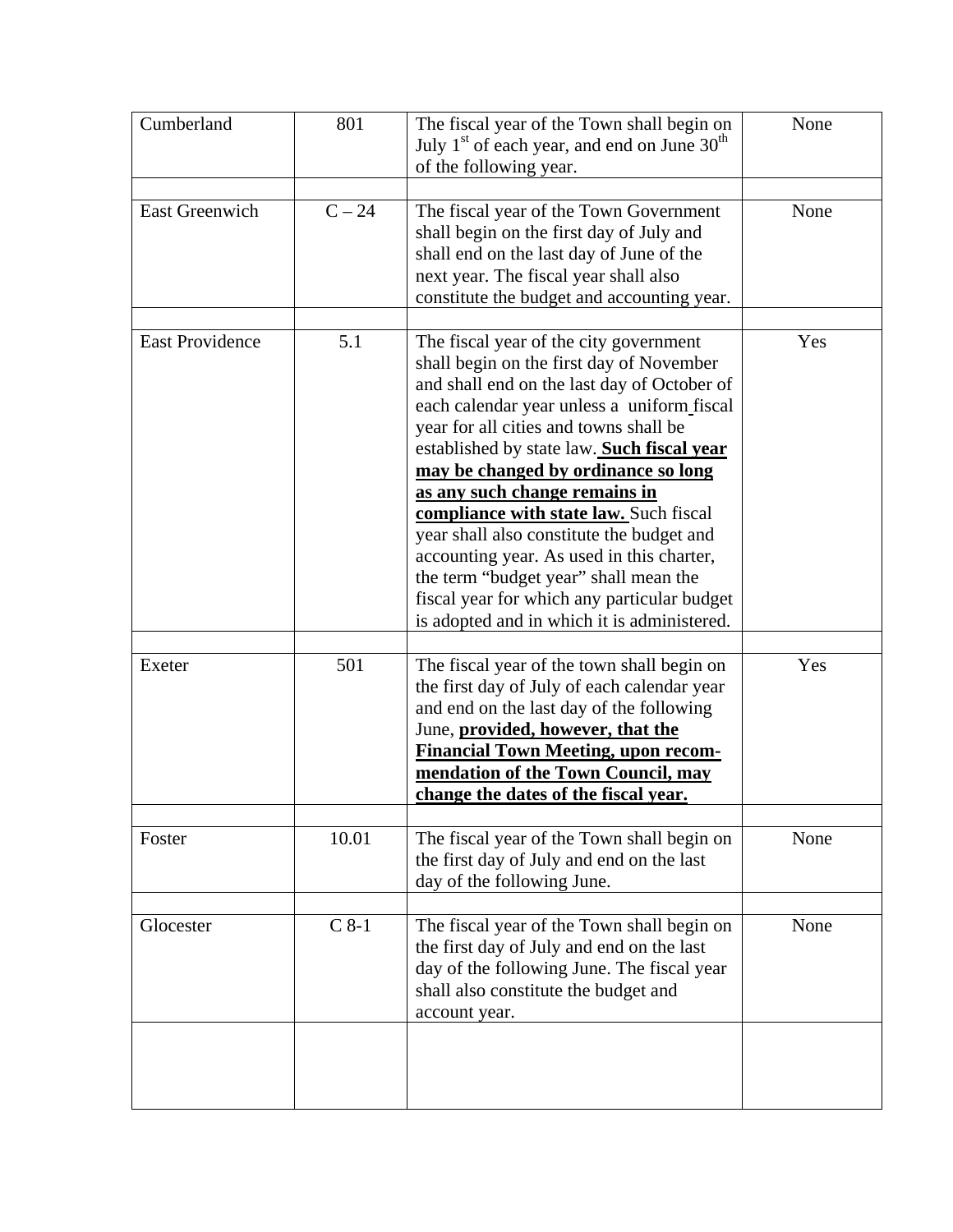| Hopkinton      | 1410     | The fiscal year of the Town government<br>shall begin on the first day of July and<br>shall end on the last day of June of the<br>next year. The fiscal year shall also con-<br>stitute the budget and accounting year.                                                                                                                                                                                                                                                                                                     | None      |
|----------------|----------|-----------------------------------------------------------------------------------------------------------------------------------------------------------------------------------------------------------------------------------------------------------------------------------------------------------------------------------------------------------------------------------------------------------------------------------------------------------------------------------------------------------------------------|-----------|
| Jamestown      | None     | <b>No Charter or Ordinance Reference</b>                                                                                                                                                                                                                                                                                                                                                                                                                                                                                    | <b>NA</b> |
| Johnston       | $8 - 1$  | The fiscal year of the town government<br>shall begin on the first day of July and<br>shall end on the last day of June of the<br>following calendar year <i>unless a uniform</i><br>fiscal year different from this for all<br>cities and towns shall be established by<br>state law. Such fiscal year shall also be<br>the budget and accounting year. As used<br>in this Charter, the term "budget year"<br>shall mean the fiscal year for which any<br>particular budget is adopted and in which<br>it is administered. | Yes       |
| Lincoln        | $C4 - 1$ | The fiscal year of the town government<br>shall begin on the first day of July and<br>shall end on the last day of June of each<br>calendar year <i>unless a uniform fiscal</i><br>year for all cities and towns shall be<br>established by state law. Such fiscal<br>year shall also be the budget and<br>accounting year. As used in this Charter,<br>the term "budget year" shall mean the<br>fiscal year for which any particular budget<br>is adopted and in which it is administered.                                 | Yes       |
| Little Compton | 501      | The fiscal year of the Town shall begin on<br>the first day of July and end on the last<br>day of the following June, <b>provided</b><br>however, that the Financial Town<br><b>Meeting, upon recommendation of the</b><br><b>Town Council, may change the dates of</b><br>the fiscal year.                                                                                                                                                                                                                                 | Yes       |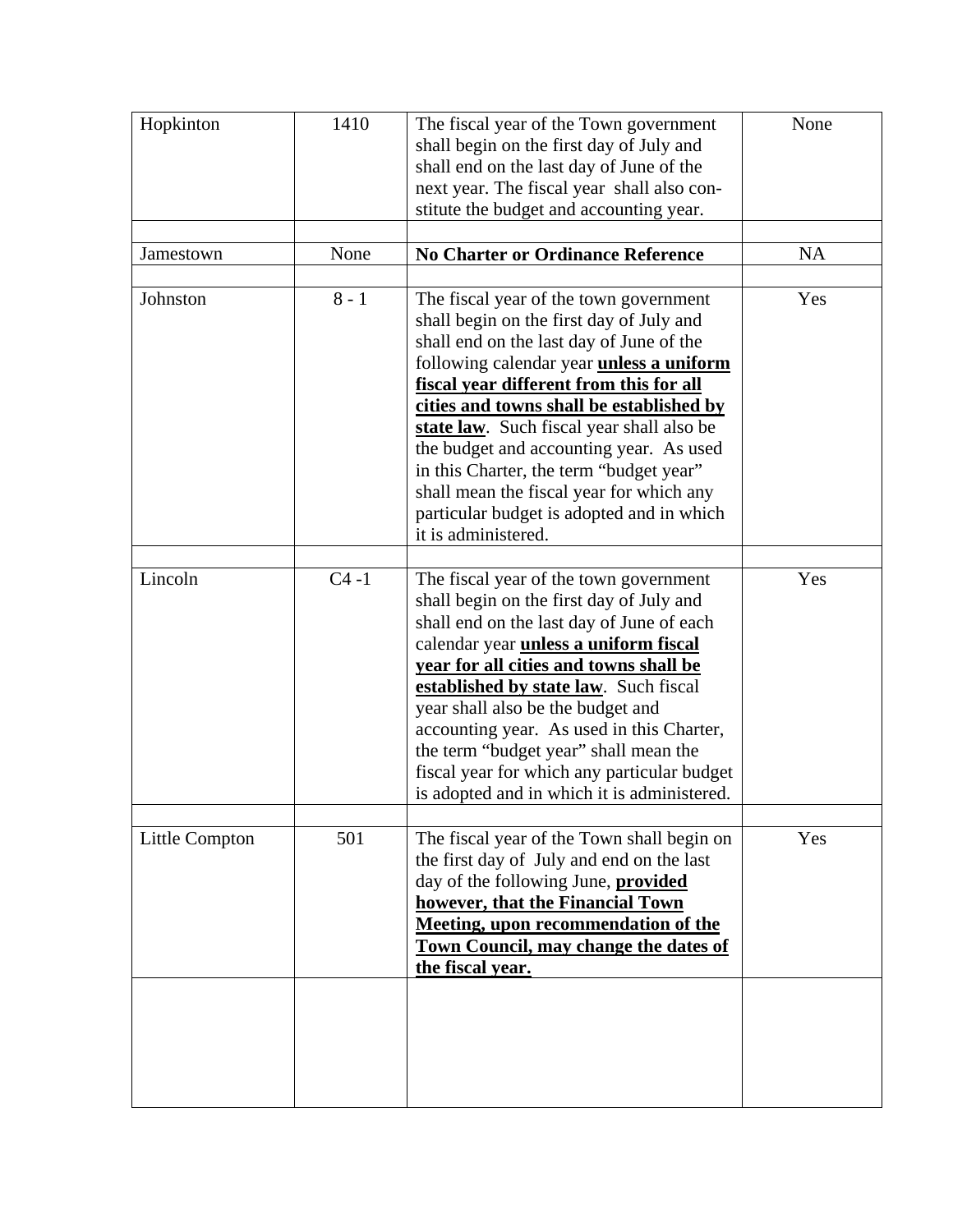| Middletown       | 208         | The council shall take final action on the<br>consolidated budget following the second<br>hearing before the start of the next fiscal<br>year, which shall begin the first day of<br>each July <i>unless and until changed by</i><br>ordinance.                                                                                                                                                 | Yes  |
|------------------|-------------|-------------------------------------------------------------------------------------------------------------------------------------------------------------------------------------------------------------------------------------------------------------------------------------------------------------------------------------------------------------------------------------------------|------|
| Narragansett     | $6 - 2 - 1$ | The fiscal year shall begin on the first day<br>of July and shall end on the thirtieth day<br>of June each year <i>unless otherwise</i><br>provided by ordinance. Such fiscal year<br>shall also constitute the budget and the<br>accounting year.                                                                                                                                              | Yes  |
| New Shoreham     | 605         | The fiscal year of the Town of New<br>Shoreham shall begin on the first day of<br>July of each year.                                                                                                                                                                                                                                                                                            | None |
| Newport          | $9 - 1$     | The Council shall provide by ordinance<br>for the fiscal year of the City.                                                                                                                                                                                                                                                                                                                      | Yes  |
| North Kingstown  | 1001        | The fiscal year of the town government<br>shall begin on the first day of July and<br>shall end on the last day of June of each<br>calendar year. Such fiscal year shall also<br>constitute the budget and accounting year.<br>As used in this charter, the term "budget"<br>year" shall mean the fiscal year for which<br>any particular budget is adopted and in<br>which it is administered. | None |
| North Providence | $5 - 1 - 1$ | The fiscal year shall commence on the<br>first day of July and end on the thirtieth<br>day of June for budgetary and accounting<br>purposes.                                                                                                                                                                                                                                                    | None |
|                  |             |                                                                                                                                                                                                                                                                                                                                                                                                 |      |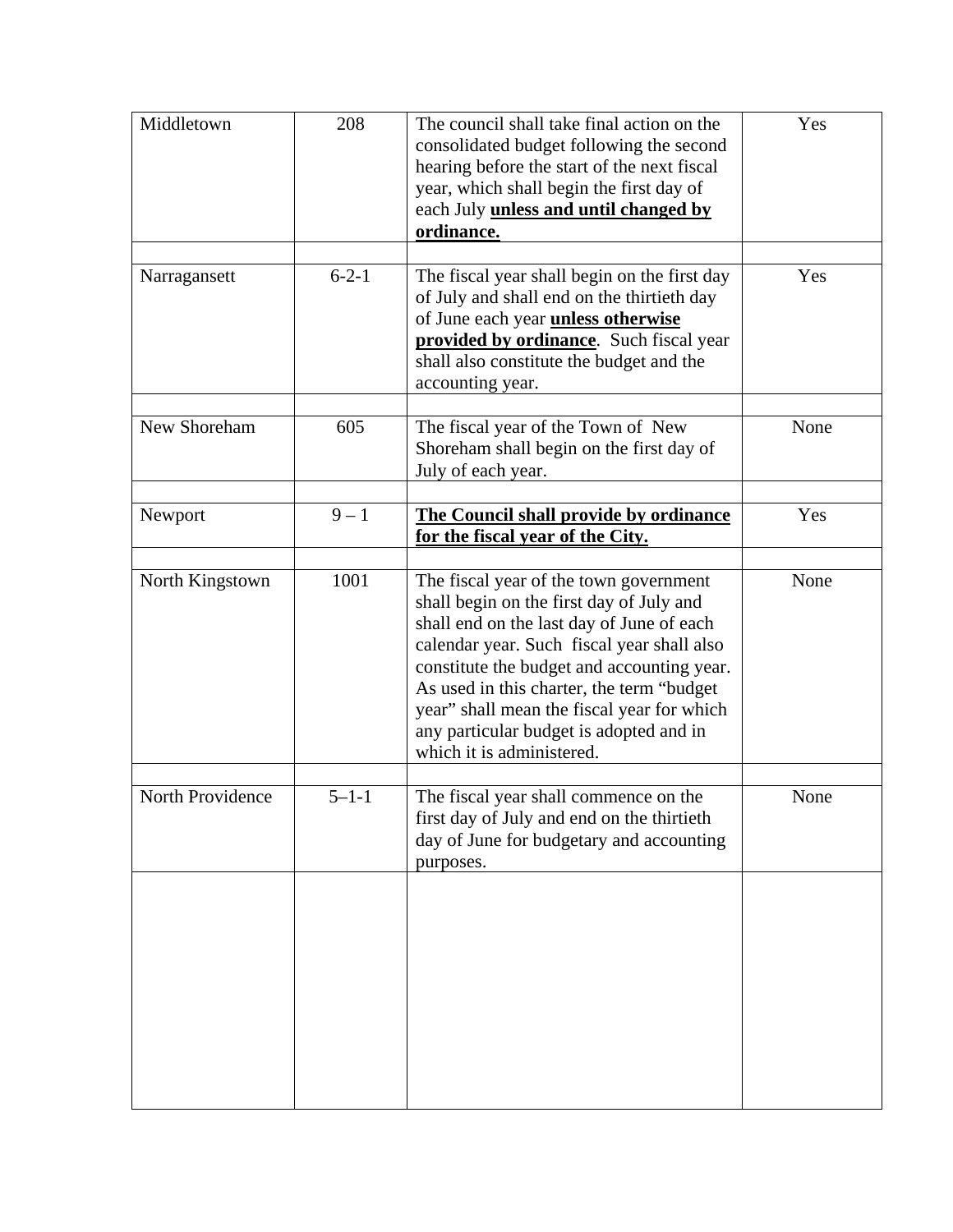| North Smithfield | Art.III-Sec 1                       | The fiscal year of the town government<br>shall begin on the first day of July and<br>shall end on the last day of June of each<br>calendar year <i>unless a uniform fiscal</i><br>year for all cities and towns shall be<br>established by state law. Such fiscal year<br>shall also be the budget and accounting<br>year. As used in this charter, the term<br>"budget year" shall mean the fiscal year<br>for which any particular budget is adopted<br>and in which it is administered. | Yes       |
|------------------|-------------------------------------|---------------------------------------------------------------------------------------------------------------------------------------------------------------------------------------------------------------------------------------------------------------------------------------------------------------------------------------------------------------------------------------------------------------------------------------------------------------------------------------------|-----------|
| Pawtucket        | 2-300                               | Unless otherwise fixed by the council,<br>the fiscal year of the city shall be the<br>twelve months commencing each July 1.                                                                                                                                                                                                                                                                                                                                                                 | Yes       |
| Portsmouth       | None                                | <b>No Charter or Ordinance Reference</b>                                                                                                                                                                                                                                                                                                                                                                                                                                                    | <b>NA</b> |
| Providence       | 801                                 | The fiscal year of the city shall be<br>established by ordinance. Such fiscal<br>year shall constitute the budget and<br>accounting year.                                                                                                                                                                                                                                                                                                                                                   | Yes       |
| Richmond         | $Art.6-$<br>Sec. 1E                 | The fiscal year of the town shall begin<br>on the first day of July and shall end on<br>the last day of the following June.                                                                                                                                                                                                                                                                                                                                                                 | None      |
| Scituate         | No Charter                          | <b>No Ordinance Reference Either</b>                                                                                                                                                                                                                                                                                                                                                                                                                                                        | <b>NA</b> |
| Smithfield       | $C-5.01$                            | The fiscal year of the Town shall begin on<br>the first $(1st)$ day of July and end on the<br>last day of June.                                                                                                                                                                                                                                                                                                                                                                             | Yes       |
| South Kingstown  | 4211                                | The fiscal year of the town government<br>shall begin on the first day of July and<br>shall end on the last day of June next<br>ensuring. The fiscal year shall also<br>constitute the budget and accounting year.                                                                                                                                                                                                                                                                          | None      |
| Tiverton         | 1962 Public<br>Laws:<br>Chapter 220 | The new fiscal year shall begin on the $1st$<br>day of July, and thereafter annual fiscal<br>years shall begin, respectively, on the 1 <sup>st</sup><br>day of July and end on the $30th$ day of<br>June of the succeeding year.                                                                                                                                                                                                                                                            | <b>NA</b> |
|                  |                                     |                                                                                                                                                                                                                                                                                                                                                                                                                                                                                             |           |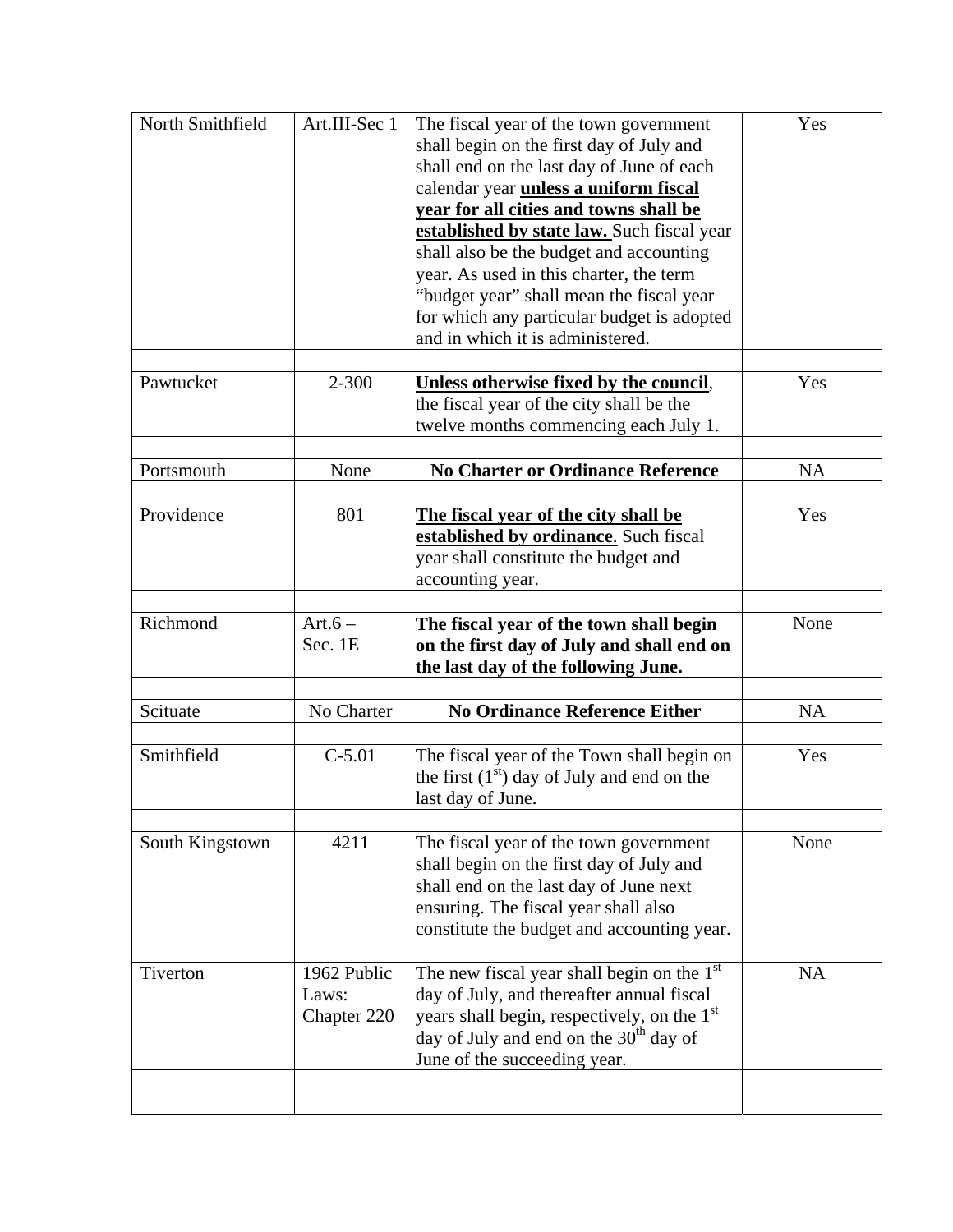| Warren                                                                                                                                                                               | 15.02                    | The fiscal year of the Town of Warren's<br>government shall begin on the first day of<br>July and shall end on the last day of June<br>of each calendar year. Such fiscal year<br>shall also constitute the budget and<br>accounting year.                                                                                                                                   | None |
|--------------------------------------------------------------------------------------------------------------------------------------------------------------------------------------|--------------------------|------------------------------------------------------------------------------------------------------------------------------------------------------------------------------------------------------------------------------------------------------------------------------------------------------------------------------------------------------------------------------|------|
| Warwick<br>Ordinance<br>The fiscal year of the city government<br>$Sec.2-8$<br>shall begin on July 1 of each calendar<br>year and end on June 30 in the succeeding<br>calendar year. |                          | None                                                                                                                                                                                                                                                                                                                                                                         |      |
|                                                                                                                                                                                      |                          |                                                                                                                                                                                                                                                                                                                                                                              |      |
| West Greenwich                                                                                                                                                                       | Article V<br>Section 501 | The fiscal year of the Town shall begin on<br>the first day of July and end on the last<br>day of the following June; <b>provided</b><br>however, that the electors at the<br><b>Financial Town Meeting, upon</b><br>recommendation of the Town Council<br>may change the dates of the fiscal year.                                                                          | Yes  |
| West Warwick                                                                                                                                                                         | 501                      | The fiscal year of the town shall begin on<br>July $1st$ of each year, and end on June 30 <sup>th</sup><br>of the following year.                                                                                                                                                                                                                                            | None |
| Westerly                                                                                                                                                                             | $3 - 1 - 1$              | The fiscal year of the Town shall begin on<br>the first day of July and shall end on the<br>last day of June each year. Such fiscal<br>year shall also constitute the budget year<br>and accounting year. As used in this<br>Charter, the term "budget year" shall<br>mean the fiscal year for which any<br>particular budget is adopted and in which<br>it is administered. | None |
| Woonsocket                                                                                                                                                                           | Article 1<br>Section 1   | The fiscal year of the city shall begin on<br>the first day of July and shall end on the<br>last day of June of the following year.                                                                                                                                                                                                                                          | None |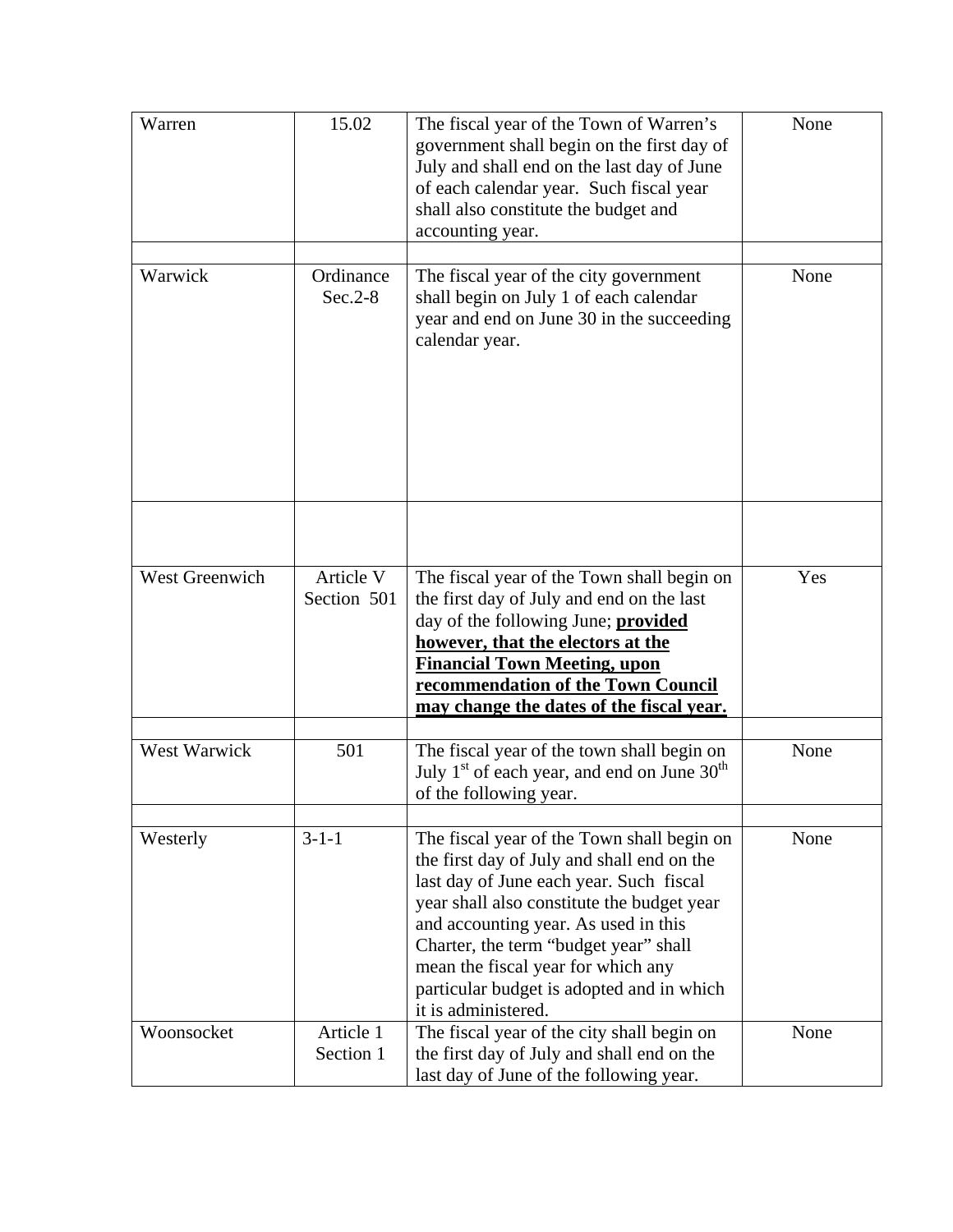| <b>CITY/TOWN</b>      | <b>COMMENCE</b>                                                            | <b>NUMBER OF</b><br><b>SIGNATURES</b>                                                                                                                   | <b>CHARTER</b><br><b>SECTION</b>             |
|-----------------------|----------------------------------------------------------------------------|---------------------------------------------------------------------------------------------------------------------------------------------------------|----------------------------------------------|
| <b>BARRINGTON</b>     | Any 5 qualified<br>voters                                                  | 20% of total number<br>of qualified voters                                                                                                              | Sec. 16-2-10<br>Initiative and<br>Referendum |
| <b>BRISTOL</b>        | 150 qualified electors<br>may petition council<br>to enact ordinance       | If council fails to act,<br>petition of 1,000<br>qualified electors can<br>force vote by electors                                                       | Sec. 503<br>Initiative                       |
|                       |                                                                            | Petition of 1,000<br>qualified electors<br>can force a referendum<br>vote on ordinance enacted<br>by town council                                       | Sec. 504<br>Referendum                       |
| <b>CRANSTON</b>       | 20% of qualified<br>electors may petition<br>council to enact<br>ordinance | If council fails to act,<br>petition of an additional<br>5% of qualified electors<br>can force a vote                                                   | Sec. 3.23<br>Voter<br>Initiative             |
| <b>CUMBERLAND</b>     |                                                                            | 4% of the electors<br>may petition council<br>to hold a referendum<br>on proposed ordinance                                                             | Sec. 1711<br>Participation<br>by the Voters  |
| <b>EAST GREENWICH</b> | Any 5 qualified<br>electors                                                | 5% of the total number<br>of electors to propose<br>ordinance; if council<br>fails to act, petition of<br>10% of electors can<br>force vote by electors | Sec. 3400<br>Initiative and<br>Referendum    |
| <b>EXETER</b>         | Any 5 qualified<br>electors                                                | 10% of the total<br>number of electors                                                                                                                  | Sec. 203<br>Initiative and<br>Referendum     |

# **INITIATIVE AND REFERENDUM**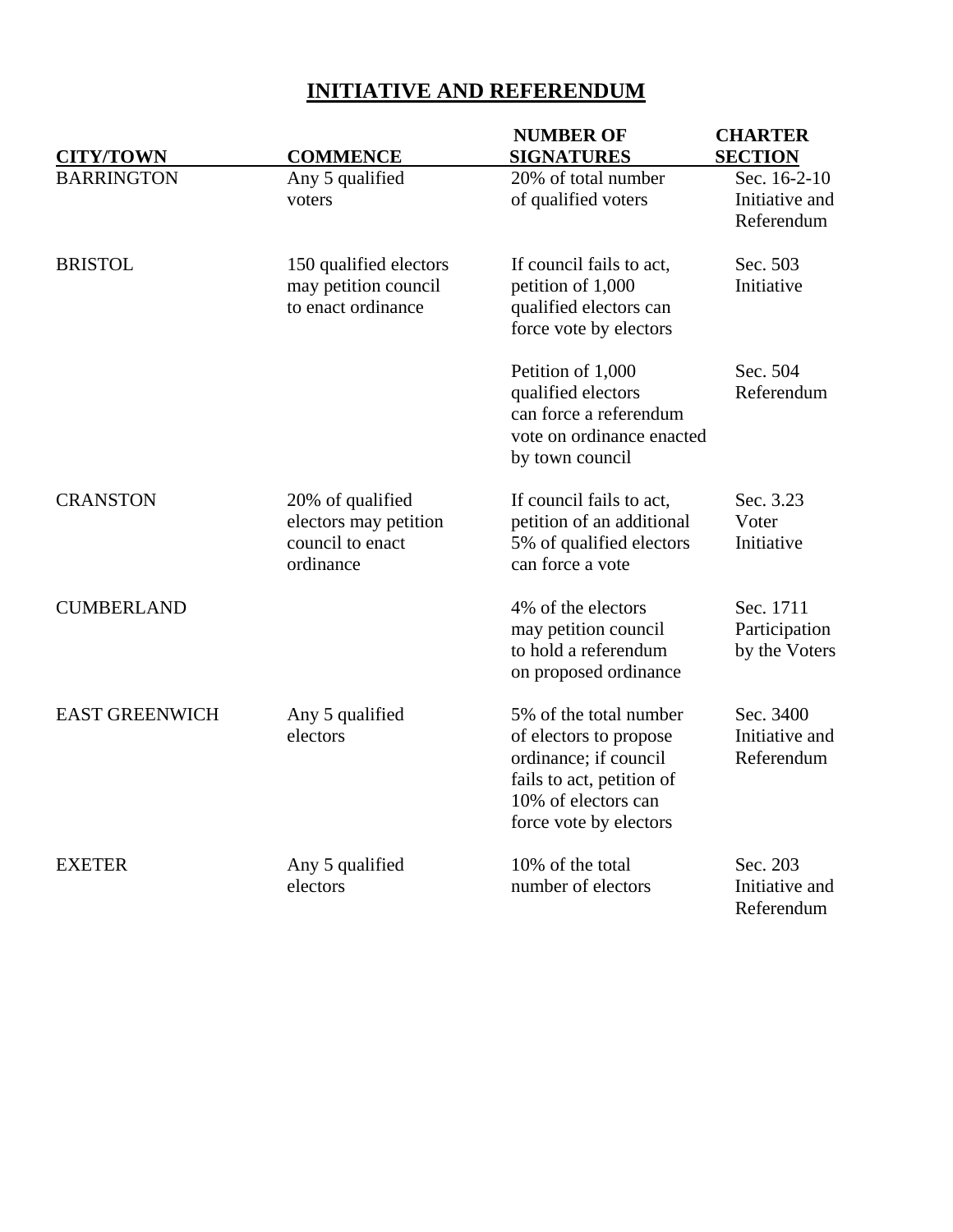|                       |                 | <b>NUMBER OF</b>                                               | <b>CHARTER</b>           |
|-----------------------|-----------------|----------------------------------------------------------------|--------------------------|
| <b>CITY/TOWN</b>      | <b>COMMENCE</b> | <b>SIGNATURES</b>                                              | <b>SECTION</b>           |
| <b>GLOCESTER</b>      | Any 5 qualified | 10% of the number                                              | Article XIV              |
|                       | electors        | of qualified electors                                          | Section 15               |
|                       |                 | registered to vote; if                                         | Initiative and           |
|                       |                 | council fails to adopt, it                                     | Referendum               |
|                       |                 | must be submitted to voters                                    |                          |
| <b>HOPKINTON</b>      | Any 5 qualified | 5% of the total number                                         | Sec. 3400                |
|                       | electors        | of electors; if council                                        | Initiative and           |
|                       |                 | fails to act, 10% of total                                     | Referendum               |
|                       |                 | number of electors                                             |                          |
|                       |                 | requires submission to                                         |                          |
|                       |                 | registered electors                                            |                          |
| <b>JAMESTOWN</b>      |                 | 10% of the number of                                           | Sec. 219                 |
|                       |                 | persons registered                                             | Initiative               |
|                       |                 | to vote                                                        | Procedure                |
|                       |                 | If council provides in an                                      | Sec. 220                 |
|                       |                 | ordinance that it be                                           | Referendum               |
|                       |                 | submitted to the electors                                      | Procedure                |
|                       |                 | for approval or rejection                                      |                          |
| <b>LITTLE COMPTON</b> | Any 5 qualified | 10% of the electors                                            | Sec. 203                 |
|                       | electors        | registered to vote                                             | Initiative and           |
|                       |                 |                                                                | Referendum               |
| <b>MIDDLETOWN</b>     |                 | 10% of the number of                                           | Sec. 402                 |
|                       |                 | persons registered to vote                                     | Initiative               |
|                       |                 |                                                                | Procedure                |
|                       |                 | If council provides that                                       | Sec. 403                 |
|                       |                 | an ordinance be submitted                                      | Referendum               |
|                       |                 | to the electors for                                            | Procedure                |
|                       |                 | approval or rejection                                          |                          |
| NARRAGANSETT          |                 | 12% of the number of                                           | Sec. 1-4-2               |
|                       |                 | voters in the last regularly                                   | Initiative               |
|                       |                 | scheduled general election,<br>but not less than 750           | Petition                 |
|                       |                 |                                                                |                          |
|                       |                 | If council fails to act upon,<br>rejects, or passes in altered | Sec. 1-4-5<br>Referendum |
|                       |                 | form the initiated petition,                                   | <b>Ballot</b>            |
|                       |                 | it is submitted to voters                                      |                          |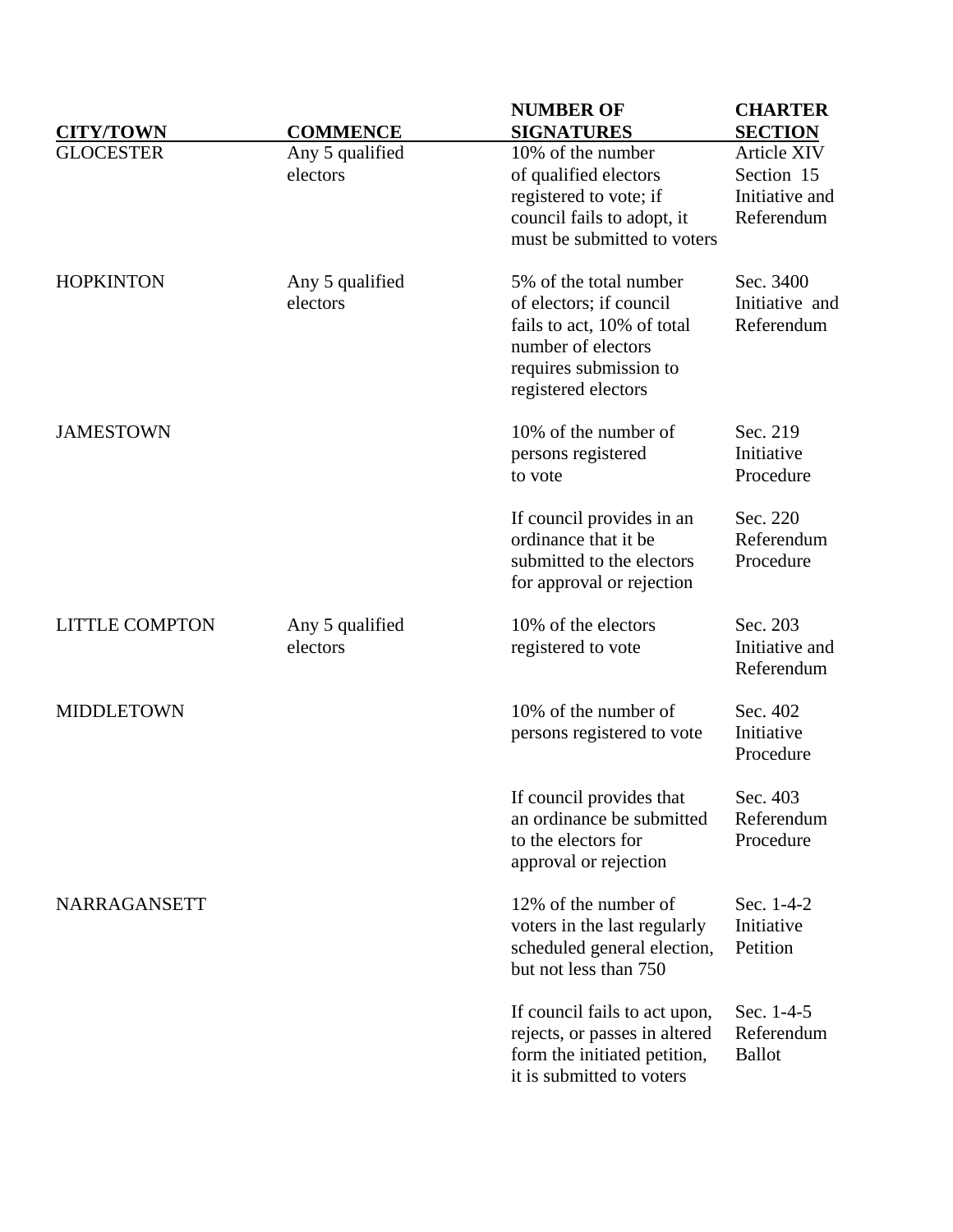| <b>CITY/TOWN</b>        | <b>COMMENCE</b>                                                         | <b>NUMBER OF</b><br><b>SIGNATURES</b>                                                                                                                                          | <b>CHARTER</b><br><b>SECTION</b>                             |
|-------------------------|-------------------------------------------------------------------------|--------------------------------------------------------------------------------------------------------------------------------------------------------------------------------|--------------------------------------------------------------|
| <b>NEWPORT</b>          |                                                                         | 10% of the number of                                                                                                                                                           | Sec. 2-13                                                    |
|                         |                                                                         | persons registered to                                                                                                                                                          | Power of                                                     |
|                         |                                                                         | vote at the last regular<br>municipal election                                                                                                                                 | Initiative                                                   |
|                         |                                                                         | same as above                                                                                                                                                                  | Sec. 2-14<br>Power of<br>Referendum                          |
| <b>NORTH KINGSTOWN</b>  |                                                                         | 10% of the number of<br>persons registered to vote<br>at the last regular town<br>election                                                                                     | Sec. 1402<br>Initiative<br>Procedure                         |
|                         |                                                                         | If the council provides in<br>an ordinance it enacts that<br>the ordinance be submitted<br>to the electors for approval<br>or rejection                                        | Sec. 1403<br>Referendum                                      |
| <b>NORTH SMITHFIELD</b> | 500 qualified electors<br>may petition council<br>to enact an ordinance | If council fails to enact<br>proposed ordinance, a<br>petition by an additional<br>5% of the qualified<br>electors can force a vote<br>at next general election                | Article XVI<br>Section 17<br>Right to<br>Enact<br>Ordinances |
| <b>PAWTUCKET</b>        |                                                                         | 10% of the number of<br>registered electors, with<br>at least 5% of the electors<br>from each of the 6 wards<br>of the city                                                    | Article VI<br>Chapter 2<br>Initiative                        |
| <b>PORTSMOUTH</b>       |                                                                         | 20% of the number of<br>persons registered to vote<br>can petition council to<br>consider ordinance; if<br>council fails to enact,<br>ordinance must be<br>submitted to voters | Sec. 911<br>Voters<br>Initiative                             |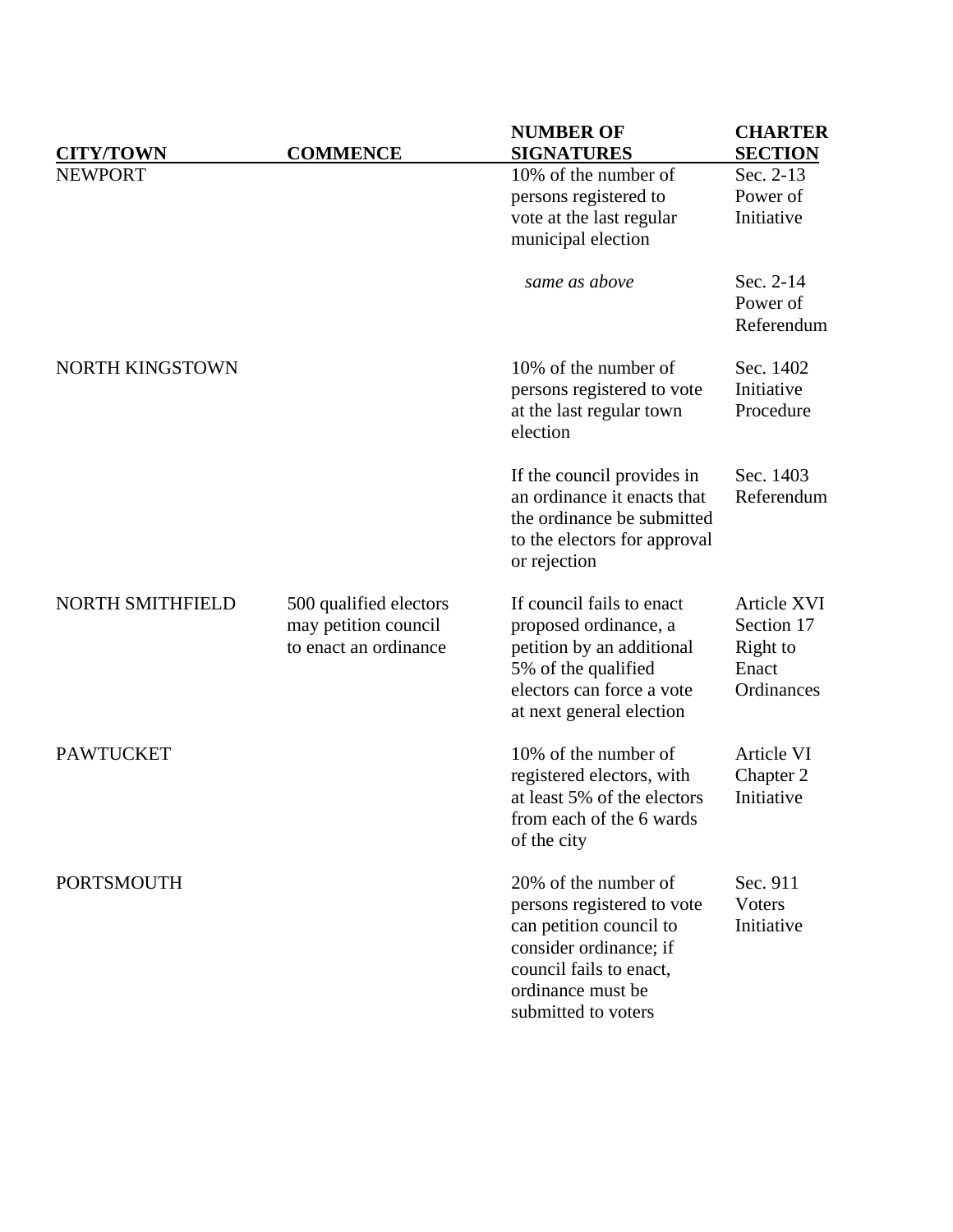|                                       |                             | <b>NUMBER OF</b>                                                                                                                                                                                                                                | <b>CHARTER</b>                                                            |
|---------------------------------------|-----------------------------|-------------------------------------------------------------------------------------------------------------------------------------------------------------------------------------------------------------------------------------------------|---------------------------------------------------------------------------|
| <b>CITY/TOWN</b><br><b>PROVIDENCE</b> | <b>COMMENCE</b>             | <b>SIGNATURES</b><br>1,000 qualified electors<br>can petition city council<br>to consider ordinance;<br>if council fails to enact,<br>petition by an additional<br>5% of qualified electors<br>will require ordinance be<br>submitted to voters | <b>SECTION</b><br>Sec. 209<br>The Initiative                              |
| <b>RICHMOND</b>                       |                             | 10% of the number of votes<br>cast in most recent general<br>election; if council fails to<br>enact, a referendum must<br>be placed on ballot within<br>60 days of notice of public hearing                                                     | Article 3<br>Section 8<br>Voter Initiative<br>and Referendum              |
| <b>SMITHFIELD</b>                     | Any 5 qualified<br>voters   | 10% of the total number<br>of registered voters at<br>last regular election;<br>if the council fails to<br>enact, it must submit the<br>the proposed ordinance to<br>the voters of the town                                                     | Article VIII<br>Sec. 8.01 to<br>Sec. 8.07<br>Initiative and<br>Referendum |
| <b>WARREN</b>                         | Any 5 qualified<br>electors | 10%, but not less than<br>500, of total number of<br>electors registered at most<br>recent general election. If<br>council fails to adopt, it<br>must be submitted to the<br>voters of the town                                                 | Sec. 2.02<br>Initiative and<br>Referendum                                 |
| <b>WEST GREENWICH</b>                 | Any 5 electors              | 15% of the electors<br>registered to vote;<br>if council fails to enact,<br>council shall cause<br>proposed ordinance to be<br>placed before the electors                                                                                       | Sec. 204<br>Initiative and<br>Referendum                                  |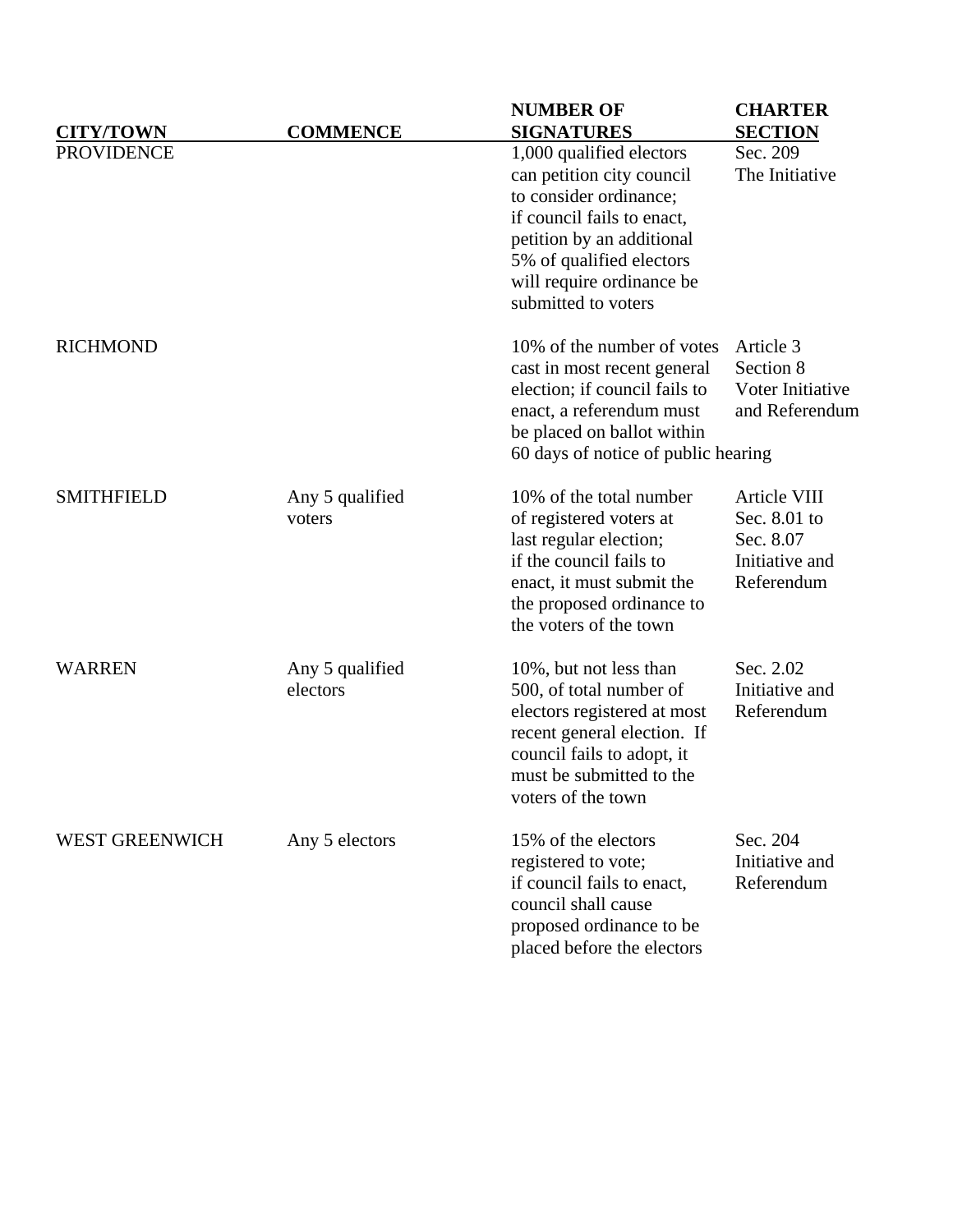# **Qualifications for Municipal Officials\***

|                       |                    |                    | <b>Finance Dir. Tready</b><br><b>Additional Property Director</b> |                           |                    |                    |                    |          |   |                                                        |                    |                    |                |                    |                    |  |
|-----------------------|--------------------|--------------------|-------------------------------------------------------------------|---------------------------|--------------------|--------------------|--------------------|----------|---|--------------------------------------------------------|--------------------|--------------------|----------------|--------------------|--------------------|--|
|                       |                    |                    |                                                                   |                           |                    |                    |                    |          |   |                                                        |                    |                    |                |                    |                    |  |
|                       |                    |                    |                                                                   |                           |                    |                    |                    |          |   |                                                        |                    |                    |                |                    |                    |  |
|                       |                    |                    |                                                                   |                           |                    |                    |                    |          |   |                                                        |                    |                    |                |                    |                    |  |
|                       |                    |                    |                                                                   |                           |                    |                    |                    |          |   |                                                        |                    |                    |                |                    |                    |  |
|                       |                    |                    |                                                                   |                           |                    |                    |                    |          |   |                                                        |                    |                    |                |                    |                    |  |
| City/Town             | Chief Executives   |                    |                                                                   | Poice Crier               | Irie Grief         | Trax Assessor      | <b>Trown Clerk</b> | Engineer |   | <b>Personnel Director</b><br><b>Building Inspector</b> | <b>Panner</b>      | Recreation Dir.    | Trax Collector | Probate Judge      | Solicitor          |  |
| Barrington            | X                  | X                  |                                                                   | $\boldsymbol{\mathsf{x}}$ | $\pmb{\mathsf{x}}$ |                    |                    |          |   |                                                        |                    |                    |                |                    |                    |  |
| <b>Bristol</b>        |                    | $\pmb{\mathsf{X}}$ | $\pmb{\mathsf{X}}$                                                | $\pmb{\mathsf{x}}$        | $\pmb{\mathsf{X}}$ | $\pmb{\mathsf{x}}$ |                    |          |   |                                                        |                    | $\pmb{\mathsf{x}}$ |                |                    |                    |  |
| <b>Burrillville</b>   | $\pmb{\mathsf{x}}$ | X                  |                                                                   | $\boldsymbol{\mathsf{x}}$ |                    | $\pmb{\mathsf{X}}$ |                    |          |   |                                                        | X                  |                    |                | X                  | X                  |  |
| <b>Central Falls</b>  |                    | X                  |                                                                   |                           |                    | $\pmb{\mathsf{X}}$ |                    |          |   |                                                        |                    |                    |                | X                  | X                  |  |
| Charlestown           | x                  | $\pmb{\mathsf{x}}$ |                                                                   |                           |                    | $\pmb{\mathsf{X}}$ |                    |          |   | X                                                      | $\pmb{\mathsf{X}}$ |                    |                | X                  | X                  |  |
| Coventry              | x                  | $\pmb{\mathsf{x}}$ | X                                                                 |                           |                    |                    |                    |          |   |                                                        | $\pmb{\mathsf{X}}$ |                    |                |                    |                    |  |
| Cranston              |                    | $\pmb{\times}$     | $\pmb{\mathsf{x}}$                                                |                           |                    |                    |                    |          |   | $\mathsf{x}$                                           |                    |                    |                |                    |                    |  |
| Cumberland            |                    | $\pmb{\times}$     | $\pmb{\mathsf{x}}$                                                | X                         |                    | X                  |                    |          |   |                                                        |                    | X                  |                |                    |                    |  |
| <b>East Greenwich</b> | X                  |                    |                                                                   |                           |                    |                    |                    |          |   |                                                        |                    |                    |                |                    |                    |  |
| East Providence       | X                  | X                  | X                                                                 | X                         | X                  |                    |                    |          |   |                                                        |                    |                    |                |                    |                    |  |
| Exeter                |                    |                    |                                                                   |                           |                    |                    |                    |          |   |                                                        |                    |                    |                |                    |                    |  |
| Foster                |                    |                    |                                                                   |                           |                    |                    |                    |          |   |                                                        |                    |                    |                | X                  |                    |  |
| Glocester             |                    | X                  |                                                                   | x                         |                    | X                  |                    |          |   |                                                        |                    |                    |                | $\pmb{\times}$     | х                  |  |
| Hopkinton             | X                  |                    |                                                                   | $\pmb{\times}$            |                    |                    |                    |          |   |                                                        |                    |                    |                | $\pmb{\times}$     | X                  |  |
| Jamestown             | X                  | $\pmb{\chi}$       |                                                                   | $\pmb{\mathsf{x}}$        |                    |                    |                    | X        |   |                                                        |                    |                    |                |                    |                    |  |
| Johnston              |                    | $\pmb{\mathsf{x}}$ |                                                                   | $\pmb{\mathsf{x}}$        | X                  |                    |                    |          |   |                                                        |                    |                    |                | X                  | X                  |  |
| Lincoln               |                    | X                  | X                                                                 | $\pmb{\times}$            |                    |                    |                    |          |   |                                                        |                    |                    |                |                    | x                  |  |
| Little Compton        |                    |                    | $\pmb{\mathsf{x}}$                                                | $\pmb{\mathsf{x}}$        | $\pmb{\mathsf{X}}$ |                    |                    |          |   |                                                        |                    |                    |                | X                  | X                  |  |
| Middletown            | x                  | X                  |                                                                   | $\pmb{\mathsf{x}}$        | $\pmb{\mathsf{x}}$ |                    |                    | X        |   |                                                        |                    |                    |                |                    |                    |  |
| Narragansett          | x                  | X                  | X                                                                 | x                         | $\pmb{\mathsf{x}}$ | X                  |                    | X        |   | X                                                      |                    |                    |                | X                  | X                  |  |
| New Shoreham          | X                  | X                  | $\pmb{\times}$                                                    | $\pmb{\times}$            |                    |                    |                    |          |   |                                                        |                    |                    |                |                    |                    |  |
| Newport               | X                  |                    |                                                                   | $\pmb{\times}$            | $\pmb{\mathsf{x}}$ |                    |                    |          |   |                                                        |                    |                    |                |                    |                    |  |
| North Kingstown       | X                  | $\pmb{\chi}$       |                                                                   |                           |                    |                    |                    |          |   |                                                        |                    |                    |                |                    |                    |  |
| North Providence      |                    | X                  | $\pmb{\times}$                                                    | $\boldsymbol{\mathsf{x}}$ |                    |                    |                    |          |   | X                                                      |                    |                    |                | X                  | X                  |  |
| North Smithfield      |                    | $\pmb{\times}$     | $\pmb{\mathsf{X}}$                                                | $\pmb{\times}$            |                    | X                  |                    |          |   |                                                        |                    |                    |                |                    | X                  |  |
| Pawtucket             |                    | $\pmb{\times}$     |                                                                   |                           |                    |                    |                    | X        |   |                                                        |                    |                    |                | X                  | x                  |  |
| Portsmouth            | X                  |                    |                                                                   | X                         | X                  |                    |                    | x        |   |                                                        |                    |                    |                |                    |                    |  |
| Providence            |                    | X                  | $\pmb{\mathsf{x}}$                                                |                           |                    | $\pmb{\mathsf{X}}$ |                    | x        | X | X                                                      | X                  | X                  |                |                    | x                  |  |
| Richmond              | X                  |                    |                                                                   | $\pmb{\mathsf{X}}$        |                    |                    |                    |          |   |                                                        |                    |                    |                | $\pmb{\mathsf{X}}$ | $\pmb{\mathsf{X}}$ |  |
| Scituate              |                    |                    |                                                                   |                           |                    |                    |                    |          |   |                                                        |                    |                    |                |                    |                    |  |
| Smithfield            | X                  | X                  | X                                                                 | X                         | $\pmb{\mathsf{X}}$ |                    |                    |          |   |                                                        |                    |                    |                | X                  |                    |  |
| South Kingstown       | X                  | $\pmb{\mathsf{x}}$ |                                                                   | $\pmb{\mathsf{x}}$        |                    |                    |                    |          |   |                                                        |                    |                    |                | $\pmb{\mathsf{x}}$ | X                  |  |
| Tiverton              | X                  |                    | $\pmb{\mathsf{x}}$                                                | $\pmb{\mathsf{x}}$        | X                  | X                  |                    |          |   |                                                        |                    |                    |                |                    |                    |  |
| Warren                | x                  | X                  | X                                                                 | $\pmb{\mathsf{x}}$        | X                  | X                  | X                  |          |   | X                                                      | X                  |                    |                | X                  | X                  |  |
| Warwick               |                    | X                  |                                                                   |                           |                    |                    |                    |          |   |                                                        | X                  |                    |                |                    | X                  |  |
| West Greenwich        | $\pmb{\mathsf{x}}$ |                    | X                                                                 | X                         |                    |                    |                    |          |   |                                                        |                    |                    |                | X                  | X                  |  |
| <b>West Warwick</b>   | $\pmb{\mathsf{x}}$ | X                  | $\pmb{\mathsf{x}}$                                                | $\pmb{\mathsf{x}}$        | $\pmb{\mathsf{X}}$ | X                  | X                  |          | x | X                                                      | X                  |                    | X              | X                  | X                  |  |
| Westerly              | $\pmb{\mathsf{X}}$ | $\pmb{\mathsf{X}}$ | $\pmb{\mathsf{x}}$                                                | X                         |                    |                    |                    |          |   |                                                        |                    |                    |                |                    |                    |  |
| Woonsocket            |                    | $\pmb{\mathsf{X}}$ |                                                                   |                           |                    | $\pmb{\mathsf{x}}$ |                    |          |   |                                                        | $\pmb{\mathsf{X}}$ |                    |                | $\pmb{\mathsf{X}}$ | $\pmb{\mathsf{X}}$ |  |

\*It should be noted that these are the education and/or experience requirements as stipulated in the local charter. Such qualifications may also be found in municipal ordinances and in local personnel rules and regulations. (web 12/10)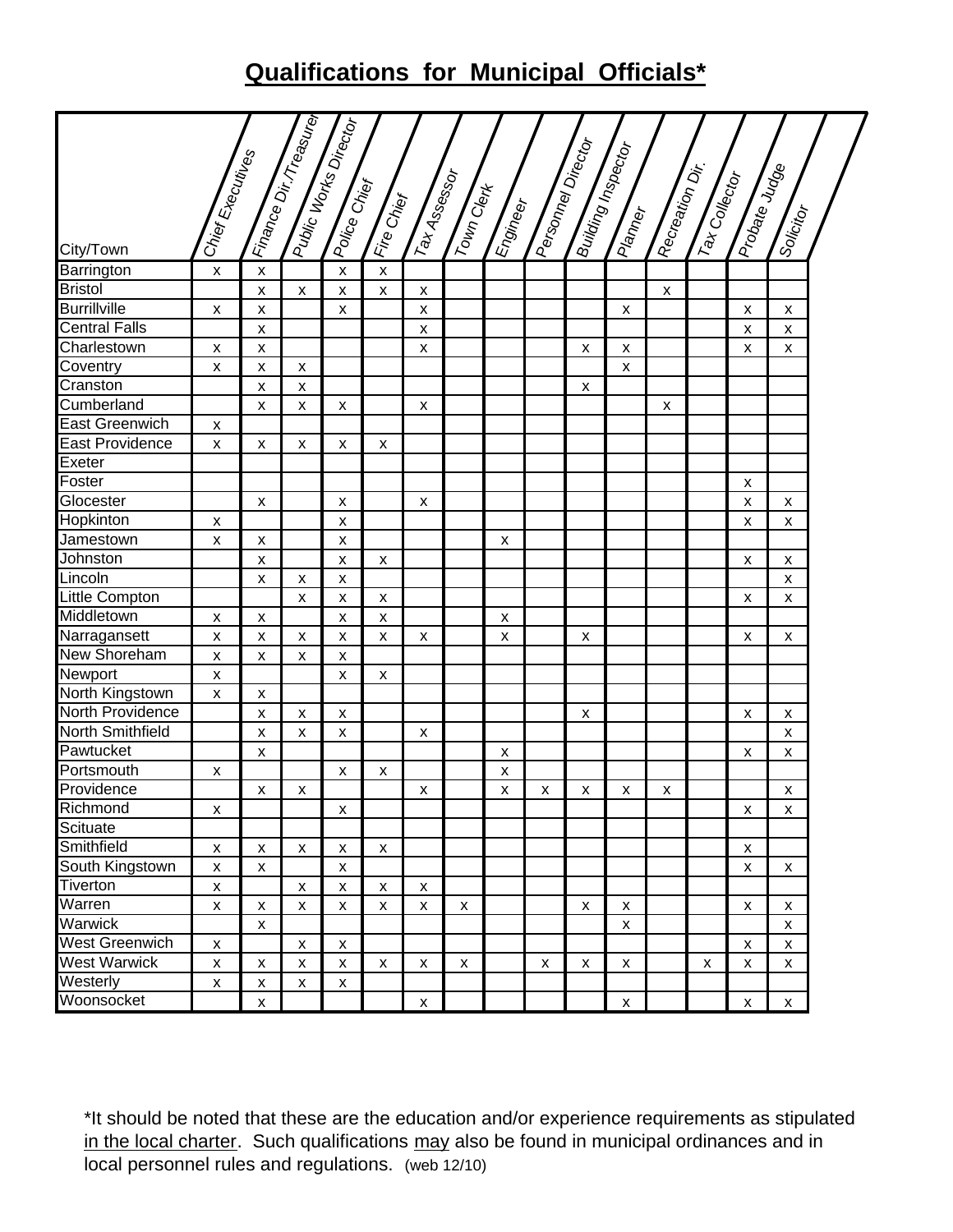# **CHIEF EXECUTIVE OFFICER ( APPOINTED )**

## **GENERAL**

The following communities require solely executive and administrative qualifications: **Jamestown; \*\*Richmond; Smithfield; South Kingstown; \*West Greenwich; Westerly.** 

- Also on the basis of character
- **\*\*** Also on the basis of educational qualifications

The following communities require executive and administrative qualifications as well as a special reference to actual experience in, or knowledge of, accepted practice in respect to the duties of the office:

## \***Barrington; \*\*Charlestown; East Greenwich; Middletown;** \***\*\* Narragansett; Newport; North Kingstown.**

- Also on the basis of character
- \*\* Adds with special reference to academic experience in accepted practices
- \*\*\* Adds education

### **SPECIFIC**

- **Burrillville:** Bachelor's degree from four year college, and three (3) years administrative experience in city/town government;
- **Coventry:** Master's degree in public administration, business administration or related master's degree from an accredited college or university, with at least five (5) years actual experience as a city, town or county government manager or assistant manager;
- **East Providence:** College graduate with master's degree in business administration or public administration, and three ( 3 ) years experience at management level;
- **Hopkinton:** Bachelor's degree or master's degree in public administration or related field, and three ( 3 ) years experience as city or town manager or assistant manager; or five ( 5 ) years successful managerial experience.
- **New Shoreham:** Bachelor's degree from an accredited college or equivalent experience;

**Portsmouth:** 1) Bachelor's degree and one (1) year administrative experience; or 2) Two ( 2 ) years college and three ( 3 ) years administrative experience; or 3) Five ( 5 ) years administrative experience;

- **Tiverton:** Bachelor's degree and five (5) years administrative experience; or
- **Warren:** Bachelor's degree or master's degree in public administration or related field, and three ( 3 ) years experience as city or town manager or assistant manager; or five ( 5 ) years successful managerial experience;
- West Warwick: Master's degree in business administration or public administration, and three (3) years experience as city/town manager; or comparable education and experience.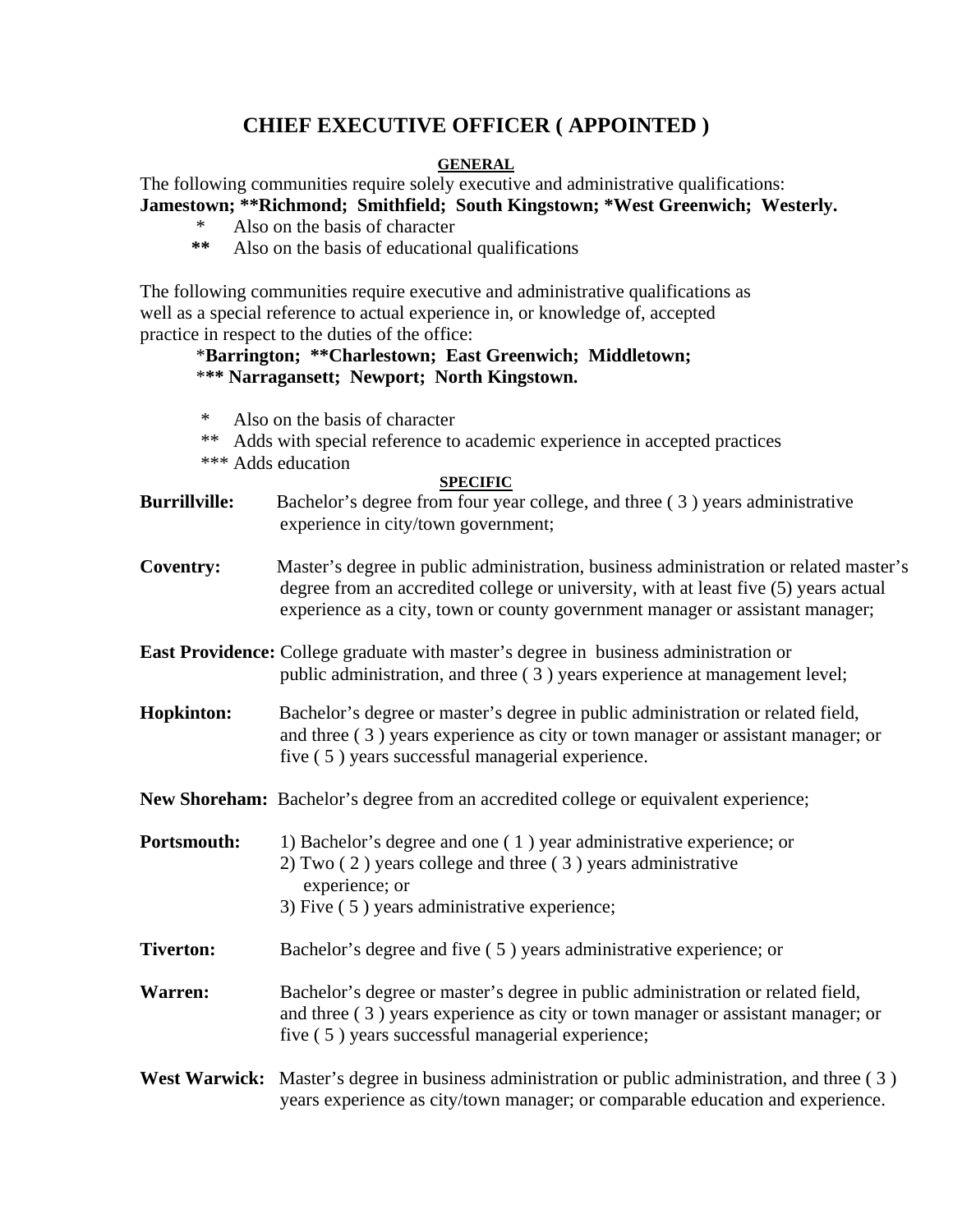# **FINANCE DIRECTOR/TREASURER**

### **GENERAL**

The following communities require knowledge of municipal accounting and taxation, and experience in budgeting and financial control:

 **Barrington; \*Bristol; Burrillville; \*\*Charlestown; Coventry; Cranston; Cumberland; East Providence; Glocester; Jamestown; Johnston; \*\*\*Lincoln; \*\*\*\*Narragansett; New Shoreham; North Kingstown; North Smithfield; Providence; South Kingstown; Warren; Warwick; Westerly; Woonsocket.** 

- **\*** Also requires professional training
- \*\* Also requires experience in computer based accounting systems
- \*\*\* Also requires professional, municipal or corporate experience
- \*\*\*\* Requires solely education and experience

**North Providence:** Experience as an accountant, or as a controller or manager of a commercial or industrial establishment or has been employed in the field of public or private finance.

### **SPECIFIC**

- **Burrillville:** Bachelor's degree from a four year college;
- **Central Falls:** Five (5) years experience as executive or controller of a business, or in public finance;
- **Coventry:** Bachelor of Arts or Bachelor of Science degree in a financial area of study;
- **Cumberland:** Bachelor's degree in the area of finance;
- **Middletown:** Ten (10) years financial management experience in the public or private sectors;
- **North Smithfield:** Bachelor's or advanced degree in accounting, finance or business management from a four (4) year college or university, and qualified to prepare financial statements;
- **Pawtucket:** Five (5) years experience as executive or controller of a business, or in public finance;
- **Providence:** College graduate ( both for finance director and treasurer ), and five (5) years experience in fiscal management or equivalent training and experience ( treasurer );
- **Smithfield:** Five (5) years supervisory experience in business or public finance or equivalent;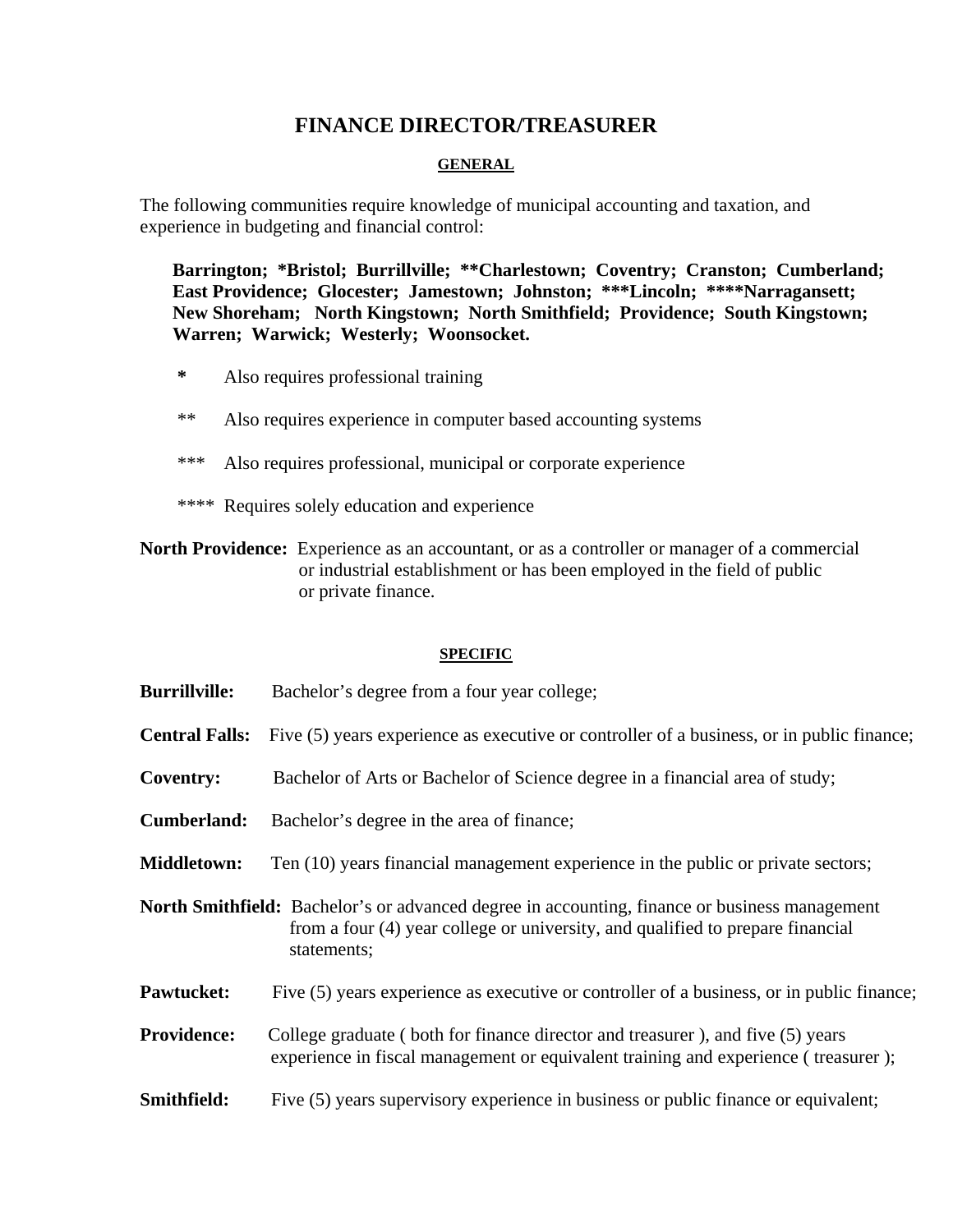# **FINANCE DIRECTOR/TREASURER ( CONT. )**

**Warren:** Bachelor's degree from a four year college;

West Warwick: Bachelor's degree from an accredited college in accounting, finance, business administration, or economics, and three (3) years experience as a comptroller, controller, accountant, auditor or a position involving similar responsibilities.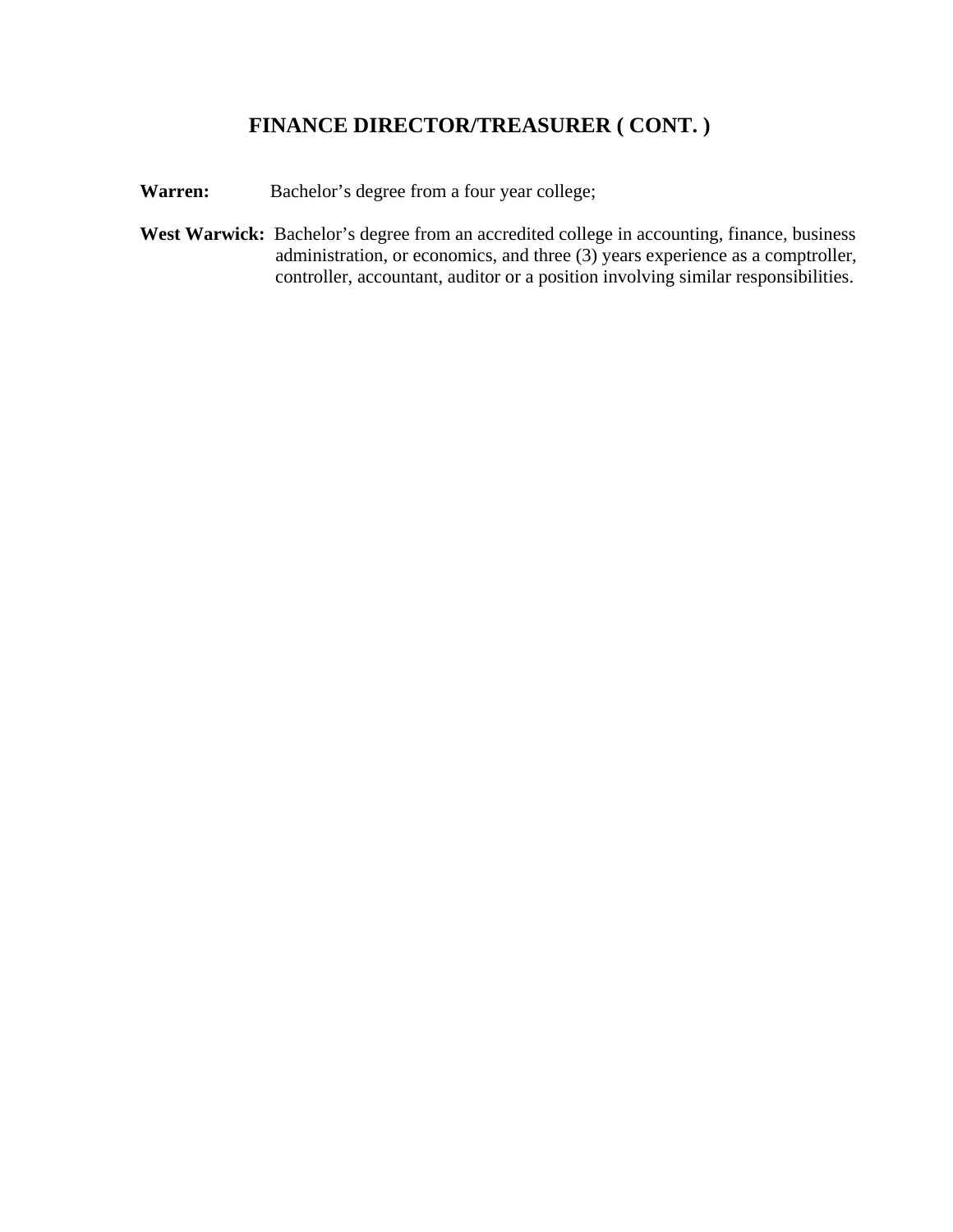# **DIRECTOR OF PUBLIC WORKS**

## **GENERAL**

The following communities require administrative or management experience:

## **Little Compton; \*West Greenwich.**

 **\*** Experience must be in public works, highway maintenance or construction

The following communities require qualification by education, training and/or experience:

## **Narragansett; \*New Shoreham; North Smithfield; \*\*Tiverton.**

- \* Specifies in public works, highway maintenance or construction
- \*\* Specifies in public works, highway maintenance or construction

## **SPECIFIC**

| <b>Bristol:</b>         | Upon recommendation of town administrator, council may prescribe<br>requirement of graduate civil engineer or equivalent training;                                              |
|-------------------------|---------------------------------------------------------------------------------------------------------------------------------------------------------------------------------|
| <b>Coventry:</b>        | Five (5) years experience in municipal engineering;                                                                                                                             |
| <b>Cranston:</b>        | Licensed engineer with five $(5)$ years experience in highway or public<br>works administration;                                                                                |
| <b>Cumberland:</b>      | Licensed engineer and public works experience;                                                                                                                                  |
| <b>East Providence:</b> | Engineering degree from an approved college and three (3) years<br>experience in engineering;                                                                                   |
| Lincoln:                | Three (3) years experience in municipal administration;                                                                                                                         |
| <b>New Shoreham:</b>    | Preference to a bachelor's degree from an accredited college;                                                                                                                   |
|                         | <b>North Providence:</b> Two (2) years supervisory experience in construction of highways or<br>buildings, in the field of public works administration; or otherwise qualified; |
| <b>Providence:</b>      | Engineering degree and five $(5)$ years experience in supervision of<br>public works or building construction; or equivalent training or experience;                            |
| Smithfield:             | Five (5) years supervisory and administrative experience in private industry<br>or public agencies, engineering or construction; or equivalent experience;                      |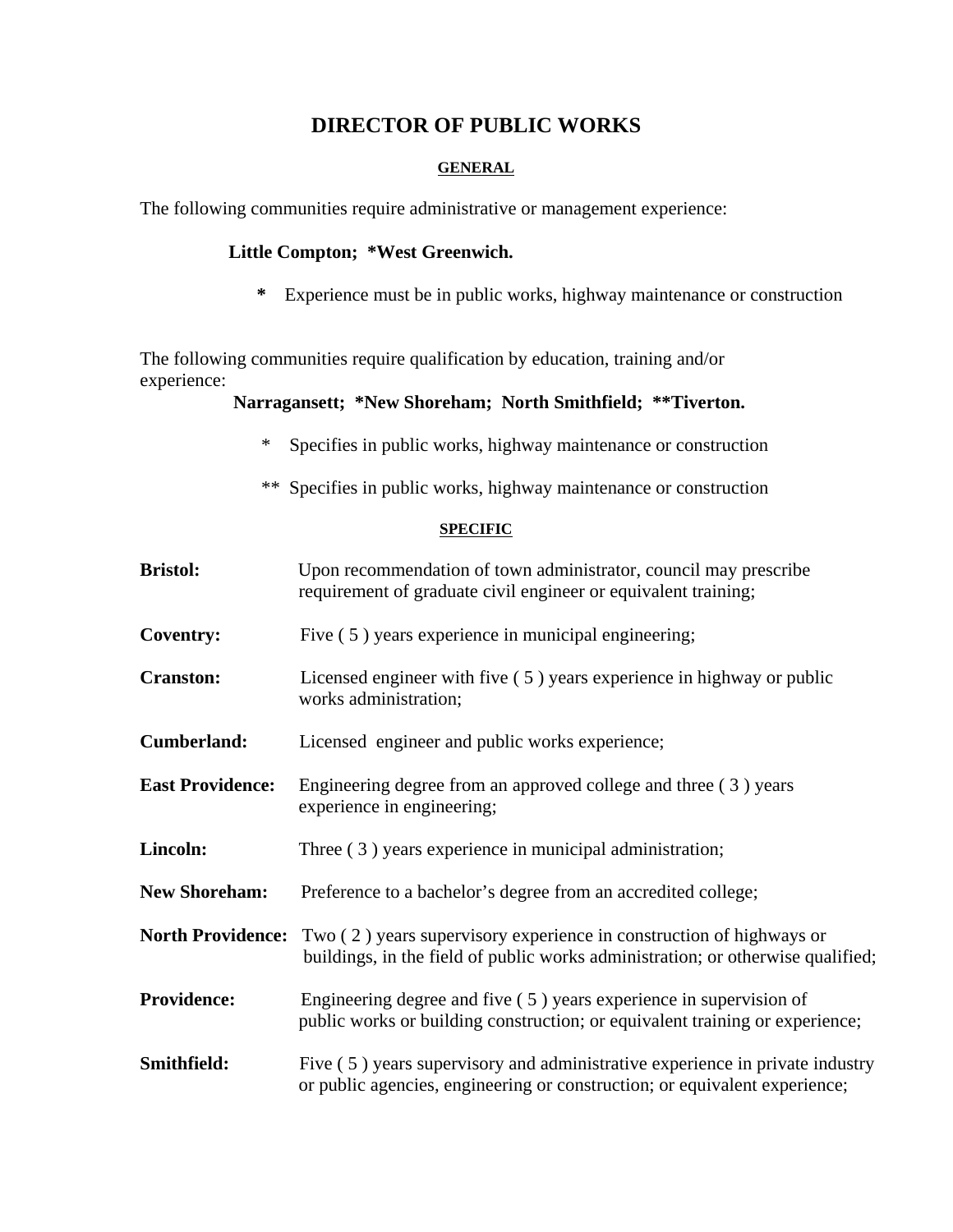# **DIRECTOR OF PUBLIC WORKS ( CONT. )**

| <b>Tiverton:</b>     | Preference to a bachelor's degree from an accredited college;                                                                                                                                       |
|----------------------|-----------------------------------------------------------------------------------------------------------------------------------------------------------------------------------------------------|
| Warren:              | Bachelor of Science in civil engineering or three (3) years public<br>works supervisory experience;                                                                                                 |
| <b>West Warwick:</b> | Bachelor's degree from a recognized college in engineering, business<br>or public administration, and three $(3)$ years experience in public<br>works field in private industry or public agencies; |
| <b>Westerly:</b>     | Civil engineering degree from an accredited engineering college.                                                                                                                                    |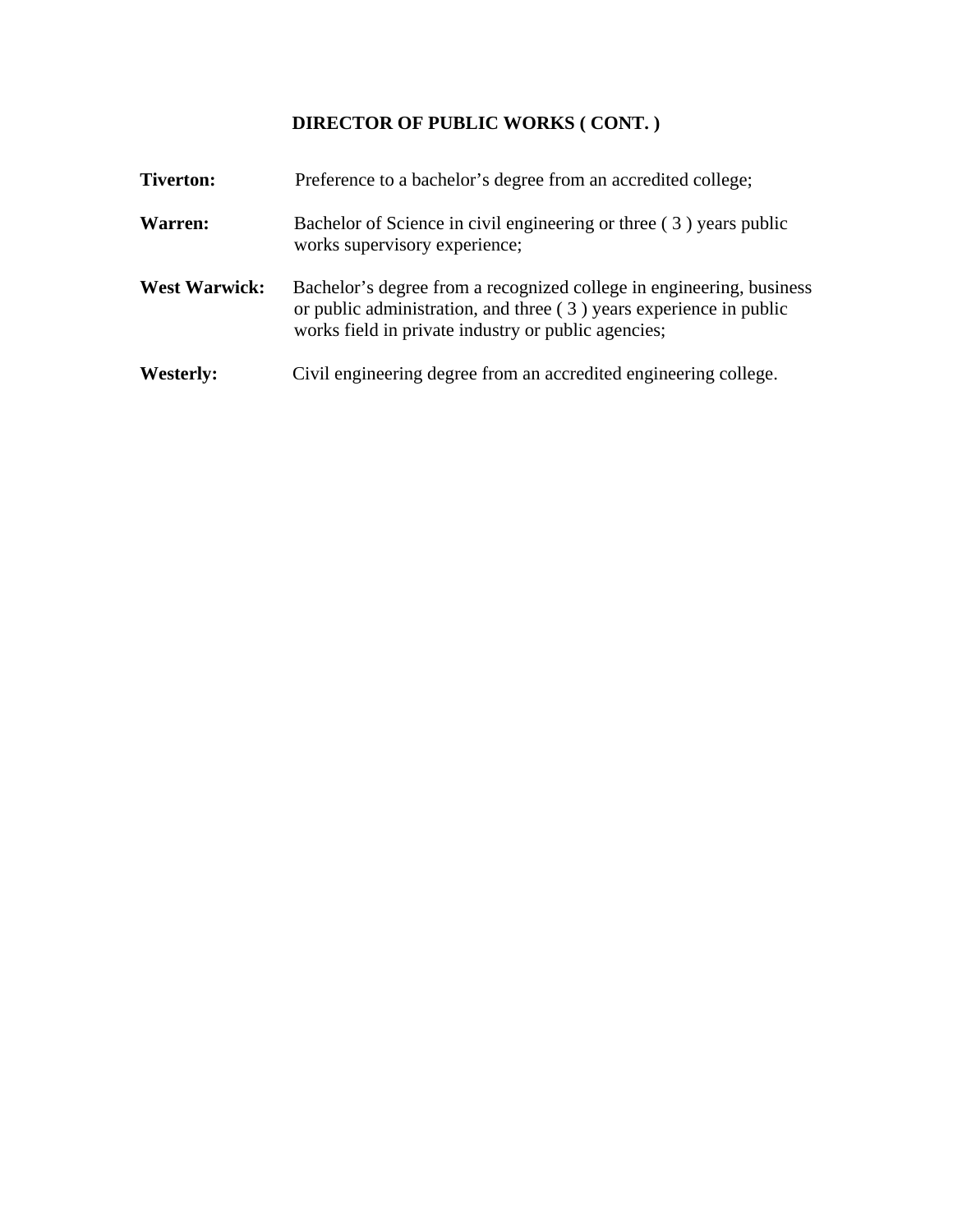# **POLICE CHIEF**

## **GENERAL**

**Barrington:** Police officer with town manager to determine experience required;

**East Providence:** An adequate knowledge of the organization and administration of a police department and several years experience in management and direction of police personnel.

## **SPECIFIC**

The following communities require three (3) years experience above the rank of patrolman:

> **\*Johnston; Little Compton; New Shoreham; \*\*North Providence; North Smithfield; Westerly.**

- **\*** Or can be a member of a law enforcement agency
- **\*\*** Also requires an examination

The following communities require five (5) years experience above the rank of patrolman:

## **\*Burrillville; \*\*Cumberland; Glocester; \*\*\*Hopkinton; Jamestown; Narragansett; Portsmouth; \*\*\*\*SoKingstown; \*\*\*\*\*Warren.**

- **\*** Also requires experience in he organization, administration, management and direction of law enforcement personnel
- **\*\*** Also requires a bachelor's degree ( effective Jan. 1, 2007 )
- **\*\*\*** Also requires a bachelor's degree in law enforcement and expertise in management of police personnel
- \*\*\*\* Or ten (10) years a member of a law enforcement agency

\*\*\*\*\* Also requires a bachelor's degree in criminal justice or law enforcement

### **OTHERS**

**Bristol:** Bachelor's degree in law enforcement or related field with ten (10) years experience, five (5) years of which are above rank of patrolman in any organized police department;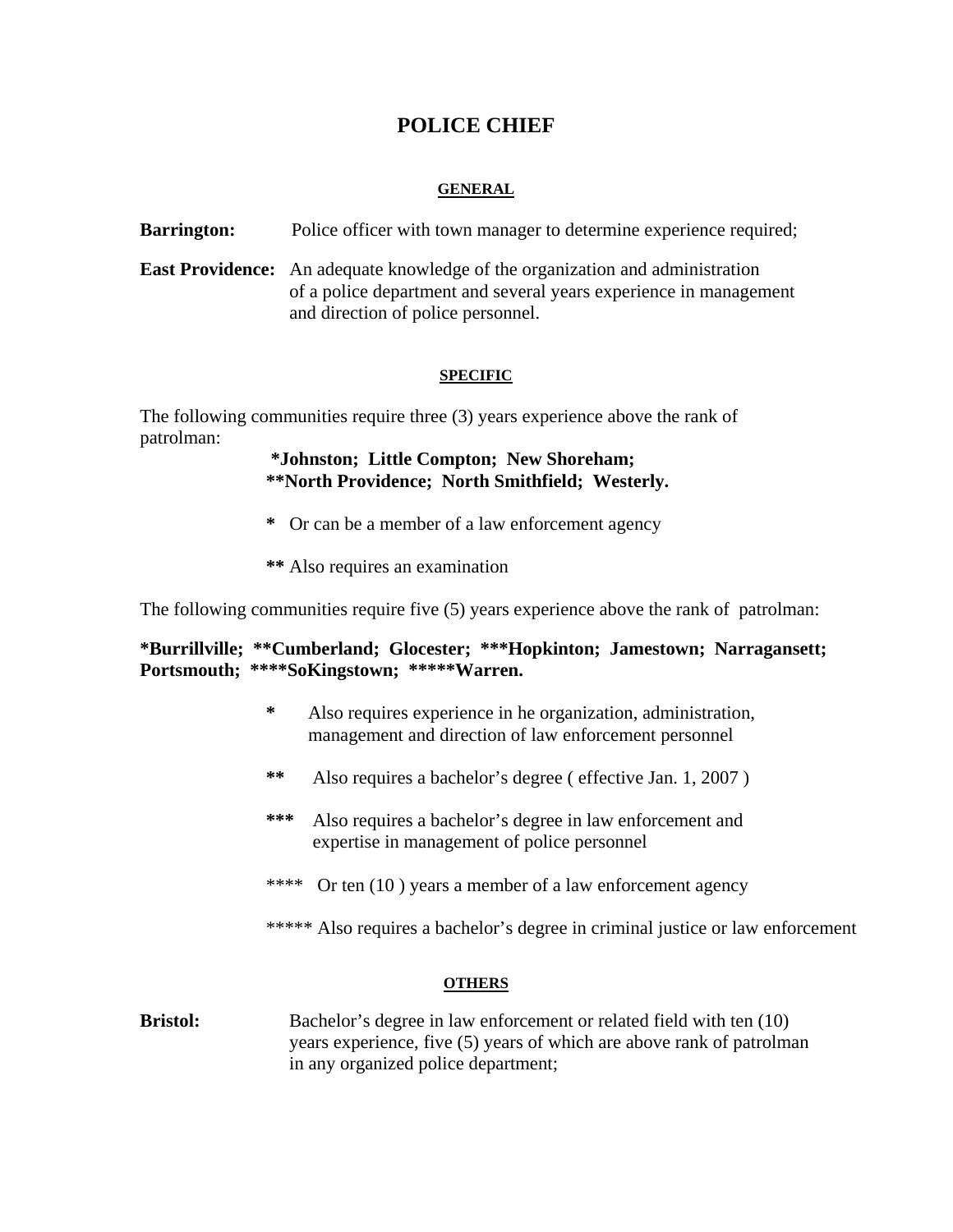# **POLICE CHIEF ( CONT. )**

| Lincoln:               | Ten $(10)$ years experience, five $(5)$ years of which are in a supervisory<br>capacity, and a rank of sergeant or above, and a bachelor's degree in criminal<br>justice, public administration, or related field; |
|------------------------|--------------------------------------------------------------------------------------------------------------------------------------------------------------------------------------------------------------------|
| <b>Middletown:</b>     | Ten (10) years experience above rank of patrolman in any organized<br>police department or equivalent law enforcement agency;                                                                                      |
| Newport:               | Five (5) years of continuous service;                                                                                                                                                                              |
| <b>Richmond:</b>       | Five (5) years of supervisory or administrative experience in law<br>enforcement;                                                                                                                                  |
| Smithfield:            | Five (5) years supervisory experience in law enforcement or equivalent;                                                                                                                                            |
| <b>Tiverton:</b>       | Five (5) years in rank of lieutenant or higher with command experience,<br>and a bachelor's degree in criminal justice;                                                                                            |
| <b>West Greenwich:</b> | Five (5) years experience above rank of corporal, and ten (10) years<br>total experience in an organized police department;                                                                                        |
| <b>West Warwick:</b>   | Bachelor's degree in law enforcement or business management, and<br>three $(3)$ years experience as a supervisor in law enforcement.                                                                               |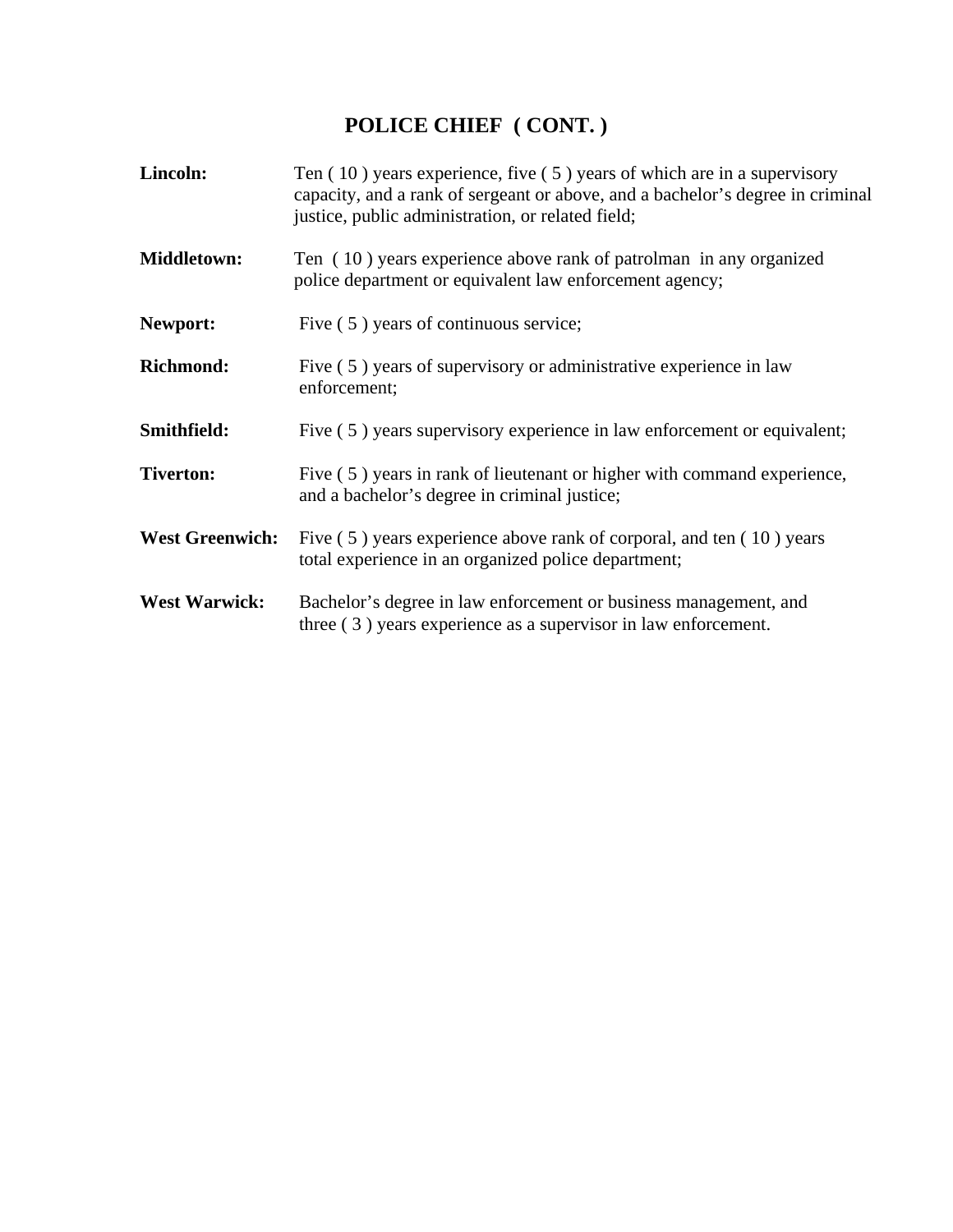## **FIRE CHIEF**

## **GENERAL**

**Barrington:** Practical experience in the fields of fire fighting and fire prevention, and received such training in a recognized fire fighting school; or such practical experience which is equivalent thereto.

The following communities require an adequate knowledge of the organization and administration of a permanent fire department, and several years experience in the management and direction of fire department personnel:

## **East Providence; Johnston; Narragansett.**

### **SPECIFIC**

### **Three ( 3 ) Years Experience**

**Little Compton:** Three (3) years experience above the rank of firefighter;

West Warwick: College graduate with a bachelor's degree in fire sciences, public administration, or business management, and three ( 3 ) years experience in a supervisory capacity in a fire department.

### **Five ( 5 ) Years Experience**

- **Narragansett:** Five (5) years experience above rank of private;
- **Newport:** Five (5) years of continuous service;
- **Portsmouth:** Fireman with five (5) years experience in fire fighting and fire prevention;
- **Smithfield:** Five (5) years supervisory experience in fire fighting and fire prevention, or substantially equivalent experience;

### **Seven ( 7 ) Years Experience**

**Warren:** Member of Warren fire dept. with seven (7) years experience as line officer; must hold current certification status as EMT; current certification as NFPA 101 holder or acquire within one year of appointment; hold an associate degree in fire sciences or a related field.

### **Ten ( 10 ) Years Experience**

- **Bristol:** 1) Eight (8) years as member of Bristol Fire Department; and 2) Ten (10) years combined experience in firefighting, fire prevention, and emergency medical services; and 3) Five (5) years at the company officer level or above in organized fire
	- department.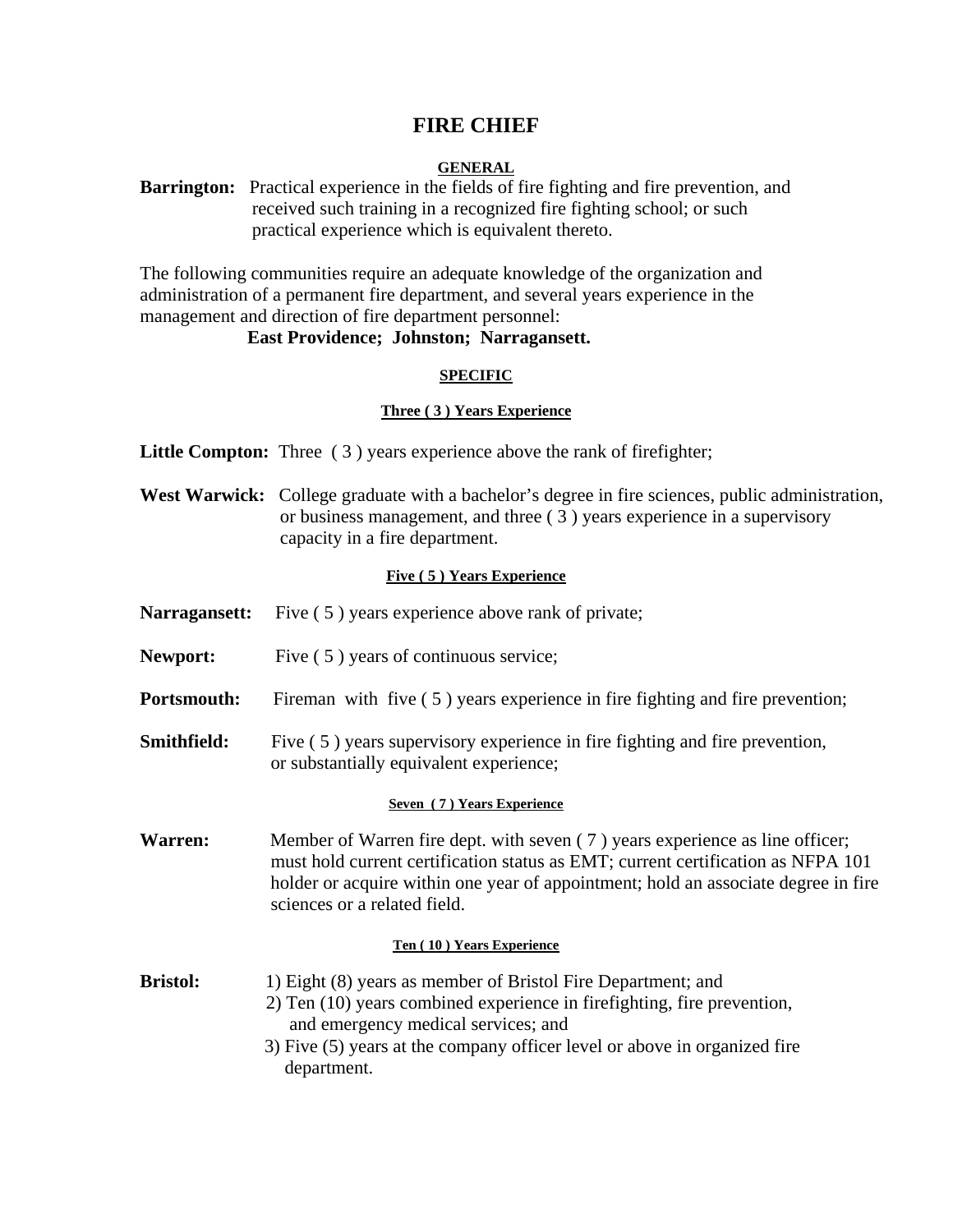# **FIRE CHIEF ( CONT. )**

**Middletown:** Ten (10) years experience in fire fighting and fire prevention.

## **Tiverton:** 1) Ten (10) years experience with progressively greater responsibility; and

2) Associates degree in fire sciences, public administration or related field; and

- 3) Five ( 5 ) years experience in command position and two (2) years of administrative experience; and
- 4) Be a qualified emergency medical technician.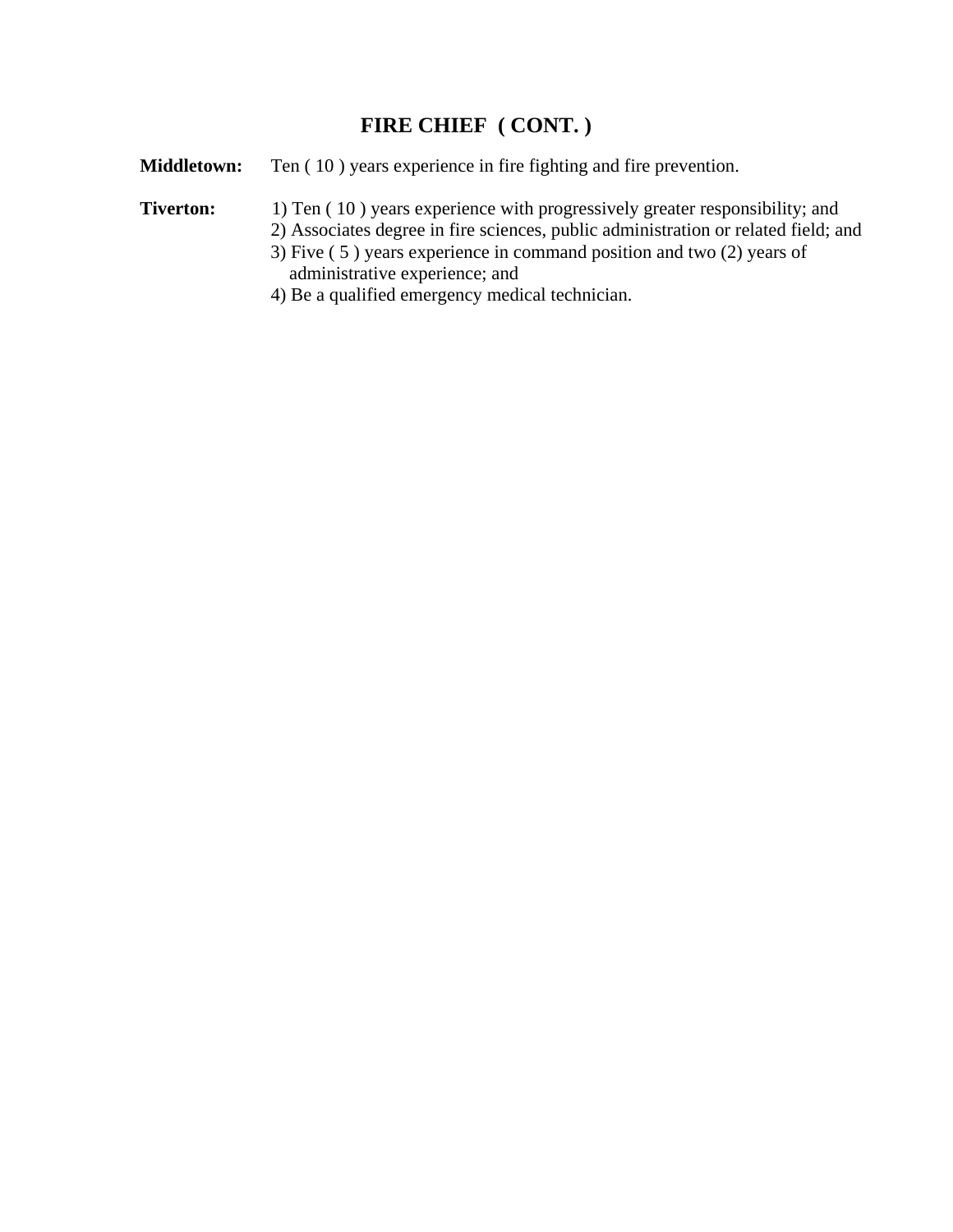# **TAX ASSESSOR**

## **GENERAL**

The following communities require knowledge and experience in the appraisal of real and personal property:

## **Bristol; Central Falls; \*Charlestown; Glocester; \*\*Narragansett; North Smithfield; Woonsocket.**

- \* Also requires possession of skills in computer based data processing systems used in tax assessment
- \*\* Requires solely education and experience

### **SPECIFIC**

| <b>Burrillville:</b> | Hold a certificate of residential appraisal or its equivalent, or must<br>acquire within one year of appointment;                                                                                          |
|----------------------|------------------------------------------------------------------------------------------------------------------------------------------------------------------------------------------------------------|
| <b>Cumberland:</b>   | Hold a certificate from the Rhode Island Association of Assessing Officers,<br>or acquire within three years of appointment;                                                                               |
| Glocester:           | Hold a certificate of residential appraisal or its equivalent, or must<br>acquire within one year of appointment;                                                                                          |
| <b>Providence:</b>   | College graduate with five (5) years experience in real estate appraisal<br>of commercial and residential property; or equivalent training or experience;                                                  |
| <b>Tiverton:</b>     | Minimum qualifications of state certification as assessor;                                                                                                                                                 |
| <b>Warren:</b>       | Hold a certificate from the Rhode Island Association of Assessing Officers<br>or its equivalent, or acquire within three years of appointment;                                                             |
|                      | West Warwick: Degree from an accredited college with courses in business management or<br>equivalent, and hold a Rhode Island real estate broker's license with three (3)<br>years experience as a broker. |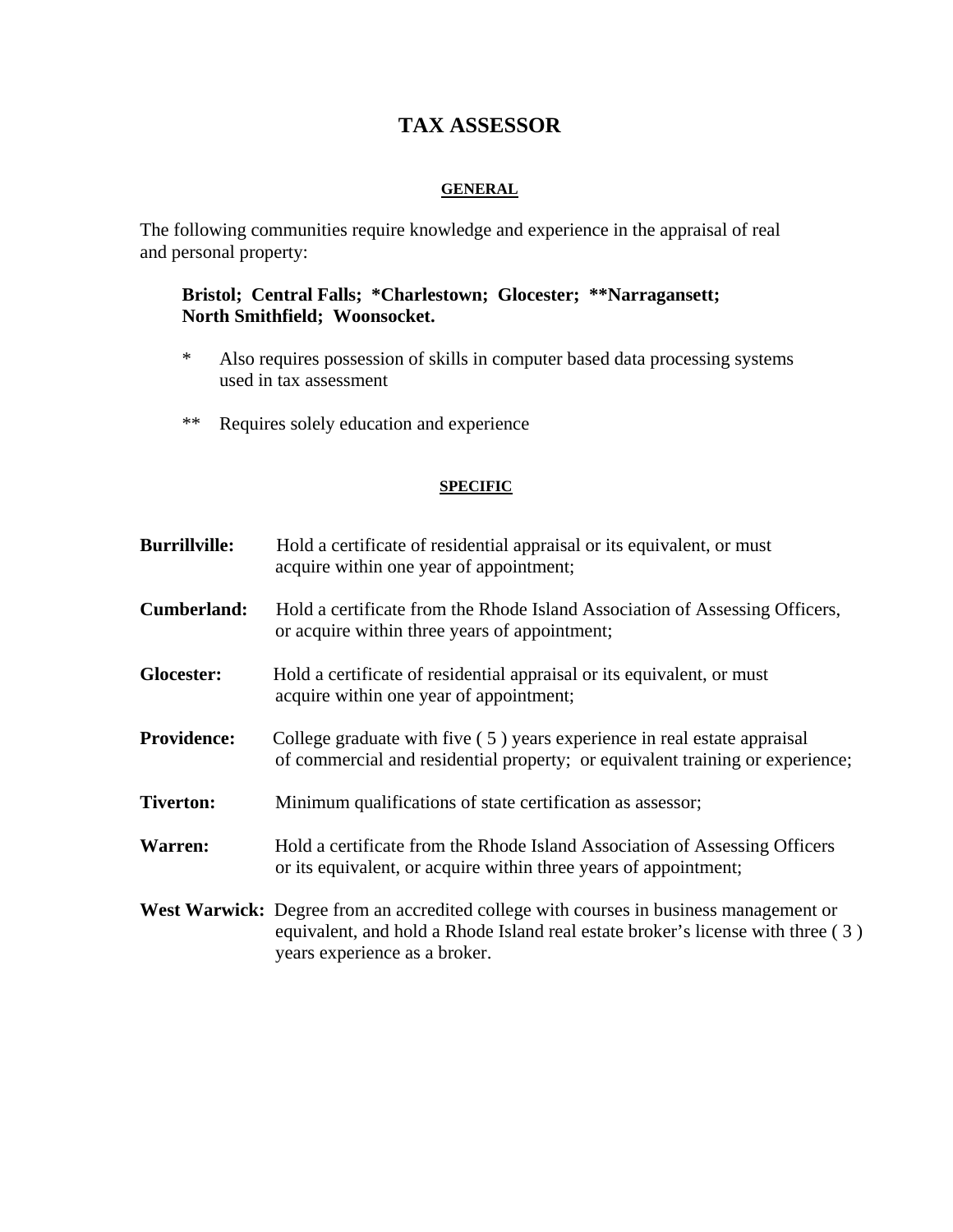### **MISCELLANEOUS POSITIONS**

### **BUILDING INSPECTOR**

**Charlestown:** Working knowledge of all aspects of construction of commercial and residential buildings, participated in construction for five ( 5 ) years, and certified by the state for building inspection; **Cranston:** Trained and experienced as an architect, builder or engineer in the field of building construction; **Narragansett:** Five (5) years in the construction field with working knowledge of construction of commercial and residential buildings; **North Providence:** Must be an architect and licensed civil engineer or have five (5) years experience in the general contracting of building construction; **Providence:** Registered professional engineer or registered architect, or has had twelve ( 12 ) years as a general building contractor and/or supervisor of building construction with five ( 5 ) years in responsible charge of important building work; or equivalent training or experience; **Warren:** Certified by the Building Commissioner via the Building Code Standards Committee. West Warwick: Certified building official pursuant to the laws of the State of Rhode Island.

### **BUSINESS MANAGER**

**Little Compton:** Academic training in management and administration and/or five (5) years management experience, preferably in local or state government, with expert knowledge and/or experience in personnel administration, labor negotiation, budgeting, financial administration, accounting, land use planning, public works or municipal law.

### **INTERNAL AUDITOR**

**Cranston, Providence:** Both communities require a certified public accountant with five (5) years experience in finance and operational auditing; or equivalent training and experience.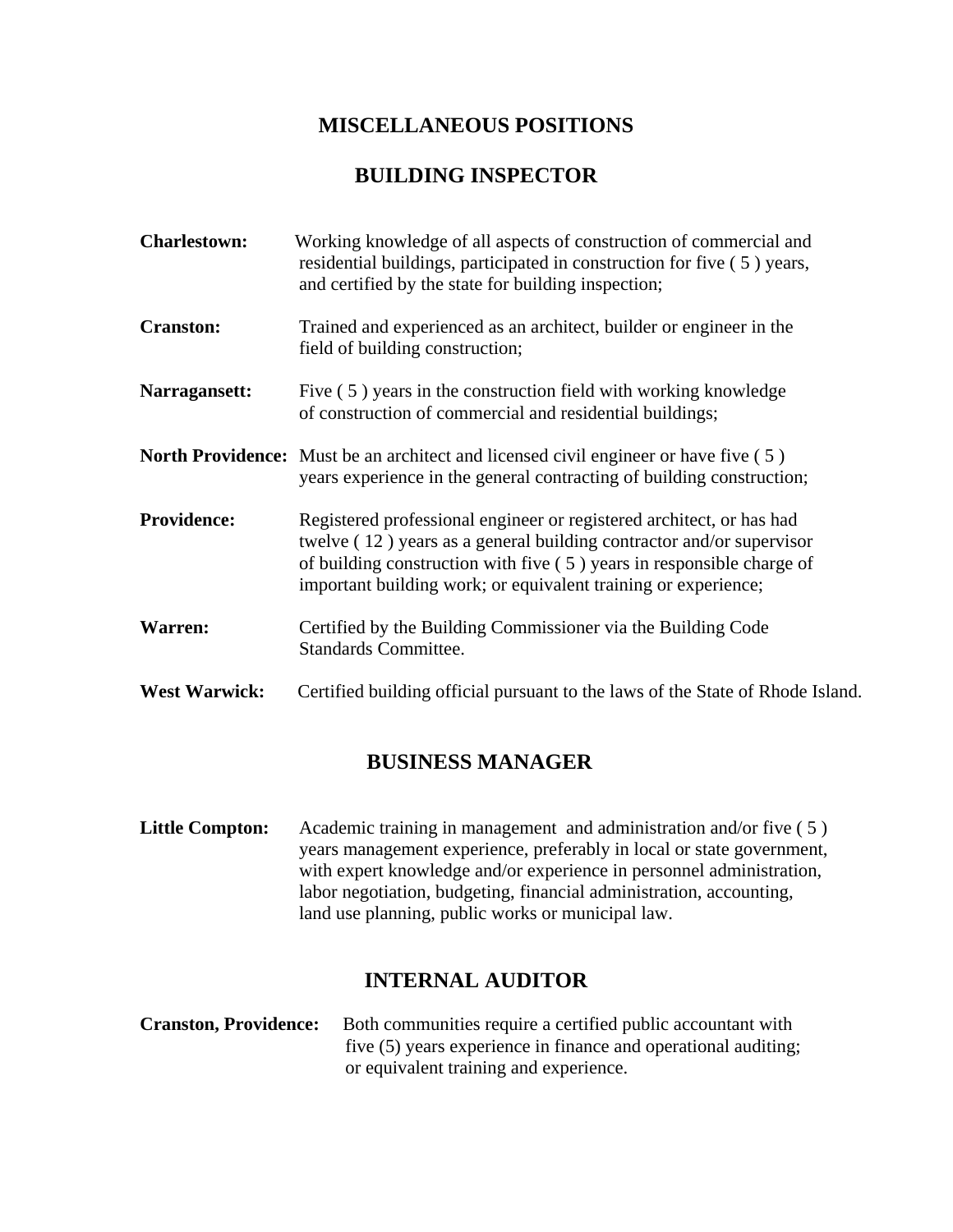### **TOWN CLERK**

- **Warren:** High school diploma, with a business school diploma or an associates degree in a business related field desirable, and five ( 5 ) years experience in office management or as an administrative assistant or executive secretary;
- West Warwick: Possess qualifications consistent with the objectives of the Town Clerk's Association, and three ( 3 ) years experience in a supervisory capacity.

### **CITY/TOWN ENGINEER**

| Jamestown:         | Registered professional engineer licensed to practice in Rhode Island;                          |
|--------------------|-------------------------------------------------------------------------------------------------|
| <b>Middletown:</b> | Civil engineer;                                                                                 |
| Narragansett:      | Professional engineer licensed in Rhode Island and qualified by education<br>and/or experience; |
| <b>Pawtucket:</b>  | Civil engineer with five (5) years practical experience;                                        |
| <b>Portsmouth:</b> | Registered professional engineer licensed to practice in Rhode Island;                          |
| <b>Providence:</b> | Professional engineer with five (5) years of service.                                           |

### **DEPUTY / ASSISTANT FIRE CHIEF**

**Warren:** Member of Warren fire department for a minimum of ten (10) years; held the rank of lieutenant or higher for four (4) years; and meets training requirements of fire department.

## **DIRECTOR OF HUMAN SERVICES**

**Coventry:** Master's degree in an area of human services from an accredited college or university, and five (5) years of demonstrated experience in supervising professionals and para-professionals, managing social programs and services, and administering budgets and grants.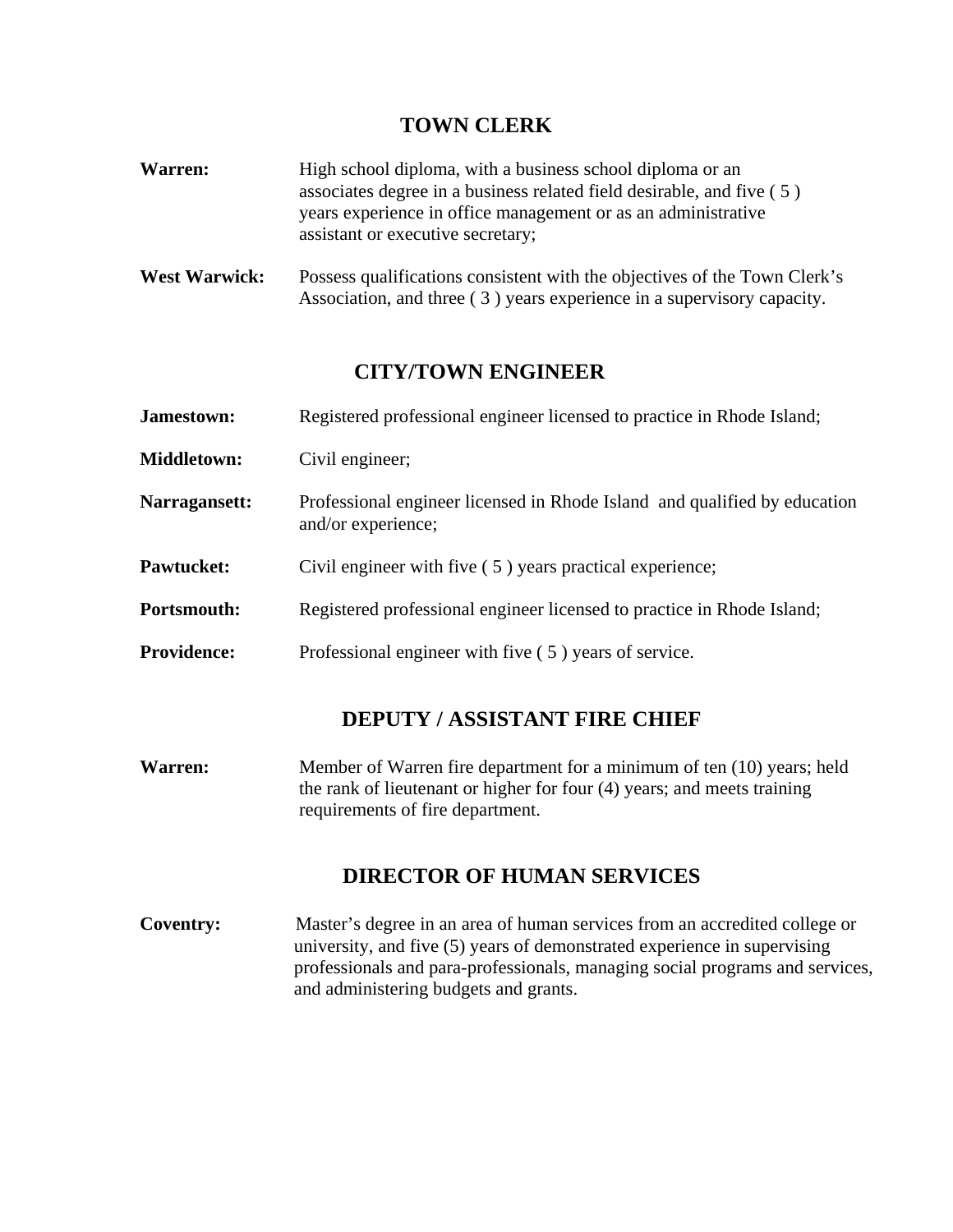### **PERSONNEL DIRECTOR**

- **Providence:** Bachelor's degree from an accredited college, and five (5) years experience in personnel management of an employment system; or an equivalent combination of training and supervisory experience;
- West Warwick: Bachelor's degree from an accredited college in personnel management, labor relations or business administration, and three ( 3 ) years experience in personnel management.

### **CITY/TOWN PLANNER**

- **Burrillville:** Degree in planning or related field or equivalent experience; and experience in local planning and zoning, or knowledge of generally accepted planning principles;
- **Charlestown:** Qualifications and broad experience in community planning;
- **Coventry:** Possess knowledge of planning, zoning, subdivision regulations and other allied programs and projects;
- **Providence:** Ten (10) years experience in professional city planning and urban development, with five ( 5 ) years of supervisory and administrative experience; or an equivalent combination of professional training and supervisory experience in city planning or related fields;
- **Warren:** Master's degree in urban planning and two (2) years of professional planning experience; or a bachelor's degree in urban planning and four (4) years of professional planning experience;
- **Warwick:** Training and experience in city planning;
- West Warwick: Graduate from a recognized college with a master's degree in urban planning, and three ( 3 ) years experience as city/town planner;
- **Woonsocket:** Four (4) years experience in city or regional planning or urban renewal, with one ( 1 ) year in a responsible planning position.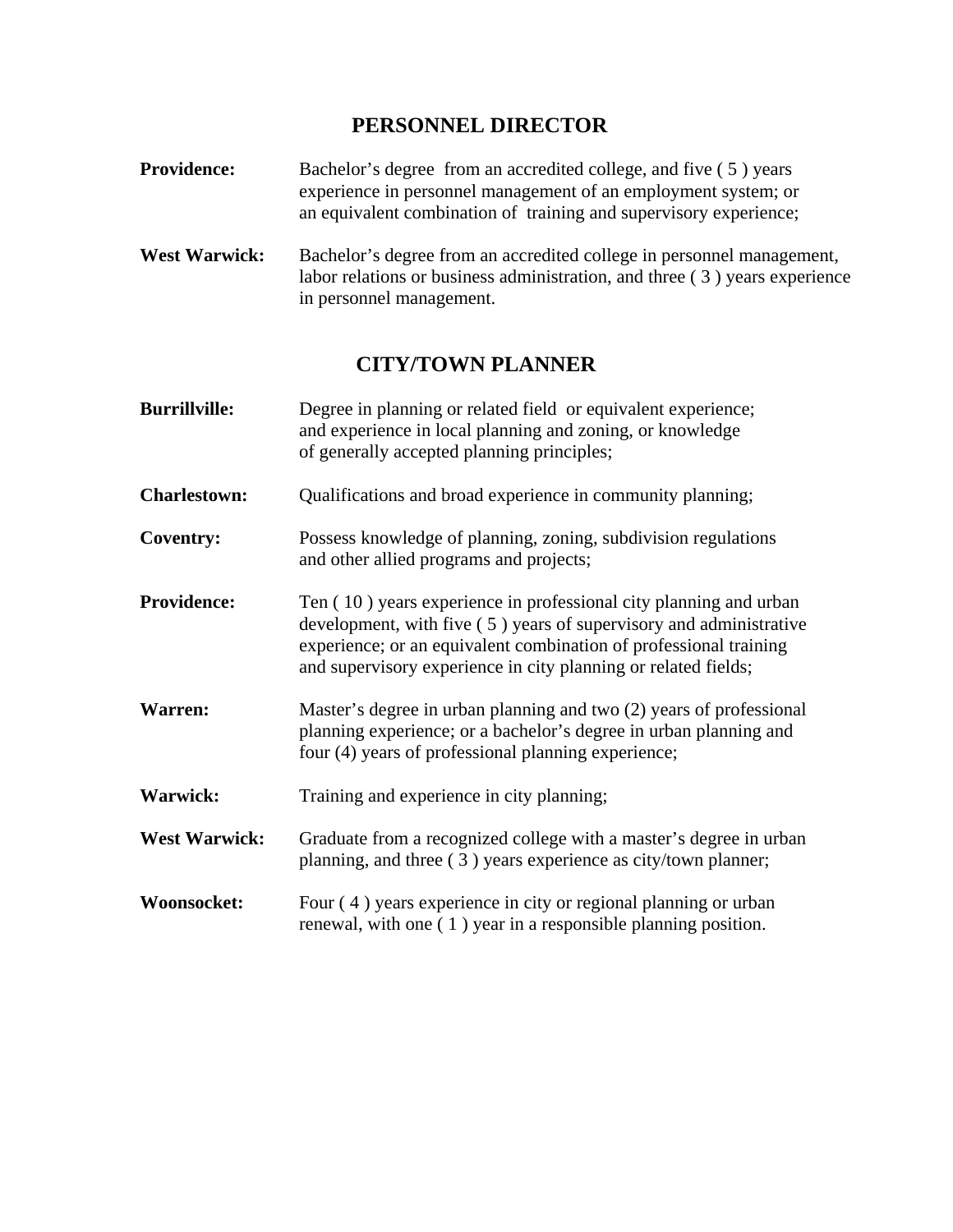## **DIRECTOR OF PUBLIC HEALTH**

| <b>Charlestown:</b> | Physician;                                                                                                      |
|---------------------|-----------------------------------------------------------------------------------------------------------------|
| Johnston:           | Licensed physician;                                                                                             |
| Lincoln:            | Licensed physician, and appointment approved by state director of<br>public health;                             |
|                     | <b>North Kingstown:</b> Physician admitted to practice medicine in Rhode Island;                                |
| Pawtucket:          | Graduate of a recognized school of public health or physician<br>licensed to practice medicine in Rhode Island. |

### **DIRECTOR OF RECREATION**

- **Bristol:** Professional training in recreation/leisure and park development with at least five (5) years experience in related fields.
- **Cumberland:** Academic training in recreation activity and/or experience in the administration of public recreation programs;
- **Providence:** Bachelor's degree from an accredited college in health sciences, recreation, education or related fields, and five ( 5 ) years experience in a supervisory capacity; or equivalent training or experience.

### **DIRECTOR OF RESCUE SERVICE**

**Cumberland:** Be qualified as Emergency Medical Technician – Cardiac, and five (5) years experience on a rescue service or comparable experience.

## **TAX COLLECTOR**

West Warwick: Graduate from a recognized college with courses emphasizing business management, accounting, business or public administration, and three ( 3 ) years experience in a supervisory capacity.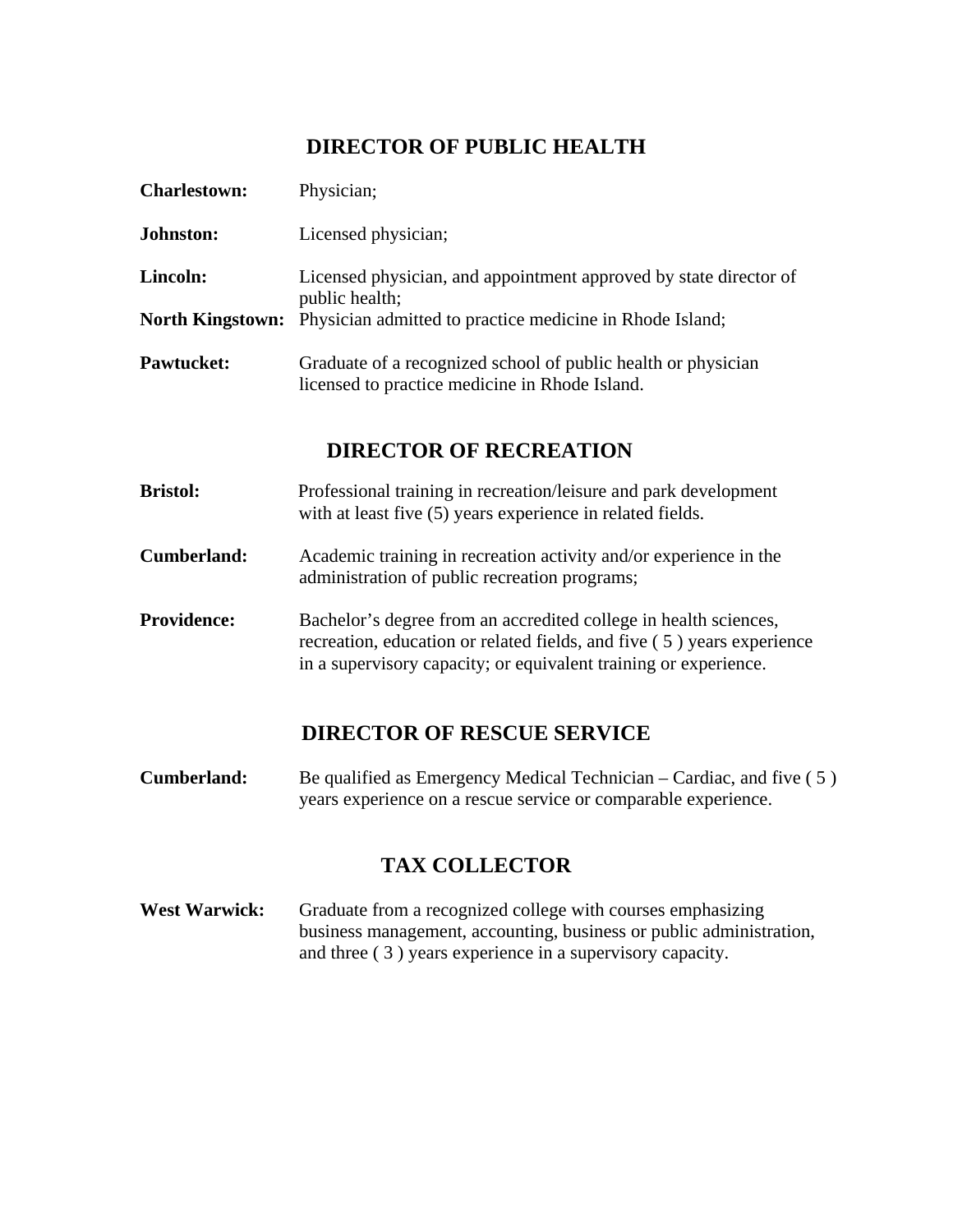#### **CITY/TOWN SOLICITOR**

#### **GENERAL**

All solicitors are required to be attorneys-at-law in good standing who have been admitted to the practice of law in the state of Rhode Island.

#### **SPECIFIC**

The following is a breakdown by community of the number of years of practice that is required:

Two ( 2 ) years: **Central Falls**.

Three ( 3 ) years: **\*North Smithfield; West Warwick.**

Four ( 4 ) years: **Charlestown; Hopkinton; Johnston; Narragansett; South Kingstown.**

 Five ( 5 ) years: **Burrillville; Cranston; Glocester; Lincoln; North Providence; Pawtucket; Providence; Richmond; Warren; Warwick; Woonsocket.** 

**\*** Also requires admittance to practice by the U.S. District Court for the District of Rhode Island

**OTHERS**

Little Compton: Requires significant experience.

**West Greenwich:** Requires experience in municipal law.

### **PROBATE JUDGE**

#### **GENERAL**

All probate judges are required to be attorneys-at-law in good standing who have been admitted to the practice of law in the state of Rhode Island.

#### **SPECIFIC**

The following is a breakdown by community of the number of years of practice that is required:

> Two ( 2 ) years: **Central Falls.** Three ( 3 ) years: **Pawtucket; West Warwick.** Four ( 4 ) years: **Charlestown; Hopkinton; Johnston; Narragansett; South Kingstown.** Five ( 5 ) years: **Burrillville; Cranston; Foster; Glocester; Little Compton; North Providence; Richmond; Smithfield; Warren; West Greenwich; Woonsocket.**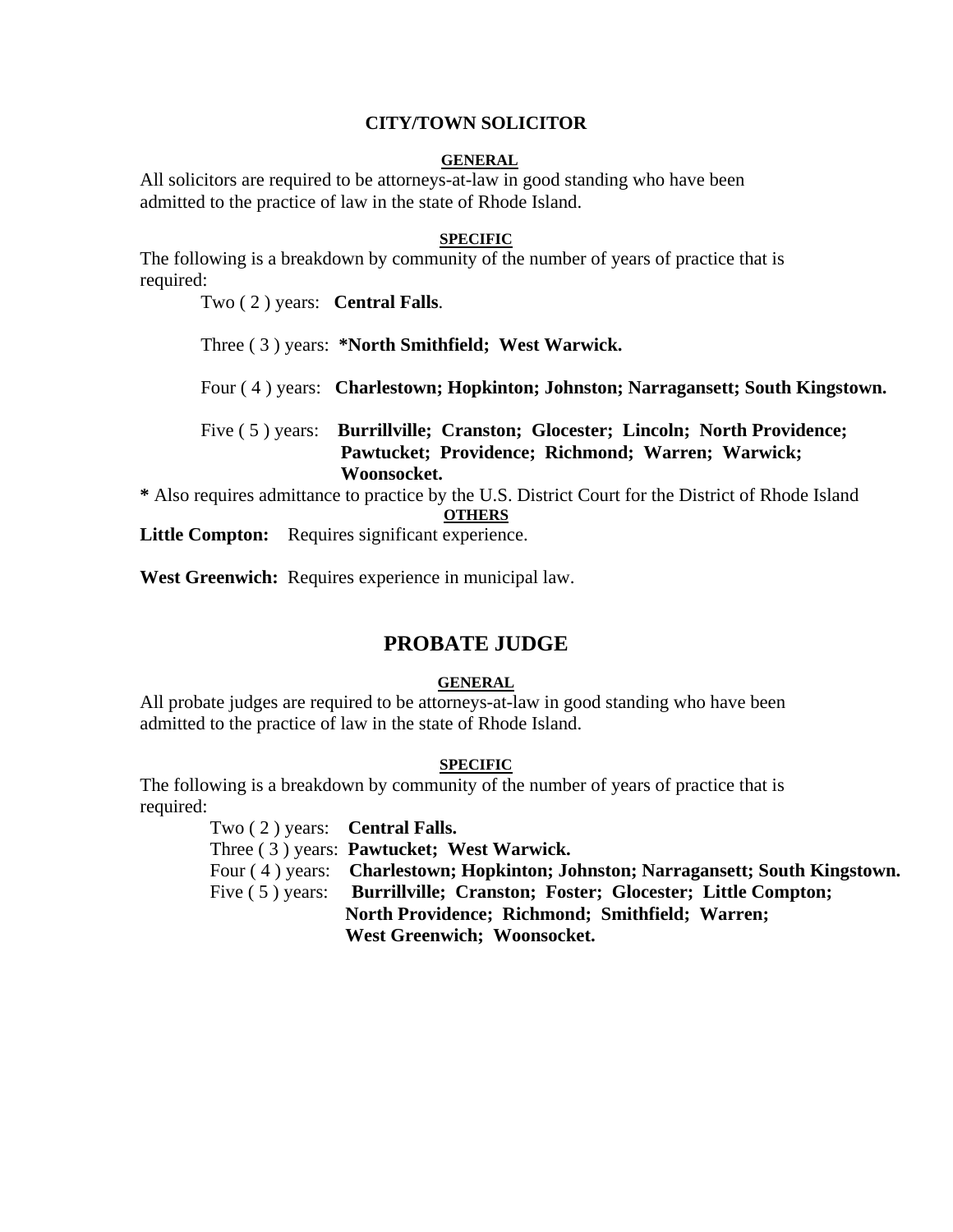### **ADDITIONAL POSITIONS – CITY OF PROVIDENCE**

**Budget Analyst:** Master's degree in business administration, and five (5) years supervisory experience in budget analysis and budget projection; or equivalent training or experience; **Budget Officer:** College graduate with a degree in finance or business administration, and five ( 5 ) years experience supervising a budget process; or equivalent training or experience; **City Controller:** Licensed public accountant; or equivalent training or experience; **Public Property** Bachelor's degree from an accredited college or five (5) years supervising **Director:** a centralized system for purchase, distribution and inventory of supplies, or supervising building maintenance; or equivalent training or experience; **Public Safety** Bachelor's degree from an accredited college, and five (5) years **Commissioner:** supervisory experience in administration or community relations; or equivalent training and supervisory experience; **Traffic Engineer:** Professional training in the field of traffic engineering, and employed for five ( 5 ) years in traffic engineering or a closely related field; or equivalent training or experience.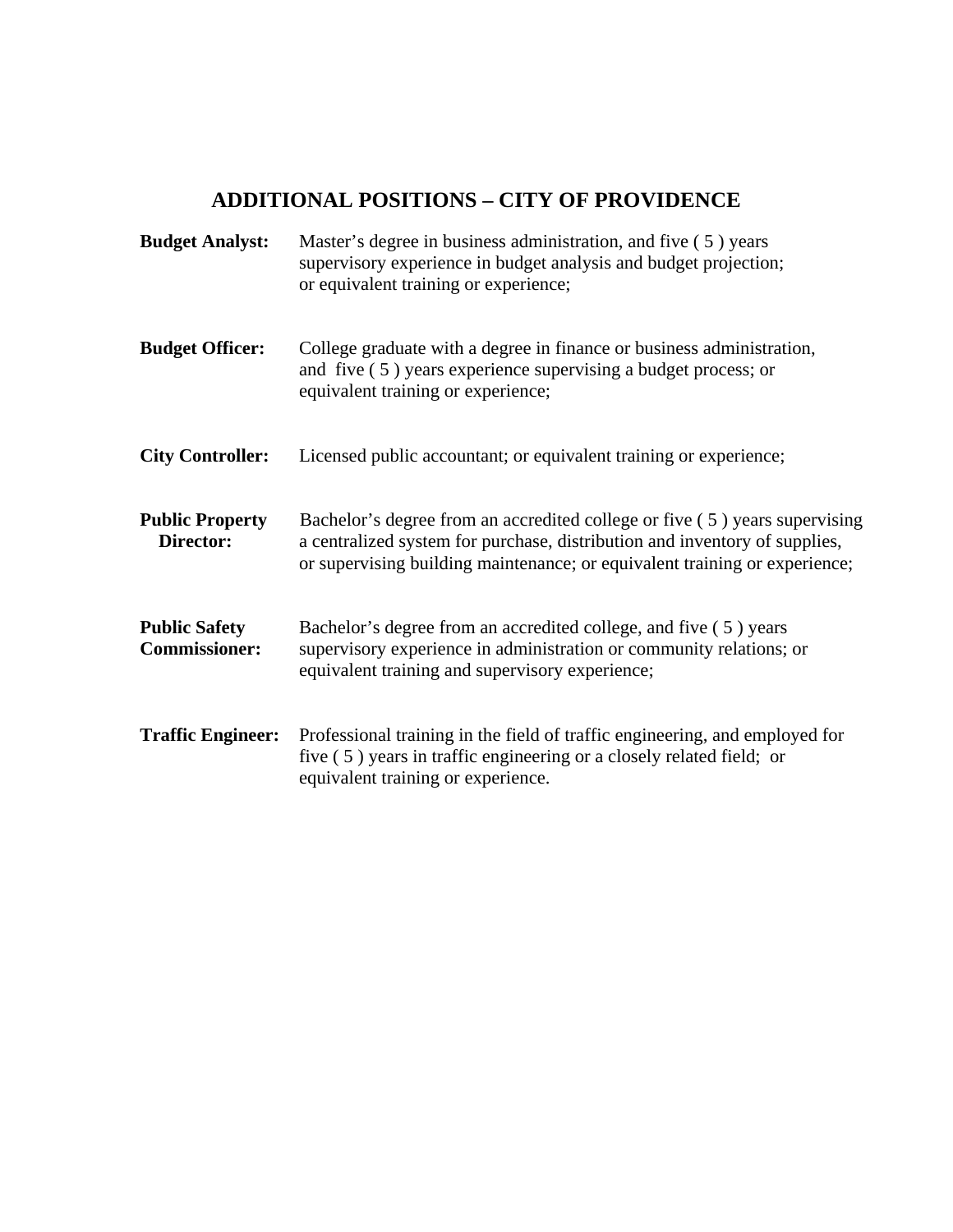### **Recall Provisions**

| City/Town<br><b>Charter</b><br><b>Section</b> | Time in Office<br>to be Subject<br>to Recall             | <b>Electors Needed</b><br>to Apply<br>for Petition | Time<br><b>Allotted</b><br>For<br><b>Obtaining</b><br><b>Signatures</b> | <b>Signatures Needed on Petition</b><br>to Hold Recall Election                    |                                                                                                                                      | <b>Election to be Held</b>                                                      | <b>Votes Necessary</b><br>for Recall                                                           |
|-----------------------------------------------|----------------------------------------------------------|----------------------------------------------------|-------------------------------------------------------------------------|------------------------------------------------------------------------------------|--------------------------------------------------------------------------------------------------------------------------------------|---------------------------------------------------------------------------------|------------------------------------------------------------------------------------------------|
| Burrillville<br>Sec. 2.07                     | After 6 months and<br>at least 12 months<br>left in term | 5 qualified<br>voters                              | 30 days                                                                 | 15% of persons registered to vote<br>at last regular election                      |                                                                                                                                      | Not less than 30 days<br>nor more than 60 days                                  | Simple majority                                                                                |
| Central Falls*<br>Sec. 4-105                  | After 6 months and<br>at least 6 months<br>left in term  | 500 electors                                       | 28 days                                                                 | 20% of electors eligible to vote                                                   |                                                                                                                                      | Not less than 64 days<br>nor more than 90 days                                  | Simple majority                                                                                |
| Charlestown<br>Sec. C-187                     | After 4 months and<br>at least 6 months<br>left in term  | 5 qualified<br>voters                              | 75 days                                                                 | 20% of average number of persons<br>who voted in last two (2) general<br>elections |                                                                                                                                      | Not less than 45 calendar<br>days but not more than<br>60 calendar days         | Simple majority                                                                                |
| Coventry<br>Sec. 2.03                         | After 6 months                                           | One registered<br>voter                            | 30 days                                                                 | Town-wide:                                                                         | 30% of registered voters<br>town-wide and 20% in<br>each council district<br>District level: 30% of registered voters<br>in district | Within 75 days but not<br>within 120 days of another<br>election (on a Tuesday) | Simple majority                                                                                |
| Cranston<br>Sec. 2.08                         | After 6 months                                           | One qualified<br>elector                           | 90 days                                                                 | City-wide:                                                                         | 20% of all qualified electors<br>Ward/District: 20% of qualified electors in<br>ward or district                                     | Not less than 30 days<br>nor more than 60 days                                  | 2/3rds majority                                                                                |
| Exeter<br>Sec. 203                            | After 180 days<br>and at least 180 days<br>left in term  | 5 qualified<br>electors                            | 120 days                                                                |                                                                                    | 10% of electors registered at last election                                                                                          | Not less than 20 days<br>nor more than 60 days                                  | Simple majority                                                                                |
| Glocester<br>Art. XIV,<br>Sec. 16             | After 6 months                                           | 5 qualified<br>electors                            | 60 days                                                                 | 10% of registered voters of town                                                   |                                                                                                                                      | Not more than 60 days                                                           | Simple majority                                                                                |
| Middletown<br>Sec. 404                        | At least 180 days<br>left in term                        | Unspecified                                        | Unspecified                                                             | 20% of persons registered to vote<br>at last election                              |                                                                                                                                      | Not less than 30 days nor<br>more than 45 days                                  | Simple majority                                                                                |
| N. Kingstown<br>Sec. 1206                     | After 6 months<br>and at least 6 months<br>left in term  | 50 qualified<br>electors                           | 60 days                                                                 | 20% of average number of electors<br>who voted in the last two elections           |                                                                                                                                      | Not less than 50 calendar<br>days nor more than 70<br>calendar days             | Simple majority but<br>only if 40% of average<br>number of voters in<br>the last two elections |

\*Recall applies only to the Mayor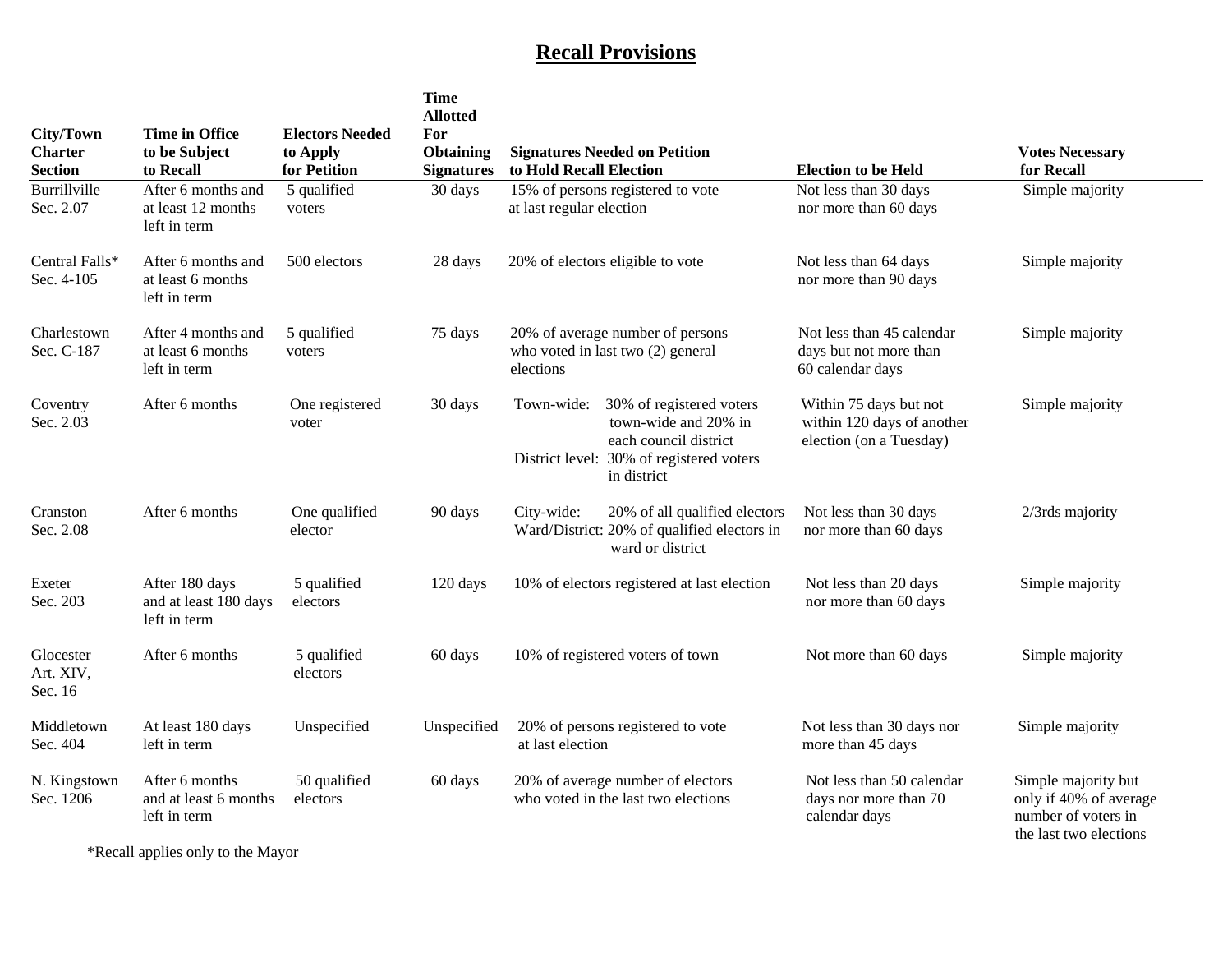| City/Town<br><b>Charter</b><br><b>Section</b> | <b>Time in Office</b><br>to be Subject<br>to Recall     | <b>Electors Needed</b><br>to Apply<br>for Petition                            | Time<br><b>Allotted</b><br>For<br><b>Obtaining</b><br><b>Signatures</b> | <b>Signatures Needed on Petition</b><br>to Hold Recall Election                                | <b>Election to be Held</b>                     | <b>Votes Necessary</b><br>for Recall                                                         |
|-----------------------------------------------|---------------------------------------------------------|-------------------------------------------------------------------------------|-------------------------------------------------------------------------|------------------------------------------------------------------------------------------------|------------------------------------------------|----------------------------------------------------------------------------------------------|
| Pawtucket<br>Art. VI, Ch. 3                   | After 3 months<br>and at least 6<br>months left in term | Unspecified                                                                   | 60 days                                                                 | City-wide: 10% of all registered electors<br>Ward level: 10% of registered electors<br>in ward | Not less than 30 days<br>nor more than 45 days | Simple majority                                                                              |
| Providence<br>Sec. 208                        | After 6 months<br>and at least one<br>year left in term | Mayor:<br>1000 qualified<br>electors<br>Council:<br>300 qualified<br>electors | 120 days                                                                | 15% of all qualified electors<br>Mayor:<br>20% of qualified electors in ward<br>Council:       | Not less than 30 days<br>nor more than 60 days | Simple majority                                                                              |
| Richmond<br>Art. 2, Sec. 7                    | Unspecified                                             | Unspecified                                                                   | Unspecified                                                             | 25% of number of votes cast in most<br>recent general election                                 | Not more than 60 days                          | Simple majority but<br>only if 30% of electors<br>vote who voted in last<br>general election |
| Smithfield<br>Art. IX                         | At least 6 months<br>left in term                       | 5 qualified<br>voters                                                         | 30 days                                                                 | 15% of persons registered to vote at last<br>election                                          | Not less than 30 days<br>nor more than 60 days | Simple majority                                                                              |
| Tiverton<br>Sec. 1209                         | Unspecified                                             | Unspecified                                                                   | Unspecified                                                             | 25% of electors that voted for that office<br>in the last election                             | Not less than 50 days<br>nor more than 75 days | Simple majority but only<br>if 40% of electors vote who<br>voted in last election            |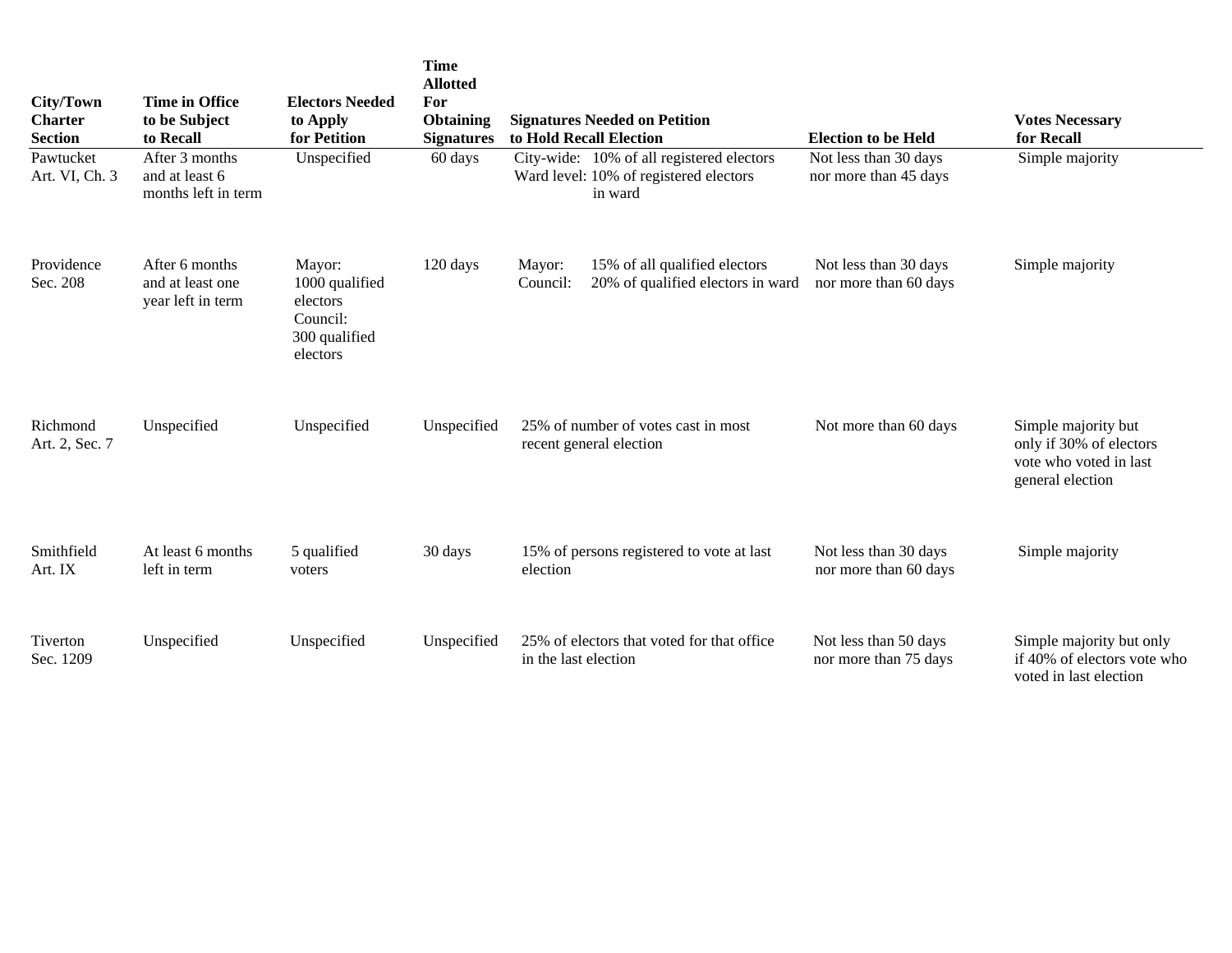| City/Town<br><b>Charter</b><br><b>Section</b> | Time in Office<br>to be Subject<br>to Recall            | <b>Electors Needed</b><br>to Apply<br>for Petition | Time<br><b>Allotted</b><br>For<br><b>Obtaining</b><br><b>Signatures</b> | <b>Signatures Needed on Petition</b><br>to Hold Recall Election | <b>Election to be Held</b>                                                      | <b>Votes Necessary</b><br>for Recall                                                             |
|-----------------------------------------------|---------------------------------------------------------|----------------------------------------------------|-------------------------------------------------------------------------|-----------------------------------------------------------------|---------------------------------------------------------------------------------|--------------------------------------------------------------------------------------------------|
| Warren<br>Sec. 2.04                           | At least 180 days<br>left in term                       | Unspecified                                        | Unspecified                                                             | 500 electors                                                    | Not less than 30 days<br>Nor more than 45 days                                  | Simple majority but only<br>if 25% of electors vote who<br>voted in the last general<br>election |
| W. Greenwich<br>Sec. 202                      | After 6 months                                          | One elector                                        | 30 days                                                                 | 30% of registered electors                                      | Within 75 days but not<br>within 120 days of another<br>election (on a Tuesday) | Simple majority                                                                                  |
| W. Warwick*<br>Art. XXI                       | After 6 months<br>and at least 6<br>months left in term | 5 qualified<br>electors                            | 30 days                                                                 | 25% of persons registered<br>to vote at last election           | Not less than 30<br>calendar days but<br>not more than 60<br>calendar days      | Simple majority                                                                                  |
| Woonsocket<br>Ch. XVI Art. 2                  | At least 6 months<br>left in term                       | 10 qualified<br>electors                           | 60 days                                                                 | 10% of persons registered<br>to vote at last regular election   | Not less than 30<br>days and not more<br>60 days                                | Simple majority                                                                                  |

\*Recall applies only to members of the school committee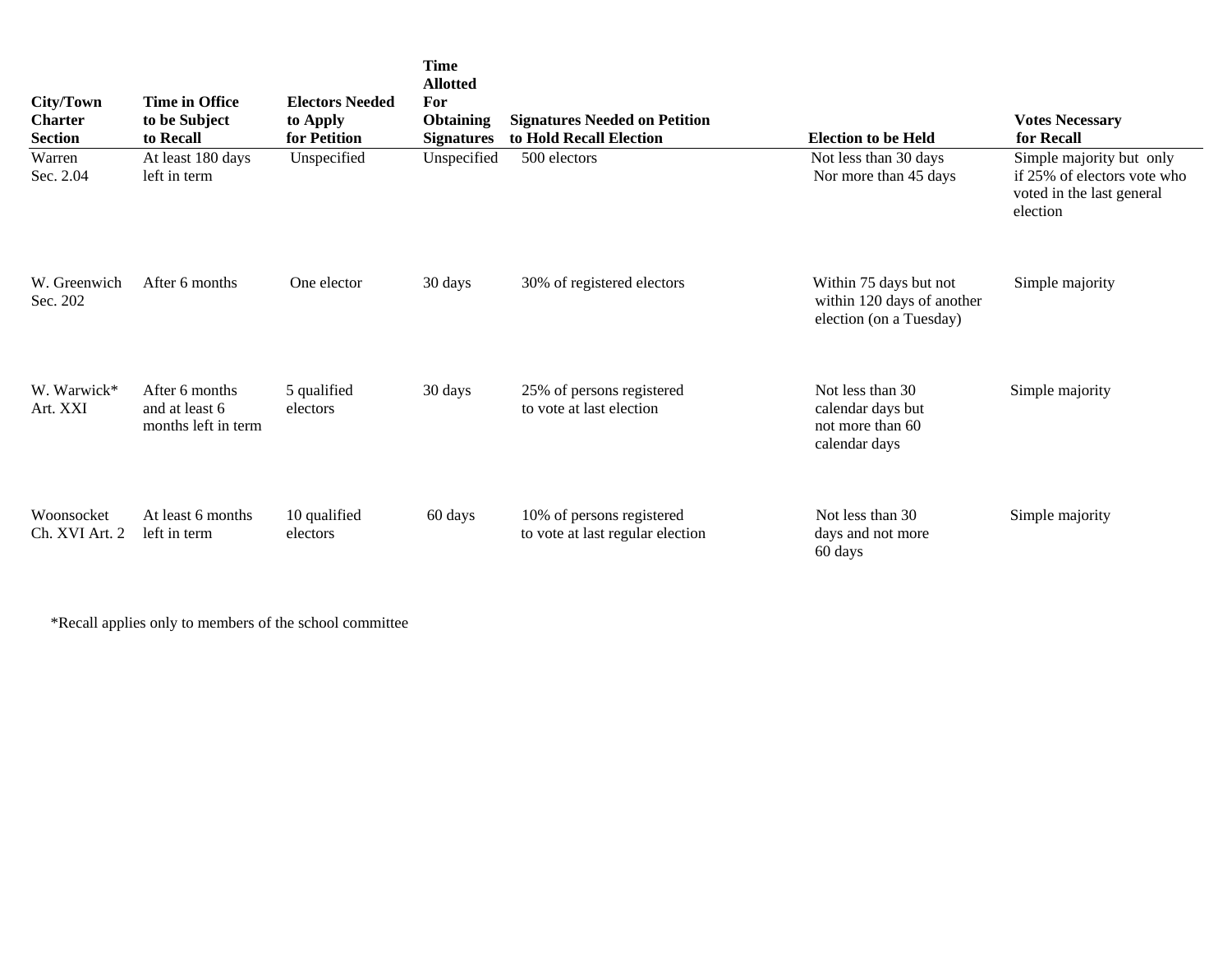#### **RESIDENCY REQUIREMENTS**

 Historically most municipal charters in Rhode Island contained some provisions regarding residency requirements for various city and town employees at all levels of municipal government. However, beginning in 2001 with public schoolteachers and school district administrators **(16-12-9)**, and then in 2005 with police officers and firefighters **(45-2-15.1)**, as well as municipal employees **(45-2-15.2)**, state laws, in effect, nullified these provisions in municipal charters. The specific provisions of these General Laws are listed below for the sake of clarification and reference.

**Sec. 16-12-9 Residency within municipality not required.** - Notwithstanding any prior ratification and validation by the general assembly of any home rule charter provision requiring that a public school department employee reside within the employing city or town, effective September 1, 2001, no home rule charter provision shall require that a public school department employee reside within the city or town as a condition of appointment or continued employment. Any prior ratification and validation by the general assembly of a home rule charter provision requiring residency within a city or town as a condition for employment of a public school department employee is expressly repealed by the general assembly. Nor shall any town or city council make or ordain any ordinance requiring that a school department employee reside within the employing city or town as a condition of appointment or continued employment. Any existing ordinance requiring that a public school department employee reside within the employing city or town as a condition of appointment or continued employment is considered contrary to the laws of this state and is thus void as violative of state law.

**Sec. 45-2-15.1 Police officers and firefighters – Residency within municipality not required.** – Notwithstanding any prior ratification and validation by the general assembly of any home rule charter provision requiring that police officers and firefighters reside within the employing city or town, no home rule charter provision shall require that a police officer or firefighter reside within the city or town as a condition of appointment or continued employment. Any prior ratification and validation by the general assembly of a home rule charter provision requiring residency within a city or town as a condition for employment of a police officer or firefighter is hereby expressly repealed by the general assembly; further, no city or town council shall make or ordain any ordinance requiring a police officer or firefighter to reside within the employing city or town as a condition of appointment or continued employment. Any existing ordinance requiring a police officer or firefighter to reside within the employing city or town as a condition of appointment or continued employment is hereby considered contrary to the laws of this state and is thus void as being in violation of state law.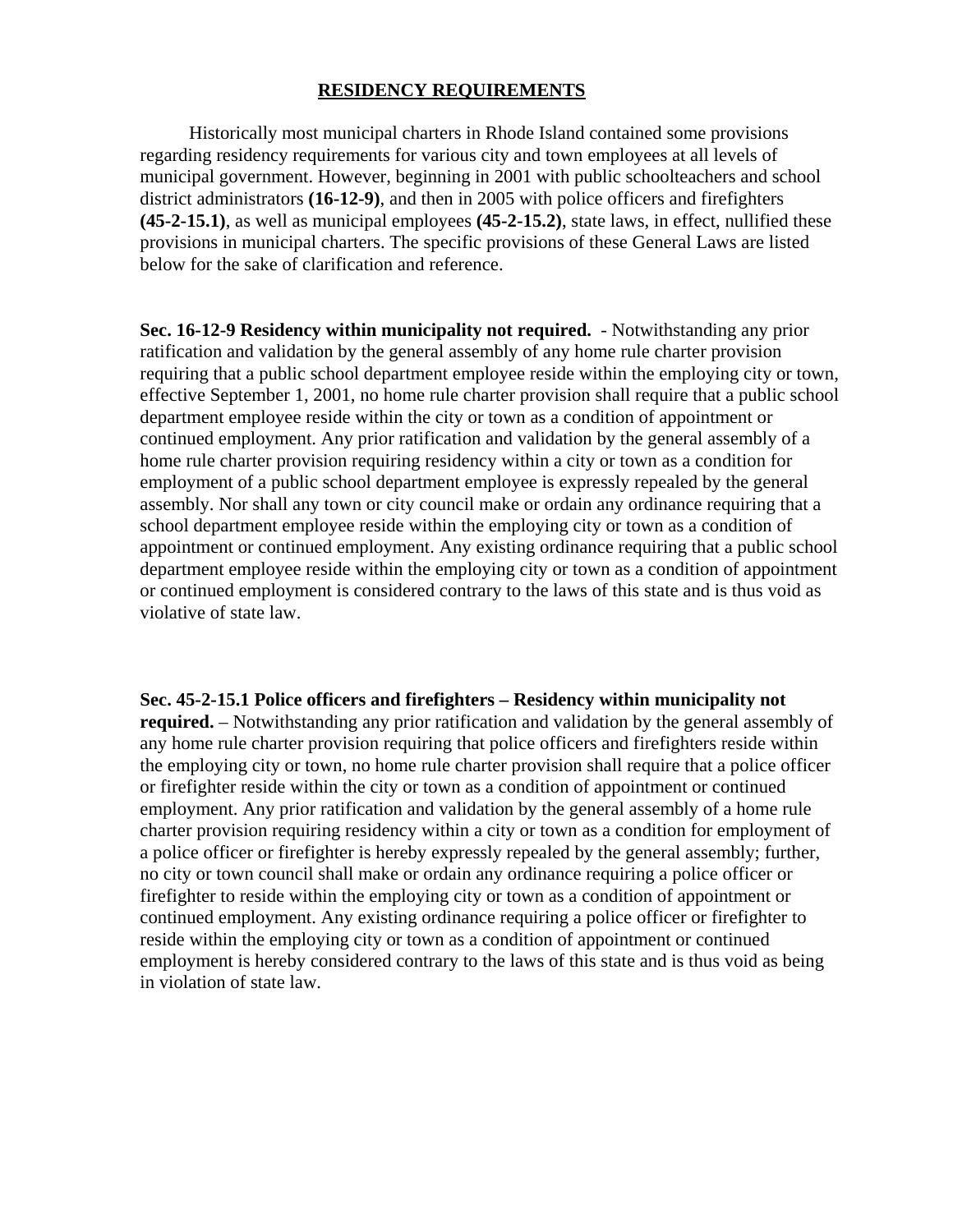#### **Sec. 45-2-15.2 Municipal employees – Residency within municipality not required.**

 Notwithstanding any prior ratification and validation by the general assembly of any home rule charter provision requiring that municipal employees reside within the employing city or town, no home rule charter provision shall require that a municipal employee reside within the city or town as a condition of appointment or continued employment. Any prior ratification and validation by the general assembly of a home rule charter provision requiring residency within a city or town as a condition for employment of a municipal employee is hereby expressly repealed by the general assembly; provided, further, no city or town council shall make or ordain any ordinance requiring a municipal employee to reside within the employing city or town as a condition of appointment or continued employment. Any existing ordinance requiring a municipal employee to reside within the employing city or town as a condition of appointment or continued employment is hereby considered contrary to the laws of this state and is thus void as being in violation of state law. Nothing in this chapter shall preclude any city or town from offering employment incentives to its employees.

 Notwithstanding the foregoing, no city or town with a municipal charter shall be precluded from entering into employment contracts which contain residency requirements with their appointed town or city manager(s) and/or town or city administrator(s).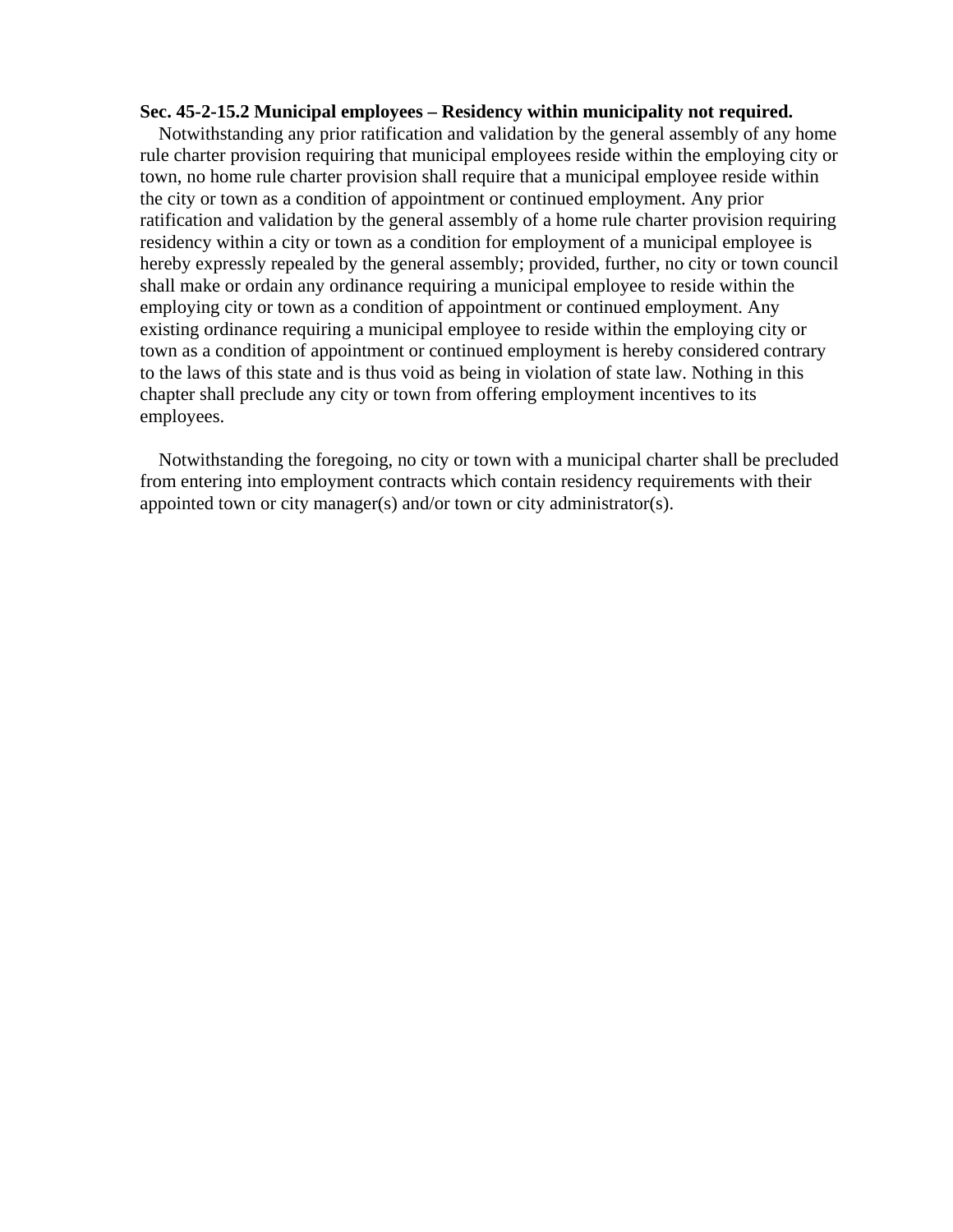#### **REQUIREMENTS FOR FILLING VACANCIES ON CITY/TOWN COUNCIL**

| <b>BARRINGTON</b>     | $Sec.2-1-8$ | - unexpired term by vote of electors<br>- town council calls special election if vacancy occurs more than<br>9 months prior to next election                                                                                                                                        |
|-----------------------|-------------|-------------------------------------------------------------------------------------------------------------------------------------------------------------------------------------------------------------------------------------------------------------------------------------|
| <b>BRISTOL</b>        | Sec.204     | - town clerk calls special election<br>- town council fills vacancy if less than 6 months remains in term                                                                                                                                                                           |
| <b>BURRILLVILLE</b>   | Sec.3.06    | - filled by qualified candidate with next highest vote total<br>in last election<br>- voters fill unexpired term at next general election                                                                                                                                           |
| <b>CENTRAL FALLS</b>  | Sec.3-502   | - council fills with defeated candidate for said seat from last regular<br>election who received at least 30% of the total ballots cast<br>- if no eligible candidate and more than 180 days remain before<br>next election a special election is called by the Board of Canvassers |
| <b>CHARLESTOWN</b>    | $Sec.C-24$  | - if more than 1 year prior to next election, council<br>shall call a special election<br>- filled at discretion of council for unexpired term                                                                                                                                      |
| <b>COVENTRY</b>       | Sec.3.06    | - if 6 months or more prior to next regular election, town clerk<br>calls special election; if clerk fails to call, the Board of<br>Canvassers must call<br>- if less than 6 months before next election, council fills                                                             |
| <b>CRANSTON</b>       | Sec.2.06    | - if vacancy occurs in first 6 months of term, Board of<br>Canvassers calls special election<br>- if vacancy occurs after first 6 months, council fills<br>with member of same political party                                                                                      |
| <b>CUMBERLAND</b>     | Sec.403     | - if vacancy occurs 12 months or more prior to next regular<br>election, town clerk calls a special election<br>- if vacancy occurs less than 12 months before next election, vacancy<br>is filled by remaining members of council                                                  |
| <b>EAST GREENWICH</b> | Sec.3160    | - if vacancy occurs 1 year or less prior to regular election,<br>council fills<br>- if vacancy occurs more than one year prior to regular<br>election, council calls a special election                                                                                             |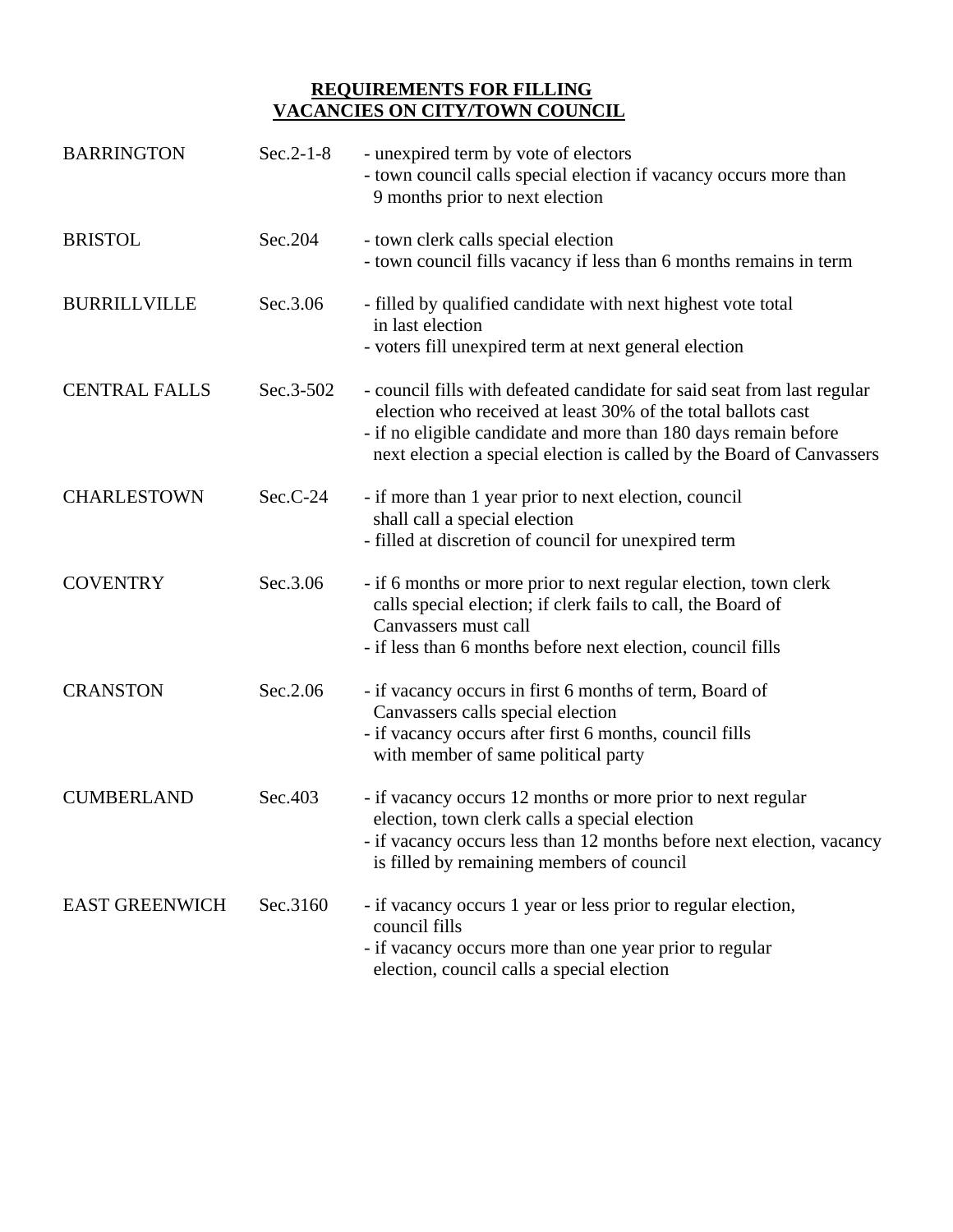| <b>EAST PROVIDENCE</b> | $Sec.2-6$   | - unexpired term filled by vote of electors<br>- if vacancy occurs more than 9 months prior to an<br>election, council calls a special election                                                                                                                                                  |
|------------------------|-------------|--------------------------------------------------------------------------------------------------------------------------------------------------------------------------------------------------------------------------------------------------------------------------------------------------|
| <b>EXETER</b>          | Sec.406     | - filled by candidate with next highest vote from last election<br>- if no qualified candidate council appoints a qualified elector                                                                                                                                                              |
| <b>FOSTER</b>          | Sec.2.06    | - if vacancy occurs more than 6 months prior to an<br>election, town clerk calls a special election<br>- if vacancy occurs less than 6 months prior to an<br>election, council fills                                                                                                             |
| <b>GLOCESTER</b>       |             | Art IV Sec.3 - filled by candidate with next highest vote from last election<br>- if no qualified candidate council appoints a qualified elector                                                                                                                                                 |
| <b>HOPKINTON</b>       | Sec. 3160   | - if vacancy occurs 1 year or less prior to regular election,<br>council fills<br>- if vacancy occurs more than one year prior to regular<br>election, council calls a special election                                                                                                          |
| <b>JAMESTOWN</b>       | Sec.212     | - remaining members of council appoint next<br>highest vote getter                                                                                                                                                                                                                               |
| <b>JOHNSTON</b>        | Sec.3.2     | - if vacancy occurs 90 days or more prior to next election<br>in "district" from which elected, town clerk calls special election                                                                                                                                                                |
| <b>LINCOLN</b>         | Sec.5.3     | - if vacancy occurs before first date allowable for filing<br>declarations of candidacy for next election, town clerk<br>calls a special election<br>- if vacancy occurs on or after first date allowable for filing<br>council fills with member from the same district as retired<br>incumbent |
| <b>LITTLE COMPTON</b>  | Sec.406     | - filled by candidate with highest number of votes from most<br>most recent election for such office<br>- if above person is unavailable council fills position                                                                                                                                  |
| <b>MIDDLETOWN</b>      | Sec.209     | - council members select a member until next scheduled<br>state or town election, at which time electors shall<br>elect member to complete unexpired portion of term                                                                                                                             |
| NARRAGANSETT           | $Sec.2-1-5$ | - if vacancy occurs more than 1 year prior to an election,<br>council calls a special election<br>- if vacancy occurs 1 year or less prior to an election,<br>council has the discretion to fill the vacancy                                                                                     |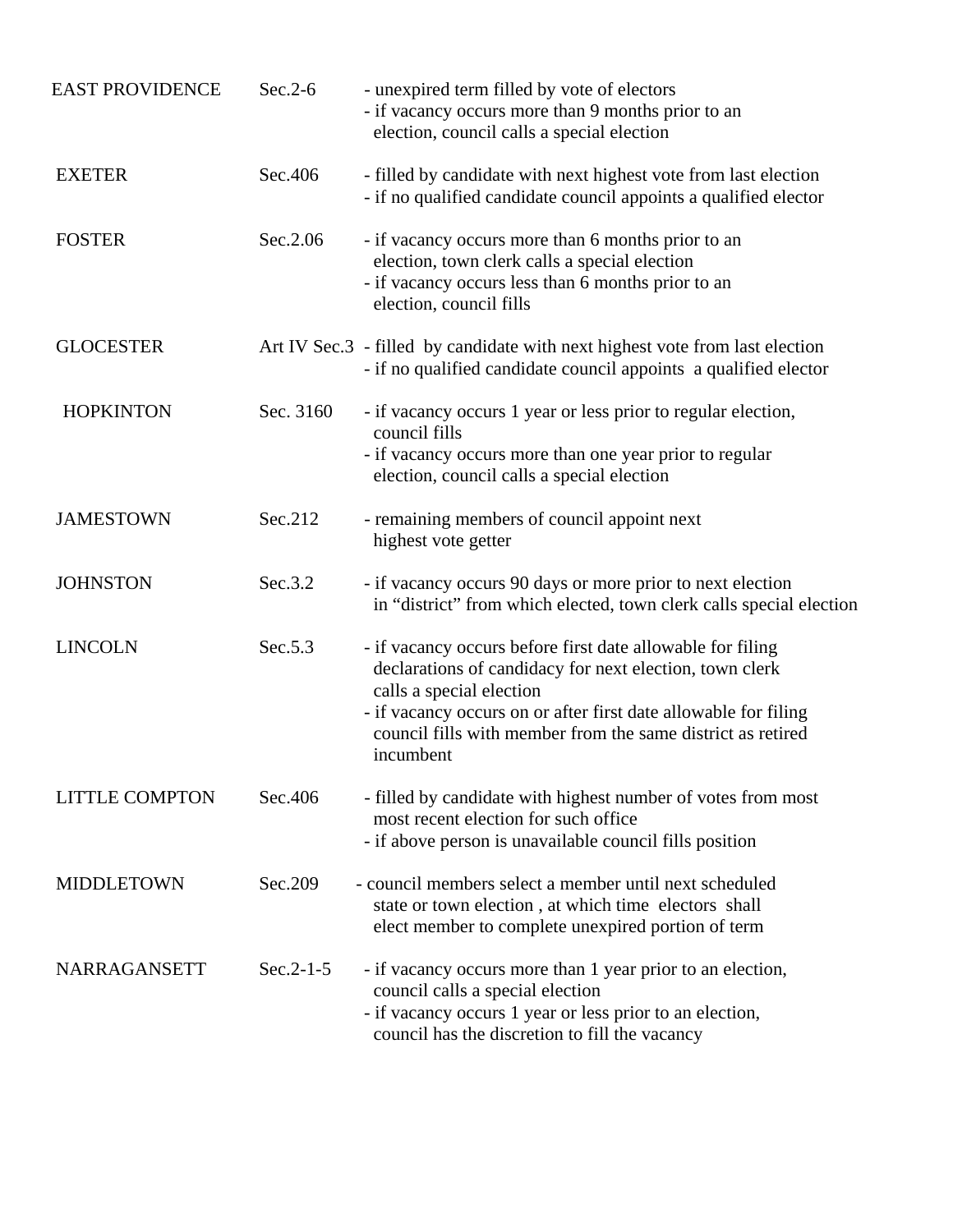| <b>NEW SHOREHAM</b>        | Sec.403     | - remaining members of the council fill vacancy<br>with a qualified elector of town within 45 days                                                                                                                                                                                                                                                                   |
|----------------------------|-------------|----------------------------------------------------------------------------------------------------------------------------------------------------------------------------------------------------------------------------------------------------------------------------------------------------------------------------------------------------------------------|
| <b>NEWPORT</b>             | $Sec.2-3$   | - vacancy filled by candidate who received next highest vote<br>total for ward / at-large seat vacated<br>- absent such a candidate vacancy filled by 4 affirmative votes<br>of remaining members of council                                                                                                                                                         |
| NORTH KINGSTOWN            | Sec.306     | - vacancy filled by council candidate who received most<br>votes in the last election<br>- if above method fails council appoints a qualified elector<br>- if both above methods fail council directs town clerk<br>to call a special election                                                                                                                       |
| NORTH PROVIDENCE Sec.2-1-5 |             | - if vacancy occurs with less than 180 days left in term,<br>council appoints member from same political party<br>- if vacancy occurs with 180 days or more left in term,<br>council calls a special election                                                                                                                                                        |
| NORTH SMITHFIELD           |             | Art IV Sec.3 - if vacancy occurs more than 1 year prior to next<br>election, council calls a special election<br>- council has discretion to fill vacancy for unexpired term                                                                                                                                                                                         |
| <b>PAWTUCKET</b>           | Sec.6-105   | - if vacancy occurs more than 180 days before next<br>municipal election, Board of Canvassers calls a special<br>election which may coincide with other city/state election                                                                                                                                                                                          |
| <b>PORTSMOUTH</b>          | Sec.209     | - remaining members of council select a qualified elector<br>to fill vacancy until next regular election                                                                                                                                                                                                                                                             |
| <b>PROVIDENCE</b>          | Sec.206     | - if vacancy occurs more then 180 days before next election,<br>council calls a special election<br>- if vacancy occurs 180 days or less before next election,<br>council calls a special election on written demand<br>of at least 1/3 members of council                                                                                                           |
| <b>RICHMOND</b>            | Art 2 Sec.5 | - town council appoints unelected candidate who received<br>greatest number of votes in most recent election<br>- if above person unavailable council appoints in sequence<br>the unelected candidate with next greatest number of votes<br>- if no appointee is available among above candidates council<br>appoints a qualified elector to serve remainder of term |
| <b>SMITHFIELD</b>          | Sec.207     | - if vacancy occurs 1 year or more prior to regular election,<br>town clerk calls a special election<br>- if vacancy occurs less than 1 year prior to regular election,<br>council fills with member of same political party                                                                                                                                         |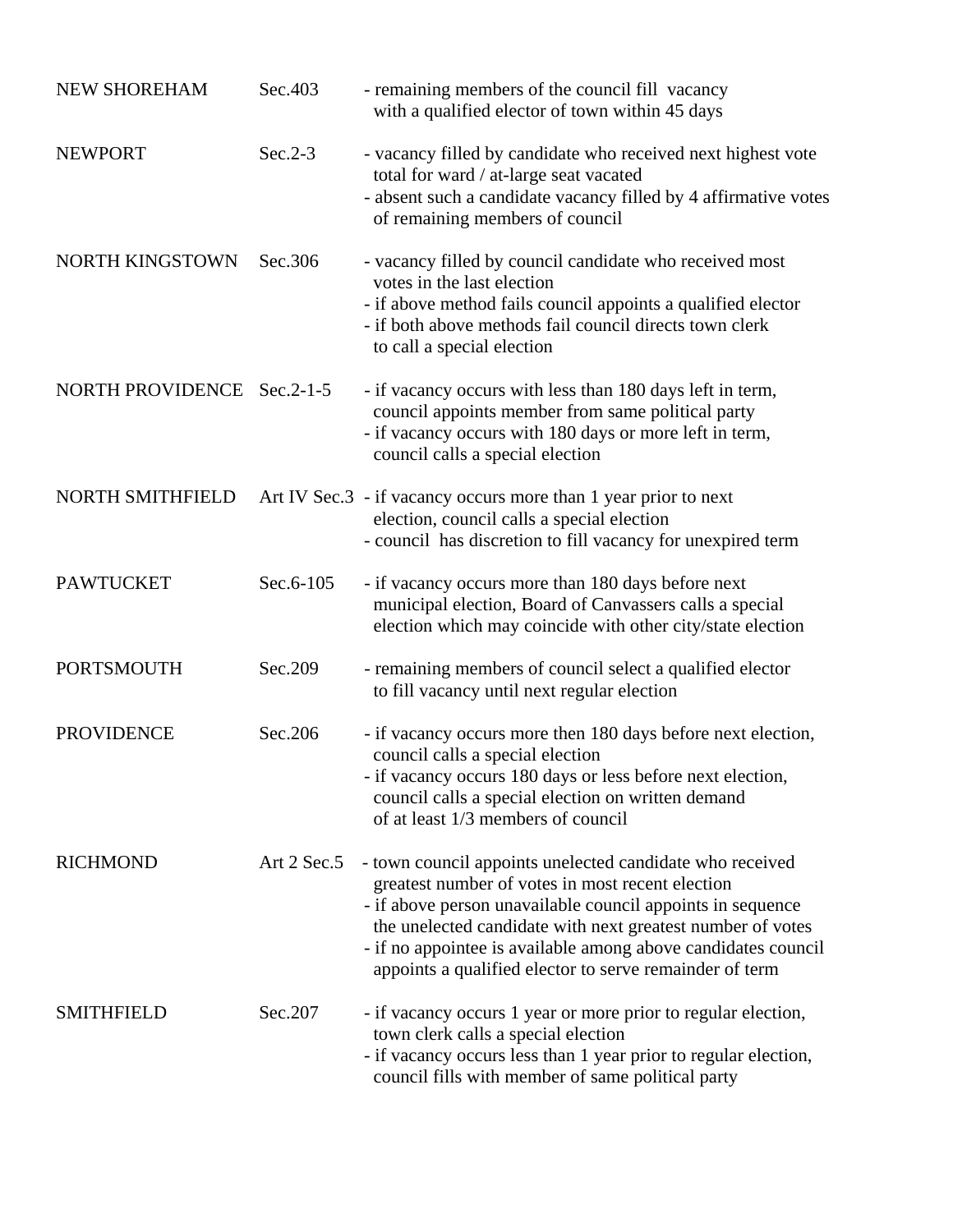| <b>SOUTH KINGSTOWN</b> | Sec.3111    | - if vacancy occurs more than 1 year prior to next election,<br>council calls a special election<br>- otherwise council may fill for unexpired term                                                                                                                                                       |
|------------------------|-------------|-----------------------------------------------------------------------------------------------------------------------------------------------------------------------------------------------------------------------------------------------------------------------------------------------------------|
| <b>TIVERTON</b>        | Sec.403     | - council fills with candidate with next highest vote total<br>- if above method fails council appoints qualified elector<br>for a maximum of 6 months to serve                                                                                                                                           |
| <b>WARREN</b>          | Sec.3.17    | - if unexpired term exceeds 6 months council calls a<br>special election<br>- if unexpired term is less than 6 months seat remains vacant                                                                                                                                                                 |
| <b>WARWICK</b>         | $Sec.2-4$   | - if vacancy occurs more than 180 days before next general<br>election, Canvassing Authority calls a special election<br>- if vacancy occurs 180 days or less before next general<br>election, council has discretion to direct Canvassing<br>Authority to call a special election                        |
| <b>WEST GREENWICH</b>  | Sec.406     | - if vacancy occurs during first year of term, Board of<br>Canvassers calls a special election<br>- if vacancy occurs during second year of term, council<br>appoints a qualified elector                                                                                                                 |
| <b>WEST WARWICK</b>    | Sec.403     | - if vacancy occurs 1 year or more prior to election,<br>town clerk calls a special election<br>- if vacancy occurs less than 1 year prior to election,<br>council must fill with member of same political party                                                                                          |
| WESTERLY               | $Sec.2-1-3$ | - council fills until next regular election<br>- if vacancies create lack of a quorum town clerk<br>calls a special election                                                                                                                                                                              |
| <b>WOONSOCKET</b>      |             | Ch. II Sec.5 - if vacancy occurs more than 240 days prior to next<br>regular election, Canvassing Authority calls a special election<br>- if vacancy occurs 240 days or less prior to next<br>regular election, council, in its discretion, may direct<br>Canvassing Authority to call a special election |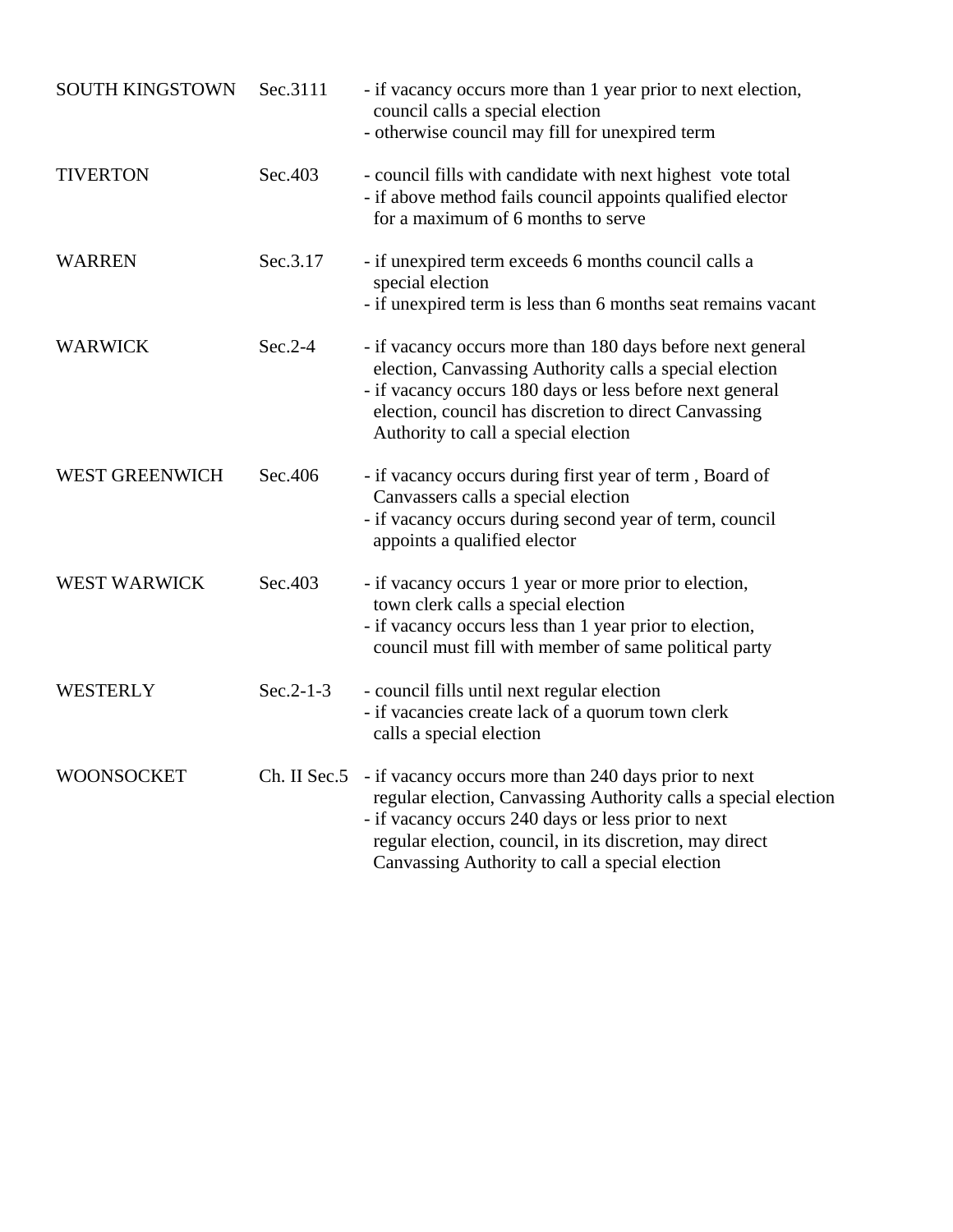# **APPENDIX B**

# **Home Rule: A Compilation of Rhode Island Supreme Court Cases**

Alphabetical Listing by Case Name

Chronological Listing including Summary of Cases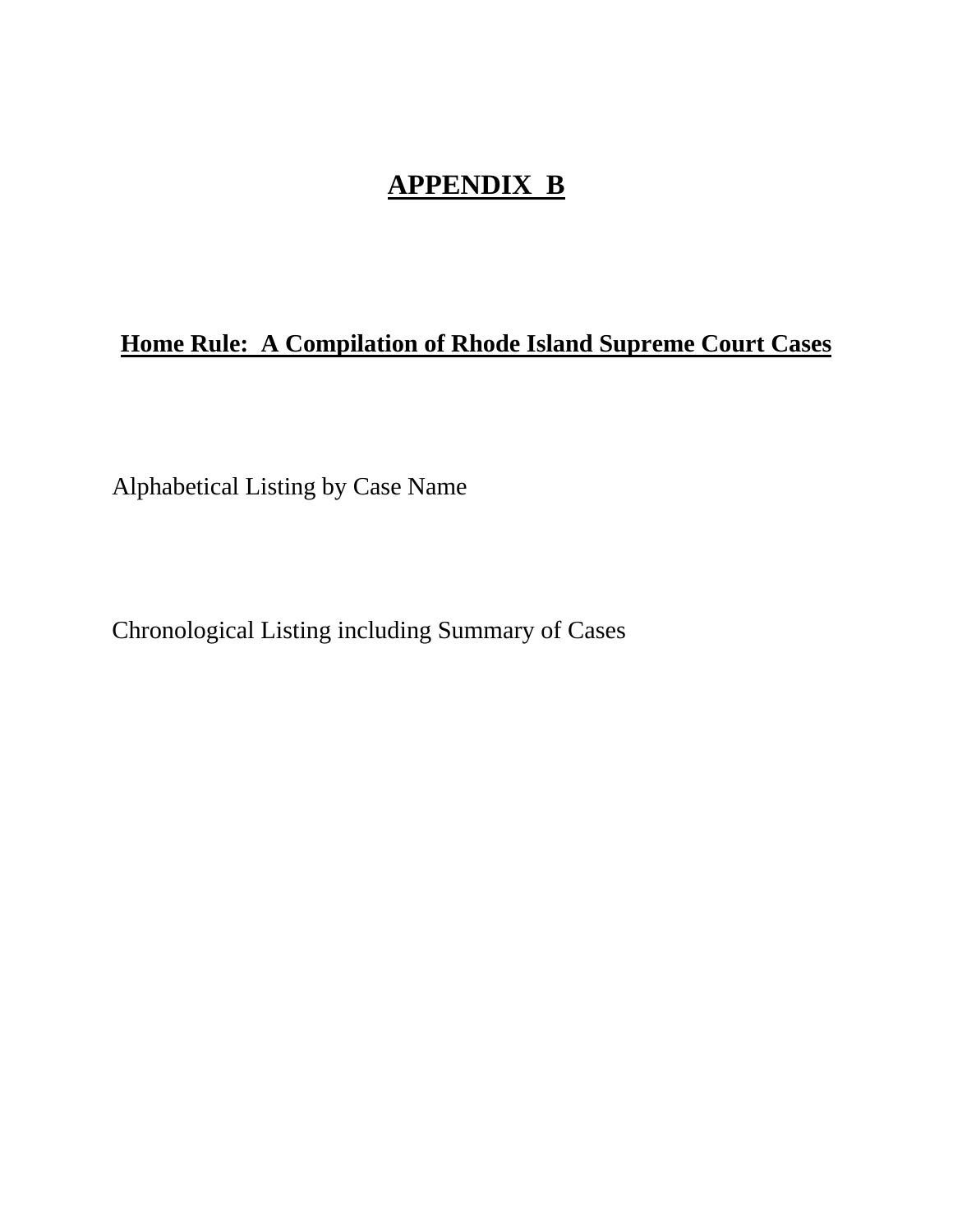# **Rhode Island Home Rule Supreme Court Cases**

# **Alphabetical Listing**

| <b>Case Name</b>                                                 | <b>Citation</b> | Year |
|------------------------------------------------------------------|-----------------|------|
| ADVISORY OPINION to the GOVERNOR                                 | 109 R.I. 289    | 1971 |
| ADVISORY OPINION to HOUSE of REPRESENTATIVES                     | 79 R.I. 277     | 1952 |
| ADVISORY OPINION to HOUSE of REPRESENTATIVES                     | 80 R.I. 288     | 1953 |
| ADVISORY OPINION to HOUSE of REPRESENTATIVES                     | 99 R.I. 472     | 1965 |
| ADVISORY OPINION to HOUSE of REPRESENTATIVES                     | 628 A.2d 537    | 1993 |
| ADVISORY OPINION to SENATE                                       | 79 R.I. 291     | 1952 |
| ADVISORY OPINION to SENATE                                       | 81 R.I. 254     | 1954 |
| ADVISORY OPINION to SENATE                                       | 81 R.I. 258     | 1954 |
| AMICO'S INCORPORATED v. MATTOS                                   | 789 A.2d 899    | 2002 |
| <b>ANGEL v. MURRAY</b>                                           | 113 R.I. 482    | 1974 |
| <b>BEAULIEU v. WALSH</b>                                         | 89 R.I. 295     | 1959 |
| BERBERIAN v. CRANSTON BOARD of CANVASSERS                        | 91 R.I. 49      | 1960 |
| BETZ v. PAOLINO; MC ELROY v. PAOLINO                             | 605 A.2d 837    | 1992 |
| BORROMEO v. PERSONNEL BOARD of BRISTOL                           | 117 R.I. 382    | 1977 |
| <b>BRUCKSHAW V. PAOLINO</b>                                      | 557 A.2d 1221   | 1989 |
| BRYSON v. PAWTUCKET PERSONNEL BOARD                              | 83 R.I. 366     | 1955 |
| <b>BUCCI v. FARGNOLI</b>                                         | 437 A.2d 1384   | 1981 |
| <b>CAPONE v. NUNES</b>                                           | 85 R.I. 392     | 1957 |
| <b>CARTER v. CITY of PAWTUCKET</b>                               | 115 R.I. 134    | 1975 |
| CASA DI MARIO, INC. v. RICHARDSON; CASA DI MARIO,<br>INC. v. FOX | 763 A.2d 607    | 2000 |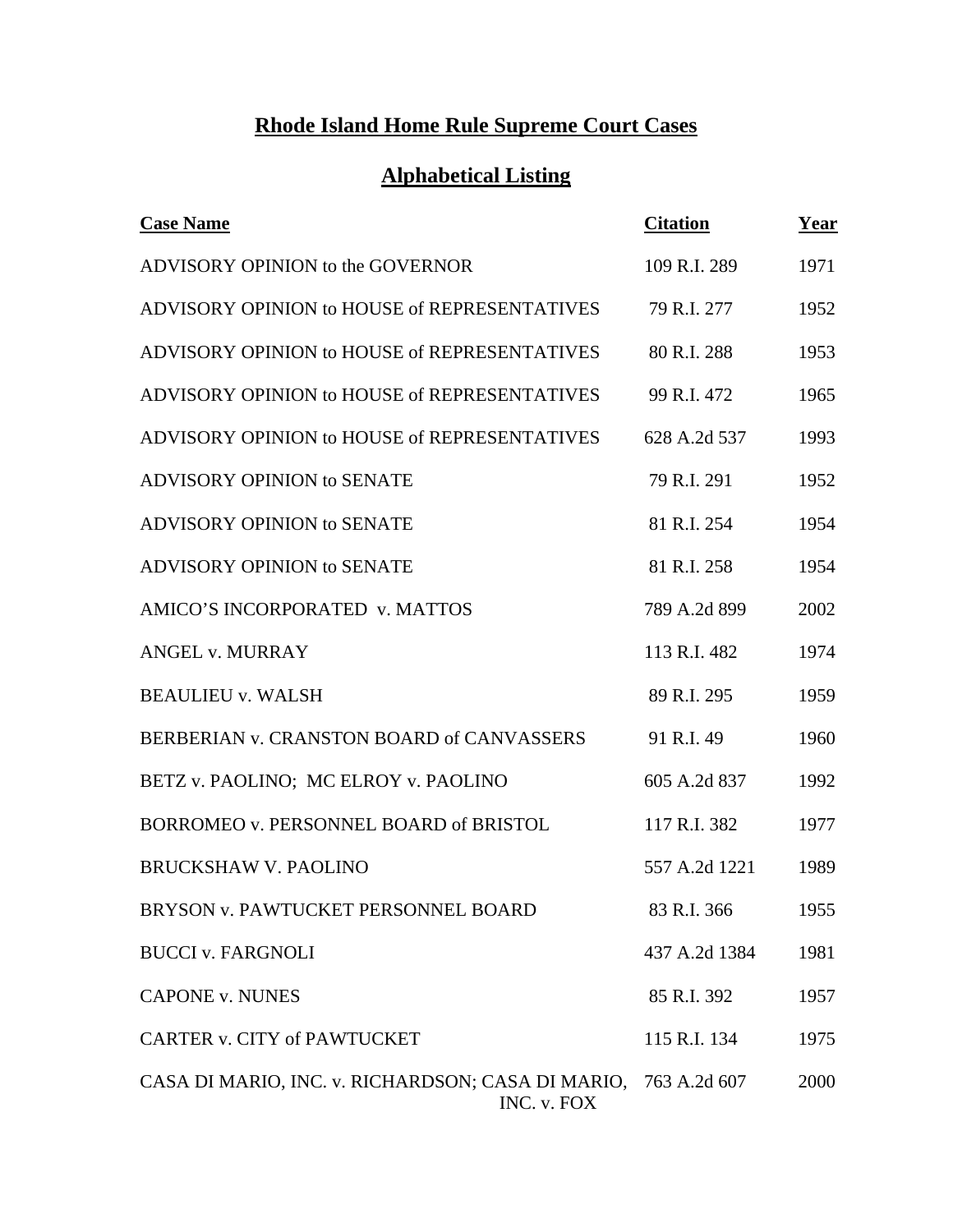| <b>Case Name</b>                                                       | <b>Citation</b> | Year |
|------------------------------------------------------------------------|-----------------|------|
| CELONA v. RHODE ISLAND ETHICS COMMISSION                               | 544 A.2d 582    | 1988 |
| CITY of CENTRAL FALLS v. HALLORAN                                      | 94 R.I. 189     | 1962 |
| <b>CITY of CRANSTON v. HALL</b>                                        | 116 R.I. 183    | 1976 |
| CITY of EAST PROVIDENCE v. LOCAL 850 I.A.F.                            | 117 R.I. 329    | 1976 |
| CITY of PROV. v. EMPLOYEE RETIREMENT BD. of PROV. 749 A.2d 1088        |                 | 2000 |
| COASTAL RECYCLING, INC. v. CONNORS                                     | 854 A.2d 711    | 2004 |
| <b>COCCHINI v. CITY of PROVIDENCE</b>                                  | 479 A.2d 108    | 1984 |
| <b>COLLIER v. CUCULO</b>                                               | 98 R.I. 68      | 1964 |
| <b>CONATI v. WALSH</b>                                                 | 87 R.I. 333     | 1958 |
| <b>CONLEY v. MC CARTHY</b>                                             | 84 R.I. 141     | 1956 |
| COVENTRY SCHOOL COMMITTEE v. RICHTARIK                                 | 411 A.2d 912    | 1980 |
| <b>CRANSTON TEACHERS ALLIANCE v. MIELE</b>                             | 495 A.2d 233    | 1985 |
| <b>CUMMINGS v. GODIN</b>                                               | 377 A.2d 1071   | 1977 |
| DAVIS v. COUSINEAU                                                     | 97 R.I. 85      | 1963 |
| DAWSON v. CLARK                                                        | 93 R.I. 457     | 1962 |
| DURKIN v. PAWTUCKET PERSONNEL BOARD                                    | 83 R.I. 353     | 1955 |
| FELKNER v. CHARIHO REGIONAL SCHOOL COMMITTEE 968 A.2d 865              |                 | 2009 |
| FLYNN, JR. v. KING; WEST GLOCESTER FIRE DISTRICT<br>v. FLYNN, JR.      | 433 A.2d 172    | 1981 |
| FOSTER-GLOCESTER REGIONAL SCHOOL BUILDING<br><b>COMMITTEE v. SETTE</b> | 996 A.2d 1120   | 2010 |
| FOX v. CRANSTON PERSONNEL APPEAL BOARD                                 | 99 R.I. 566     | 1965 |
| <b>GOLDMAN v. BURNS</b>                                                | 109 R.I. 236    | 1971 |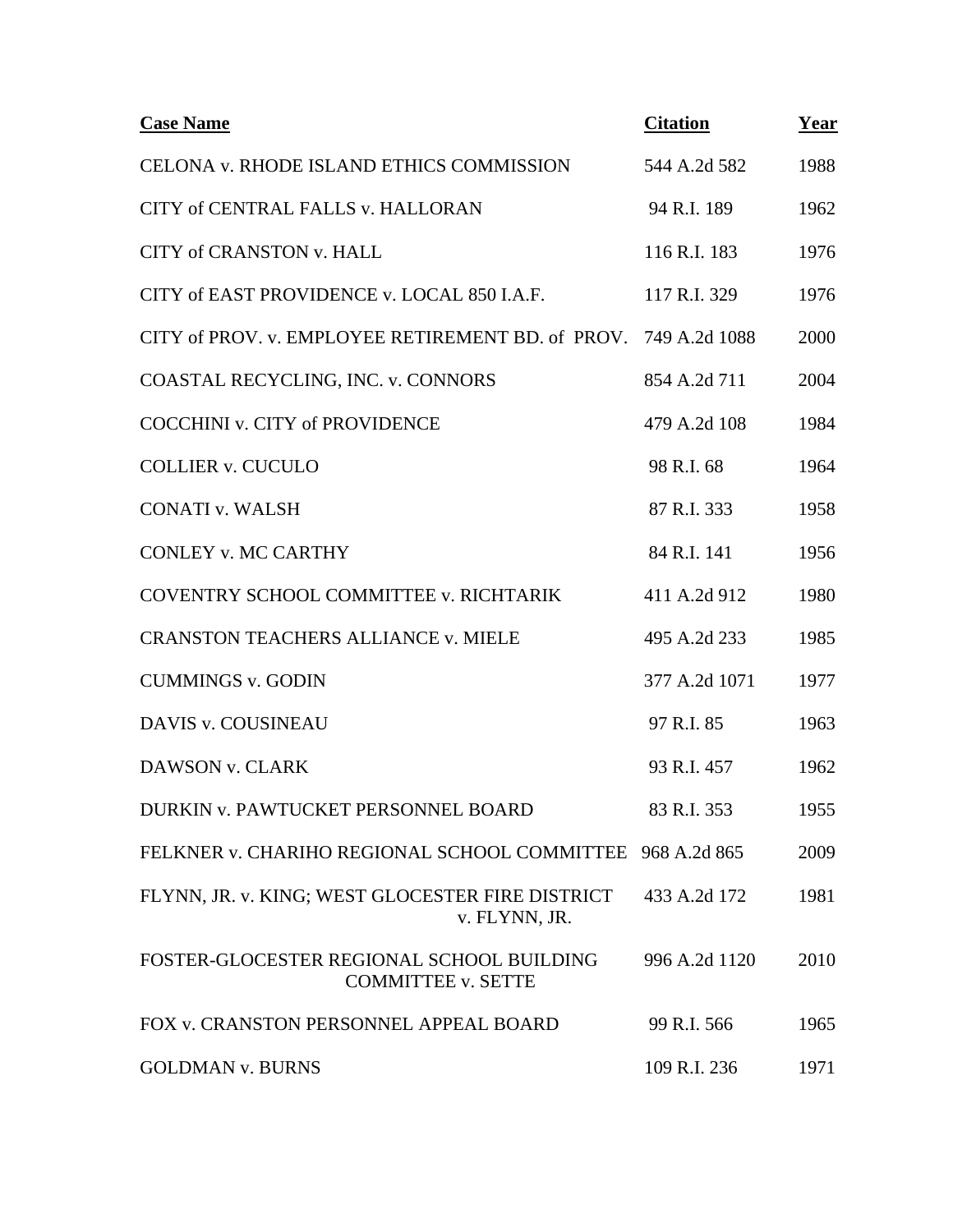| <b>Case Name</b>                                                        | <b>Citation</b> | <u>Year</u> |
|-------------------------------------------------------------------------|-----------------|-------------|
| <b>GRASSO SERVICE CENTER v. SEPE</b>                                    | 962 A.2d 1283   | 2009        |
| <b>HAGENBERG v. AVEDISIAN</b>                                           | 879 A.2d 436    | 2005        |
| HENRY v. THOMAS                                                         | 100 R.I. 54     | 1966        |
| HERVIEUX v. PAPINEAU                                                    | 611 A.2d 838    | 1992        |
| HOURIHAN v. TOWN of MIDDLETOWN                                          | 723 A.2d 790    | 1998        |
| <b>HOWLAND v. THOMAS</b>                                                | 98 R.I. 470     | 1964        |
| KELLS v. TOWN of LINCOLN                                                | 874 A.2d 204    | 2005        |
| KRIVITSKY v. TOWN of WESTERLY                                           | 849 A.2d 359    | 2004        |
| L.A. RAY REALTY v. TOWN COUNCIL of CUMBERLAND                           | 603 A.2d 311    | 1992        |
| LEFEBVRE v. KANDO                                                       | 383 A.2d 589    | 1978        |
| LOCAL NO. 799, I.A.F. v. NAPOLITANO                                     | 516 A.2d 1347   | 1986        |
| LYNCH v. KING                                                           | 391 A.2d 117    | 1978        |
| MARRAN, JR. v. BAIRD                                                    | 635 A.2d 1174   | 1994        |
| MARRO v. TREASURER of CRANSTON                                          | 108 R.I. 192    | 1971        |
| MC CARTHY v. JOHNSON                                                    | 574 A.2d 1229   | 1990        |
| MC GAIR v. GOLDSTEIN                                                    | 109 R.I. 300    | 1971        |
| MELLOR v. CLANCY                                                        | 520 A.2d 1278   | 1987        |
| <b>MELLOR v. LEIDMAN</b>                                                | 100 R.I. 80     | 1965        |
| MERCIER v. CITY of CENTRAL FALLS                                        | 412 A.2d 927    | 1980        |
| MONTAQUILA v. ST. CYR                                                   | 433 A.2d 206    | 1981        |
| MOREAU v. FLANDERS, APPOINTED RECEIVER for<br>the CITY of CENTRAL FALLS | 15 A.3d 565     | 2011        |
| MORGAN v. THOMAS                                                        | 98 R.I. 20      | 1964        |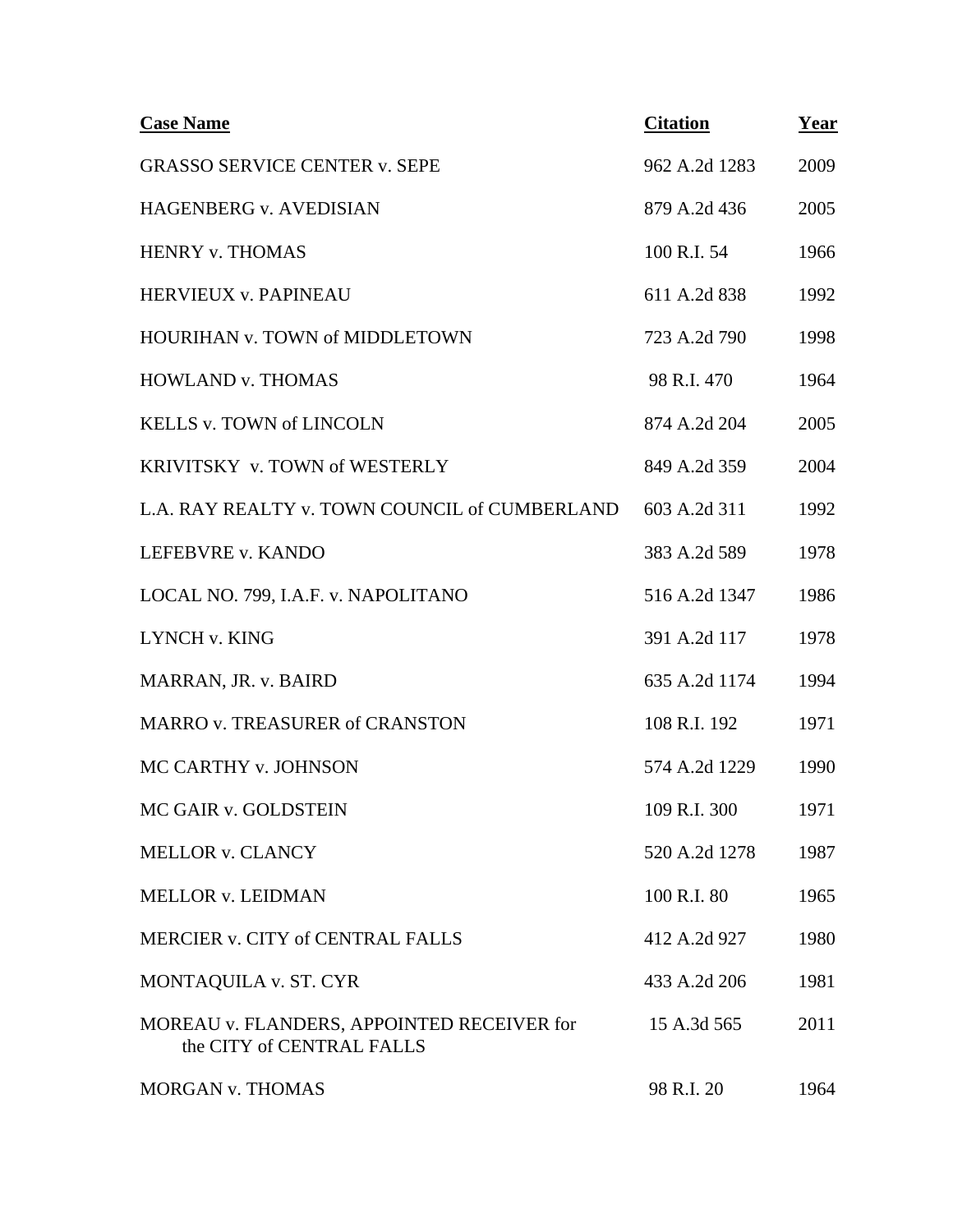| <b>Case Name</b>                                                                                                             | <b>Citation</b> | Year |
|------------------------------------------------------------------------------------------------------------------------------|-----------------|------|
| MUNROE v. TOWN of EAST GREENWICH                                                                                             | 733 A.2d 703    | 1999 |
| NEWPORT AMUSEMENT v. MAHER                                                                                                   | 92 R.I. 51      | 1960 |
| NEWPORT COURT CLUB ASSOCS. v. TOWN COUNCIL<br>of MIDDLETOWN                                                                  | 800 A.2d 405    | 2002 |
| NORTH END REALTY, LLC v. MATTOS                                                                                              | 25 A.3d 527     | 2011 |
| NUGENT v. CITY of EAST PROVIDENCE                                                                                            | 103 R.I. 518    | 1968 |
| NUGENT ex rel BECK v. LEYS                                                                                                   | 88 R.I. 446     | 1959 |
| O'NEILL v. CITY of EAST PROVIDENCE                                                                                           | 480 A.2d 1375   | 1984 |
| PITASSI v. EAST PROV. PERSONNEL HEARING BOARD                                                                                | 116 R.I. 116    | 1976 |
| POIRIER v. MARTINEAU                                                                                                         | 86 R.I. 473     | 1958 |
| POWERS ex rel DOYON v. CHARRON                                                                                               | 86 R.I. 411     | 1957 |
| PROV. & WORCESTER CO. v. BLUE RIBBON BEEF CO.                                                                                | 463 A.2d 1313   | 1983 |
| PROVIDENCE CITY COUNCIL v. CIANCI, JR.                                                                                       | 650 A.2d 499    | 1994 |
| PROV. LODGE NO. 3 FRATERNAL ORDER of POLICE<br>v. CITY of PROVIDENCE; CITY of PROVIDENCE v.<br>PROV. FIREFIGHTERS, LOCAL 799 | 730 A.2d 17     | 1999 |
| PROV. LODGE NO. 3 FRATERNAL ORDER OF POLICE<br><b>v. PROVIDENCE EXTERNAL REVIEW AUTHORITY</b>                                | 951 A.2d 497    | 2008 |
| PROVIDENCE TEACHERS UNION v. NAPOLITANO                                                                                      | 690 A.2d 855    | 1997 |
| PROVIDENCE TEACHERS UNION v. PROV. SCHOOL BD.                                                                                | 689 A.2d 388    | 1997 |
| PROV. TEACHERS UNION LOC. NO. 958 v. NAPOLITANO                                                                              | 554 A.2d 641    | 1989 |
| PROV. TEACHERS UNION LOC. NO. 958 v. CITY COUNCIL 888 A.2d 948<br>of CITY of PROVIDENCE                                      |                 | 2005 |
| <b>RAMSDEN v. FORD</b>                                                                                                       | 88 R.I. 144     | 1958 |
| RANELLI V. EDWARDS                                                                                                           | 98 R.I. 394     | 1964 |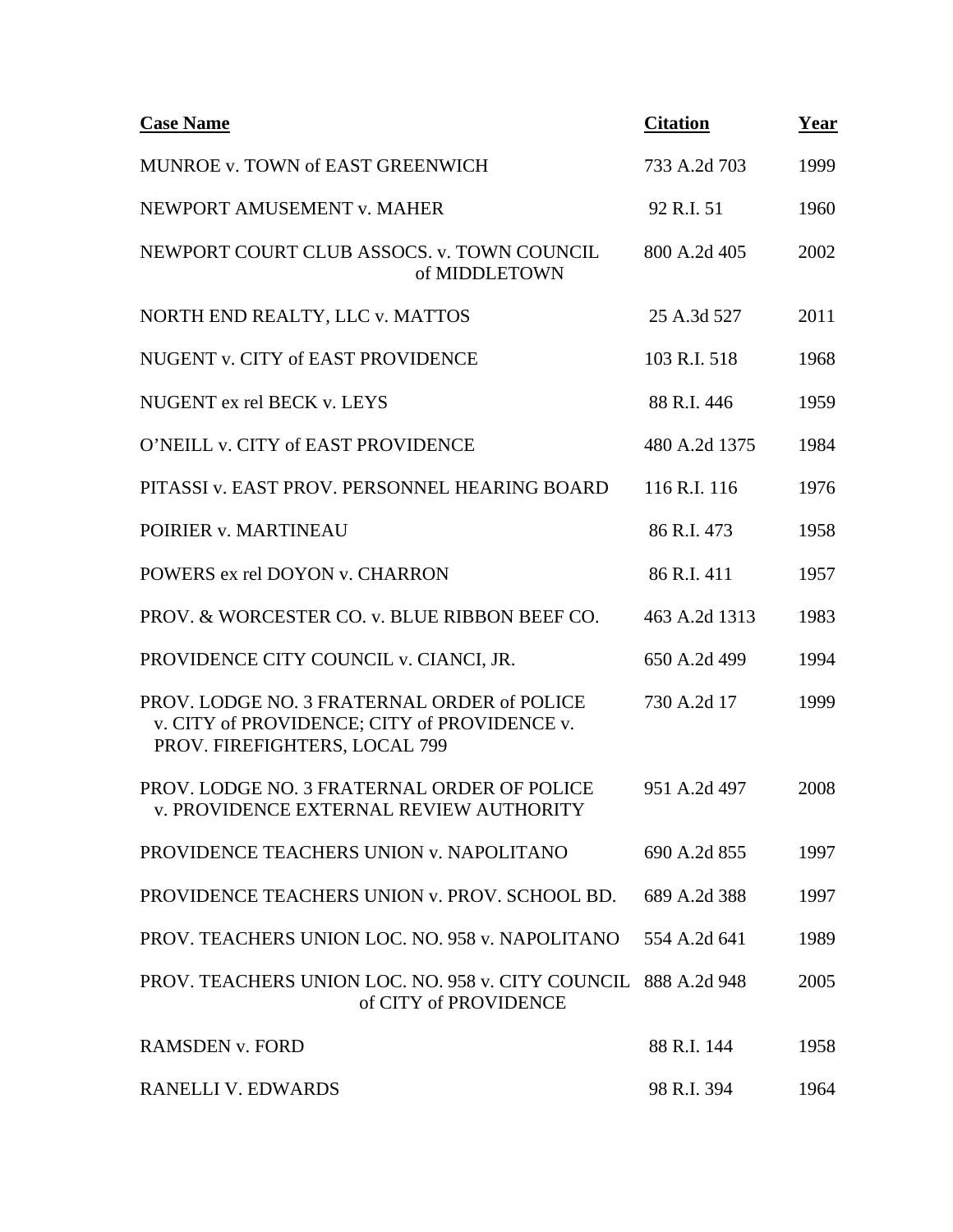| <b>Case Name</b>                                                                       | <b>Citation</b> | Year |
|----------------------------------------------------------------------------------------|-----------------|------|
| RETIREMENT BD. of EMPLOYEES' RETIREMENT SYST.<br>v. CITY COUNCIL of CITY of PROVIDENCE | 660 A.2d 721    | 1995 |
| <b>REYNOLDS v. LAMB</b>                                                                | 102 R.I. 557    | 1967 |
| <b>ROYAL v. BARRY</b>                                                                  | 91 R.I. 24      | 1960 |
| <b>SKOLNIK v. MANSOLILLO</b>                                                           | 826 A.2d 91     | 2003 |
| <b>STALLWOOD v. OSTER</b>                                                              | 764 A.2d 196    | 2000 |
| <b>STATE v. COOK</b>                                                                   | 437 A.2d 1360   | 1981 |
| <b>STATE v. KRZAK</b>                                                                  | 97 R.I. 156     | 1964 |
| <b>STATE v. WAX</b>                                                                    | 83 R.I. 319     | 1955 |
| STATE ex rel FLYNN v. MC CAUGHEY                                                       | 81 R.I. 143     | 1953 |
| STATE ex rel CITY of PROVIDENCE v. AUGER                                               | 44 A.3d 1218    | 2012 |
| STATE ex rel TOWN of RICHMOND v. ROODE                                                 | 812 A.2d 810    | 2002 |
| STATE ex rel TOWN of WESTERLY v. BRADLEY                                               | 877 A.2d 601    | 2005 |
| <b>STEWART v. SHEPPARD</b>                                                             | 885 A.2d 715    | 2005 |
| TOWN of EAST GREENWICH v. O'NEIL                                                       | 617 A.2d 104    | 1992 |
| TOWN of JOHNSTON v. SANTILLI                                                           | 892 A.2d 123    | 2006 |
| TOWN of LINCOLN v. CITY of PAWTUCKET                                                   | 745 A.2d 139    | 2000 |
| TOWN of WEST WARWICK v. LOCAL 2045, AFSCME                                             | 714 A.2d 613    | 1998 |
| VIVEIROS v. TOWN of MIDDLETOWN                                                         | 973 A.2d 607    | 2009 |
| WALSH v. PAWTUCKET PERSONNEL BOARD                                                     | 101 R.I. 187    | 1966 |
| WARWICK MALL TRUST v. STATE of RHODE ISLAND                                            | 684 A.2d 252    | 1996 |
| WARWICK SCHOOL COMMITTEE v. GIBBONS                                                    | 410 A.2d 1354   | 1980 |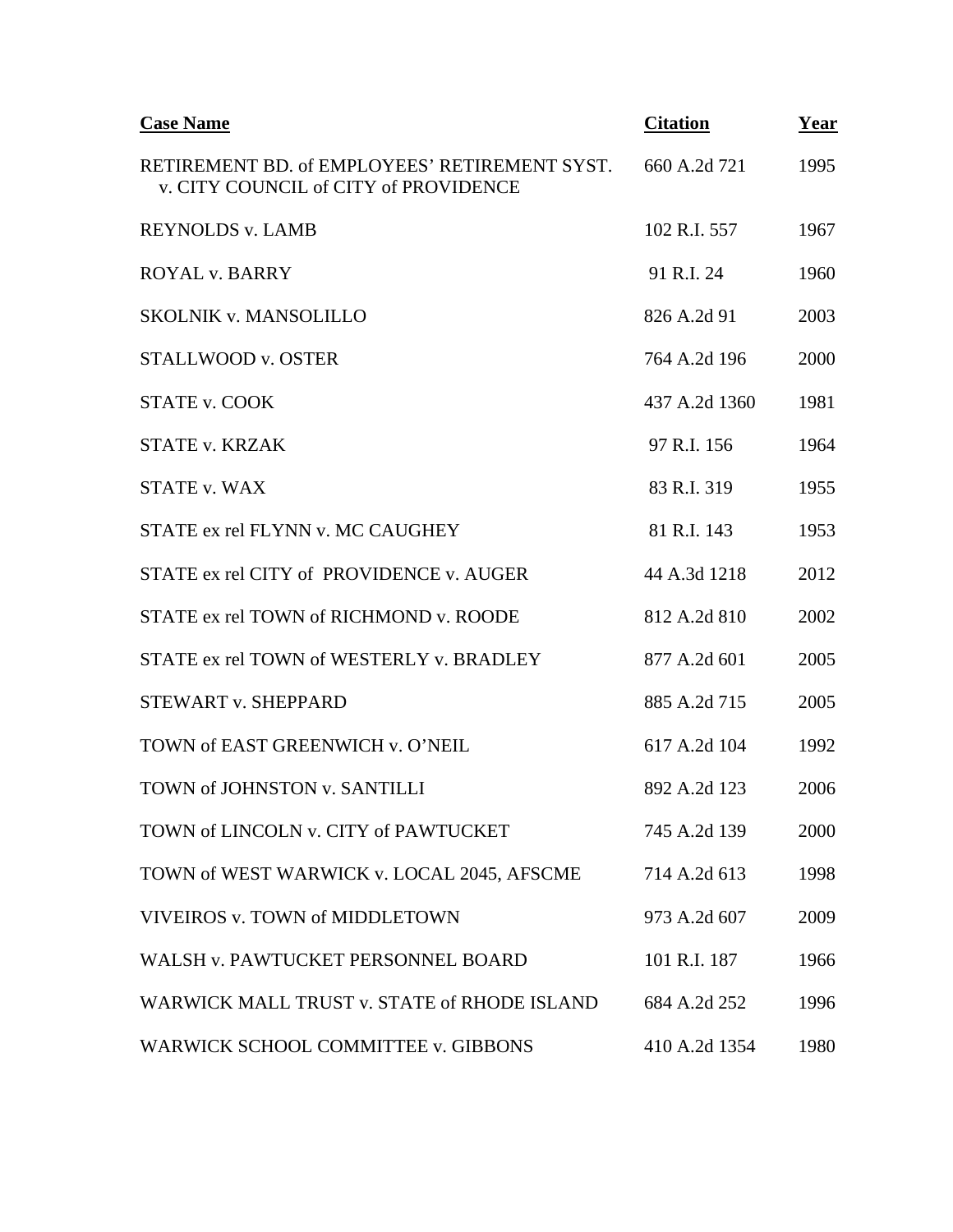| <b>Case Name</b>                                             | <b>Citation</b> | Year |
|--------------------------------------------------------------|-----------------|------|
| WESTERLY RESIDENTS for THOUGHTFUL<br>DEVELOPMENT v. BRANCATO | 565 A.2d 1262   | 1989 |
| WOMEN & INFANT'S HOSPITAL v. CITY of PROV.                   | 527 A.2d 651    | 1987 |
| XAVIER v. CIANCI, JR.                                        | 479 A.2d 1179   | 1984 |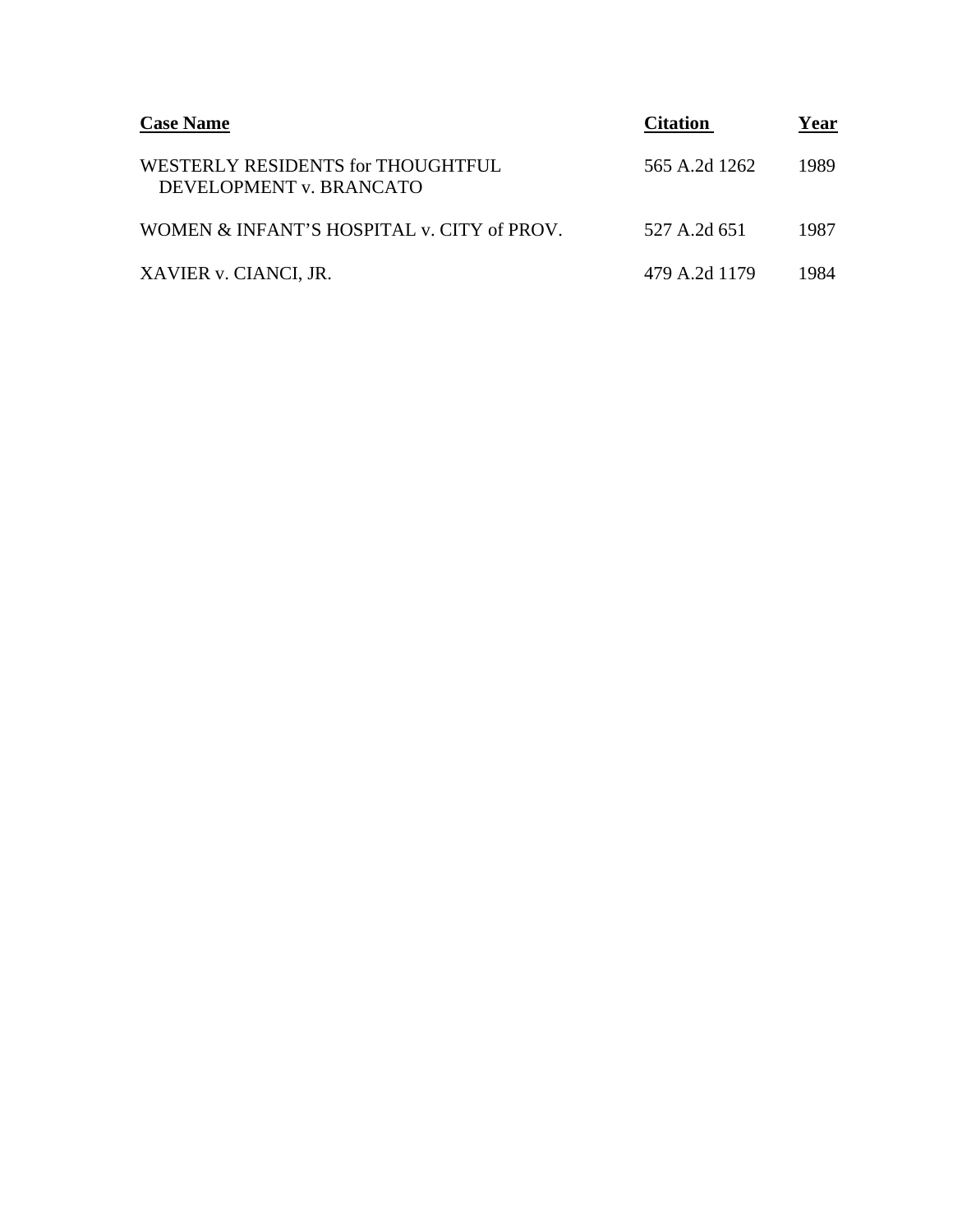### **Rhode Island Home Rule Supreme Court Cases**

### **Chronological Listing**

#### **Year** Case Name Case Case Citation Citation

#### 1952 **ADVISORY OPINION to HOUSE of REPRESENTATIVES** 79 R.I. 277

 Questions answered: 1) Authority of general assembly after adoption of home rule charter?

 2) Affirmatively answers questions concerning general assembly's power to legislate concerning the following issues:

- a) local officers and tenure of office
- b) fixing time of town meeting
- c) fixing time of beginning and ending of fiscal year
- d) parking meters

 3) Effect of charters enacted prior to adoption of home rule amendment ?

#### 1952 **ADVISORY OPINION to SENATE** 79 R.I. 291

Questions answered: 1) Acts involving imposition of tax or expenditure of money must be submitted for approval at a general or special election, but cannot be submitted to a financial town meeting;

 2) Special acts must also be submitted for approval to a financial town meeting; 3) Special acts must provide essential details

concerning elective process.

### 1953 **ADVISORY OPINION to HOUSE of REPRESENTATIVES** 80 R.I. 288

 Questions answered: 1) General assembly has express and exclusive authority concerning how general municipal elections should be conducted; 2) General assembly may, by appropriate legislation, validate any provisions in a home rule charter inconsistent with advisory opinion of supreme court.

### 1953 **STATE ex rel FLYNN v. MC CAUGHEY** 81 R.I. 143

 Home rule amendment did not constitute a general grant of power to city to adopt a home rule charter under which it might control manner of nominating candidates and conducting elections.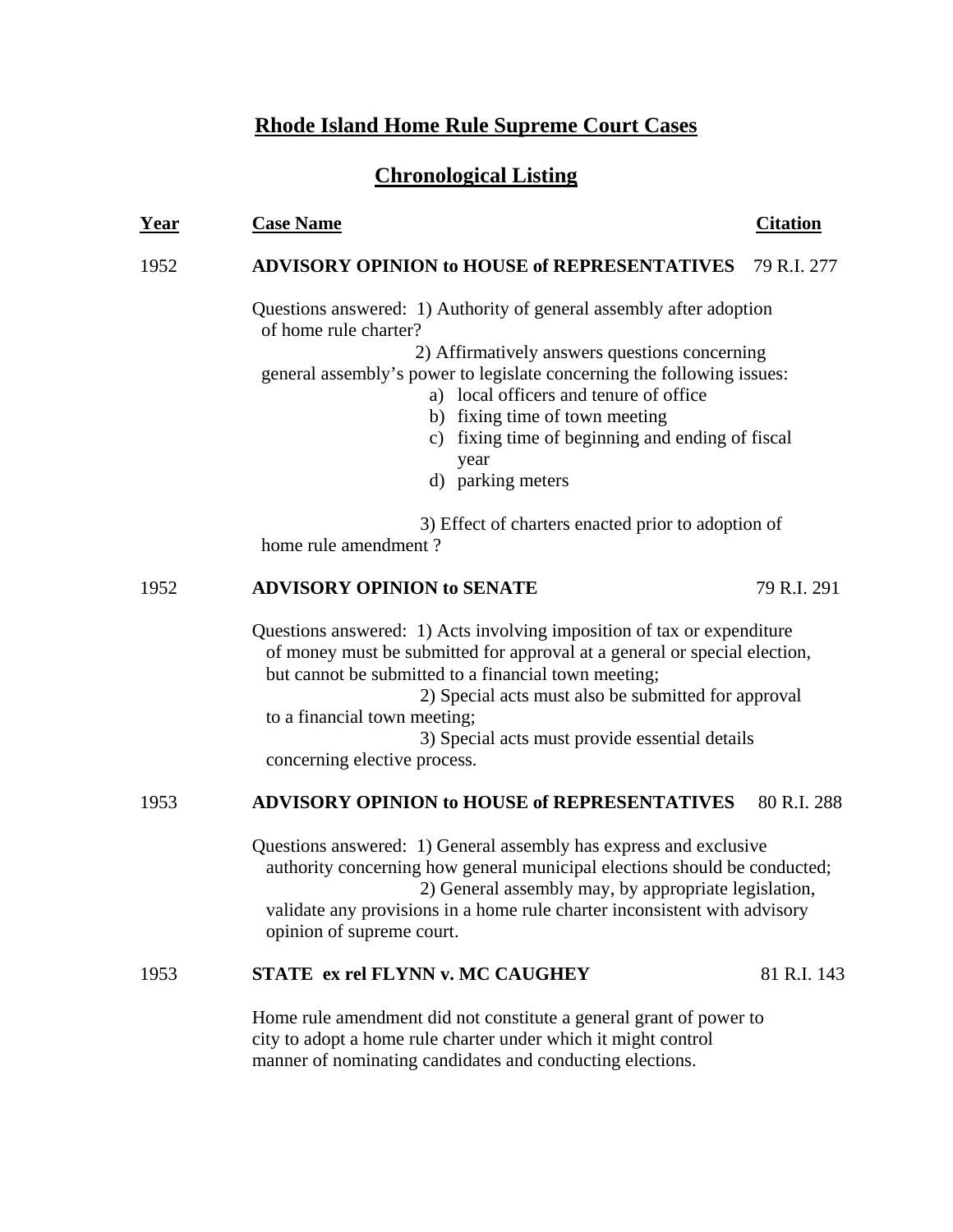Questions answered: 1) Enactment of general assembly purporting to delegate to a city or town any of the power essential to the conduct and control of a municipal election would be violative of state constitution; 2) General assembly could pass an enabling statute which provides certain optional plans for holding of municipal elections. 1954 **ADVISORY OPINION to SENATE** 81 R.I. 258 Question answered: General assembly is vested with full power over the conduct of elections, and it alone must fix the date for holding of municipal elections. This power may not be delegated to cities and towns. 1955 **STATE v. WAX** 83 R.I. 319 The state has supreme police authority, which authority has not been restricted by home rule. Local police are agencies of the state and the power they exercise is the state's police power. 1955 **DURKIN v. PAWTUCKET PERSONNEL BOARD** 83 R.I. 353 System of personnel administration based upon merit principles established by charter prevented dismissal of employee without cause by the personnel director. 1955 **BRYSON v. PAWTUCKET PERSONNEL BOARD** 83 R.I. 366 The personnel board of appeals did not act in conformity with its powers set forth in the charter, and dismissal of employee without cause by personnel director could not be upheld. 1956 **CONLEY v. MC CARTHY** 84 R.I. 141

1954 **ADVISORY OPINION to SENATE** 81 R.I. 254

Employee was entitled to writ of mandamus to compel his restoration to office without having first taken an appeal under the charter since his discharge was effected by an unauthorized official.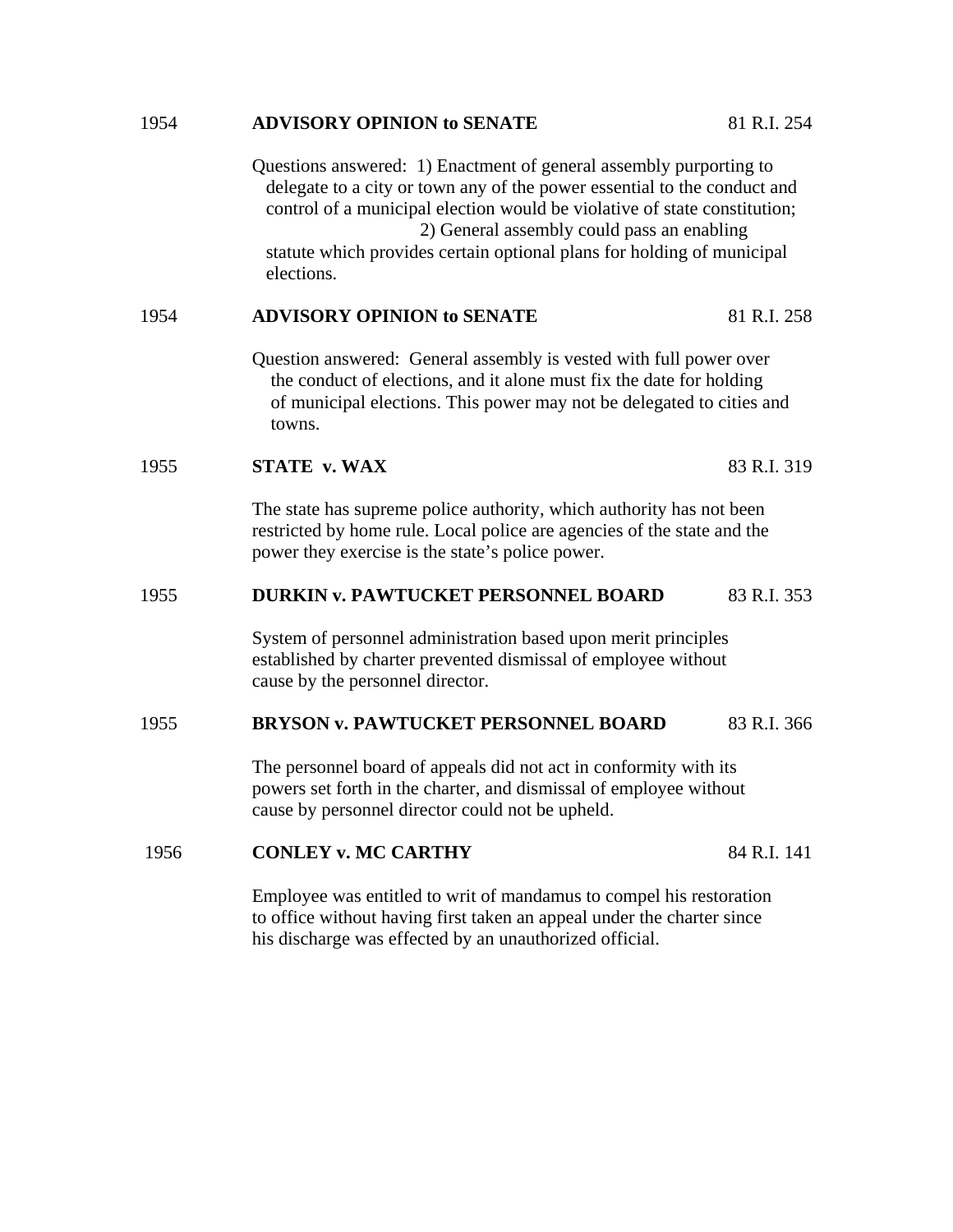#### 1957 **CAPONE v. NUNES** 85 R.I. 392

To claim benefits of home rule amendment a city or town must take affirmative action in the manner prescribed, and until that occurs is subject to plenary power of the general assembly.

#### 1957 **POWERS ex rel DOYON v. CHARRON** 86 R.I. 411

(1) Mayor's appointee to the office of building inspector was not entitled to retain position because under the charter the mayor was not authorized to appoint such an inspector, and the charter did not abolish the office to which current holder was lawfully elected.

(2) The election of building inspector by the city council was lawful under charter provision allowing council to elect such other officials not inconsistent with the charter as they deem necessary.

#### 1958 **POIRIER v. MARTINEAU** 86 R.I. 473

Complaint which removes councilman from office for cause must not only be in writing signed by at least one councilman, but also be verified by the oath of at least one councilman.

#### 1958 **CONATI v. WALSH** 87 R.I. 333

Under charter provisions finance director was entitled to assume duties of personnel director in his department, and declare position of incumbent vacant.

1958 **RAMSDEN v. FORD** 88 R.I. 144

Municipality was barred by statute of limitations from collecting personal property taxes, because the general assembly, due to its express power to collect taxes, enacted a statute expressly intending that the statute of limitations should apply to suits for collection.

#### 1959 **NUGENT ex rel BECK v. LEYS** 88 R.I. 446

City manager could be removed from office by city council without showing of cause because under the charter the relationship between city and manager was contractual.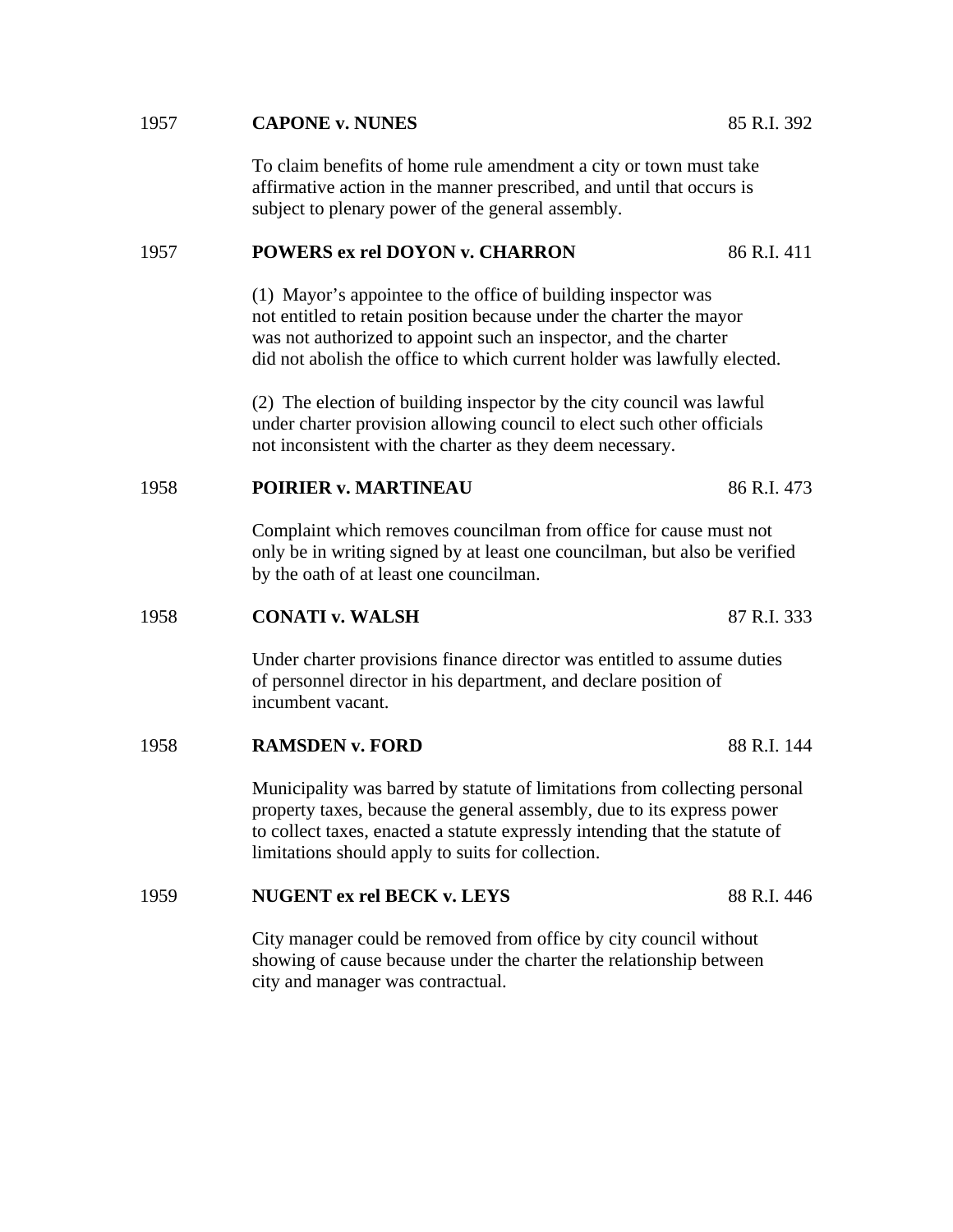#### 1959 **BEAULIEU v. WALSH** 89 R.I. 295

City council had authority to enact a personnel code which established stricter criteria for appointment, because council was specifically empowered by charter to interpret and expand.

#### 1960 **ROYAL v. BARRY** 91 R.I. 24

No provision affecting education contained in the charter could effectively regulate the conduct of school committee as agents of the state unless expressly validated by act of general assembly. Legislature has sole responsibility in the field of education.

#### 1960 **BERBERIAN v. CRANSTON BOARD of CANVASSERS** 91 R.I. 49

Board of canvassers cannot impose requirements restricting substantive rights granted to qualified electors under home rule amendment. This case involves petitions for adoption of home rule charter.

#### 1960 **NEWPORT AMUSEMENT v. MAHER** 92 R.I. 51

Home rule amendment does not vest municipalities with licensing power; the legislature has been vested with the plenary authority to license in exercise of its police power.

#### 1962 **DAWSON v. CLARK** 93 R.I. 457

In carrying out functions assigned to them by legislature, school committees are exercising a portion of the state's sovereignty. Once an appropriation is made by a city council for use of the school committee, the expenditure of the funds is within the committee's sole and exclusive jurisdiction.

#### 1962 **CITY of CENTRAL FALLS v. HALLORAN** 94 R.I. 189

General assembly has plenary power to subject municipalities to its direction and control except where home rule amendment expressly forbids. In this case an assessment was imposed to share cost of sewage treatment plant.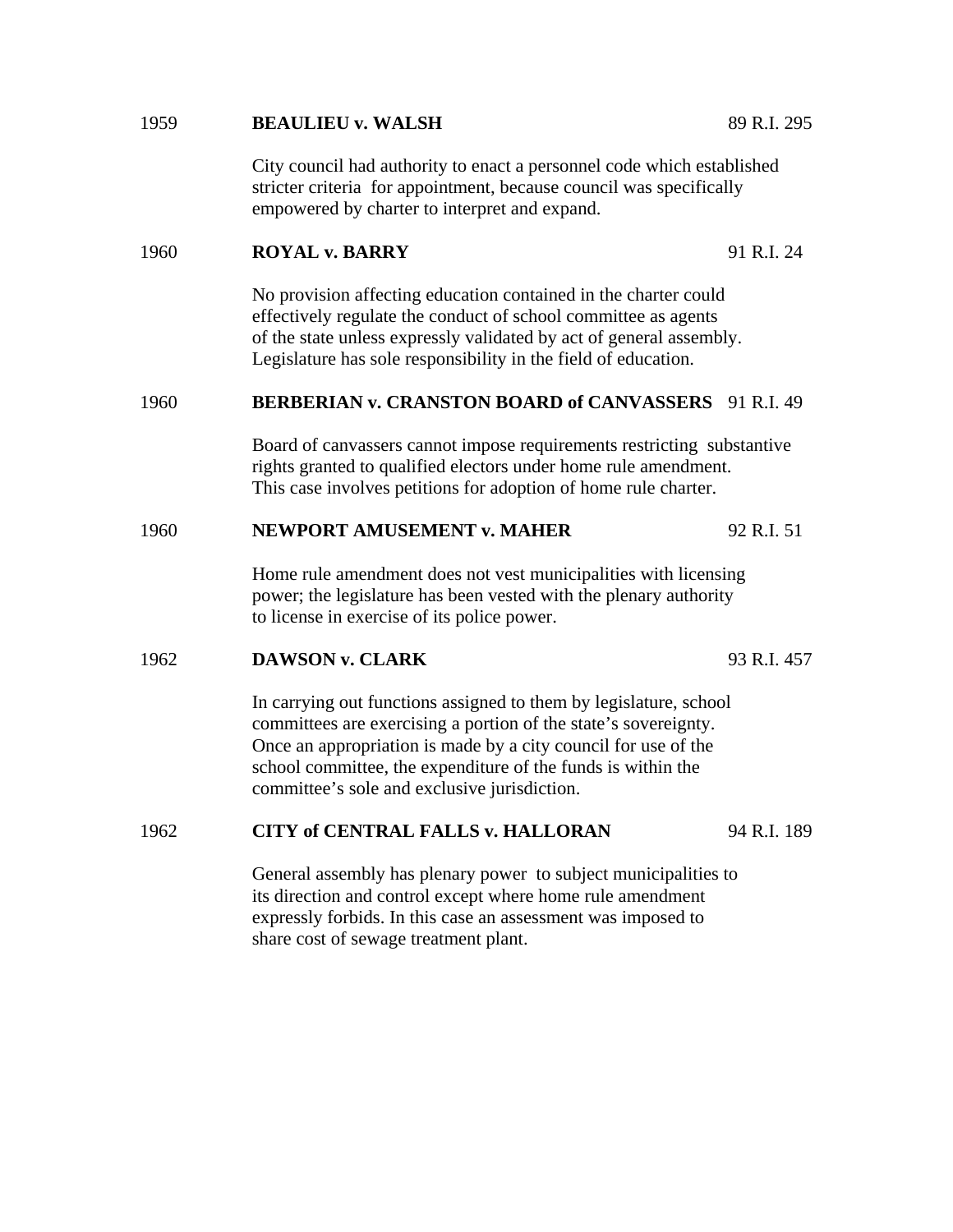| 1963 | <b>DAVIS v. COUSINEAU</b>                                                                                                                                                                                                                                                   | 97 R.I. 85  |  |  |
|------|-----------------------------------------------------------------------------------------------------------------------------------------------------------------------------------------------------------------------------------------------------------------------------|-------------|--|--|
|      | Removal Issue: Mayor had power to remove officers only on the<br>basis of legal cause as provided by charter language.                                                                                                                                                      |             |  |  |
|      | Appointment Issue: Since charter provisions conflict on power<br>to appoint police officers, court finds that public safety board<br>has this power due to legislative intent to place effective control<br>of police department in the board.                              |             |  |  |
| 1964 | <b>STATE v. KRZAK</b>                                                                                                                                                                                                                                                       | 97 R.I. 156 |  |  |
|      | Police power of state was not transferred to municipalities by home<br>rule amendment, therefore municipality, when implementing penalty<br>ordinance, cannot exceed limitations contained in statute of authorization.                                                     |             |  |  |
| 1964 | <b>COLLIER v. CUCULO</b>                                                                                                                                                                                                                                                    | 98 R.I. 68  |  |  |
|      | Specific charter language conveyed evidence of legislative intent to confer<br>authority upon town council to acquire land for use as a public dump.                                                                                                                        |             |  |  |
| 1964 | <b>MORGAN v. THOMAS</b>                                                                                                                                                                                                                                                     | 98 R.I. 20  |  |  |
|      | Under civil service system created by charter, personnel cannot be<br>disciplined without notice of grounds and right to a hearing.<br>Personnel appeal board sits as a quasi-judicial body at such a hearing.                                                              |             |  |  |
| 1964 | <b>RANELLI v. EDWARDS</b>                                                                                                                                                                                                                                                   | 98 R.I. 394 |  |  |
|      | Concerning mayor's authority to appoint city solicitor as acting<br>judge of probate, public laws enacted by general assembly in this<br>case should not be so narrowly construed so as to limit this<br>delegated authority.                                               |             |  |  |
| 1964 | <b>HOWLAND v. THOMAS</b>                                                                                                                                                                                                                                                    | 98 R.I. 470 |  |  |
|      | 1) Mayor can remove police officer if proper notice and right to<br>hearing given;<br>2) Personnel appeal board must conduct an impartial hearing, but<br>oral argument not required;<br>3) Discipline imposed by board was not excessive and beyond<br>authority of board. |             |  |  |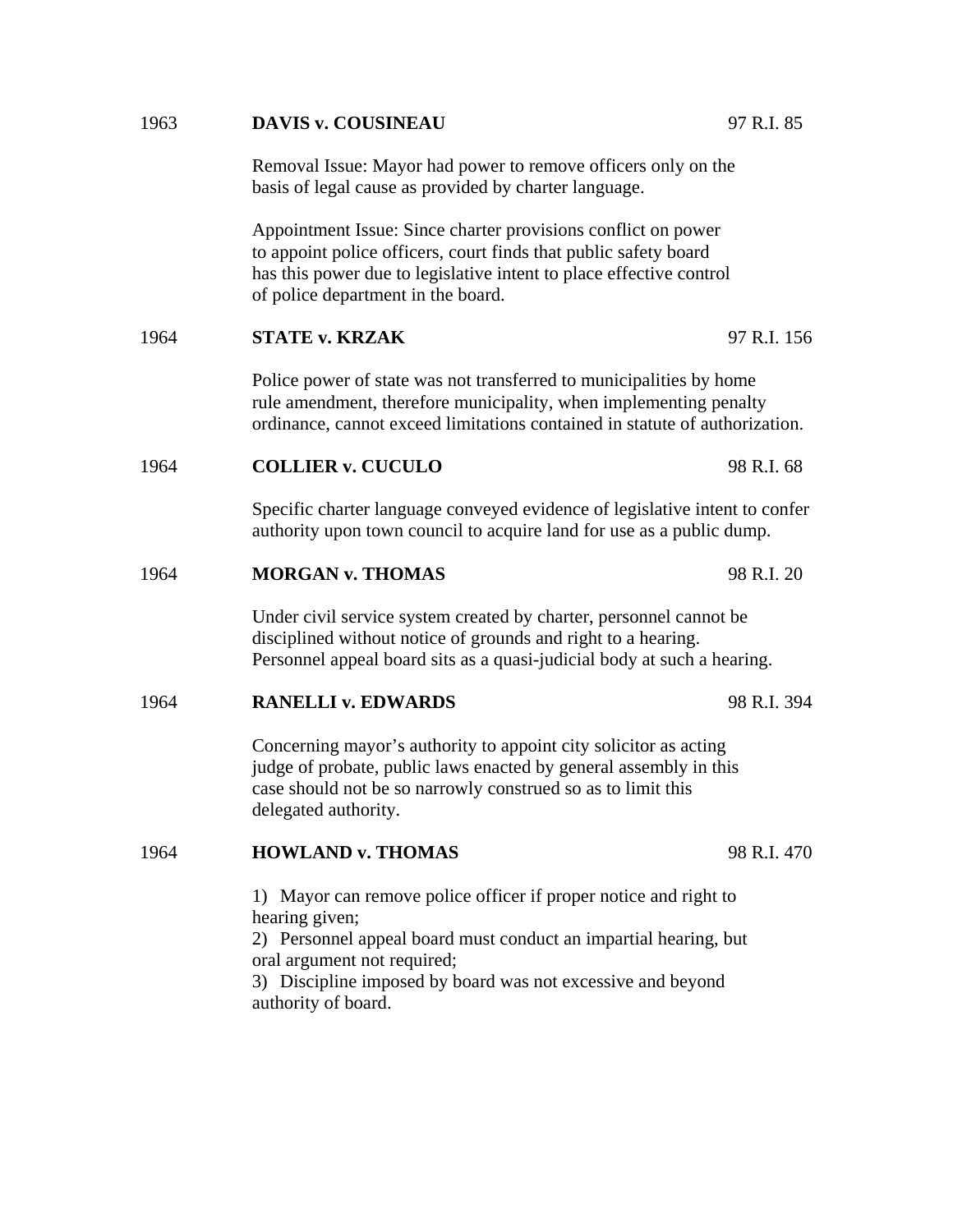#### 1965 **ADVISORY OPINION to HOUSE of REPRESENTATIVES** 99 R.I. 472

 Question answered: The home rule amendment does not vest the general assembly with the power to legislate that charter commissions be elected to amend the charter. This method is not the prescribed method.

#### 1965 **FOX v. CRANSTON PERSONNEL APPEAL BOARD** 99 R.I. 566

 Sound public policy barred collateral attack by individuals on the validity of a de facto municipal corporation, and in this case the validity of the adoption of the home rule charter.

#### 1965 **MELLOR v. LEIDMAN** 100 R.I. 80

 Charter provided that removal of city clerk occurs through a quasi-judicial proceeding. As a result, removal required a valid ground for dismissal despite clerk's appointment for an indefinite term by city council.

#### 1966 **HENRY v. THOMAS** 100 R.I. 54

 Issue considered by supreme court was timeliness of personnel hearing requested by a classified employee. Conclusion of hearing must occur within a reasonable time after commencement date which is charter mandated.

#### 1966 **WALSH v. PAWTUCKET PERSONNEL BOARD** 101 R.I. 187

 Charter vested primary jurisdiction in personnel board to hear appeals of personnel decisions. Decision of the board is subject to judicial review by supreme court under its inherent power to grant certiorari in the exercise of its supervisory function.

1967 **REYNOLDS v. LAMB** 102 R.I. 557

 Under charter language no public hearing is required unless requested in a removal from office by the city council situation. Removal from office by city council for lack of residency was valid grounds.

#### 1968 **NUGENT v. CITY of EAST PROVIDENCE** 103 R I 518

 The reservoir of powers reserved to the general assembly as a repository of the sovereignty of the state includes the power to regulate and control by licensing the conduct of business in an exercise of its police power. Municipalities cannot exercise licensing power unless lawfully delegated by legislature. The right to license is not conferred by authority granted to municipalities to acquire, hold, and dispose of property.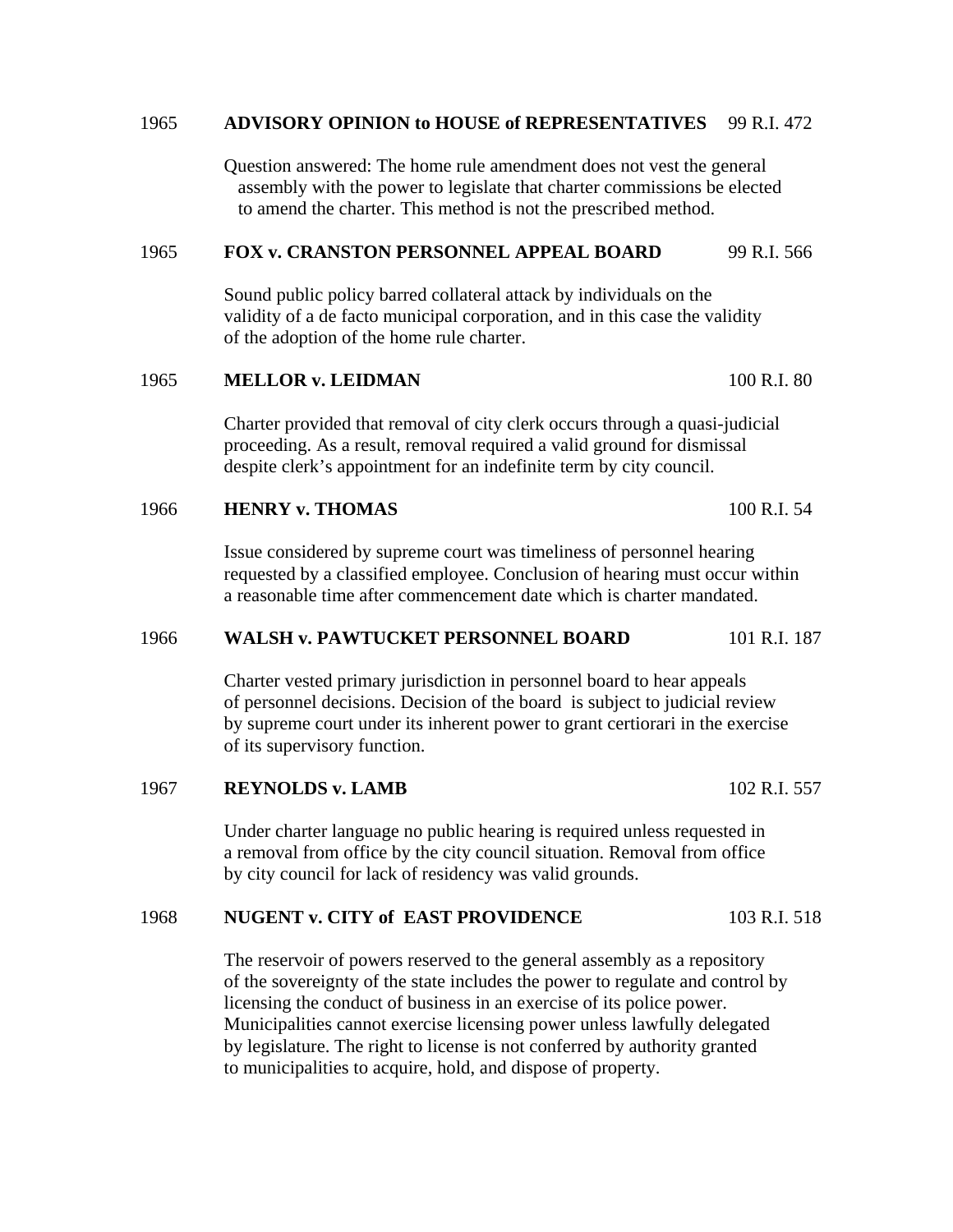#### 1971 **MARRO v. TREASURER of CRANSTON** 108 R.I. 192

Powers and duties with respect to retirement and pensioning of police officers were vested in mayor and city council under prior legislative grant. Under home rule charter provision city could not transfer these powers to employee retirement board, because home rule is subordinate to general assembly's overriding right to legislate on same subject matter either by general act or special act.

#### 1971 **GOLDMAN v. BURNS** 109 R.I. 236

Charter language establishing policy of awarding all contracts to the lowest responsible bidder, did permit the exercise of reasonable discretion on the part of purchasing agent and purchasing board.

#### 1971 **ADVISORY OPINION to the GOVERNOR** 109 R.I. 289

Questions by governor to supreme court, relating to qualification requirements of city manager position as created by city charter, would not be answered because city council lacked standing to pose such questions through the governor.

#### 1971 **MC GAIR v. GOLDSTEIN** 109 R.I. 300

Probate judge elected by city council lawfully held position even though city charter's timetable for election was not precisely met.

#### 1974 **ANGEL v. MURRAY** 113 R.I. 482

In adopting the charter the voters intended to make the city manager an administrative arm for the city council, and to charge him with the performance of duties more conveniently performed by him than the council.

#### 1975 **CARTER v. CITY of PAWTUCKET** 115 R.I. 134

When there is a discrepancy between a charter provision and a rule promulgated by a municipal personnel department, the charter provision prevails.

#### 1976 **PITASSI v. E. PROV. PERSONNEL HEARING BD.** 116 R.I. 116

Judicial review of the discharge of a municipal employee will be limited to certiorari. A municipality, through its home rule charter, cannot intrude upon the power of the general assembly to prescribe the jurisdiction of the courts.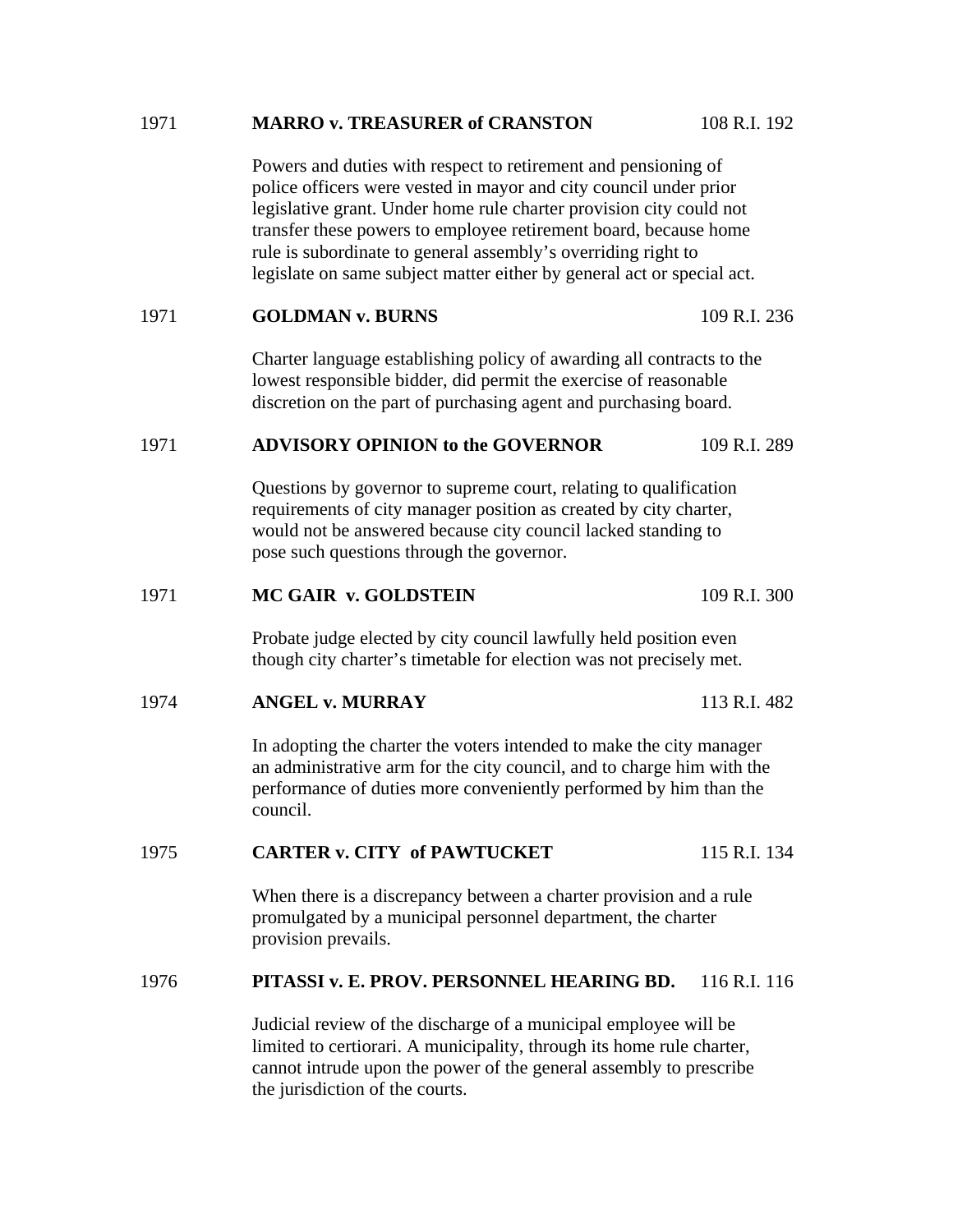#### 1976 **CITY of CRANSTON v. HALL** 116 R.I. 183

General assembly has the overriding power to legislate even on local matters through a general act applicable to all cities and towns alike. As a result the Firefighters' Arbitration Act supersedes a controverting home rule provision governing promotions.

#### 1976 **CITY of EAST PROVIDENCE v. LOCAL 850 I.A.F.** 117 R.I. 329

The provisions of the Policemen's and Firefighters' Arbitration Acts take precedence over any inconsistent charter provisions, due to the general assembly's power to legislate on local matters through a general act.

#### 1977 **BORROMEO v. PERSONNEL BOARD of BRISTOL** 117 R.I. 382

Ordinances inconsistent with provisions of the municipal charter are illegal and inferior to provisions of the charter.

1977 **CUMMINGS v. GODIN** 377 A.2d 1071

Public school teacher is considered a city employee within meaning of home rule charter provision prohibiting city employees from holding elective offices. But this charter provision is unconstitutional as being overly broad because it regulates protected as well as unprotected conduct.

#### 1978 **LEFEBVRE v. KANDO** 383 A.2d 589

Failure to meet charter requirement entitled terminated assistant to relief in civil action brought to enjoin termination. Prior noncompliance with one charter requirement does not justify noncompliance with another requirement.

#### 1978 **LYNCH v. KING** 391 A.2d 117

Officers' Bill of Rights does not unconstitutionally infringe upon right of self-government in all local matters reserved to cities and towns, and applies to all cities and towns alike. Therefore, hearing committee was within its authority to suspend police officer contrary to the recommendation of mayor acting as director of public safety.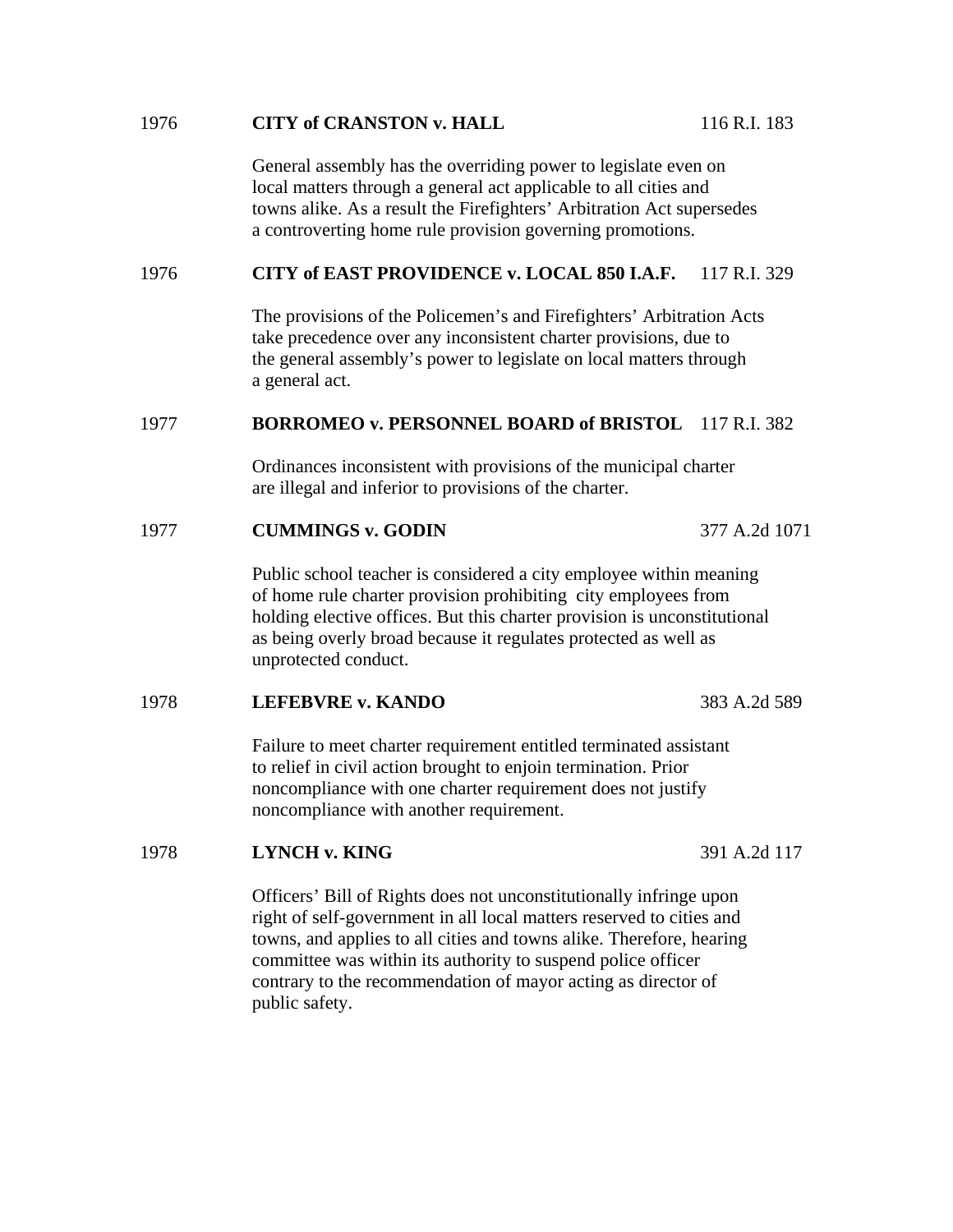#### 1980 **WARWICK SCHOOL COMMITTEE v. GIBBONS** 410 A.2d 1354

Since, in this instance , there is a legislative charter, it should be looked at to discern the intention of the general assembly regarding the conferring of powers upon the school committee and the finance director. The finance director had a legal duty to determine there was a sufficient unencumbered balance in the budget of the school committee before honoring purchase orders.

#### 1980 **COVENTRY SCHOOL COMM. v. RICHTARIK** 411 A.2d 912

Public education is the responsibility of the state, and various municipal school committees, when discharging their responsibilities, act as agents of the state. The town charter, as expressly validated by the general assembly, was controlling on issue of school committee's right to retain an attorney who was not part of town solicitor's staff.

#### 1980 **MERCIER v. CITY of CENTRAL FALLS** 412 A2d 927

City council possessed authority to enact ordinance mandating retirement age, derived from legislative grant of power to create and regulate pension funds as contained in home rule charter.

#### 1981 **FLYNN, JR. v. KING; WEST GLOCESTER FIRE** 433 A.2d 172 **DISTRICT v. FLYNN, JR.**

Limiting eligibility to vote and hold office in fire district to owners of taxable property within the district denied equal protection to otherwise qualified voters since fire protection was governmental function that substantially affects all residents in the district.

#### 1981 **MONTAQUILA v. ST. CYR** 433 A.2d 206

Charter provisions stating town solicitor and assistant town solicitors serve at the pleasure of someone were not unconstitutional. Also charter provision prohibiting removal because of political affiliation did not apply to this situation.

#### 1981 **STATE v. COOK** 437 A.2d 1360

Although the General Laws do not specifically list a city manager as an official empowered to administer oaths, the city manager under the charter makes all appointments to the police department and is designated as chief executive officer. These duties served to empower manager to administer oaths to officers.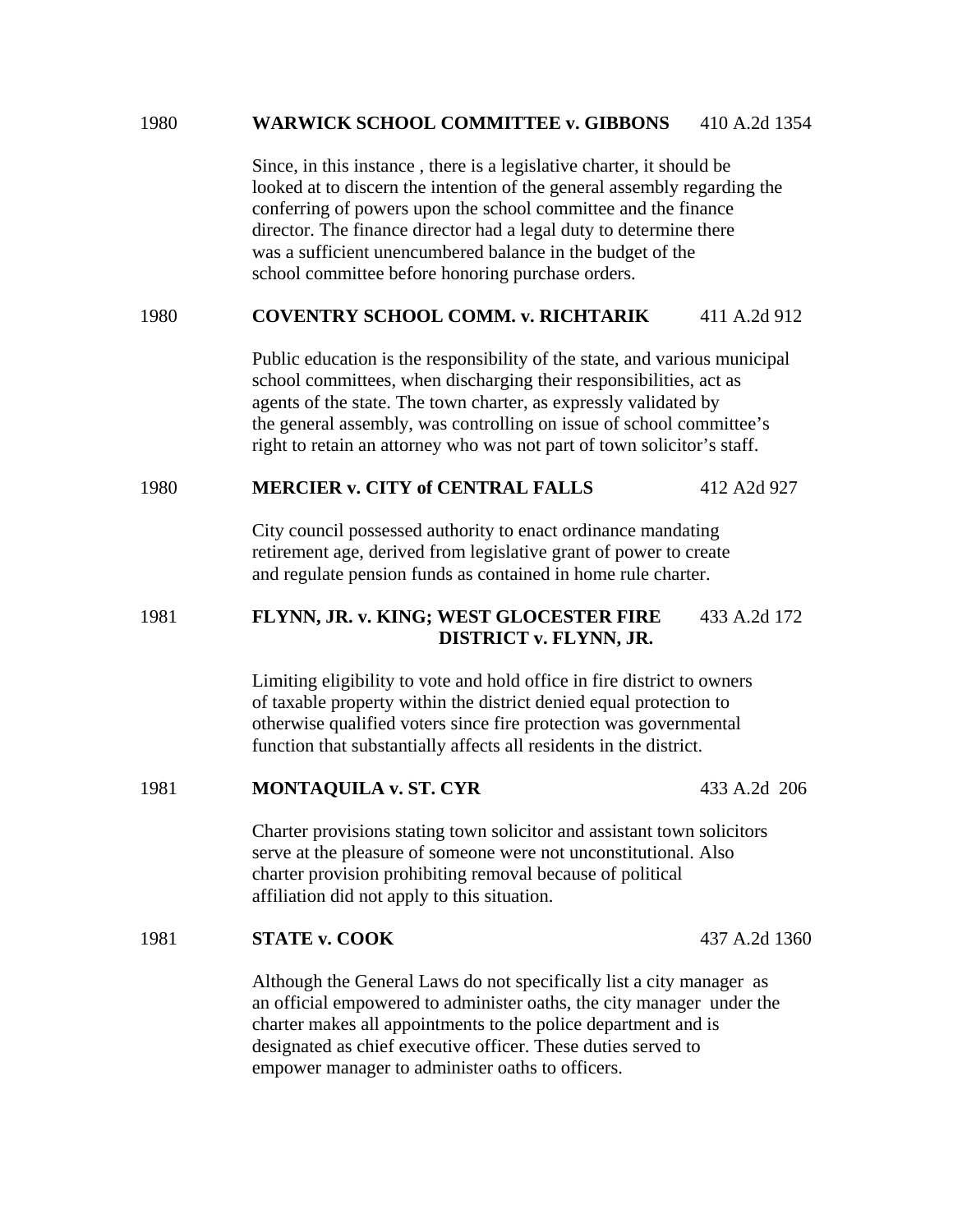#### 1981 **BUCCI v. FARGNOLI** 437 A.2d 1384

Where city council members, whose voting rights were limited by charter to choosing the two minority members of wardrealignment committees, voted in election of majority members of committee, election could not stand.

#### 1983 **PROVIDENCE & WORCESTER CO. v. BLUE** 463 A.2d 1313 **RIBBON BEEF CO.**

Conveyance of property is considered a legislative act for purposes of city charter law vesting legislative power in the council. The code of ordinances requirement that the mayor must sign contracts implies a ministerial duty.

### 1984 **COCCHINI v. CITY of PROVIDENCE** 479 A.2d 108

Under a section of the General Laws a municipal department of of public parks was created subject to the authority of the board of park commissioners. Under this statute, read in conjunction with city charter, acting personnel director had no authority to lay off supervisory employees .

#### 1984 **XAVIER v. CIANCI, JR.** 479 A.2d 1179

City charter gives city purchasing agent authority to sell streetsweeping equipment after authorization by board of contract and supply. Prior approval by city council was not required.

#### 1984 **O'NEILL v. CITY of EAST PROVIDENCE** 480 A.2d 1375

When provisions of charter conflict with legislation reserved to the general assembly ( in this case in relation to property of any city by laws of general application ), the provisions of the General Laws supersede those of charter. City, in following provisions of its charter, was constrained to abide by those statutes of general application relating to condemnation authority.

#### 1985 **CRANSTON TEACHERS ALLIANCE v. MIELE** 495 A.2d 233

Prohibitions contained in city charter against dual office holding by city employees were unconstitutional for overbreadth because they prohibited all elected officers from holding any other office whether partisan or nonpartisan, state, federal, or local.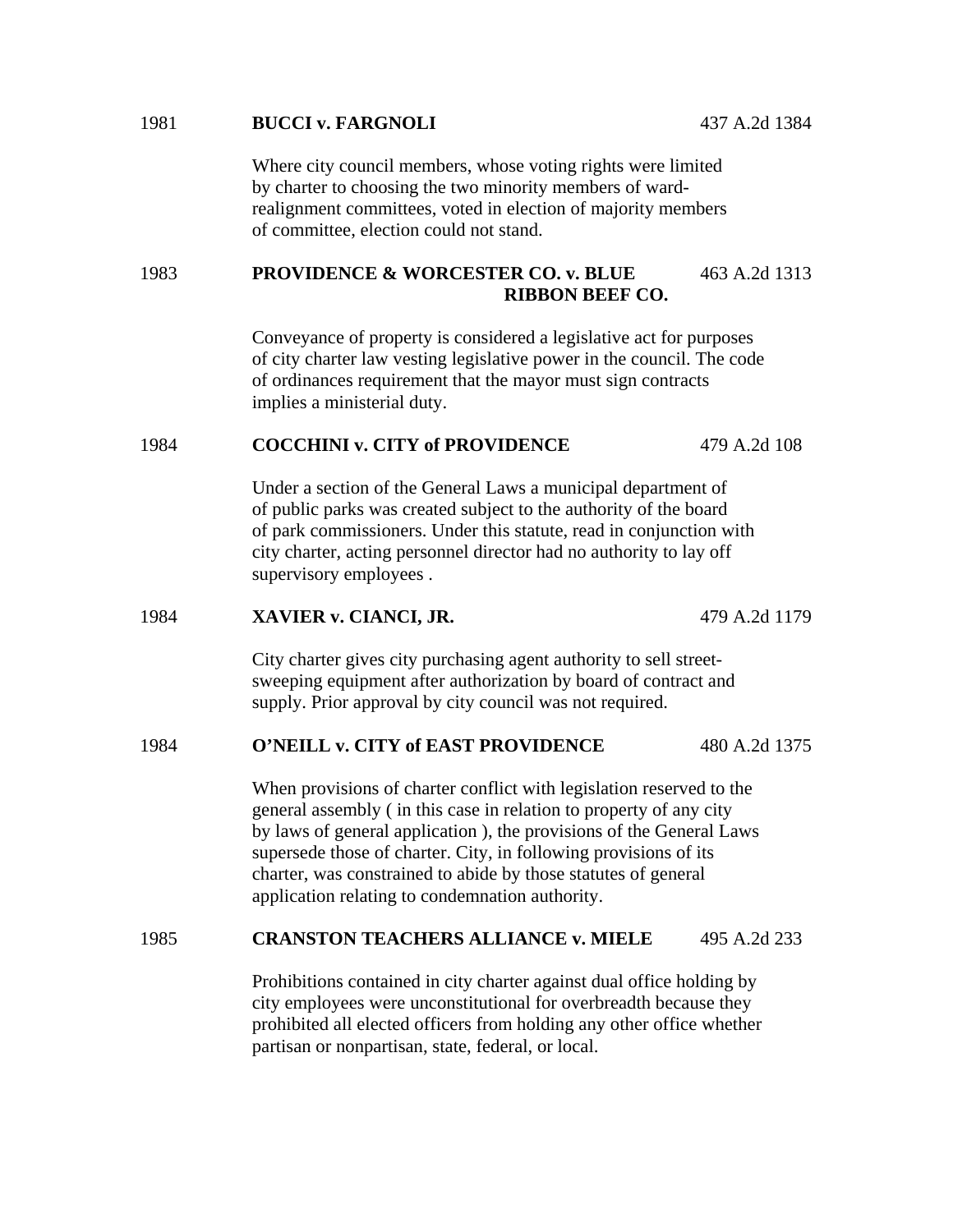#### 1986 **LOCAL NO. 799, I.A.F. v. NAPOLITANO** 516 A.2d 1347

City charter's residency requirement for city employees, as specifically validated by state legislature, takes precedence as a special act over any inconsistent general laws prohibiting such residency requirements for teachers and firefighters.

#### 1987 **MELLOR v. CLANCY** 520 A2d. 1278

Superintendent of schools was employee of school committee, and as such was municipal employee since home rule charter, validated by state legislature, included department of public schools among town's administrative departments.

#### 1987 **WOMEN & INFANT'S HOSPITAL v. CITY of PROV.** 527 A2d. 651

Antidiscrimination ordinance enacted prior to adoption of home rule charter was invalid. Municipality lacking home rule charter could not enact antidiscrimination ordinance without specific authorization by general assembly.

#### 1988 **CELONA v. RHODE ISLAND ETHICS COMMISSION** 544 A.2d 582

Town council passage of a resolution authorizing payment of monthly expenses in a fixed sum contravened charter provision prohibiting such form of payment. Town council also violated conflict of interest law by not filing report with conflict of interest commission before taking its action.

#### 1989 **PROV. TEACH. UNION LOC. NO. 958 V. NAPOLITANO** 554 A.2d 641

City employees, employed prior to effective date of home rule charter section imposing residency requirement, were exempt from requirement under grandfather clause.

#### 1989 **BRUCKSHAW v. PAOLINO** 557 A.2d 1221

Regulation of city's employee pension plan that directly affected only residents of city was not a matter of statewide concern over which state continued to maintain sovereignty after adoption of city home rule charter.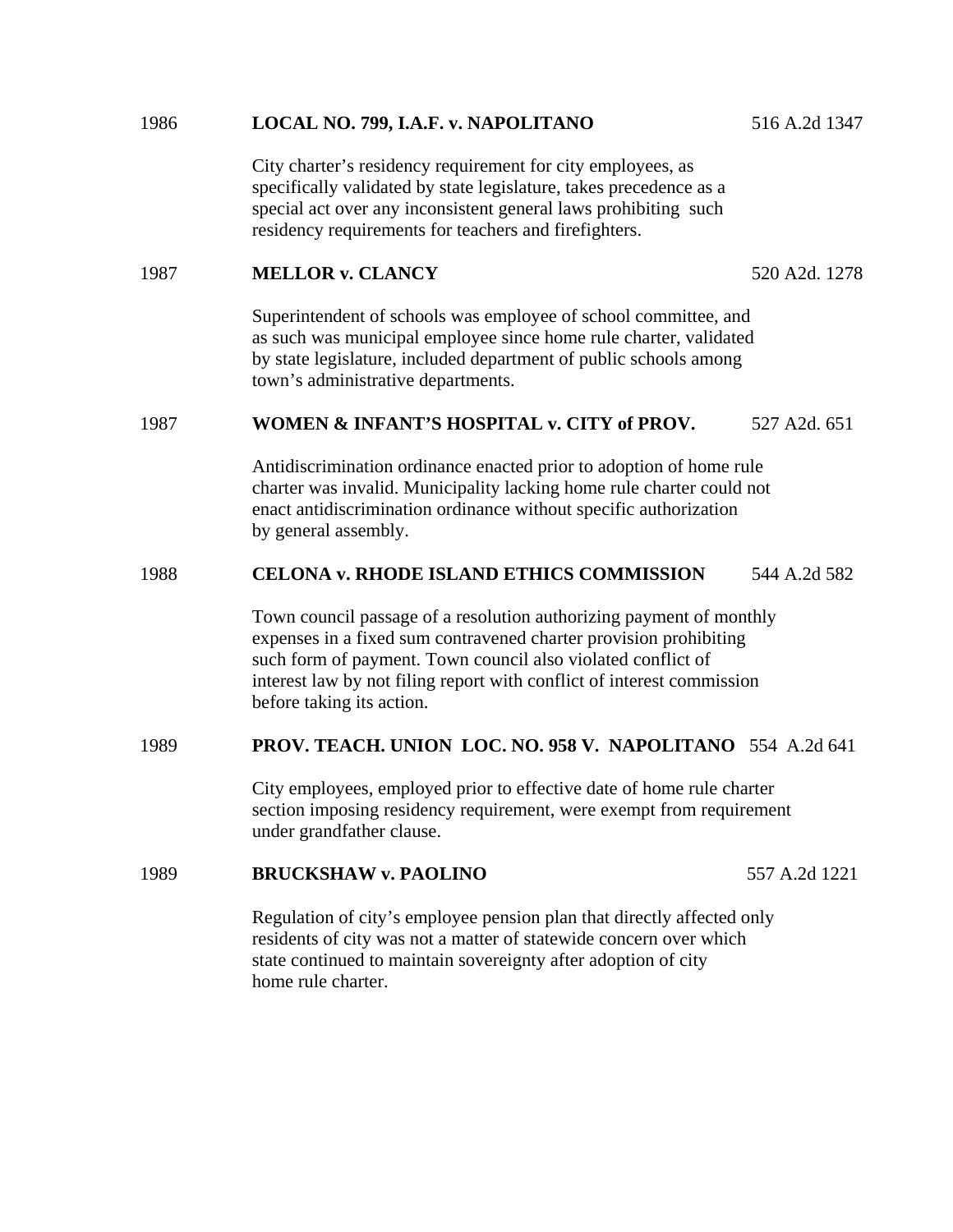#### 1989 **WESTERLY RESIDTS. for THOUGHT. DEV. v. BRANCATO** 565 A.2d 1262

The town's authority to regulate sewers was inherent in its home rule charter, which specifically vested authority in the town and its department of public works to regulate sewers and drains. Expansion of sewer system need not be submitted to qualified voters for their approval.

#### 1990 **MC CARTHY v. JOHNSON** 574 A.2d 1229

Special acts passed by general assembly, which authorized suits against city by personal injury plaintiff, were not general acts applicable to all cities and towns but directed at a single community benefiting a single party. Local approval was necessary because these acts affected the property, affairs, and government of a single city.

#### 1992 **L.A. RAY REALTY v. TOWN COUNCIL of CUMBERLAND** 603 A.2d 311

Zoning amendment establishing minimum subdivision lot size was invalid as adopted by referendum under provision of town charter. Charter was inconsistent with public notice and hearing requirements under state law for amendment of subdivision regulations, and state law prevails.

#### 1992 **BETZ v. PAOLINO; MC ELROY v. PAOLINO** 605 A.2d 837

Charter provision giving council power, without limitation , " to enact such ordinances necessary to ensure the welfare and good order of the city " conferred entire legislative power on elected council. City retirement board did not have authority to amend city Retirement Act to provide additional benefits for police officers and firefighters.

#### 1992 **HERVIEUX v. PAPINEAU** 611 A.2d 838

Under city charter the water supply board is an agent of the city, and other charter provisions support this interpretation. Settlement agreement entered into by water supply board releasing board from liability simultaneously released city from liability.

#### 1992 **TOWN of EAST GREENWICH v. O'NEIL** 617 A.2d 104

Town ordinance regulating transmission of high voltage electric power within its border exceeded town's home rule authority, and was preempted by state statute vesting Public Utilities Commission with exclusive authority. Most critical factor in determining whether municipal legislation is matter of statewide concern is whether action of municipality has significant effect upon people outside home rule town.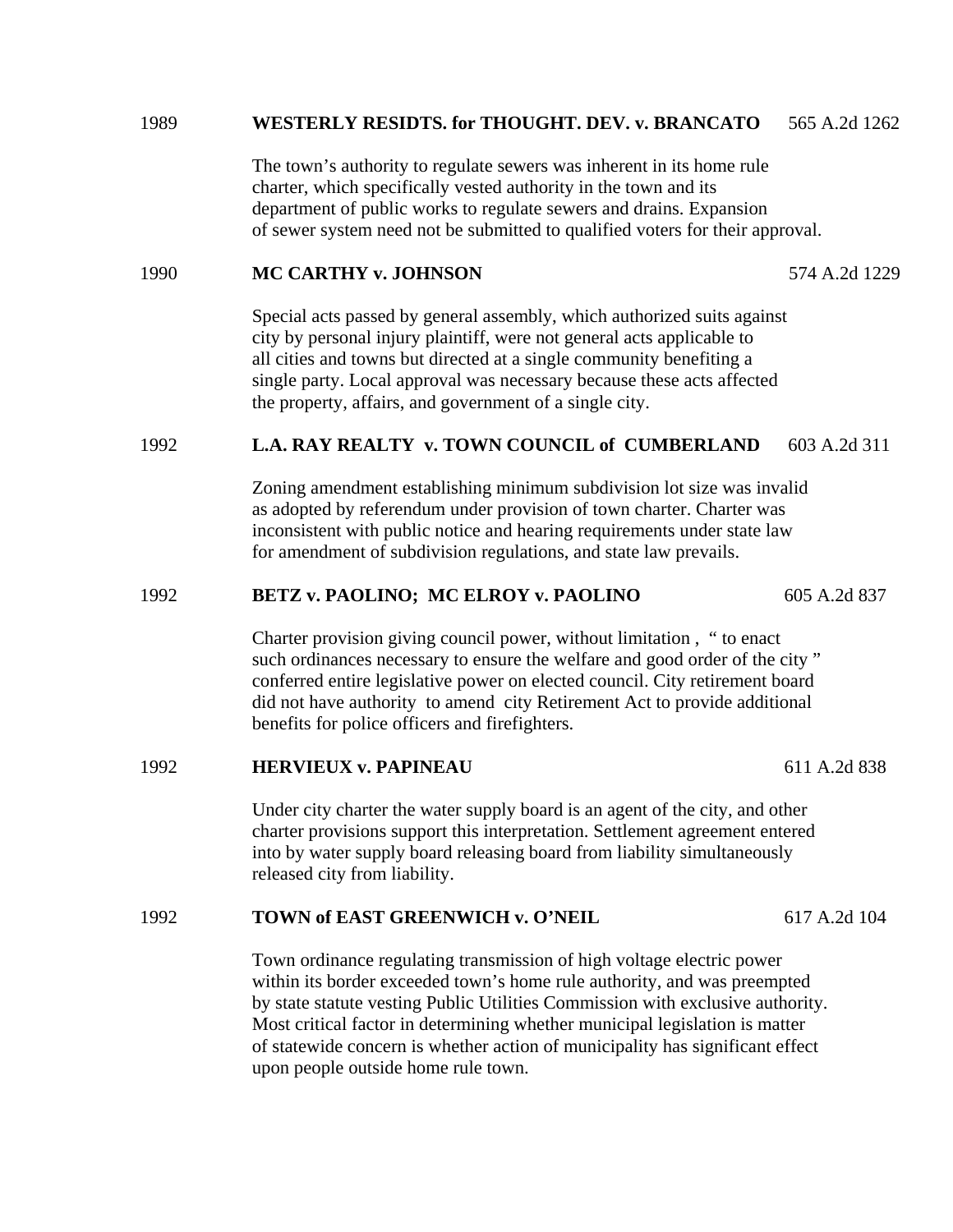#### 1993 **ADVISORY OPINION to HOUSE of REPRESENTATIVES** 628 A.2d 537

Question asked: Constitutionality of pending legislation which would approve new voting districts in town and remove current office holders?

Answer: Reapportionment of local voting districts was a matter reserved to cities and towns by home rule article as a local matter relating to property, affairs, and government, and they are free to delineate their own voting districts for local election purposes.

#### 1994 **MARRAN, JR. v. BAIRD** 635 A.2d 1174

Statute vesting the director of state Dept. of Administration with power to appoint a budget and review commission in any city or town was not violative of home rule amendment. Although implementation of statute might affect each town differently, statute, on its face, applied equally to all. Also statute did not alter town's form of government, but merely had an incidental, temporary impact.

#### 1994 **PROVIDENCE CITY COUNCIL v. CIANCI, JR.** 650 A.2d 499

City ordinance requiring ratification of collective bargaining agreements by city council was not in contravention of home rule charter. It was not inconsistent with provision in charter which instructed director of personnel to aid mayor in negotiations with collective bargaining unit.

#### 1995 **RETIREMENT BD. of EMPLOYEES' RETIREMENT SYST.** 660 A.2d 721 **v. CITY COUNCIL of CITY of PROVIDENCE**

The statutes granting the retirement board the authority to invest pension funds were superseded by the home rule charter. The source of the board's authority to invest was not the charter, and, thus, the city council could transfer that authority by ordinance without voter approval.

#### 1996 **WARWICK MALL TRUST v. STATE OF RHODE ISLAND** 684 A.2d 252

Legislation authorizing Economic Development Corporation and city to enter into long-term tax exemption agreement was within general assembly's exclusive reserved power to authorize local taxation, and home rule provision did not require local voter approval.

#### 1997 **PROV. TEACHERS UNION v. PROVIDENCE SCHOOL BD.** 689 A.2d 388

Under home rule charter and other pertinent ordinances, the city council, as the ultimate arbiter of school expenditures, was vested with the final authority to ratify or reject the contract negotiated by the school board and teachers union.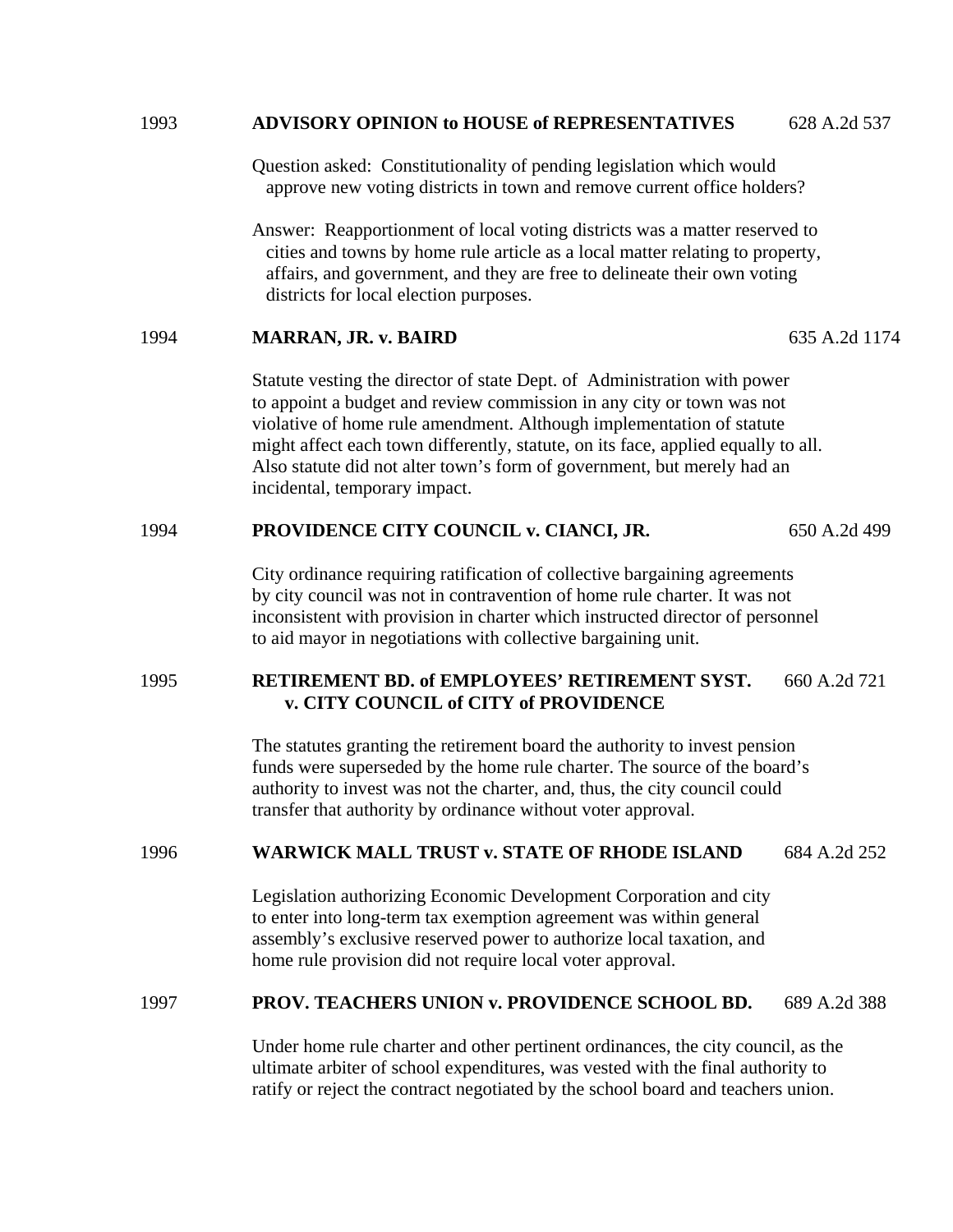#### 1997 **PROVIDENCE TEACHERS UNION v. NAPOLITANO** 690 A.2d 855

Home rule charter provision requiring all city employees, including those of the school department, to be residents of the city during their employment has never been applied to substitute teachers.

#### 1998 **TOWN of WEST WARWICK v. LOCAL 2045, AFSCME** 714 A.2d 613

Issue of termination of employee was not arbitrable because charter required termination. Charter, as ratified by the legislature, had same force and effect as a statute and, therefore, any dispute relating to its terms was not arbitrable.

#### 1998 **HOURIHAN v. TOWN of MIDDLETOWN** 723 A.2d 790

Under the charter the town council has the power to enact ordinances for the preservation of the public peace, health, safety, comfort and welfare. Ordinances prohibiting the riding of horses on public beaches during the summer months fall within the authorization granted by the above charter provision.

#### 1999 **PROV. LODGE NO. 3 FRATERNAL ORDER of POLICE v.** 730 A.2d 17 **CITY of PROVIDENCE; CITY of PROVIDENCE v. PROV. FIREFIGHTERS, LOCAL 799**

 The Municipal Police Arbitration Act and the Firefighters Arbitration Act are acts of general application that supersede an inconsistent home rule charter provision. Ordinances adopted pursuant to a charter provision do not have the same limiting effect as state statutes on an interest arbitration panel.

#### 1999 **MUNROE v. TOWN of EAST GREENWICH** 733 A.2d 703

 Development and Subdivision Review Enabling Act, which requires city and town councils to empower planning boards to control land development, was act of general application that would supersede inconsistent home rule charter provision directing town council to act as planning board. Local legislation embodied in charter, ordinance or other regulation is preempted by statewide legislation if local legislation disrupts state's overall scheme of regulation.

#### 2000 **TOWN of LINCOLN v. CITY of PAWTUCKET** 745 A.2d 139

 Remediation of pollution of Narragansett Bay is a matter of statewide concern. Home rule provisions are not implicated, since the legislature reserves the power to act upon matters of statewide concern.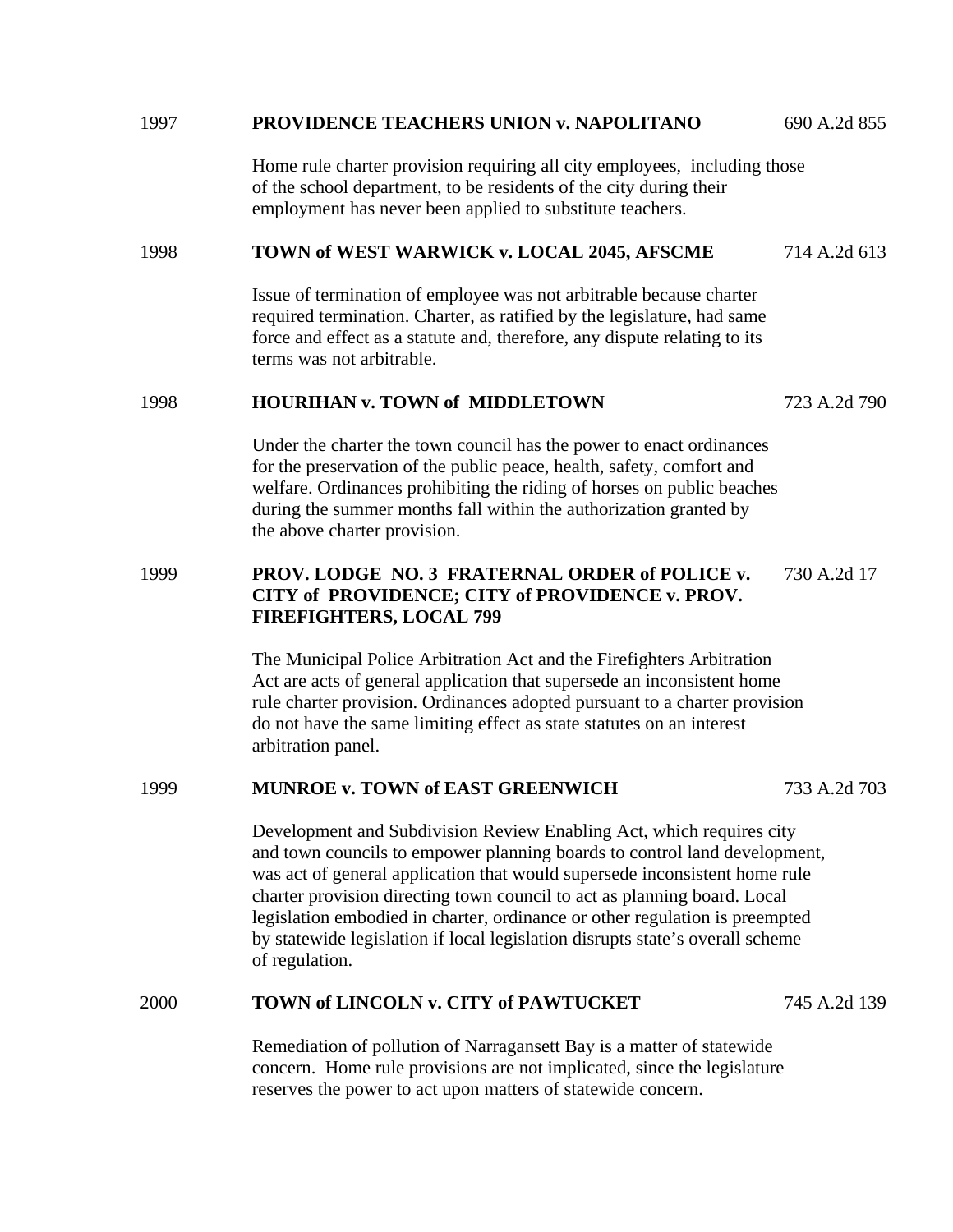#### 2000 **CITY of PROV. v. EMPLOYEE RETIREMENT BD. of PROV.** 749 A.2d 1088

Home rule charter vested in city council exclusive authority to legislate city employee pension benefits, and to make changes in the employee pension system. City council had power to make changes to pension system with respect to employees who retired after entry of consent judgement regarding cost of living increases.

# 2000 **CASA DI MARIO, INC. v. RICHARDSON; CASA DI MARIO,** 763 A.2d 607 **INC. v. FOX**

Town charter permitted the town council to act in its official capacity only in the form of a rule, an ordinance, or a resolution ( private discussions and individual statements are not official, or binding ). Town council was entitled, under its rules and the charter, to reconsider its vote within thirty days.

# 2000 **STALLWOOD v. OSTER** 764 A.2d 196

Charter amendment changing the date of the engagement to office of the elected officials became effective on the date of passage, and is applicable to the term of the new administrator as well as all other elected officials.

#### 2002 **AMICO'S INCORPORATED v. MATTOS** 789 A.2d 899

Municipalities have the implicit authority to attach reasonable conditions to the privilege of licensure. The town council was vested with the authority to enact an ordinance requiring licensed restaurants and bars to ban smoking. Local ordinance did not conflict with state law, nor was it preempted by it.

# 2002 **NEWPORT COURT CLUB ASSOCS. v. TOWN COUNCIL** 800 A.2d 405 **of MIDDLETOWN**

General assembly's authorization for home rule town to include charges for sewer-related debt service and capital costs on sewer bills did not require town referendum. Such authorization constituted a proper exercise of the general assembly's enabling authority, and it did not involve the imposition of a tax or the expenditure of money by a town.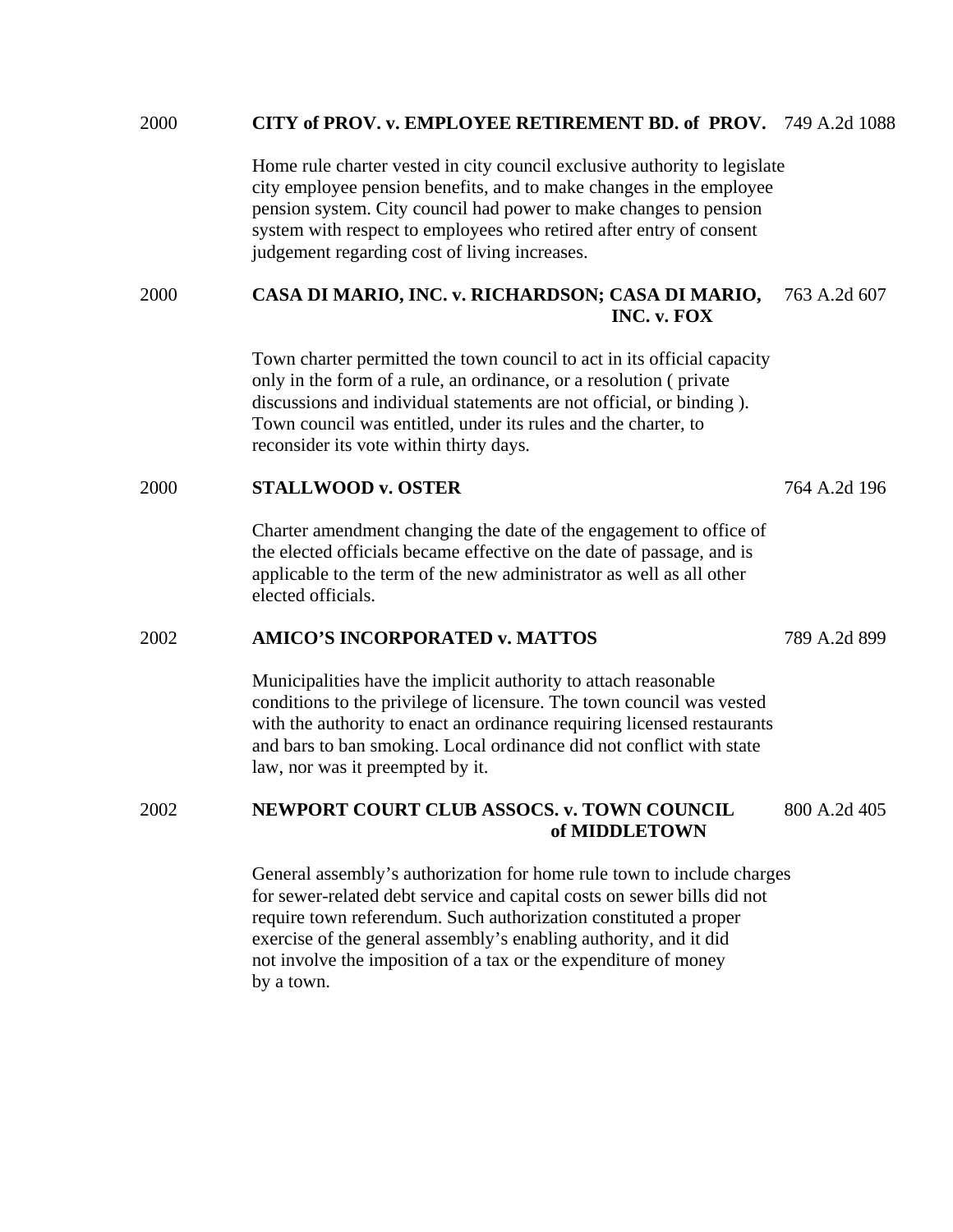### 2002 **STATE ex rel TOWN of RICHMOND v. ROODE** 812 A.2d 810

Cities and towns have limited power to enact ordinances, except by virtue of those powers from time to time delegated to them by the legislature. A legislative grant of municipal power to exercise a portion of the state's sovereignty should be strictly construed.

# 2003 **SKOLNIK v. MANSOLILLO** 826 A.2d 91

The retirement board was not authorized to retain its own lawyer separate from the city solicitor under the city charter. If the provision of city's home rule charter which described a retirement board is inconsistent with the Retirement Act then the Retirement Act is superseded by the charter.

## 2004 **KRIVITSKY v. TOWN of WESTERLY** 849 A.2d 359

Mere fact that the General Assembly regulates a particular activity (aeronautics) does not mean that municipalities cannot impose additional restrictions that address legitimate local concerns.

# 2004 **COASTAL RECYCLING, INC. v. CONNORS** 854 A.2d 711

State statute which required towns to designate purchasing officer to exercise powers regarding competitive bidding did not preempt municipal ordinance which required town council's approval of any public bid, and council could reject officer's award of contract to lowest bidder which had failed to comply with bid requirements. The legislature did not intend to occupy the field by creating a uniform system to award municipal contracts. Such an interpretation strips town councils of any opportunity to review major decisions that will cost their municipality a significant amount of money.

### 2005 **KELLS v. TOWN of LINCOLN** 874 A.2d 204

Town charter provided that police chief be appointed for an indefinite term. While an indefinite term of employment was traditionally associated with at-will employment, town charter provision required that removal of police chief be in accordance with other provisions of charter which included the "when necessary for the good of the services" standard for removal. This standard required legally sufficient cause to be shown, rather than allowing town administrator to remove officers and employees at town administrator's own discretion.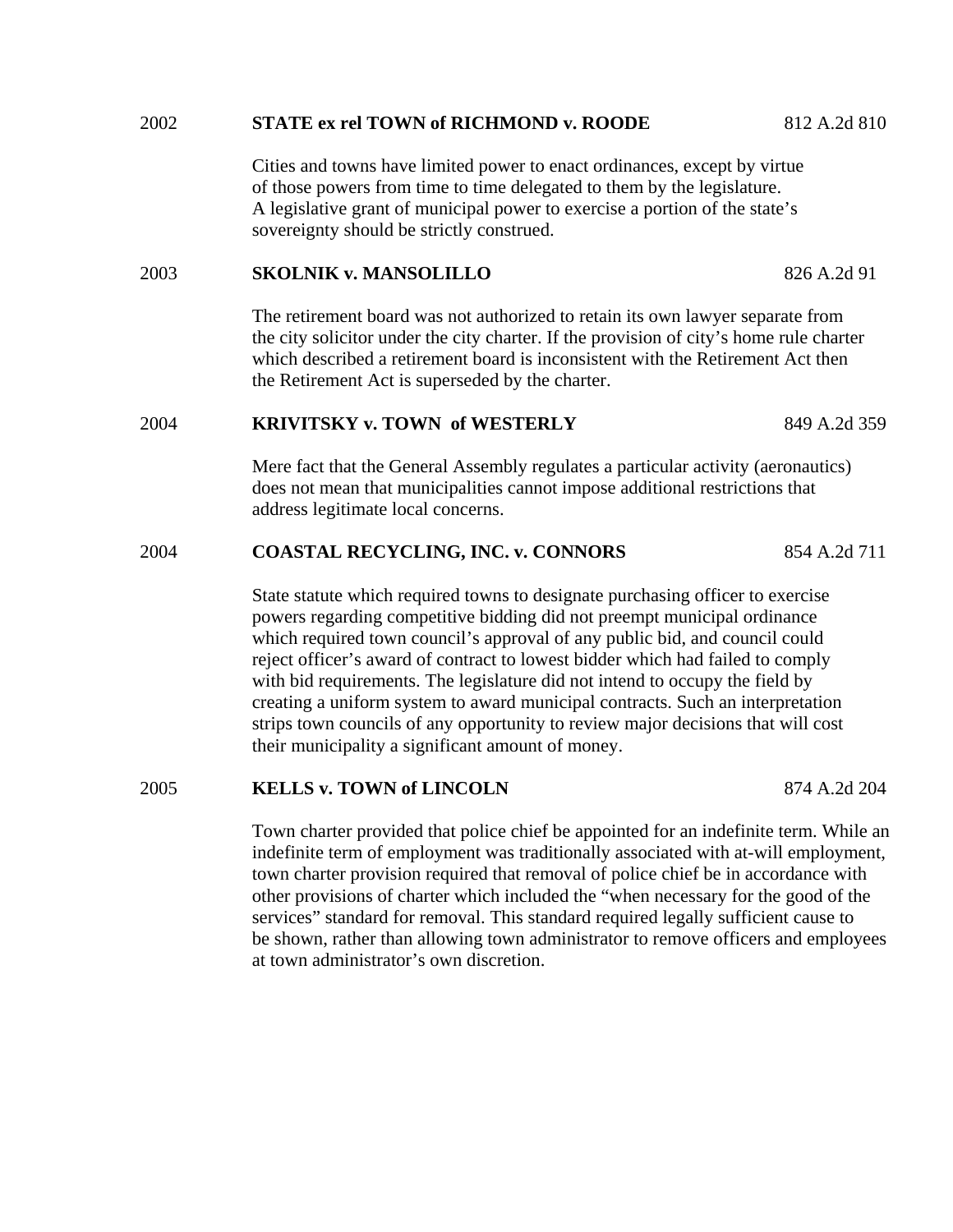#### 2005 **STATE ex rel TOWN of WESTERLY v. BRADLEY** 877 A.2d 601

Home rule town had authority to prohibit swimming in breachway connecting pond to ocean. The ordinance did not infringe on the regulatory prerogatives of the Coastal Resources Management Council, and it related directly to preserving the public peace, safety, comfort and welfare, and was authorized by the charter.

#### 2005 **HAGENBERG v. AVEDISIAN** 879 A.2d 436

 A general statute does not repeal special legislation that authorizes or permits a municipality to establish its own pension fund. The special legislation supersedes the Injured on Duty statute, even though both enactments relate to the same subject matter. The injured officer employed by such a municipality is restricted to the benefits provided by the particular statutory scheme, and the municipality may not unilaterally reduce or revoke a pensioner's benefits awarded by legislative act of the municipal authority vested with the authority to determine entitlement to benefits.

#### 2005 **STEWART v. SHEPPARD** 885 A.2d 715

Town charter provision permitting town administrator to serve as finance director did not make positions of town administrator and finance director coterminous, such that, upon the election of new town administrator, the finance director position held by incumbent appointed by prior administrator became vacant by operation of law. The town administrator would need to follow the charter's procedures for removing finance director from office, which involved referral of charges to town council.

# 2005 **PROVIDENCE TEACHERS UNION LOCAL 598 v.** 888 A.2d 948 **CITY COUNCIL of CITY of PROVIDENCE**

This case concerned a challenge by teachers of the application of a section of the Providence Home Rule Charter which required that all municipal employees reside within the city limits. The teachers sought the equitable relief of reinstatement based on the fact that the residency requirement had been selectively enforced. The Court rejected the contention that selective enforcement existed which violated the equal protection guarantees of the U. S. Constitution and the Rhode Island Constitution.

# 2006 **TOWN of JOHNSTON v. SANTILLI** 892 A.2d 123

The school department is defined as a municipal body. The town charter which requires the town solicitor to represent "all departments, offices and agencies of the town" applies to the school committee, and prohibits it from retaining independent legal counsel unless the town solicitor is unable to represent the school committee because of ethical considerations.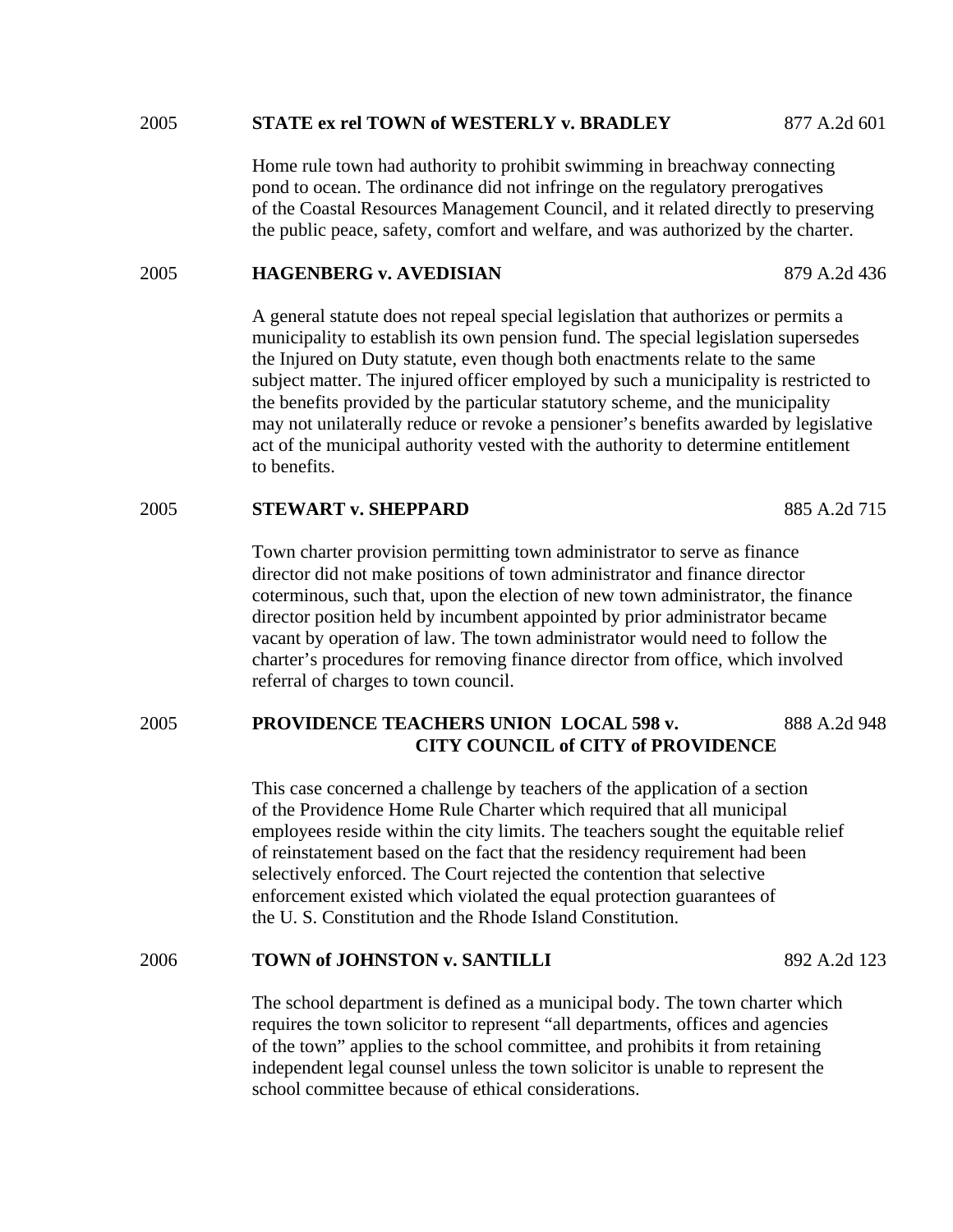2008 **PROV. LODGE NO. 3, FRATERNAL ORDER of POLICE v.** 951 A.2d 497  **PROVIDENCE EXTERNAL REVIEW AUTHORITY** 

> City ordinance, that allowed for investigation of members of the city's police department and for the making of recommendations to the police chief regarding discipline, did not violate the home rule amendment. The ordinance, which limited the Providence External Review Authority to investigations and recommendations as a way of providing oversight of the city's police department, did not interfere with the power the general assembly granted to the police chief to actually impose discipline pursuant to the Law Enforcement Officers' Bill of Rights.

# 2009 **GRASSO SERVICE CENTER v. SEPE** 962 A.2d 1283

City ordinance which vested the Providence Police Department with the authority to create a list of tow operators for police-instigated towing and storage of vehicles was in violation of the home rule amendment. The Public Utilities Commission is vested with the exclusive authority to license and regulate tow operators, and there has been no transfer or delegation of that authority to the cities and towns. Additionally, it was held that the power to enter into contracts with tow operators in exchange for payment of a referral fee has not been delegated to municipalities.

#### 2009 **FELKNER v. CHARIHO REGIONAL SCHOOL COMMITTEE** 968 A.2d 865

Petitioner sought to retain rightful title to the office of member of the Chariho Regional School Committee despite having taken the oath of office as councilman for the Town of Hopkinton. The town charter clearly prohibits dual office holding by elected officials such as members of the Chariho Regional School Committee, therefore, the position on the school committee terminated by operation of law when the oath of office was taken to become a member of the Hopkinton Town Council.

#### 2009 **VIVEIROS v. TOWN of MIDDLETOWN** 973 A.2d 607

The State Constitution contemplates only one method of altering a home rule charter once it is adopted, and that is through the amendment process contained in Article 13 – section 8, which encompasses all changes both minimal and significant. Replacement of a town's existing charter cannot be accomplished through the petition process created by section 6 of Article 13 of the State Constitution.